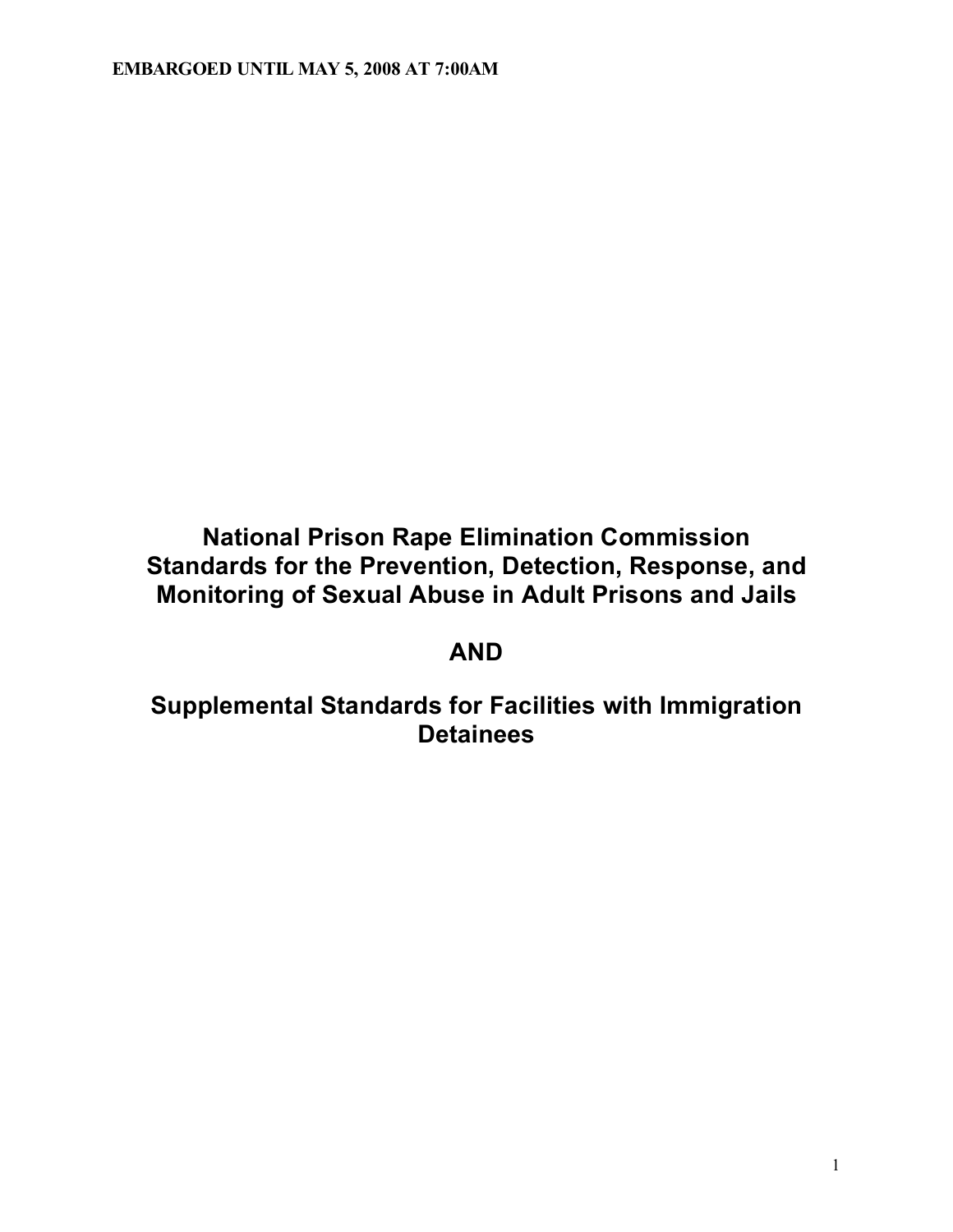# **TABLE OF CONTENTS**

| SA-3: Internal assessment and planning for achieving compliance with the Prison Rape Elimination Act            |  |
|-----------------------------------------------------------------------------------------------------------------|--|
|                                                                                                                 |  |
|                                                                                                                 |  |
|                                                                                                                 |  |
|                                                                                                                 |  |
|                                                                                                                 |  |
|                                                                                                                 |  |
|                                                                                                                 |  |
|                                                                                                                 |  |
|                                                                                                                 |  |
|                                                                                                                 |  |
|                                                                                                                 |  |
|                                                                                                                 |  |
|                                                                                                                 |  |
|                                                                                                                 |  |
|                                                                                                                 |  |
|                                                                                                                 |  |
|                                                                                                                 |  |
|                                                                                                                 |  |
|                                                                                                                 |  |
|                                                                                                                 |  |
|                                                                                                                 |  |
|                                                                                                                 |  |
|                                                                                                                 |  |
| TR-5: Specialized training: classification, investigations, medical and mental health care, and data collection |  |
|                                                                                                                 |  |
|                                                                                                                 |  |
|                                                                                                                 |  |
|                                                                                                                 |  |
|                                                                                                                 |  |
|                                                                                                                 |  |
|                                                                                                                 |  |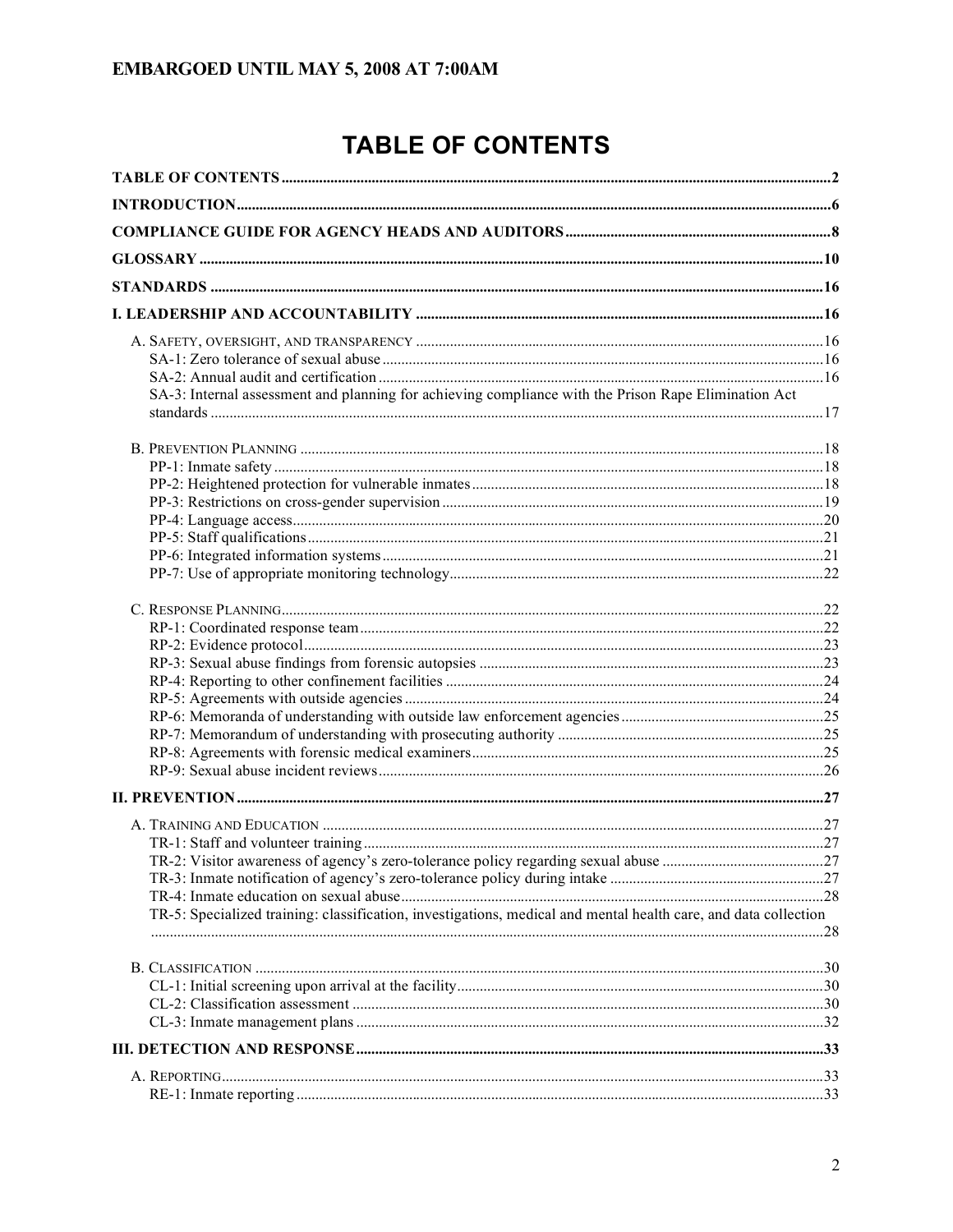| Compliance Checklist 3: Internal assessment and planning for achieving compliance with the Prison Rape Elimination |  |
|--------------------------------------------------------------------------------------------------------------------|--|
|                                                                                                                    |  |
|                                                                                                                    |  |
|                                                                                                                    |  |
|                                                                                                                    |  |
|                                                                                                                    |  |
|                                                                                                                    |  |
|                                                                                                                    |  |
|                                                                                                                    |  |
|                                                                                                                    |  |
|                                                                                                                    |  |
|                                                                                                                    |  |
|                                                                                                                    |  |
|                                                                                                                    |  |
| Compliance Checklist 16: Memoranda of understanding with outside law enforcement agencies (RP-6)57                 |  |
|                                                                                                                    |  |
|                                                                                                                    |  |
|                                                                                                                    |  |
|                                                                                                                    |  |
|                                                                                                                    |  |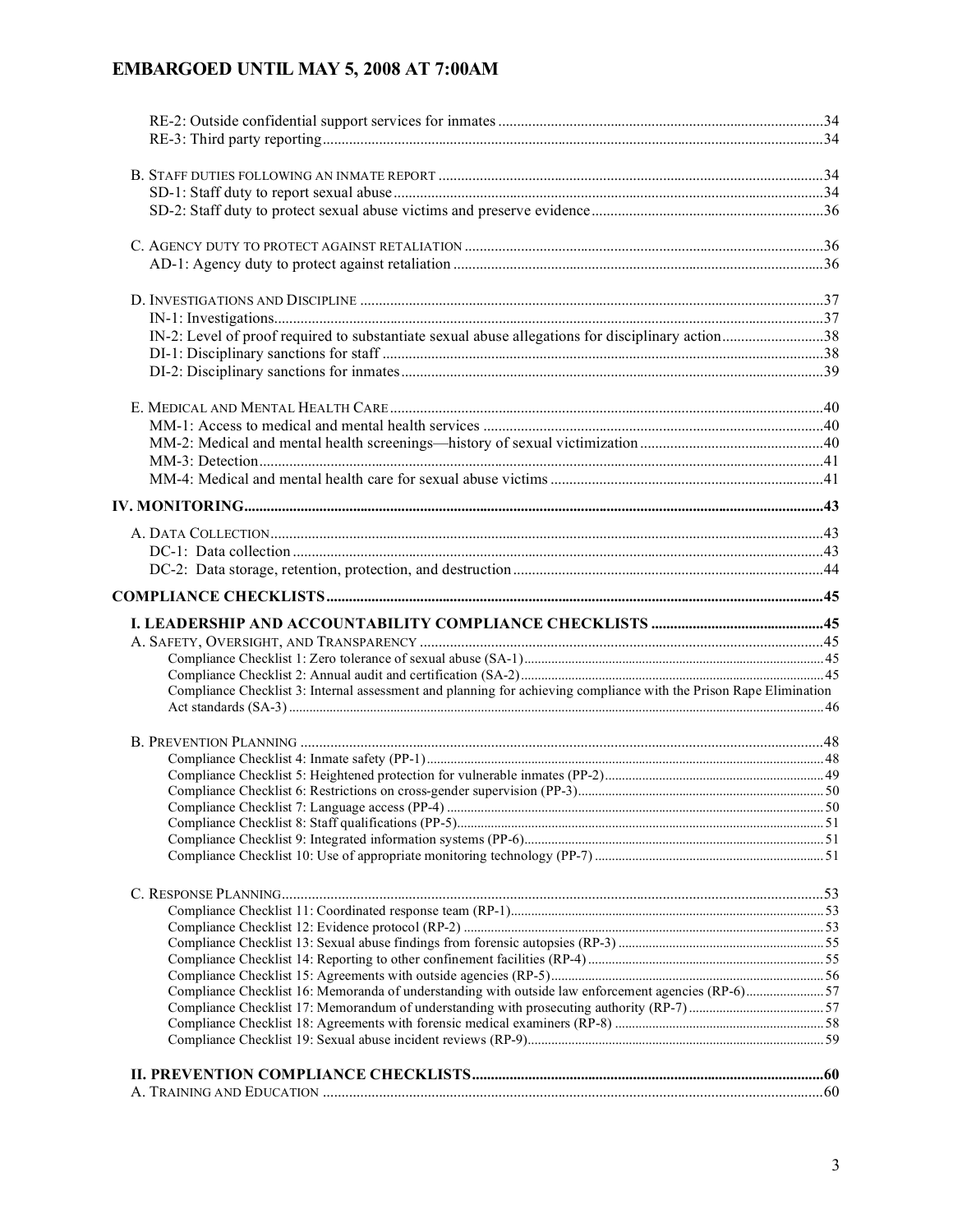| Compliance Checklist 20: Topic requirements for all staff, volunteer, and inmate training and education (TR-1, TR-4)     |  |
|--------------------------------------------------------------------------------------------------------------------------|--|
| Compliance Checklist 21: Procedural requirements for all staff, volunteer, and inmate training and education (TR-1,      |  |
|                                                                                                                          |  |
| Compliance Checklist 23: Requirements for inmate notification of agency's zero-tolerance policy during intake (TR-3)     |  |
|                                                                                                                          |  |
|                                                                                                                          |  |
|                                                                                                                          |  |
|                                                                                                                          |  |
|                                                                                                                          |  |
|                                                                                                                          |  |
|                                                                                                                          |  |
|                                                                                                                          |  |
|                                                                                                                          |  |
|                                                                                                                          |  |
|                                                                                                                          |  |
|                                                                                                                          |  |
|                                                                                                                          |  |
|                                                                                                                          |  |
|                                                                                                                          |  |
|                                                                                                                          |  |
|                                                                                                                          |  |
| Compliance Checklist 35: Level of proof required to substantiate sexual abuse allegations for disciplinary action (IN-2) |  |
|                                                                                                                          |  |
|                                                                                                                          |  |
|                                                                                                                          |  |
|                                                                                                                          |  |
| Compliance Checklist 39: Medical and mental health intake screenings—history of sexual victimization (MM-2)  77          |  |
|                                                                                                                          |  |
|                                                                                                                          |  |
|                                                                                                                          |  |
|                                                                                                                          |  |
| Compliance Checklist 42: Incident-based data collection for every reported incident of sexual abuse (regardless of       |  |
|                                                                                                                          |  |
|                                                                                                                          |  |
|                                                                                                                          |  |
|                                                                                                                          |  |
|                                                                                                                          |  |
|                                                                                                                          |  |
|                                                                                                                          |  |
|                                                                                                                          |  |
|                                                                                                                          |  |
|                                                                                                                          |  |
|                                                                                                                          |  |
|                                                                                                                          |  |
|                                                                                                                          |  |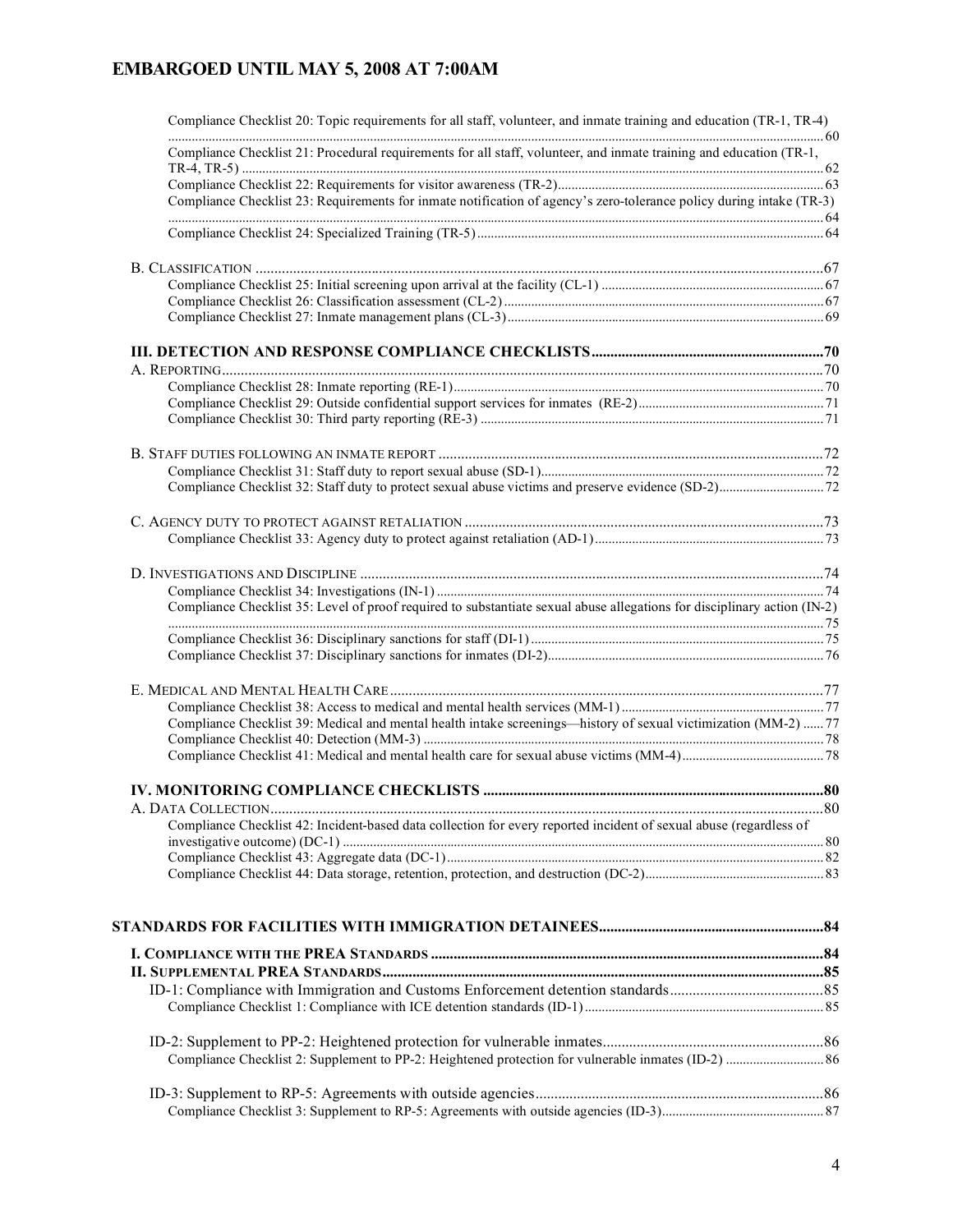| Compliance Checklist 4: Supplement to TR-1, TR-2, TR-3, TR-4, and TR-5: Training section of adult prison and jail     |  |
|-----------------------------------------------------------------------------------------------------------------------|--|
|                                                                                                                       |  |
|                                                                                                                       |  |
| Compliance Checklist 5: Supplement to CL-1, CL-2, and CL-3: Classification section of adult prison and jail standards |  |
|                                                                                                                       |  |
|                                                                                                                       |  |
|                                                                                                                       |  |
|                                                                                                                       |  |
|                                                                                                                       |  |
|                                                                                                                       |  |
|                                                                                                                       |  |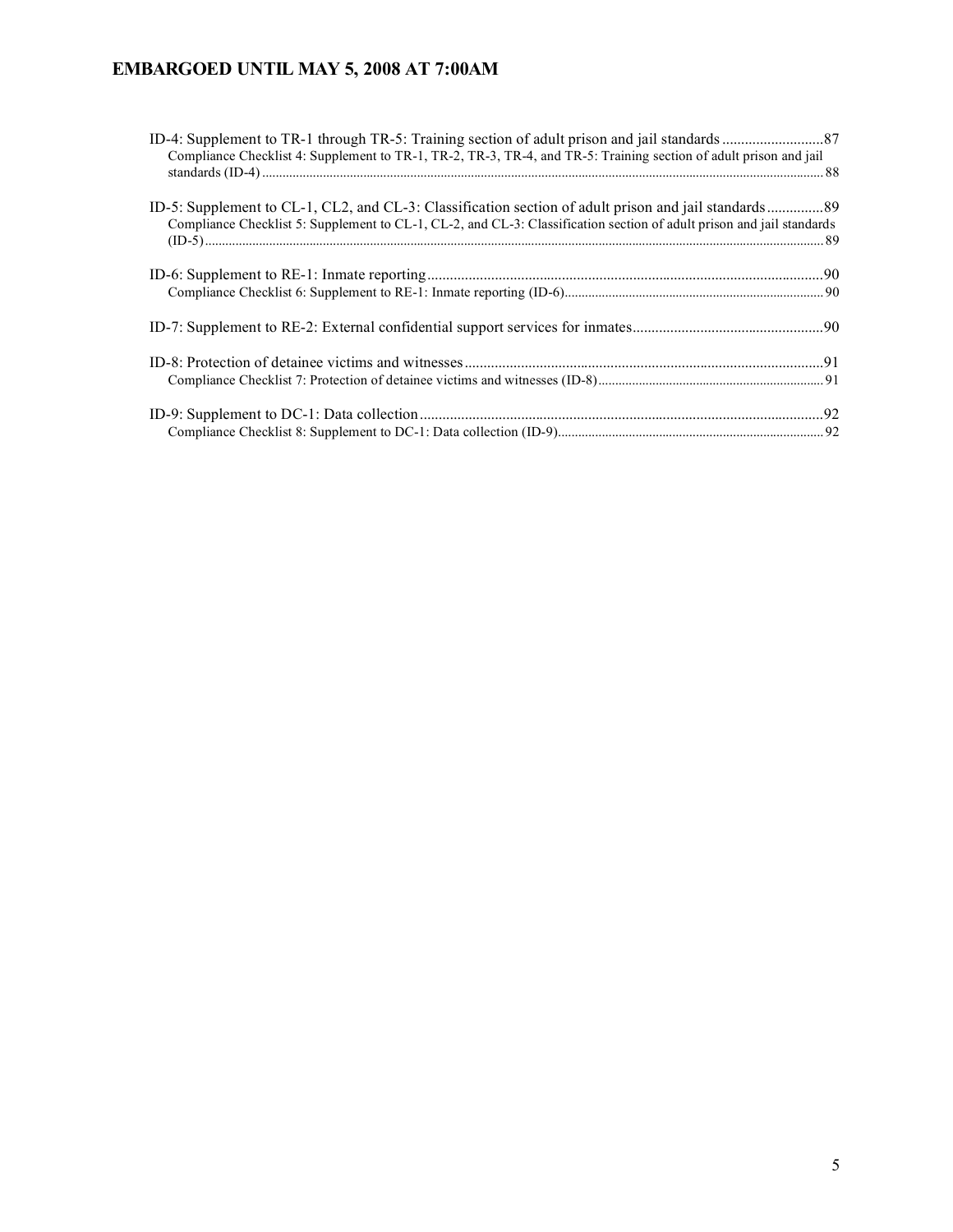# **INTRODUCTION**

Sexual abuse of people in confinement violates their basic human rights, impedes the likelihood of their successful reentry into the community, and violates the government's obligation to provide safe and humane conditions of confinement. No prison sentence, regardless of the crime, should ever include rape. A core priority of any confinement facility must be safety, which means protecting the safety of all—the public, the staff, and the inmate population. The National Prison Rape Elimination Commission's (NPREC) mandate includes recommending national standards that will help eliminate prison rape and other forms of sexual abuse within this broader context of safety.

The Prison Rape Elimination Act (PREA) of 2003 requires agencies (correctional and law enforcement authorities with responsibility for the operation of confinement facilities) to take a zero-tolerance stance toward the sexual abuse of people in confinement and comply with the national standards that follow in order to eliminate it. This body of standards establishes policies and practices that, if implemented properly, will enable agencies to improve safety and eliminate sexual abuse. Fundamental to an agency's success will be its commitment to zero tolerance and its willingness to treat sexual abuse as an intolerable, critical event, as dangerous to the safety of the institution as an escape or homicide. Agencies must demonstrate zero tolerance not merely by words and written policy, but through actions, the setting of clear priorities, and the achievement of objective, measurable outcomes.

The standards and accompanying compliance checklists are mandatory. The compliance checklists are to be completed by facility and agency heads. The compliance checklists provide agencies with detailed guidance and will ultimately be reviewed by an independent auditor who is employed by the chief executive in the agency's jurisdiction to determine whether the agency has met the standards. Auditors will be charged with assessing compliance not only by reviewing the compliance checklists but through written documentation and interviews with staff and inmates. The standards and checklists should be supported by written policies. When drafting or reviewing policies, agencies should review all relevant federal, state, and local laws to ensure that existing or proposed policies do not conflict with any existing laws. Agencies should also review other relevant professional standards and best practices to assist their development and implementation of polices. Where applicable, agencies should also consult collective bargaining agreements and law enforcement officer bills of rights. To the extent that bargaining agreements are inconsistent with the spirit and goals of these standards, agencies should take steps to change them.

While complying with these standards will likely prove cost-saving over time, some agencies face budgetary constraints that may make immediate implementation and adherence to these standards a challenge. They are, nonetheless, obligated by these standards and the mandate of the statute to adopt the policies and take the actions that they can and to account publicly for the steps they have taken. Agency heads must make every effort to inform legislators, executives, and the public at the county, state, and federal level when budgetary constraints, lack of human or other resources, or overcrowding jeopardizes the agency's ability to comply with these standards and keep inmates safe from sexual abuse.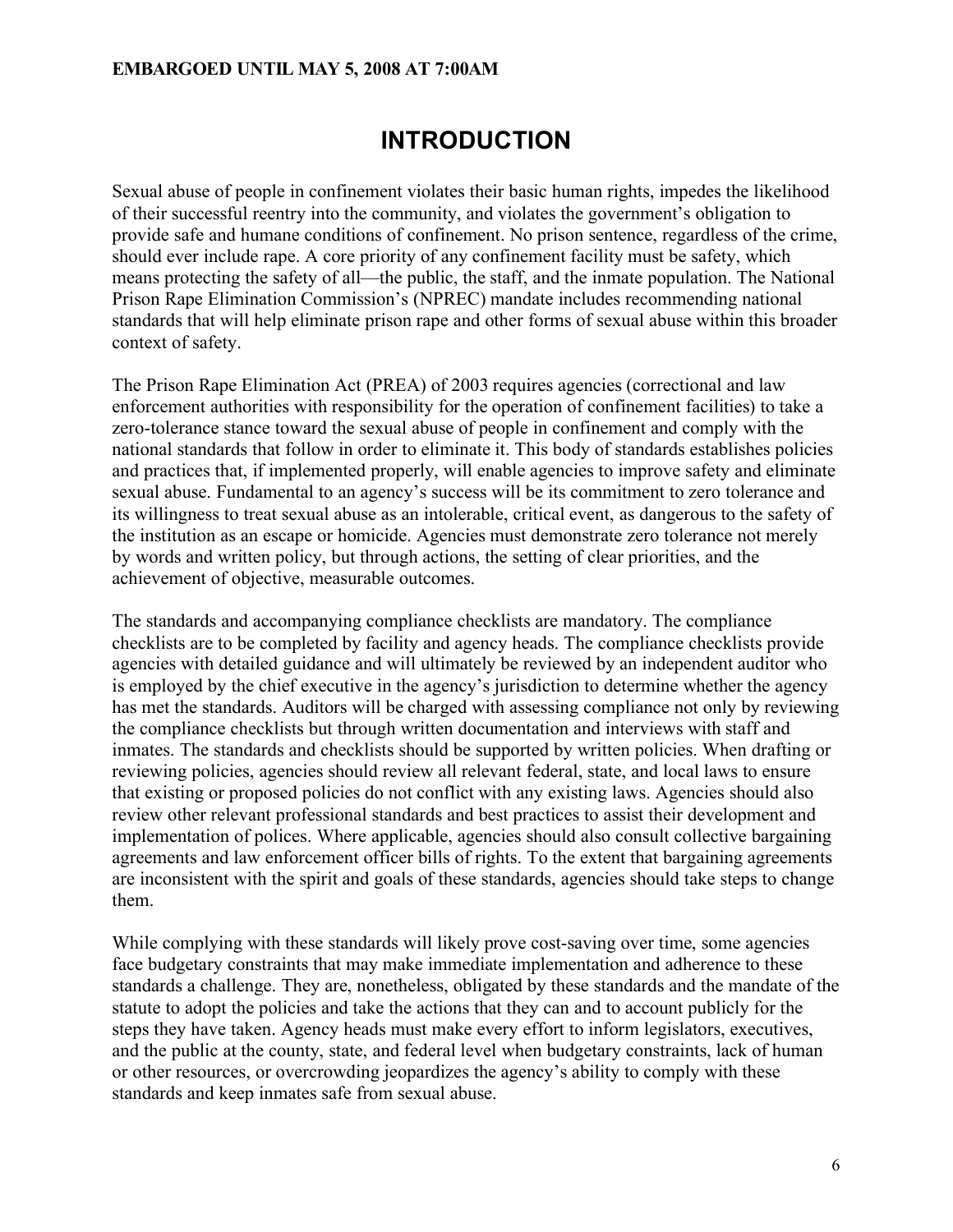In crafting these standards, NPREC has kept in mind the following overarching considerations: (1) agency and facility heads should retain the flexibility, responsibility, and authority to establish systems, practices, and protocols that will eliminate sexual abuse in their settings; (2) successful compliance with the standards and elimination of sexual abuse requires ongoing systemic efforts to assess and adjust policies, practices, and the allocation of resources to address problems and improve safety; (3) agencies must create transparent measurement processes that hold agency heads accountable for their efforts to protect inmate safety; and (4) central to inmate safety is continuous sight and sound supervision of all inmates.

These standards are the product of lengthy study and a process that included testimony at 8 public hearings from more than 100 corrections leaders, formerly incarcerated survivors of sexual abuse in confinement, researchers, investigators, prosecutors, and advocates for victims and the incarcerated. In addition to the hearings, more than 100 others representative of the same broad correctional expertise were consulted during the drafting of the standards. NPREC has also conducted a thorough review of the literature and has commissioned its own research to address some unanswered questions about the causes and consequences of sexual abuse in confinement. Following the public comment period, these standards will be reviewed and revised to reflect the final conclusions of this Commission. The standards will then be submitted to the Attorney General by the Commission, who will have a year to review them before issuing them as a federal rule. NPREC believes that full adoption of these standards is absolutely necessary to achieve what Congress intended when it wrote the Prison Rape Elimination Act.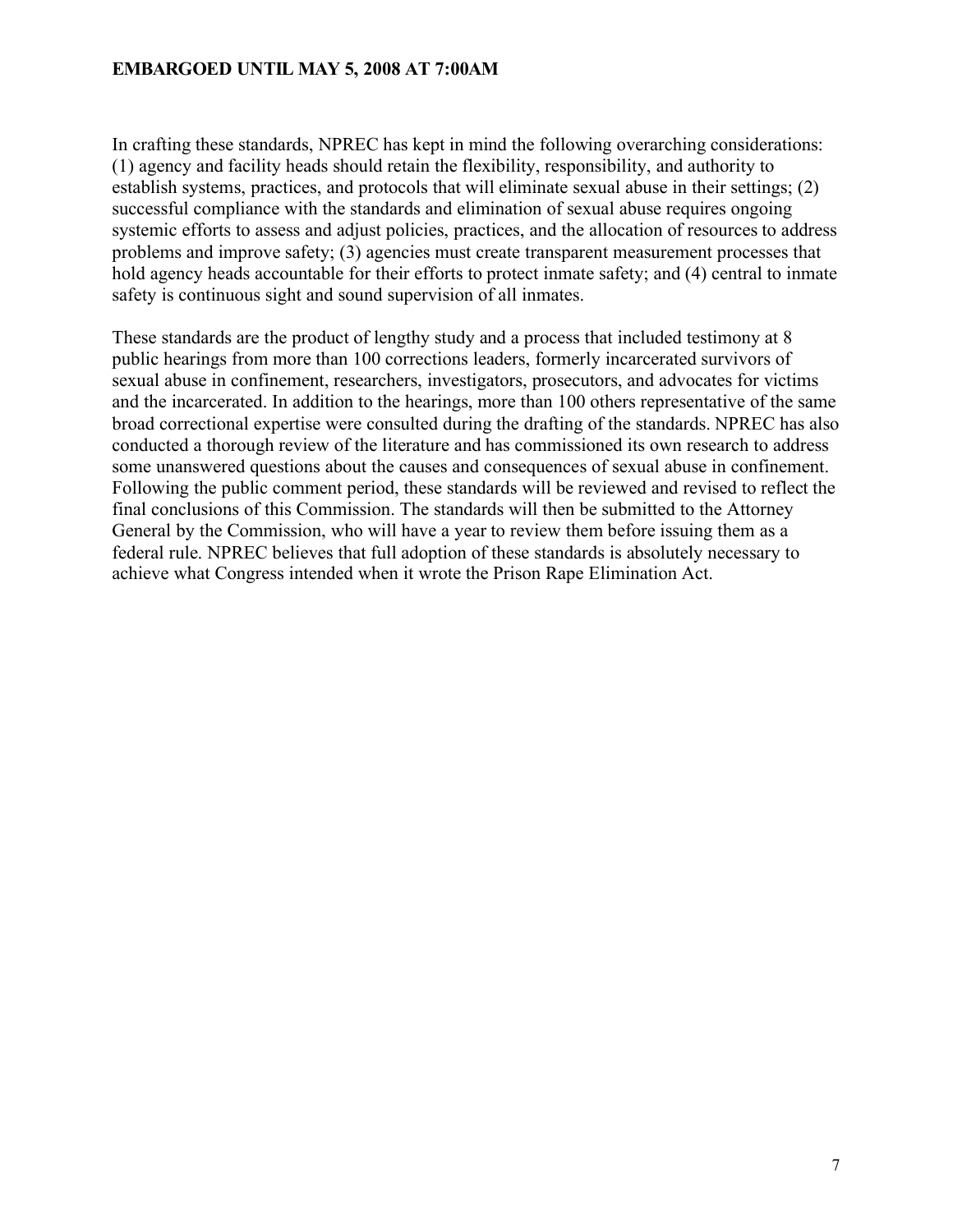# **COMPLIANCE GUIDE FOR AGENCY HEADS AND AUDITORS**

The following is a guide for elected officials and agency heads who are responsible for implementing and achieving the PREA standards, and for auditors responsible for auditing these standards on behalf of the chief executive who will ultimately have to certify compliance to the Attorney General.

I. Reading and Understanding the Standards

The standards are organized under three major headings—Leadership and Accountability, Prevention, Detection and Response, and Monitoring—which correspond with the major mandates of the Prison Rape Elimination Act. Following the table of contents is a glossary of defined terms that are used throughout the standards. Every agency should pay close attention to the terms defined in the glossary in order to ensure that compliance with the standards is uniform across agencies. The standards follow the glossary of terms, and the compliance checklists follow the standards.

Each standard consists of a standard statement, a discussion section, and an accompanying compliance checklist. The standard statements are the broadest articulation of what every agency is required to achieve in order to prevent, detect, and respond to sexual abuse in its facility(ies). The discussion following each standard explains the rationale for the standard and, where necessary, clarifies the meaning of the standard. In addition, some of the discussion sections provide suggested strategies to achieve the standard based on proven practices. The compliance checklists that accompany each standard provide the most detailed information about what is required of each agency in order to be in compliance with the standards. For example, the worksheets that accompany the training standards list all of the subjects that must be covered in training and the worksheets that accompany the classification standards list all of the factors that must be evaluated during a classification assessment. Almost every standard has a corresponding compliance checklist that provides detail about what must be accomplished to achieve the standard.

#### II. Audit

In order to meet the standards, agencies are required to have written policies that support the standards and guide proper implementation. Auditors must be able to review an agency's policies and determine whether the policies are appropriate to meet the goals of the standards. In addition, every agency must maintain documentation that an auditor can assess to measure compliance with the standards. Much of this documentation is crucial not only to demonstrate compliance, but also to achieve compliance.

Agencies should be prepared to provide written and signed documentation to auditors to demonstrate compliance in every area of the standards. So, for instance, auditors will ask to see signed documentation demonstrating that every staff person has received the training required by the training standards. The auditor will want to see signed classification assessments, and documentary evidence demonstrating that classification assessments were used to make housing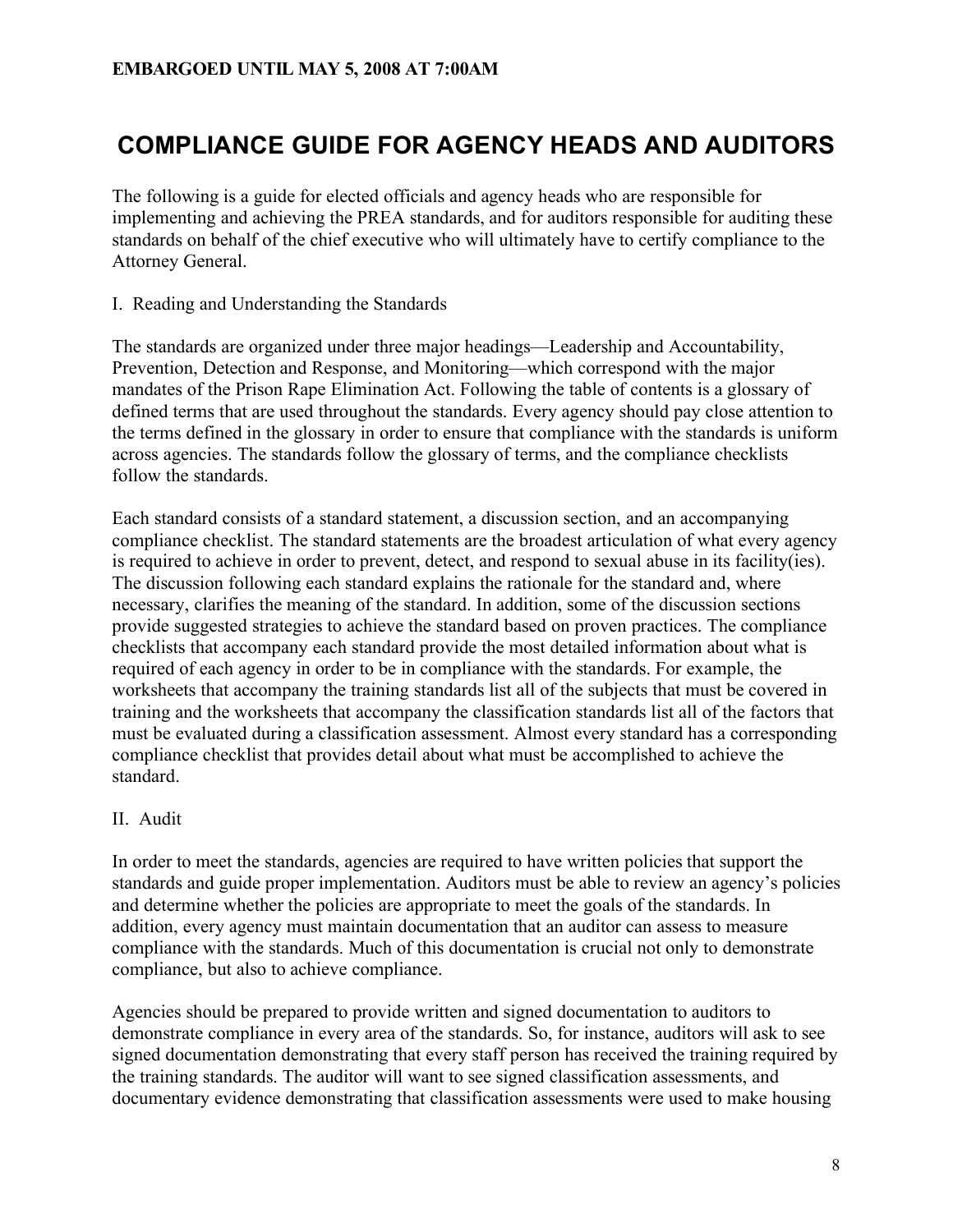and program assignments as required. In addition, auditors will be responsible for checking to see that documentation confirms the agency's own assessment of its compliance with the compliance checklists. In order to be in full compliance with the standards, each agency head must be able to certify that his or her facility(ies) has met the requirements in the checklists.

The existence of written policies and documentation of compliance cannot, alone, adequately ensure that an agency has achieved the standards that are critical for preventing, detecting, and responding to sexual abuse. Therefore, an experienced and well-trained auditor should interview staff and inmates, and perform all other tests as deemed necessary to assess the agency's achievement of the standards during an audit. For example, every facility must provide inmates with meaningful access to safe channels for reporting incidents of sexual abuse. This means that, among other things, every staff member must know what to do when a report of sexual abuse is made to him or her. It is not enough to have a policy requiring that staff be trained about how to handle a report, nor to be able to document that the training curriculum contains this information. Auditors must be able to assess whether staff members do indeed understand their responsibilities and have demonstrated proper execution of them when a report has been made. Therefore, auditors must be able to talk to staff in making such an assessment, as well as to inmates who have reported sexual abuse to a staff person.

The compliance checklists point agency heads and auditors to the relevant information that must be considered during the audit; however, the checklists do not dictate exactly how agencies will accomplish the requirements because the method of compliance will vary depending upon the structure and resources of a given agency. Therefore, it is particularly important that an auditor conduct a thorough assessment of all of the written documentation, as well as interviews with inmates and staff, to ensure that the agency's adherence to the standards is meaningful and meets the goals of PREA.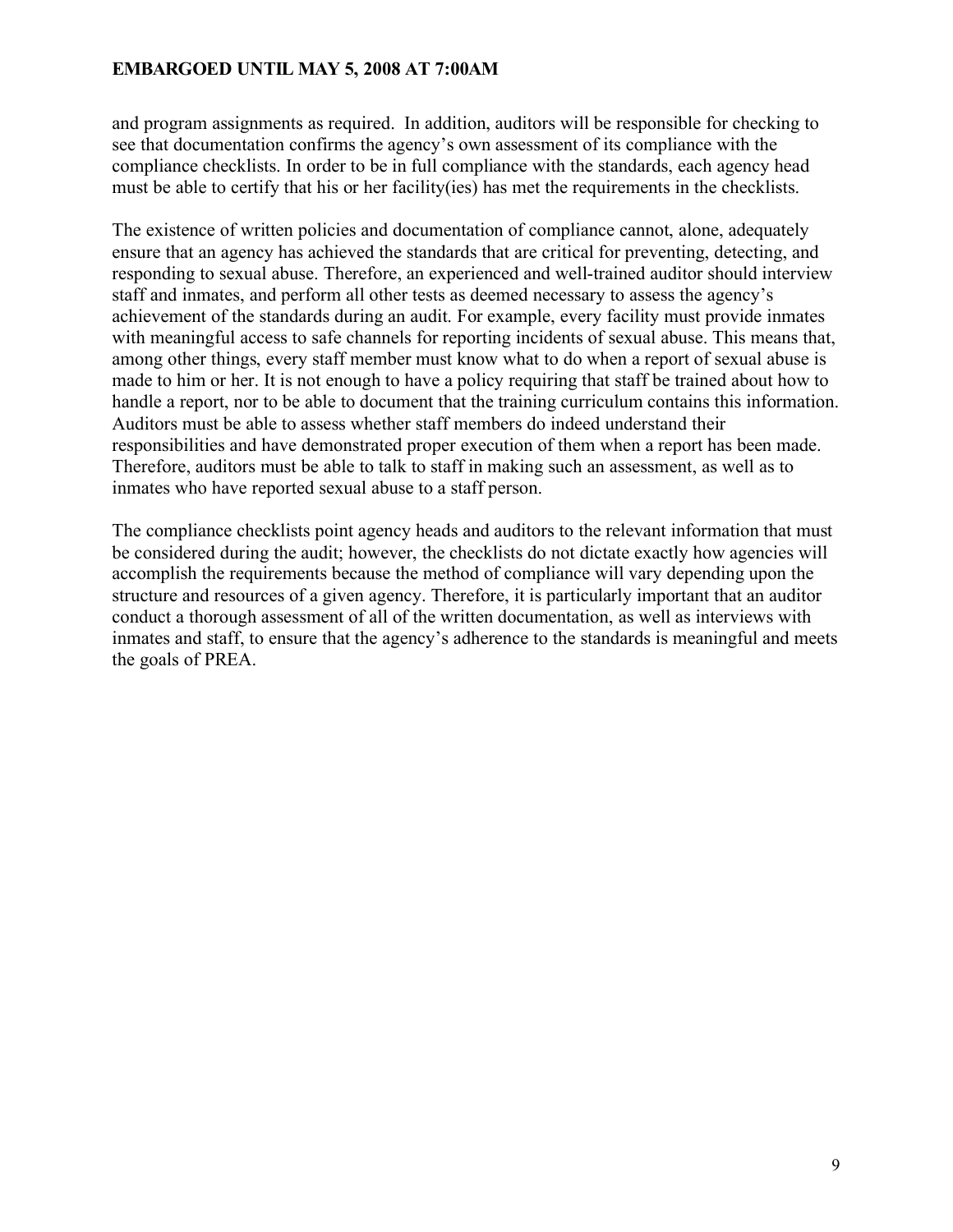# **GLOSSARY**

The following are terms that are used throughout the standards, and agencies should use the definitions provided in order to ensure proper compliance. In some cases, explanations of usage and context are provided in addition to a definition of the term.

**Agency:** The unit of a governing authority or private corporation that has direct responsibility for the operation of any confinement facility that supervises inmates or detainees including the implementation of policy as set by the governing or corporate authority.

**Agency head:** The chief authority of a federal, state, local correctional, law enforcement, or privately run system.

**Allegation:** Information related to sexual abuse that is provided to a staff member or volunteer. Allegations include tips and grievances. An allegation triggers the agency's official response, which includes the initiation of an investigation. Allegations can be made by staff, observers, victims, witnesses, and family members who have evidence or suspicion that sexual abuse has occurred.

**Audit:** A thorough investigatory review of information that shows whether an agency's and/or facility's policies, practices, and protocols comply with the PREA standards. Such reviews will include any and all records necessary to provide the chief executive with what he or she needs in order to certify agency/facility compliance with these standards. It will also include assessments of written records, performance of other tests as deemed necessary by the auditor, as well as interviews with staff, inmates, and others, as deemed necessary by the auditor.

**Auditor:** An independent official employed by the chief executive or retained by contract who in all cases is able and qualified to perform audits competently and without bias so that the chief executive will have reliable data on which to base his or her certification.

**Certification of compliance:** A written statement submitted by the chief executive to the Attorney General that reports the agency's level of compliance with the PREA standards based on the audit. Where full compliance has not been reached, the statement describes progress toward compliance since the second audit or any subsequent audits as well as the agency's action plan to achieve compliance, with concrete and specific benchmarks.

**Chief executive:** The chief elected official in the jurisdiction or, in federal systems, the chief appointed official in charge of the system. The chief executive can designate someone else to carry out actions on his or her behalf, but he or she is ultimately accountable for approving and certifying compliance with the PREA standards or action plans for achieving compliance.

**Confidential communication:** Written, verbal, or manual communication that takes place within the context of a protected relationship, such as that between an attorney and client, a husband and wife, a minister or priest and parishioner (or anyone seeking spiritual help), and a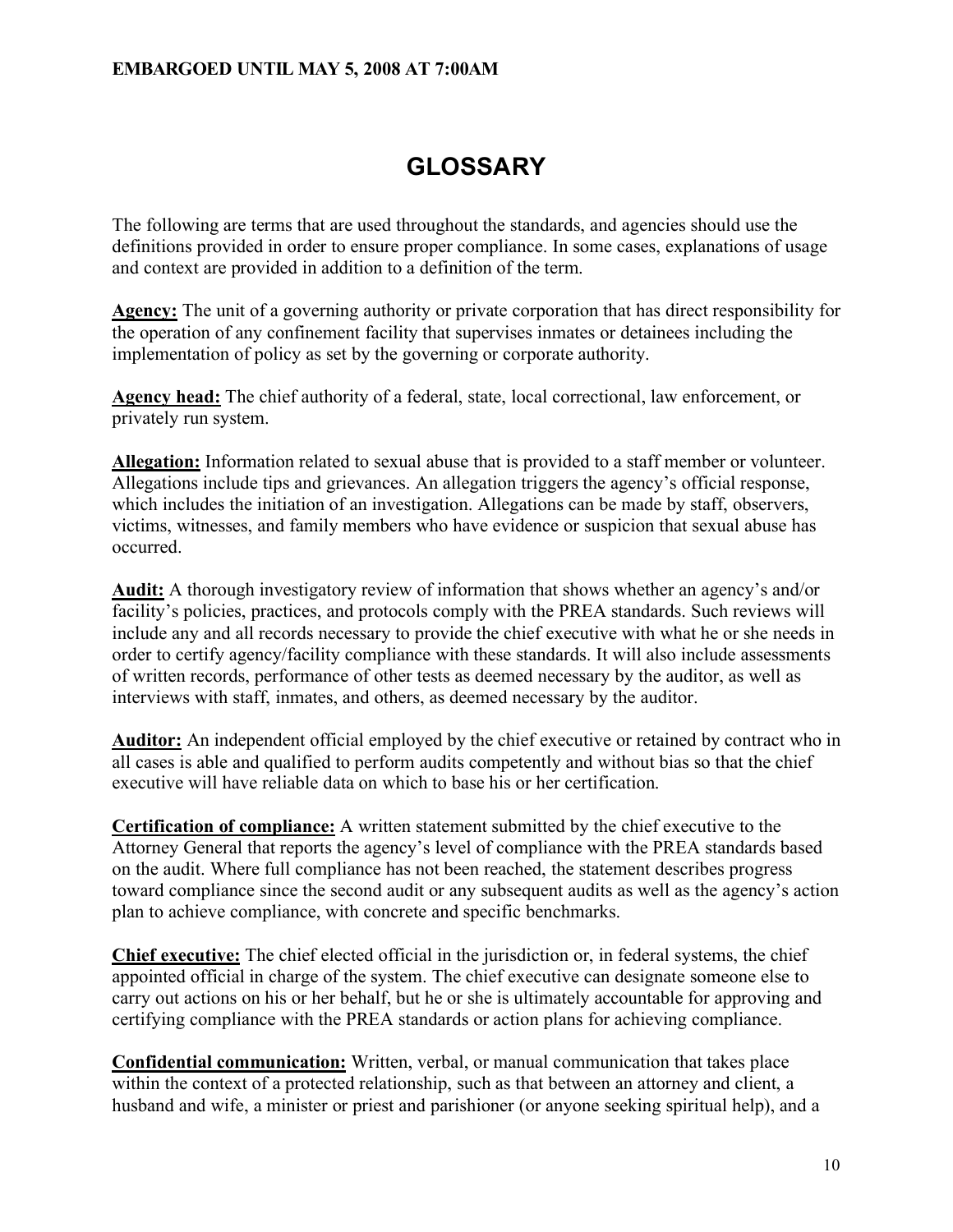physician or other medical or mental health practitioner and patient. If laws regarding privileged communications or professional rules impose any exceptions or limits to an inmate's right to confidentiality, those exceptions or limits must be discussed with the inmate. Staff working in the facility may disclose confidential information with written consent from an inmate or person legally authorized to consent on behalf of the inmate. Medical confidentiality is not applicable in cases where the patient is a harm to himself or herself or to others, deemed incompetent to make decisions for him or herself, or where medical practitioners are mandated under law to report communicable diseases and/or other conditions for public health reasons.

**Credibility assessment:** An investigator's process of conducting interviews and weighing evidence to determine the truthfulness of victim, witness, and suspect statements. When assessing the credibility of incarcerated sexual abuse victims and witnesses, investigators must set aside any biases they have against inmates and make a conscious effort not to disregard their statements because of their status as inmates. Because sexual abuse may not be witnessed, cause visible injury, or leave other physical evidence, investigators must weigh all statements carefully, review any prior reports involving the accused abuser, shift, or area of the facility where the alleged abuse occurred, and use other creative measures when making credibility assessments.

**Cultural competence:** The ability to work effectively and communicate with people of diverse racial, ethnic, religious, and social groups based on an awareness and understanding of differences in thoughts, communications, actions, customs, beliefs, and values.

**Facility:** A place, institution, building (or part thereof), set of buildings, or area (whether or not enclosing a building or set of buildings) that is used for the lawful custody, care and/or treatment of individuals. May be owned by public or private agencies or organizations and includes the staff and services as well as buildings and grounds.

**Facility head:** The chief authority of an individual confinement facility within a federal, state, local correctional, law enforcement, or privately run agency.

**Full compliance:** Routine and consistent application of the PREA standards in policy and practice for a sustained period of time demonstrating that the agency does not tolerate sexual abuse of any kind in its confinement facilities. Immaterial noncompliance will not constitute a failure to fully comply with the PREA standards.

**Garrity warning:** In *Garrity* v. *New Jersey*, 385 U.S. 493 (1967), the Supreme Court found that a state employer has a right to compel statements from an employee about alleged conduct as a condition of employment, but such statements cannot later be used against the employee in a criminal prosecution. Under *Garrity*, an employee forced to make a statement under threat of discipline or termination must be provided immunity from the use of his/her statements in any subsequent criminal prosecution. Immunity should be provided in the form of a written "warning." Once a Garrity warning has been issued to an employee, the employee should acknowledge his/her understanding of the warning in writing or on tape. The standards recognize that many states have their own version of Garrity warnings, so references are made to "Garritytype warnings."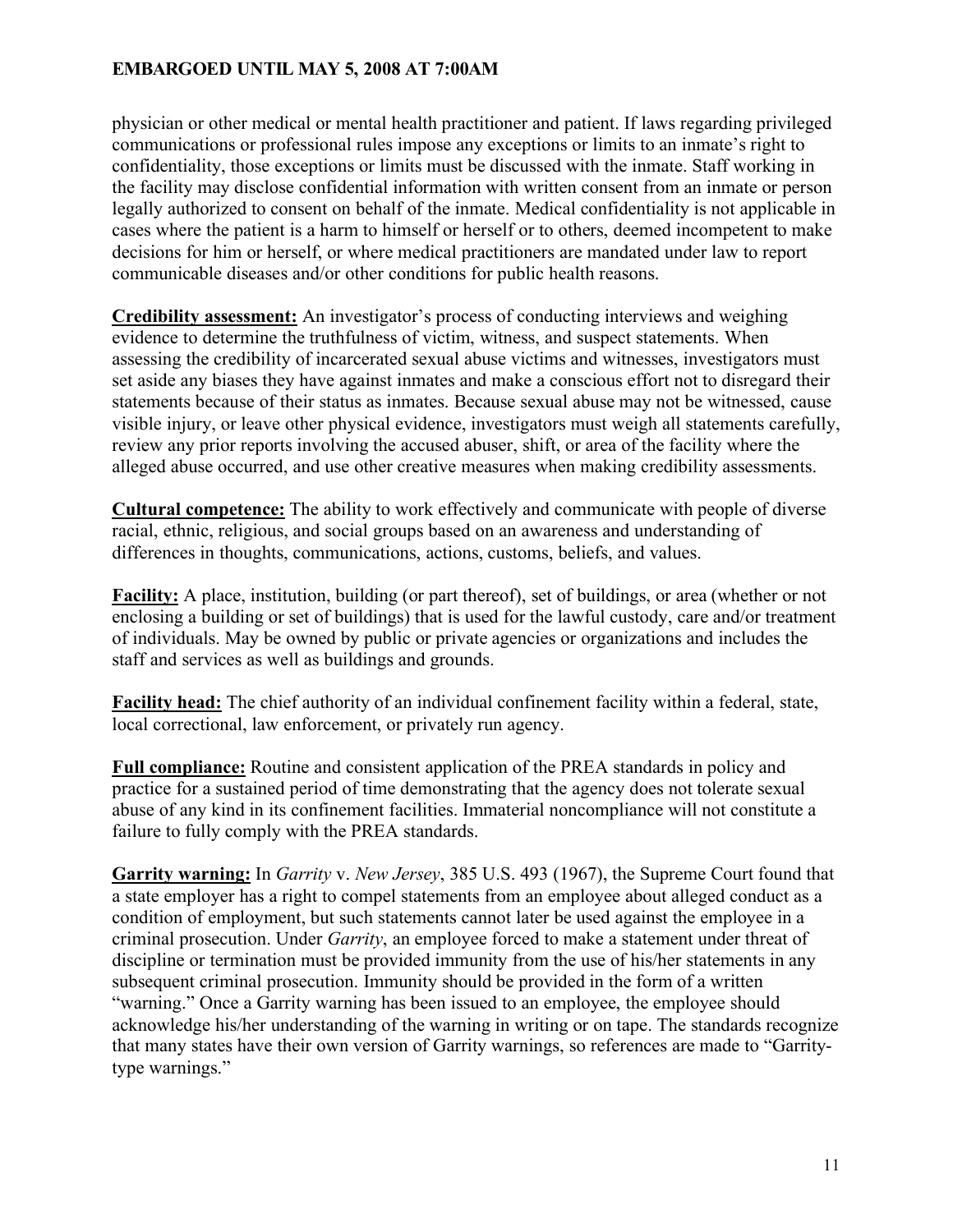**Immigration detainee:** Any person who is in the custody of the Department of Homeland Security's Immigration and Customs Enforcement (ICE), Customs and Border Patrol, or the Office of Refugee Resettlement pending immigration proceedings. ICE houses some detainees in facilities that it owns and operates, and contracts with local, state, federal, and private facilities to hold others. There are immigration detainees in local jails, state and federal prisons, and privately run facilities. Unaccompanied minors in immigration detention are under the care and custody of the Office of Refugee Resettlement and are housed in foster care, shelters group homes, and secure juvenile detention centers. Customs and Border Patrol detains both adults and juveniles for short periods of time in holding cells before they are moved into ICE custody.

**Inmate:** Any person incarcerated or detained in any adult facility.

**Jurisdiction:** The extent or range of executive, judicial, or other authority.

**Lockup:** A temporary holding facility of a federal, state, or local law enforcement agency. Lockups include locked rooms, holding cells, cellblocks, or other secure enclosures under the control of a law enforcement, court, or custodial officer. Lockups are primarily used for the temporary confinement of individuals who have recently been arrested or are being transferred to or from a court, local jail, state prison, or other facility.

**Medical practitioner:** A health professional who, by virtue of his or her education, credentials, and experience, is permitted by law to evaluate and care for patients within the scope of his or her professional practice. In the standards, a "qualified medical practitioner" refers to such a professional who has also successfully completed the specialized training for treating sexual abuse victims mandated in the standard TR-5.

**Mental health practitioner:** A mental health professional who, by virtue of his or her education, credentials, and experience, is permitted by law to evaluate and care for patients within the scope of his or her professional practice. In the standards, a "qualified mental health practitioner" refers to such a professional who has also successfully completed the specialized training for treating sexual abuse victims mandated in the standard TR-5.

**Miranda warning:** In *Miranda* v. *Arizona*, 384 U.S. 436 (1966), the Supreme Court provided that "the prosecution may not use statements . . . stemming from the interrogation of the defendant unless it demonstrates the use of a procedural safeguard against self incrimination." A Miranda warning informing a suspect of his or her rights not to self incriminate must be provided when a suspect is "in custody." Since an inmate will always be considered "in custody," if there is any chance that inmate may be the subject of a future criminal prosecution, he or she must always be advised of his or her Miranda rights.

**Need to know:** A practice describing when information is required to make decisions concerning an inmate's safety, treatment, or the investigative process.

**Pat-down search:** A superficial running of the hands over the body of an inmate by a staff member in order to determine whether he or she is holding an illegal object or other dangerous contraband.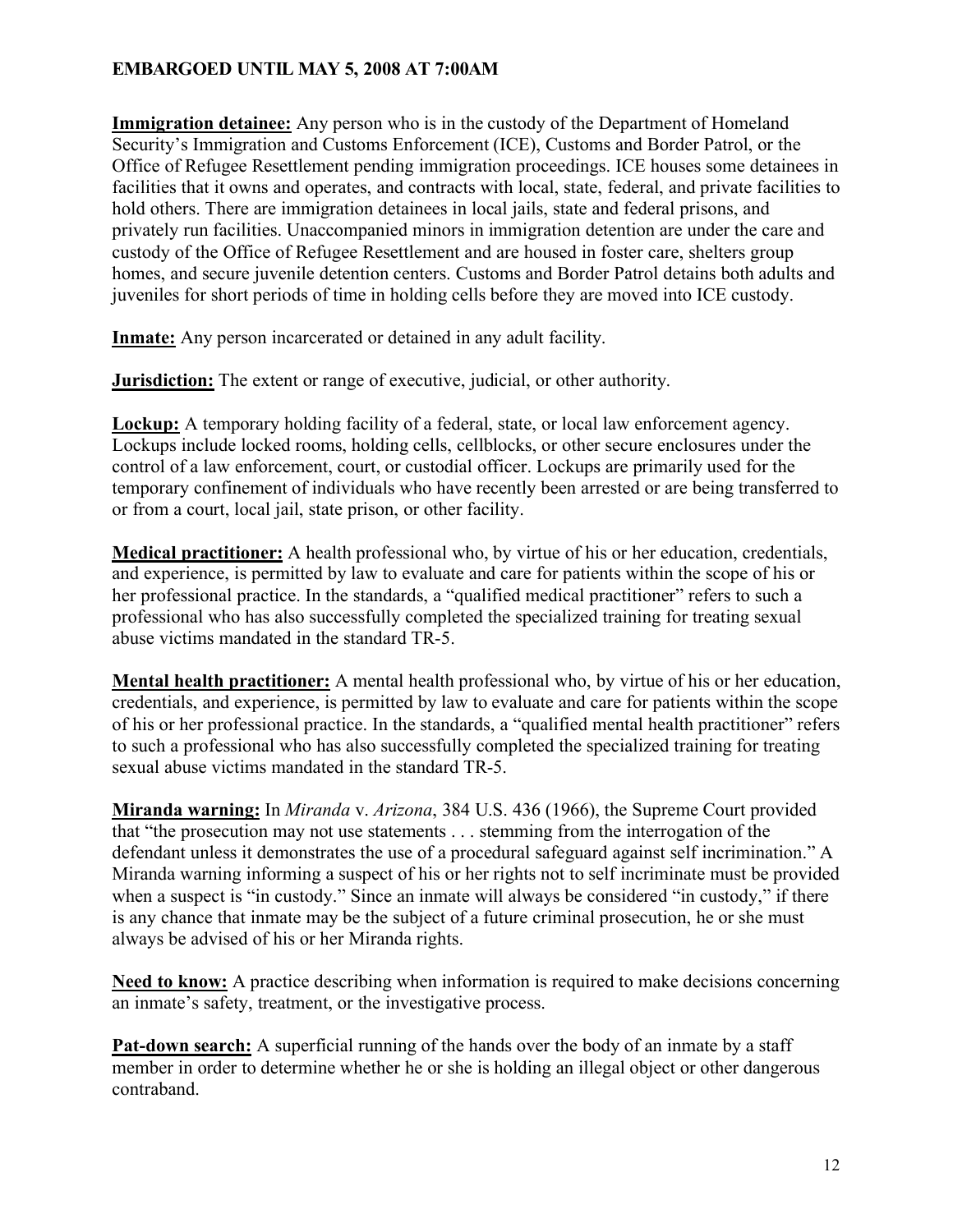**Physical body cavity search:** A physical intrusion into a body cavity, defined as stomach, rectal cavity, vagina, mouth, nose, or ears, for the purpose of discovering drugs, weapons, or other dangerous contraband concealed in the body cavity. Physical body cavity searches of inmates may only be conducted by authorized medical practitioners and must be conducted privately under sanitary conditions. Physical body cavity searches of inmates may be conducted on reasonable suspicion that the inmate is secreting drugs or weapons or if his or her appearance and conduct suggests a likelihood of having engaged in prohibited behavior but should only be conducted when absolutely necessary to protect the overriding security needs of the facility. Nonmedical staff of the gender opposite from the inmate being searched may not be present during the search.

**Preponderance of the evidence standard:** The standard of proof in most civil cases that requires the party bearing the burden of proof to present evidence that is more credible and convincing than the evidence presented by the other party. This preponderance is based on the more convincing evidence and its probable truth or accuracy and not on the amount of evidence. Thus, one clearly knowledgeable witness may provide a preponderance of evidence over a dozen witnesses with hazy testimony, or a signed agreement with definite terms may outweigh opinions or speculation about what the parties intended. Preponderance of the evidence is required in a civil case and is contrasted with "beyond a reasonable doubt," which is a higher standard that is required to convict in a criminal trial. For the purposes of the standards, preponderance of the evidence is the standard of evidence required to substantiate an allegation of sexual abuse for administrative action.

**Privileged communication:** Written, verbal, or manual communication that takes place within the context of a protected relationship, such as that between an attorney and client, a husband and wife, a minister or priest and parishioner (or anyone seeking spiritual help), and a physician or other medical or mental health practitioner and patient. The law often protects against forced disclosure of such conversations, but there are various circumstances where privilege can be waived, either purposefully or unintentionally. There are three kinds of privilege: (1) absolute complete protection against disclosure; (2) semi-absolute—confidentiality is guaranteed except in specific circumstances—harm to self or others, criminal acts committed against a minor, and/or if there is a qualified privilege provision under law; (3) qualified—privilege can be breached by court order when a judge finds there are countervailing interests.

**Protocol:** Written instructions that guide the implementation of policies.

**Sexual abuse**: Encompasses (1) **inmate-on-inmate sexual abuse,** (2) **staff-on-inmate sexual abuse,** and (3) **staff-on-inmate sexual harassment.**

**(1) Inmate-on-inmate sexual abuse:** Encompasses all incidents of **inmate-on-inmate sexually abusive contact** and **inmate-on-inmate sexually abusive penetration**.

**Inmate-on-inmate sexually abusive contacts:** Touching (either directly or through the clothing, of the genitalia, anus, groin, breast, inner thigh, or buttocks) without penetration by an inmate of another inmate without the latter's consent, or with an inmate who is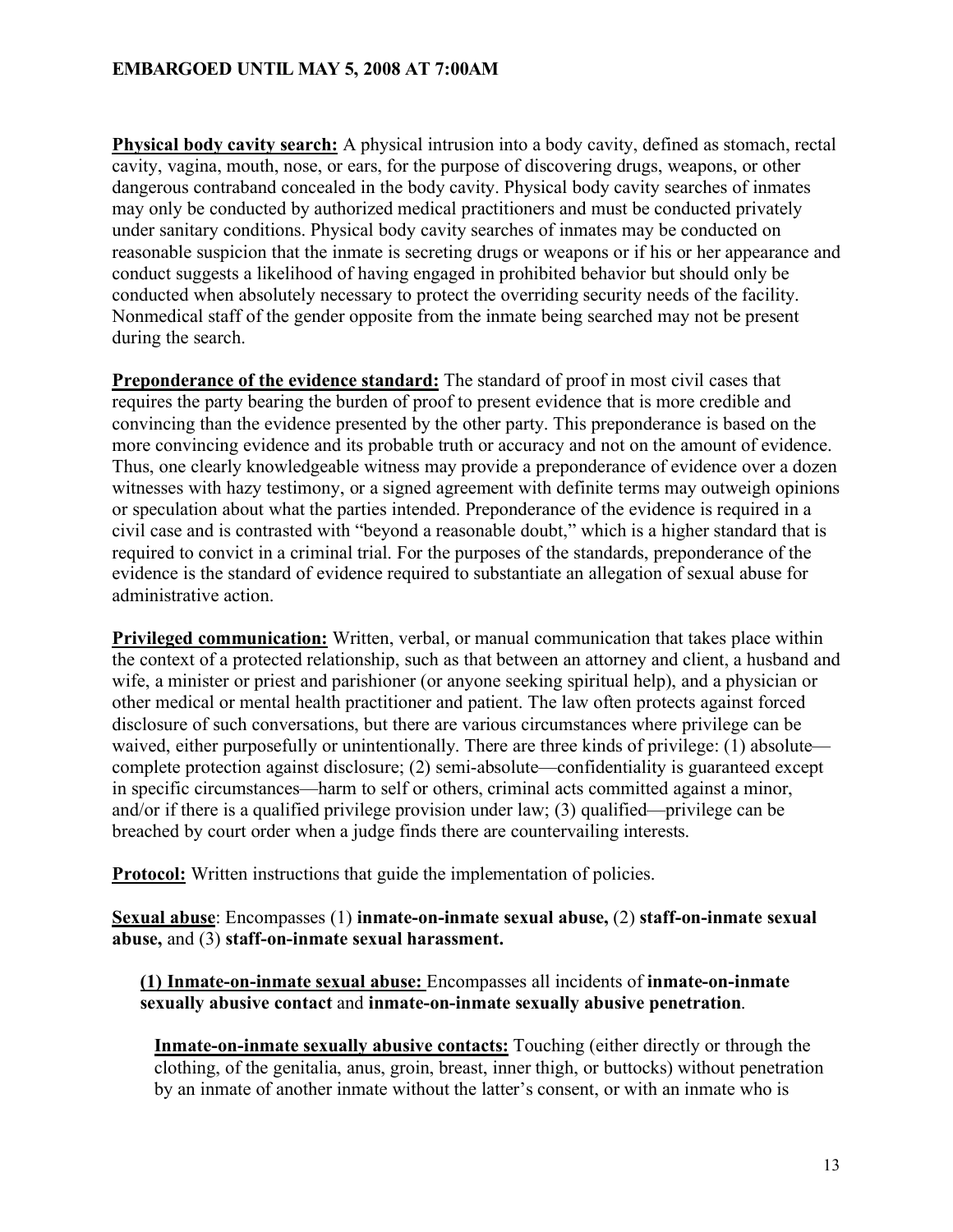coerced into sexual contact by threats of violence, or with an inmate who is unable to consent or refuse.

**Inmate-on-inmate sexually abusive penetration:** Penetration by an inmate of another inmate without the latter's consent, or with an inmate who is coerced into sexually abusive penetration by threats of violence, or with an inmate who is unable to consent or refuse. The sexual acts included are as follows:

- Contact between the penis and the vagina or the anus; or
- Contact between the mouth and the penis, vagina, or anus; or
- Penetration of the anal or genital opening of another person by a hand, finger, or other object.

**(2) Staff-on-inmate sexual abuse:** Encompasses all occurrences of **staff-on-inmate sexually abusive contact, staff-on-inmate sexually abusive penetration, staff-on-inmate indecent exposure,** and **staff-on-inmate voyeurism**. Staff solicitations of inmates to engage in sexual contact or penetration constitute attempted staff-on-inmate sexual abuse.

**Staff-on-inmate sexually abusive contact:** Touching without penetration by a staff member of an inmate with or without his or her consent, either directly or through the clothing, of the genitalia, anus, groin, breast, inner thigh, or buttocks.

**Staff-on-inmate sexually abusive penetration:** Penetration by a staff member of an inmate with or without his or her consent. The sexual acts included are as follows:

- Contact between the penis and the vagina or the anus; or
- Contact between the mouth and the penis, vagina, or anus; or
- Penetration of the anal or genital opening of another person by a hand, finger, or other object.

**Staff-on-inmate indecent exposure:** The display by a staff member of his or her genitalia, buttocks, or breast in the presence of an inmate.

**Staff-on-inmate voyeurism:** An invasion of an inmate's privacy by staff unrelated to official duties, such as peering at an inmate who is showering or undressing in his or her cell or requiring an inmate to expose him or herself for reasons unrelated to official duties.

**(3) Staff-on-inmate sexual harassment:** Repeated verbal statements or comments of a sexual nature to an inmate by a staff member. Such statements include demeaning references to gender, derogatory comments about body or clothing, or profane or obscene language or gestures.

**Sight and sound supervision:** Continuous, clear, and uninterrupted visual and audio observation of inmates, achieved through proper staff deployment given the inmate population and the particular structural design of a facility. Sight and sound supervision may be aided by technology that enhances the ability of security staff to view and listen to inmates. Adequate sight and sound supervision includes the immediate availability of staff to inmates; requires that inmates always and immediately be able to communicate with staff about matters of safety; and requires that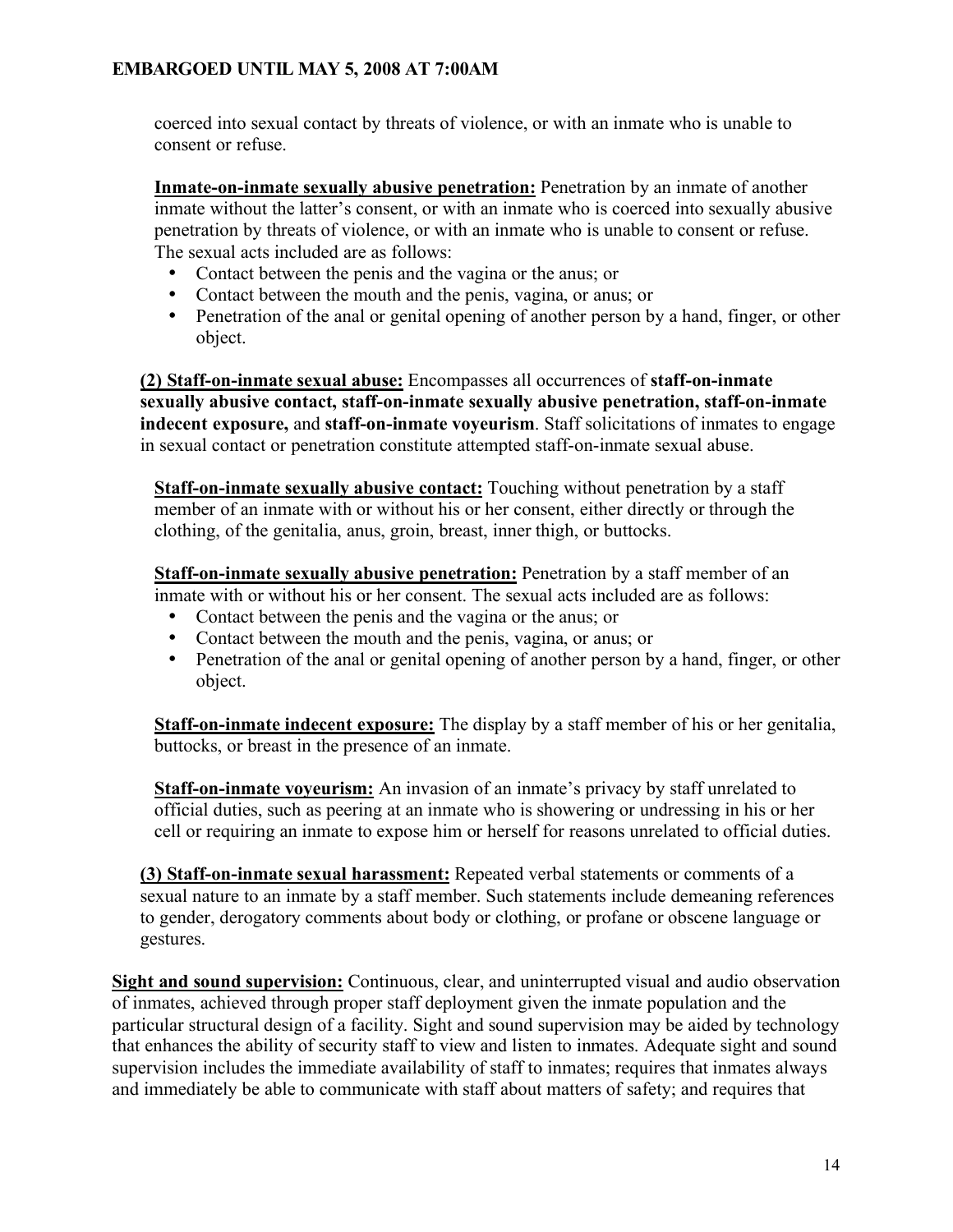staff always and immediately be able to intervene to prevent sexual abuse, aggression, and any other emergency.

**Staff:** Employees, contractors, and agency representatives.

**Strip search:** A search that requires a person to remove or arrange some or all of his or her clothing so as to permit a visual inspection of the underclothing, breasts, buttocks, or genitalia of such person. Strip searches of inmates may be conducted on reasonable suspicion that the inmate is secreting drugs or weapons or if his or her appearance and conduct suggests a likelihood of having engaged in prohibited behavior. Strip searches must be conducted in private settings by staff of the same gender as the inmate being searched and should only be conducted when necessary to protect the overriding security needs of the facility. Staff conducting strip searches is not allowed to touch the breasts, buttocks, or genitalia of the person being searched.

**Verification of compliance:** A determination by the Attorney General that the agency is in full compliance with the PREA standards or has achieved progress toward compliance since the second audit or any subsequent audits and has a plan with specific and concrete benchmarks for achieving compliance.

**Video monitoring system:** An integrated security system that augments and/or enhances the ability of staff to provide the minimal sight and sound security necessary to prevent, detect, contain, and respond to incidents of sexual abuse. The video monitoring system should have the capabilities to enable adequately trained staff to (1) visually observe inmate activities in order to detect indicators of sexually abusive behavior and actual incidents of sexual abuse; (2) activate an immediate response to detected abuse that will abate and/or contain the behavior; and (3) record and retain footage and/or audio recordings of activities for evidentiary purposes, training and policy revisions, staff redeployment decisions, and/or for identifying and designing solutions to structural or physical plant issues.

**Visitor:** An individual who enters an agency for an official purpose but who does not serve as a volunteer in the agency. Excludes family members, friends, and attorneys who enter an agency to visit an inmate.

**Visual body cavity search:** A visual inspection of a body cavity, defined as stomach, rectal cavity, vagina, mouth, nose, or ears, for the purpose of discovering any drugs, weapons, or other dangerous contraband concealed in the body cavity. Visual body cavity searches of inmates may be conducted on reasonable suspicion that the inmate is secreting drugs or weapons or if his or her appearance and conduct suggests a likelihood of having engaged in prohibited behavior. Visual body cavity searches must be conducted in private settings by staff of the same gender as the inmate being searched and should only be conducted when necessary to protect the overriding security needs of the facility. Staff conducting visual body cavity searches is not allowed to touch the breasts, buttocks, or genitalia of the person being searched.

**Volunteer:** An individual who donates his or her time and effort to enhance the activities and programs of the agency. Volunteers are selected on the basis of their skills or personal qualities to provide services in recreation, counseling, education, religion, and so forth.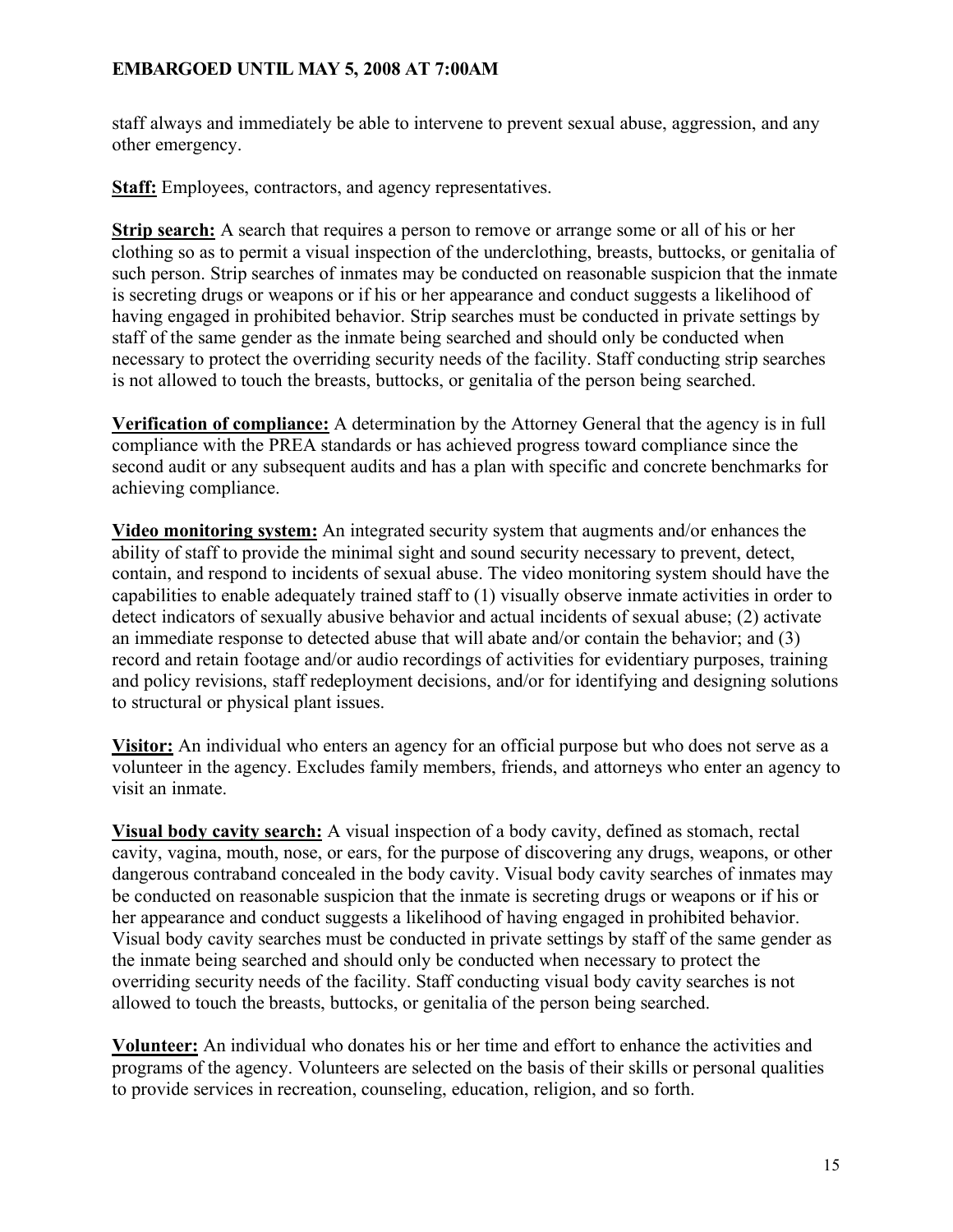# **STANDARDS**

# **I. LEADERSHIP AND ACCOUNTABILITY**

# **A. Safety, oversight, and transparency**

## **SA-1: Zero tolerance of sexual abuse**

By policy and practice, the agency demonstrates that it does not tolerate sexual abuse of any kind in its facilities.

## **Discussion**

Eliminating sexual abuse in confinement requires first and foremost a commitment to safety as a core mandate of confinement operations. The chief executive of the jurisdiction, the agency head, and facility heads must work together to prioritize this goal and to commit the attention and resources necessary to achieve it. Agency and facility heads will be responsible not only for ensuring that staff and inmates are informed of the agency's zero-tolerance policy toward sexual abuse but for setting a tone that signals true commitment to the policy and practice of keeping inmates safe from sexual abuse. Facility heads will be required to assess annually all aspects of facility operations, identify deficiencies, and write action plans to address those deficiencies and ensure inmate safety from sexual abuse and compliance with the PREA standards (SA-3).

# **SA-2: Annual audit and certification**

The chief executive in each jurisdiction must certify the agency's compliance with these standards based on results from annual audits of the standards conducted by independent auditors who have no previous or current affiliation with the agency. The chief executive must certify annually that the agency or body operating under the legal authority of the state is either in full compliance with or has established an action plan to enable full compliance with this body of standards pursuant to PREA.

# **Discussion**

The purpose of this standard is to ensure meaningful enforcement of PREA's overarching mandate, which is the elimination of all forms of sexual abuse of persons in confinement. These standards were developed to provide agencies with the necessary policies and strategies to prevent, detect, and respond to sexual abuse and so compliance is a crucial step in the achievement of PREA's goals. Following the statute's mandate, the United States Attorney General will verify jurisdictional compliance with these standards after the chief executive of each jurisdiction certifies annually that his or her state is in compliance or has drafted an action plan to achieve full compliance with the standards. In order for such certification to be meaningful, it must be based primarily on the conclusions of a competent, independent auditor who has documented evidence that the agency has met these standards or has a plan to meet these standards and, most importantly, that inmates are in fact safe from all forms of sexual abuse.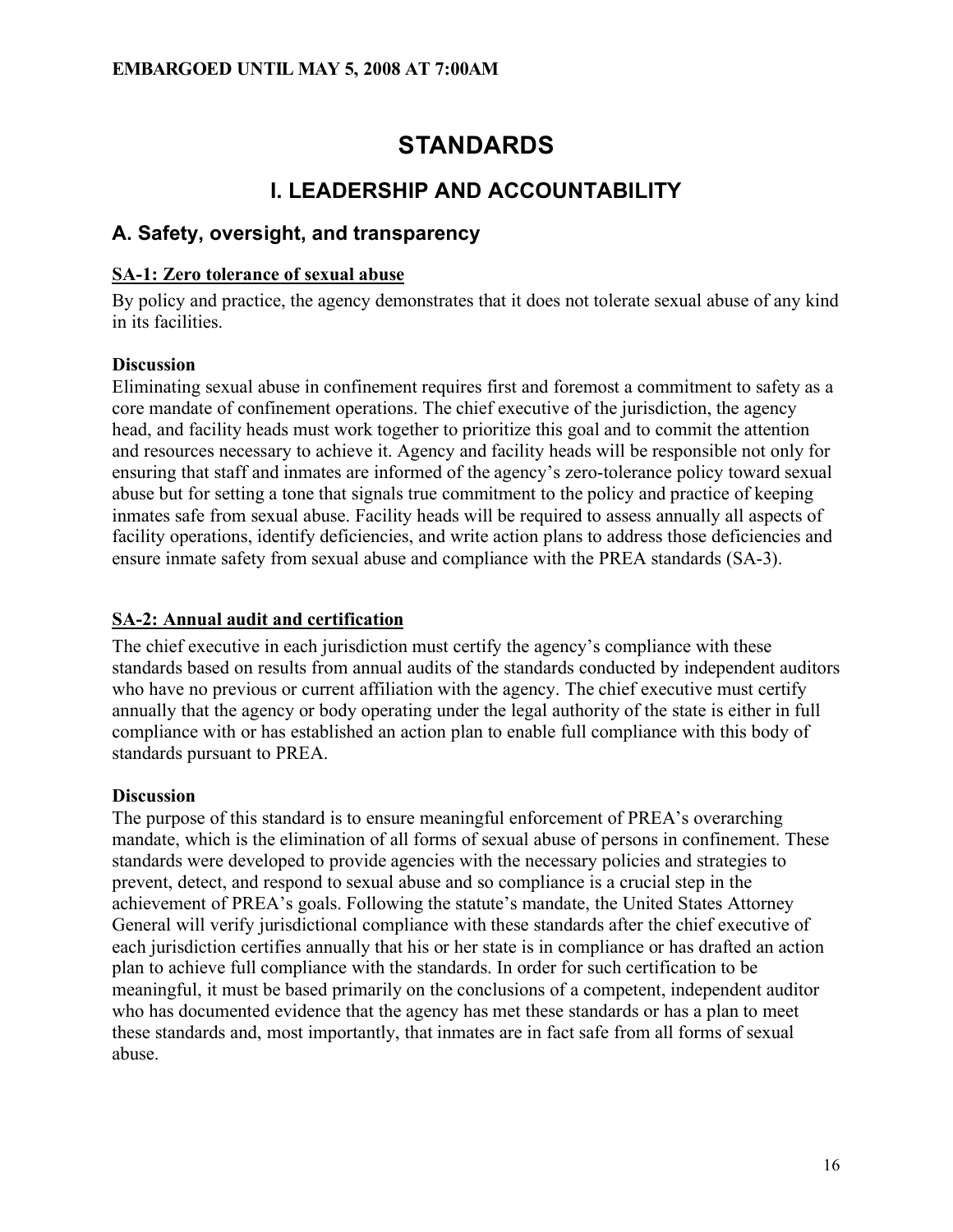The purpose of requiring written certification by the chief executive is to ensure that the person who is ultimately responsible for the safety of inmates and security of confinement facilities is aware of and accountable for all of the agency's efforts pursuant to PREA. If a facility or agency is faced with significant challenges and is unable to meet these standards, then the facility and agency heads must document the reasons why that facility or agency is unable to comply in its action plan, explain how resources are being funneled toward other expenditures, and describe the immediate steps that it will take to achieve compliance, including efforts to secure additional resources.

## **SA-3: Internal assessment and planning for achieving compliance with the Prison Rape Elimination Act standards**

The facility head uses the compliance checklists in this body of standards to assess facility safety and compliance and to develop action plans to achieve full compliance with the PREA standards. At a minimum, the facility head must (1) conduct an initial assessment and prepare an initial action plan to comply with the PREA standards, and (2) at least annually thereafter, conduct a follow-up assessment and prepare follow-up action plans to ensure full compliance with the PREA standards. The agency head must approve internal assessments and action plans, submit them to the legislature, and publish them, provided they do not contain information that, if made public, would jeopardize the safety and security of the facility.

## **Discussion**

Implementing new standards that mandate significant changes in policy, practice, and, perhaps most significantly, perceptions, attitudes, and behaviors, by an entire agency requires facility and agency heads to use all of their organizational and leadership skills. The agency head will ultimately bear the responsibility of prioritizing and reprioritizing goals and strategies for eliminating sexual abuse, allocating and reallocating resources to achieve that goal, and monitoring failure or success of sexual abuse prevention activities on a continual basis. However, it is the facility head's responsibility to conduct a thoughtful assessment of available resources and current practices and to develop an action plan prior to trying to implement the standards. In carrying out these tasks, the facility head may find it helpful to delegate parts of the assessment or planning process to one or more of his or her high-ranking staff members. Should the facility head choose to delegate some of the responsibilities for managing the facility's efforts to comply with the PREA standards, he or she will still be required to approve and sign all assessments and action plans and will be the person held accountable for the truth and accuracy of those documents. Ultimately, the internal assessment and planning process will help the facility head carry out his or her responsibilities and create a greater likelihood that obstacles to success are identified and addressed in a systematic and cost-effective manner during the implementation process. Successful compliance with the standards and elimination of sexual abuse requires ongoing systemic efforts to assess and adjust policies, practices, and the allocation/reallocation of resources to address problems and improve safety.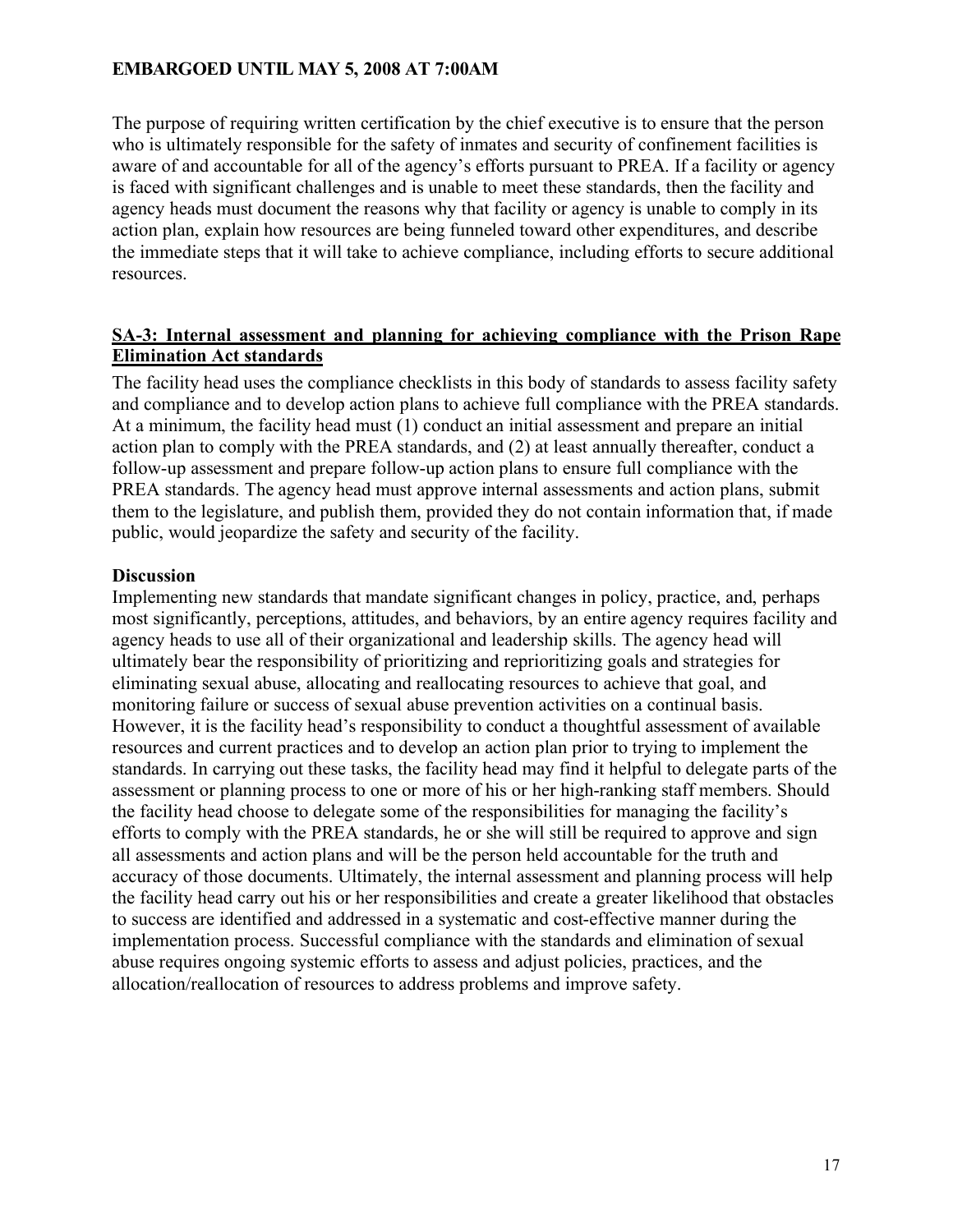# **B. Prevention Planning**

# **PP-1: Inmate safety**

Trained corrections staff provides the continuous direct sight and sound supervision of inmates necessary to prevent sexual abuse of inmates by other inmates and sexual abuse by staff.

## **Discussion**

Sight and sound supervision by security staff is an essential element of any agency's sexual abuse prevention strategy. It enables staff to identify aggressive or coercive inmate behavior before it escalates to sexual abuse, to identify signs of inappropriate staff relationships developing with inmates before they become abuse, to respond immediately to prevent or end incidents of abuse by inmates or staff, and, where an incident does occur, to take the necessary steps to respond to it. It is crucial that every facility's security needs are known to agency heads and met in order to eliminate sexual abuse. Achieving full sight and sound supervision of inmates requires proper deployment and supervision of staff, assisted as necessary by cameras and tracking technology, and may require other creative adaptations to facility design. To prevent staff-on-inmate sexual abuse, staffing deployment policies should limit occasions in which inmates are in one-on-one contact with staff or regularly out of sight of other inmates or cameras. Special supervision policies must be developed for inmates who are isolated from the general population and, therefore, may be more vulnerable to abuse by staff. Video security monitoring systems and radio frequency identification systems (RFID) should be used to monitor staff and inmate movement and location, and supervisory staff should monitor interactions between line staff and inmates in isolated areas.

# **PP-2: Heightened protection for vulnerable inmates**

Staff provides heightened sight and sound supervision to inmates who are identified as vulnerable or potentially vulnerable. Vulnerable or potentially vulnerable inmates must be housed safely in the least-restrictive setting possible and must have access to the same privileges and programs as inmates housed in general population.

# **Discussion**

The purpose of this standard is to highlight the need to provide heightened protection especially increased sight and sound supervision—for inmates who are identified as vulnerable and to do so in a way that does not unnecessarily isolate them or restrict their access to the regular rights and privileges of general population inmates. Too often, vulnerable inmates are placed in protective custody and lose their access to educational, vocational, and other programs as well as work assignments. This practice contributes to reluctance on the part of inmates to admit that they may require protection. There will be times when the only way to keep an inmate safe is to separate him or her from the general population, and in such cases every effort must be made to ensure that separation does not mean isolation or result in the loss of meaningful access to programs, work, and other services.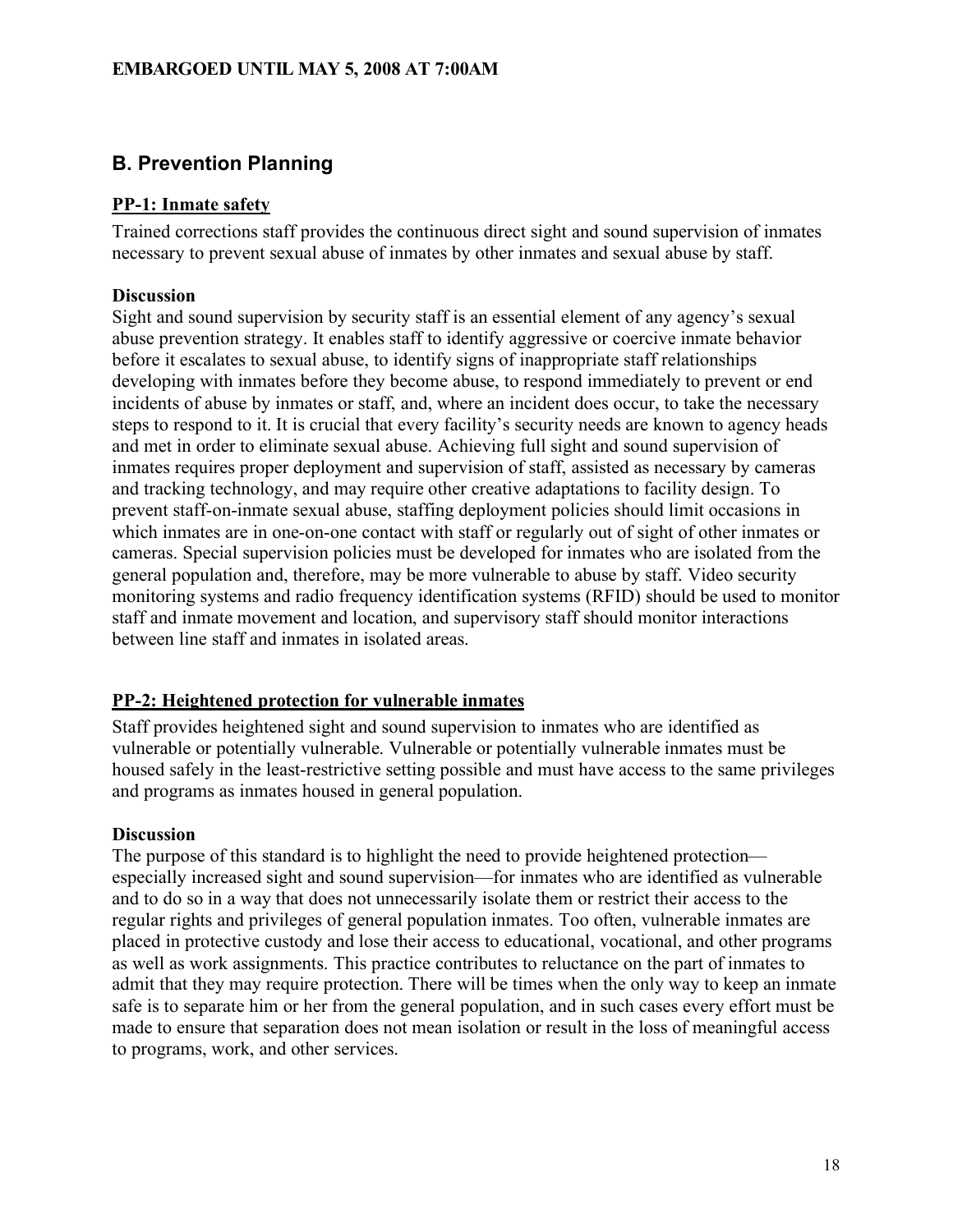Until inmates have been classified, and at any time that vulnerable inmates are identified, the agency is responsible for providing heightened protection to ensure that those inmates are safe. To accomplish this successfully, staff must be able to both identify traditionally vulnerable populations (such as gay, lesbian, bisexual, and transgender inmates; deaf or speech- or sightimpaired inmates; inmates with mental or physical disabilities; inmates with limited English proficiency; inmates with past histories of sexual abuse; young inmates; and inmates who are physically weak) as well as make judgment calls about likely vulnerabilities based on experience in a given facility and with given populations. For example, inmates of different races or ethnic backgrounds may be particularly vulnerable in facilities where they are a distinct minority. Staff must be alert at all times to potential vulnerability.

The facility head and other administrators should consider their options for protecting vulnerable inmates and develop a plan to keep them safe without having to resort to some form of isolation. In cases where protective custody is the only option available to a facility to protect vulnerable inmates, the facility's plan must require that vulnerable inmates be housed in that setting for the shortest period of time possible and be regularly monitored. Every effort must be made to minimize the isolation in protective custody. Vulnerable inmates housed in protective custody should have regular access to mental health services and any other services or programs available to general population inmates.

## **PP-3: Restrictions on cross-gender supervision**

The agency restricts cross-gender supervision in nonemergency situations in areas where inmates disrobe or perform bodily functions in order to protect inmates from unnecessary and degrading exposure of their bodies and to reduce opportunities for staff sexual abuse.

#### **Discussion**

Certain limitations on cross-gender supervision are required to meet legitimate and important safety and security interests when men and women are confined. To protect the privacy and dignity of inmates and to reduce staff-on-inmate sexual abuse, agencies must preclude nonmedical staff members from viewing inmates of the opposite gender when they are disrobed or performing bodily/hygiene functions; from conducting pat-downs, strip searches, or visual body cavity searches on inmates of the opposite gender; from being present during medical examinations or procedures, including physical body cavity searches, with inmates of the opposite gender; and from being isolated one-on-one with inmates of the opposite gender out of sight of cameras, other staff or other inmates, including during transportation of inmates outside the facility. While same-sex sexual abuse can and does occur, restricting cross-gender supervision in areas where inmates are disrobed or when inmates are alone with a staff member will lessen the opportunities for the most common types of staff-on-inmate sexual abuse. These prohibitions do not apply to the extent necessary to respond to emergencies. Additionally, to the extent that agencies can comply with these prohibitions by using privacy panels, making verbal announcements when a staff member of the opposite gender is in an area, or employing other protective measures, this standard is not intended to limit cross-gender supervision in housing areas. Staff members should never be penalized or prevented from attaining promotions due to the restrictions on cross-gender supervision.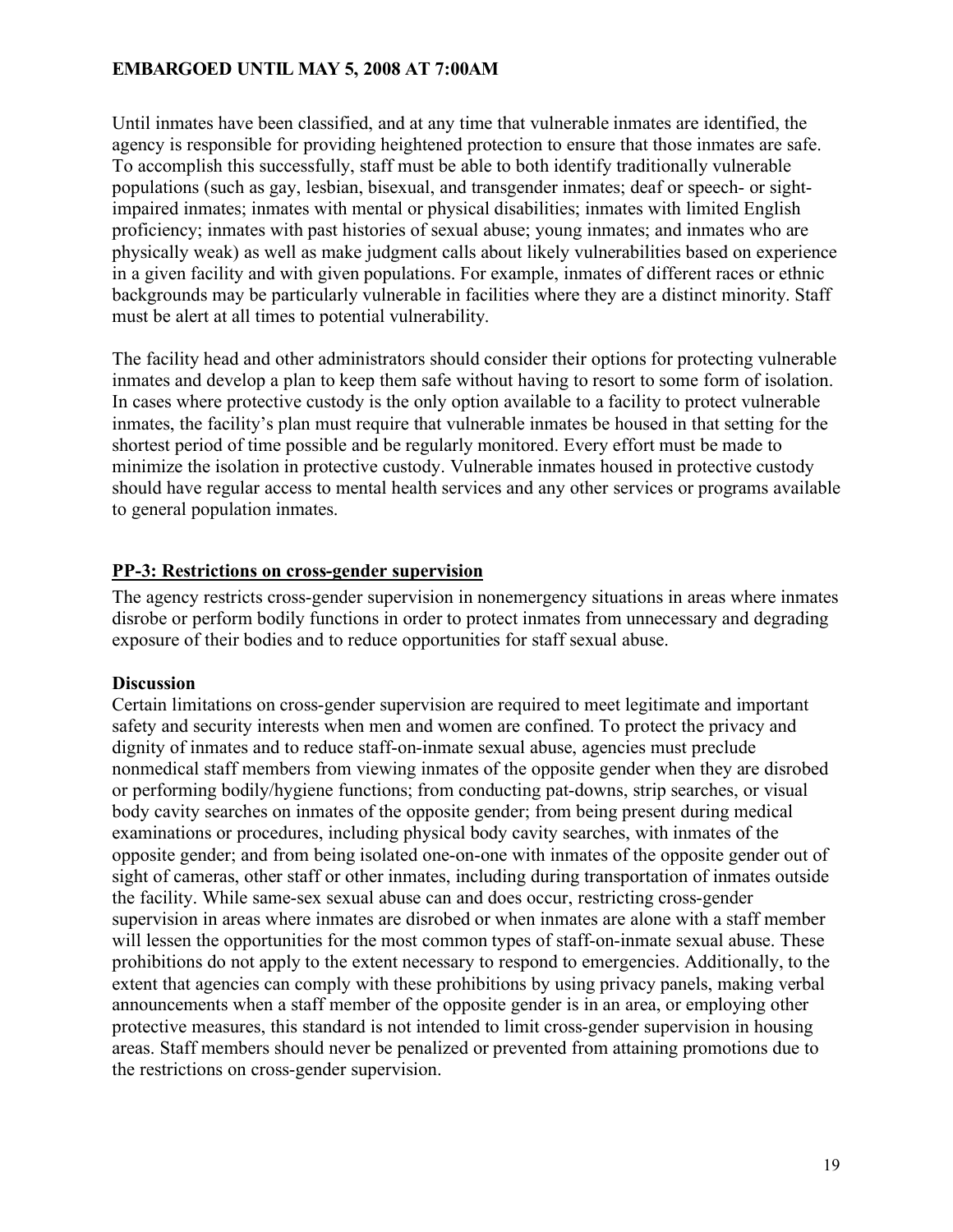Each agency should have a legally sound policy regarding strip, visual body cavity, and physical body cavity searches. In addition to being conducted by persons of the same gender as the inmate, strip searches and visual body cavity searches should be conducted only where there is articulable, reasonable suspicion that the inmate is concealing contraband or weapons on his or her body in a manner that cannot be detected by a pat-down search alone. Physical body cavity searches should be employed even more sparingly and must only be conducted by authorized medical practitioners. Routine strip, visual body cavity, and physical body cavity searches of inmates for less than an articulable, reasonable suspicion should not be permitted. Strip and visual body cavity searches should be conducted by a specially trained designated staff member and conducted in conformance with hygienic procedures and professional practices. Additionally, physical body cavity searches should only be conducted by specially trained authorized medical practitioners. All searches should be conducted in specially designated rooms with the fewest number of staff necessary, under conditions that provide privacy for the inmate from all but those authorized to conduct the search. Strip and visual body cavity searches of transgender inmates for the sole purpose of determining genital status should not be conducted *(PP-2, Compliance Checklist 5 (f))*.

## **PP-4: Language access**

Staff is able to communicate directly, through interpretive technology or through noninmate interpreters, with inmates who are limited English proficient (LEP), deaf, or speech-impaired. Accommodations are made to convey all written information verbally to inmates with limited reading skills or who are sight-impaired.

#### **Discussion**

The ability to communicate effectively with victims, witnesses, and alleged perpetrators in cases of sexual abuse is crucial not only for ensuring that the proper measures are taken in response to an incident, but also to prevent incidents from occurring in the first place. Language or other communication barriers can seriously impair staff's ability to keep inmates safe from sexual abuse if staff is unable to convey essential information to certain inmates, if inmates are unable to communicate with staff to report abuse, or if inmates must rely on other inmates for their ability to communicate with staff. The information contained in the inmate education sessions on sexual abuse *(TR-4)*, including all of the agency's policies and how to report sexual abuse must be translated and otherwise made available to inmates regardless of any communication barriers that exist. Language and communication barriers can also severely impact staff members' ability to appropriately classify and protect inmates as well as impair medical and mental health practitioners' ability to treat inmates.

Assessing the language and communication needs of the inmate population and developing policies and protocols to address those needs will help staff ensure the safety of LEP, deaf, speech- or sight-impaired, and illiterate inmates. The agency should strive to hire staff members who speak different languages, identify viable translation resources, and make every effort to convey written information orally to inmates who have difficulty reading. It is never appropriate for inmates to serve as translators for other inmates as it compromises confidentiality and places some inmates in a position of undue authority and influence over others.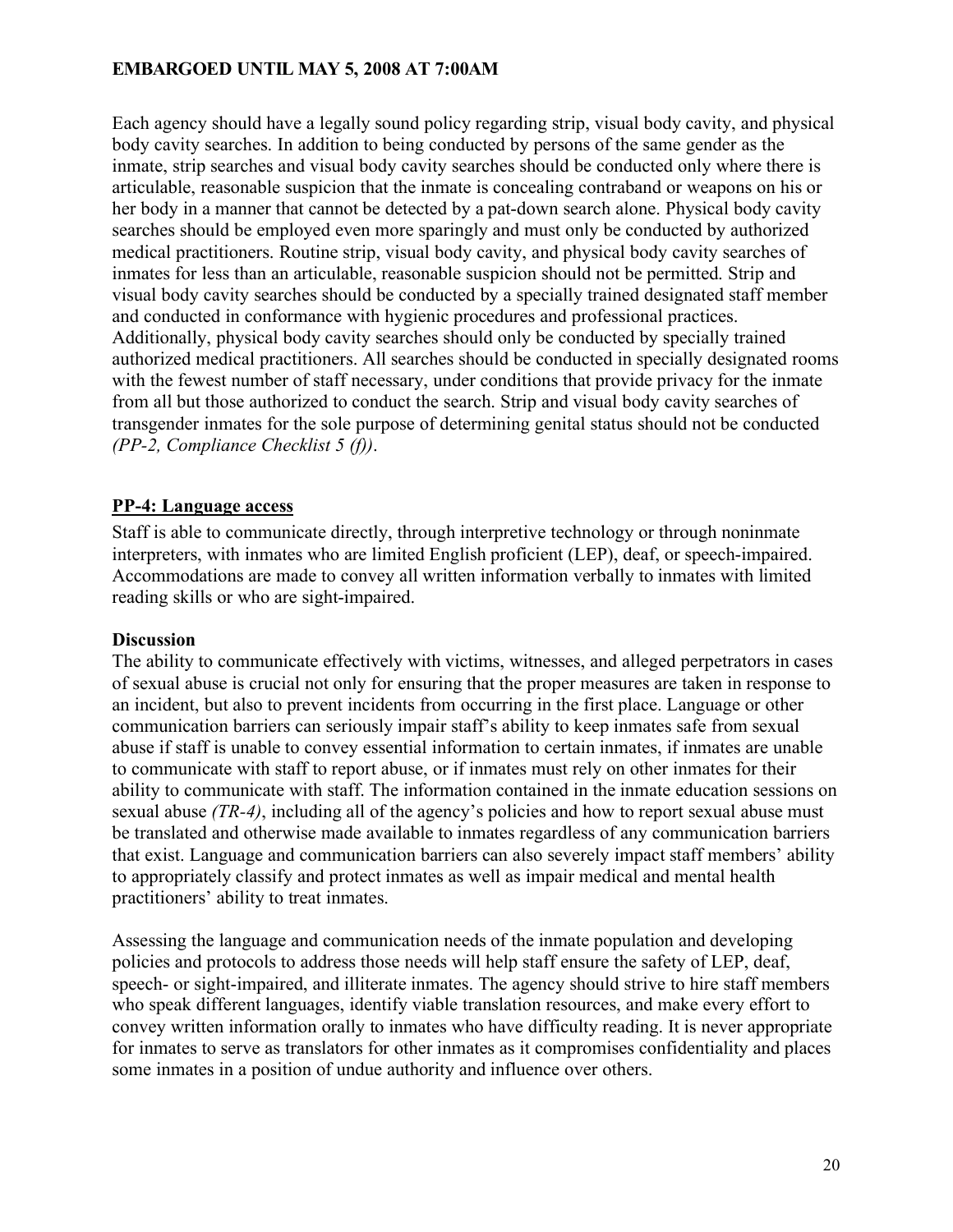#### **PP-5: Staff qualifications**

The agency hires, retains, and promotes staff members who are committed to PREA's goals. Agency hiring and promotion decisions must take into consideration any criminal history, any history of engaging in sexual abuse, and any other previous conduct that suggests a likelihood of engaging in sexual abuse.

#### **Discussion**

The agency will not be able to meet its zero-tolerance goal if it employs, retains, or promotes staff members who have demonstrated abusive behavior or indifference to the importance of preventing and responding to all forms of sexual abuse, whether by inmates or staff. The agency should have a consistent, proactive policy on asking applicants and employees directly about previous misconduct during interviews or reviews and on reviewing public records and employment histories for sexual abuse, harassment, and other behavior (e.g., domestic violence or child abuse) that may signal potential problems before hiring or promoting staff. In jurisdictions where prospective employers are limited in what they can ask of previous employers during a reference check and to the extent permitted by state law, the agency must ask job applicants to sign waivers stating that they waive all of their legal rights to claim libel, defamation, or slander regarding the information given during reference checks. In those cases, any refusal to sign a waiver may result in the applicant's immediate disqualification from consideration for employment.

#### **PP-6: Integrated information systems**

The agency uses an integrated information system that allows staff across facilities to store, track, and share data related to incidents of sexual abuse, including each facility's prevention, detection, response, and data collection efforts. Where possible, agencies should use automated database systems to assist integration efforts.

#### **Discussion**

It is crucial for agencies to integrate the information systems of their facilities across the agency and within a facility to ensure that information collected at intake, during classification assessments, following incident and disciplinary reports, and, when appropriate, gathered by medical and mental health practitioners, is linked and shared to allow effective inmate management and safety. One extremely helpful tool for organizing and analyzing information is an automated database system that allows the agency to easily track classification assessments, housing placements, and other services for the entire inmate population. Automated database systems have reached the stage of development where they should be available to virtually all agencies. If the agency lacks the resources to obtain and support an automated database system, at the very least the agency should use a spreadsheet or other similar tool and should include in its annual internal assessment and action plan what resources would be necessary to obtain such a system, as well as a strategy for acquiring such resources *(SA-3)*. Automated databases can take many forms. The size of the facility will determine the level of sophistication needed for the agency's automated database system.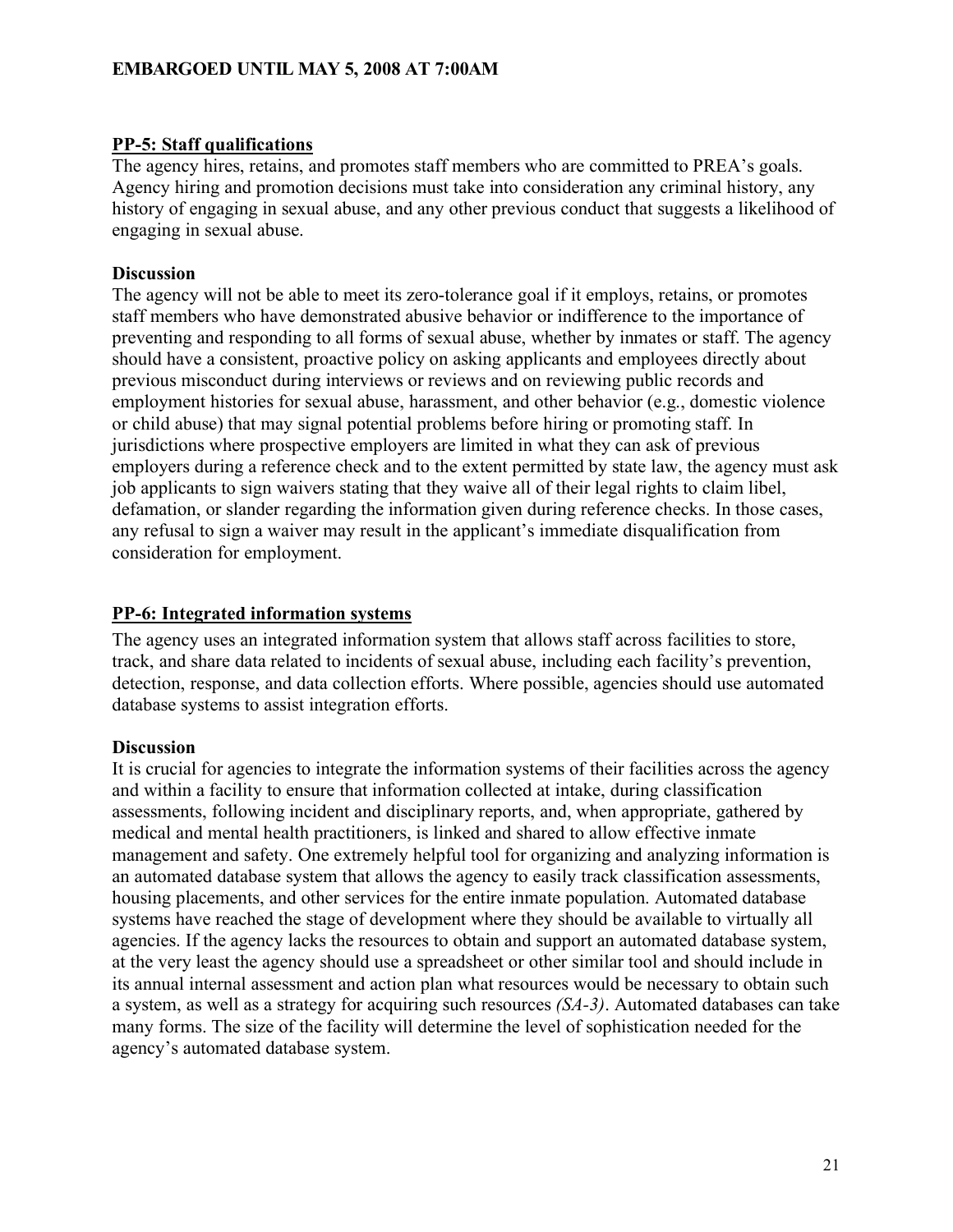## **PP-7: Use of appropriate monitoring technology**

The agency uses video security monitoring systems and other cost-effective and appropriate technology to support its sexual abuse prevention, detection, response, and monitoring efforts.

## **Discussion**

Video security monitoring systems and other technology are invaluable tools for eliminating and punishing sexual abuse. Technology systems, when properly designed, managed, maintained, updated, and fully integrated into the agency's various other security systems, serve as a highly objective, accountable, and transparent mechanism for preventing and responding to sexual abuse. Compared to the long-term cost of using only intensive staff deployment for some inmate security tasks, which also requires intensive staff supervision to prevent staff sexual abuse, agencies will likely find that using monitoring technology is cost-effective.

Agencies have used forms of technology for years in various security applications. Although many agencies have used VHS-based or digital cameras to help enhance facility safety and security, the value of cameras can be limited. For example, when video cameras have been installed in control rooms to enhance visual surveillance of areas in a facility, staff has been required to focus for 8 to 12 hours at a time on rapidly changing monitors displays. This security task can prove ineffective. Additionally, control room security staff must also perform other critical security tasks simultaneously that may take them away from monitoring.

The newer tracking technologies, such as RFID systems may be particularly useful for preventing and detecting sexual abuse because they enable facilities to track in real time all inmates as well as staff and can provide flags or alerts when inmates and staff are together in locations where they should not be. The agency should analyze different locational technologies to determine which technology will be most useful and appropriate for a given facility.

Technology should be adapted to the population as well as to the age and design of each particular facility. For example, in smaller facilities, administrators and staff may find that they only need a strong classification system and cameras to prevent sexual abuse. Some agency heads may find it helpful to collaborate with other agency heads in their state to explore the creation of a regional tracking system, which could function with a central command center that coordinates all monitoring and/or RFID services for federal, state, county, and municipal confinement facilities within a certain geographic area. A regional system could reduce start-up costs as well as operation disbursements.

# **C. Response Planning**

# **RP-1: Coordinated response team**

The agency uses a coordinated, multidisciplinary team to respond to incidents of sexual abuse to ensure that victims receive the medical and support services they need and that investigators are able to obtain usable evidence to substantiate allegations and hold perpetrators accountable.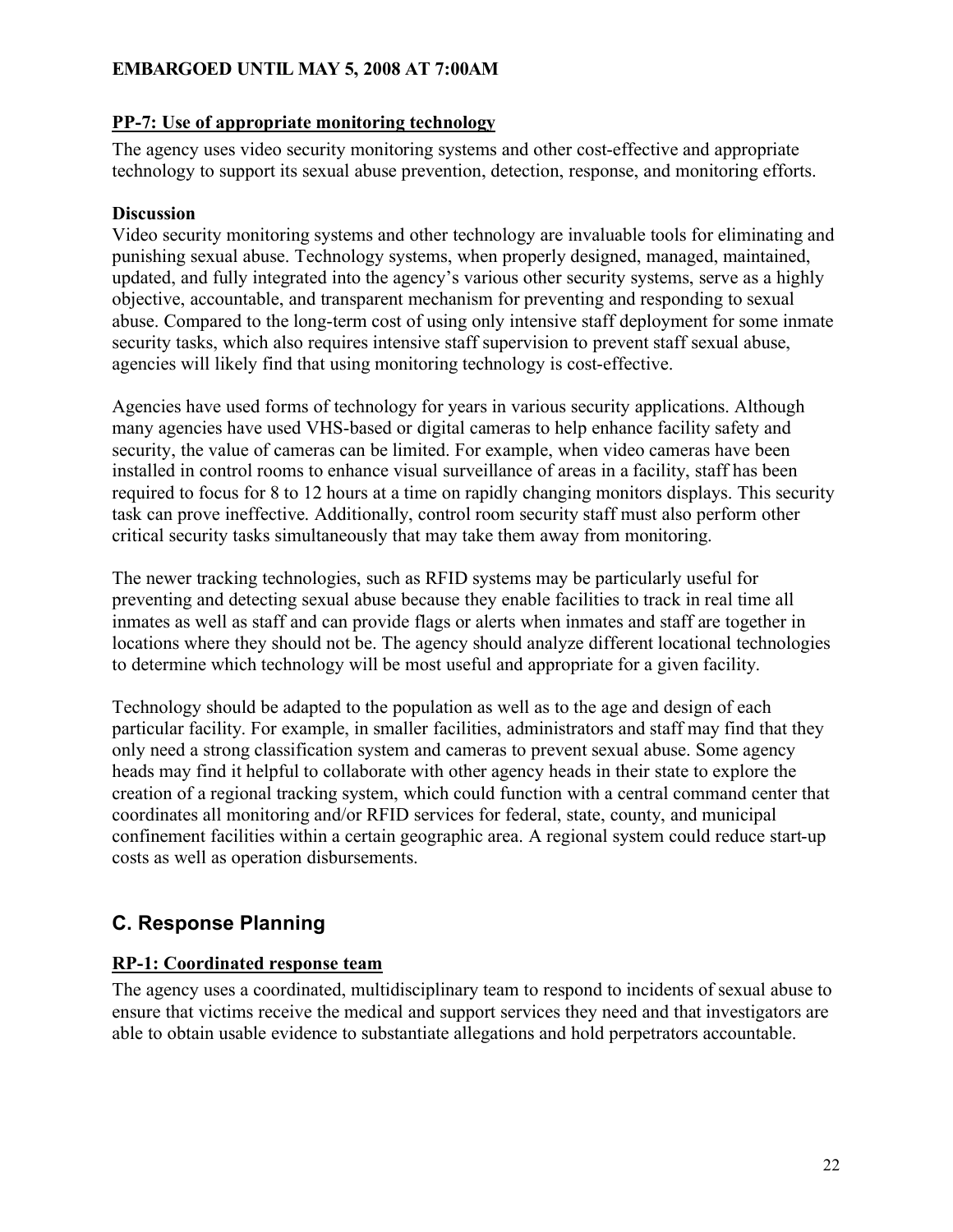#### **Discussion**

In the community, coordinated sexual assault response teams (SARTs) are recognized as a best practice for responding to incidents of rape and other sexual abuse because they enable key responders from the medical, advocacy, and law enforcement fields to coordinate their actions and share information so that the victim receives the best care and the investigator has the best chance to find the perpetrator. SARTs are generally composed of representatives from the medical and mental health fields, victim advocacy groups (usually from local or regional rape crisis centers), and law enforcement agencies. Any agency that already uses some version of a SART, specialized first response team, or makes use of an existing specialized community response team is in compliance with this standard, regardless of what the team is called or how the team is organized, so long as it fulfills the functions described in Compliance Checklist 11. If the agency lacks any of the necessary resources to develop such a team and no team exists in the community, the agency head should work with community or regional law enforcement agencies, outside medical and mental health providers, and sexual abuse advocacy groups to develop a coordinated plan to address victims' needs and improve sexual abuse investigation outcomes. For agencies putting together a SART or participating in a specialized community response team for the first time, additional specialized training for collaborating across disciplines may be necessary for team members. Agencies should also take special care to ensure that every agency member on the team has a back-up staff person who is qualified to fulfill the team member's role when he or she is unavailable. At the time of publication of these standards, the Commission recommends agencies consult the 2004 U.S. Department of Justice, Office on Violence Against Women publication *A National Protocol for Sexual Assault Medical Forensic Examinations, Adults/Adolescents* for guidance and ideas on developing an approach to a coordinated response to sexual abuse.

#### **RP-2: Evidence protocol**

The agency head is responsible for ensuring that investigators of sexual abuse in facilities under his or her control follow a uniform evidence protocol that maximizes the potential for obtaining usable physical evidence for administrative proceedings and criminal prosecutions.

#### **Discussion**

At the time of publication of this body of standards, the 2004 U.S. Department of Justice, Office on Violence Against Women publication *A National Protocol for Sexual Assault Medical Forensic Examinations, Adults/Adolescents* is considered the "gold standard" of sexual assault evidence protocols by both the law enforcement and the forensic medical examiner communities. The agency head should review the national protocol or a subsequent updated edition and adapt its contents to an existing protocol or develop a new protocol that fits the needs, resources, and policies of his or her correctional agency. The agency head may find it particularly helpful to consult Appendix A of the national protocol, which provides guidance on how jurisdictions can customize the national protocol to meet specific local needs, challenges, policies, and statutes.

#### **RP-3: Sexual abuse findings from forensic autopsies**

Following any forensic autopsy performed on an inmate who died of known or suspected unnatural causes while in custody, the facility head must obtain the medical examiner's finding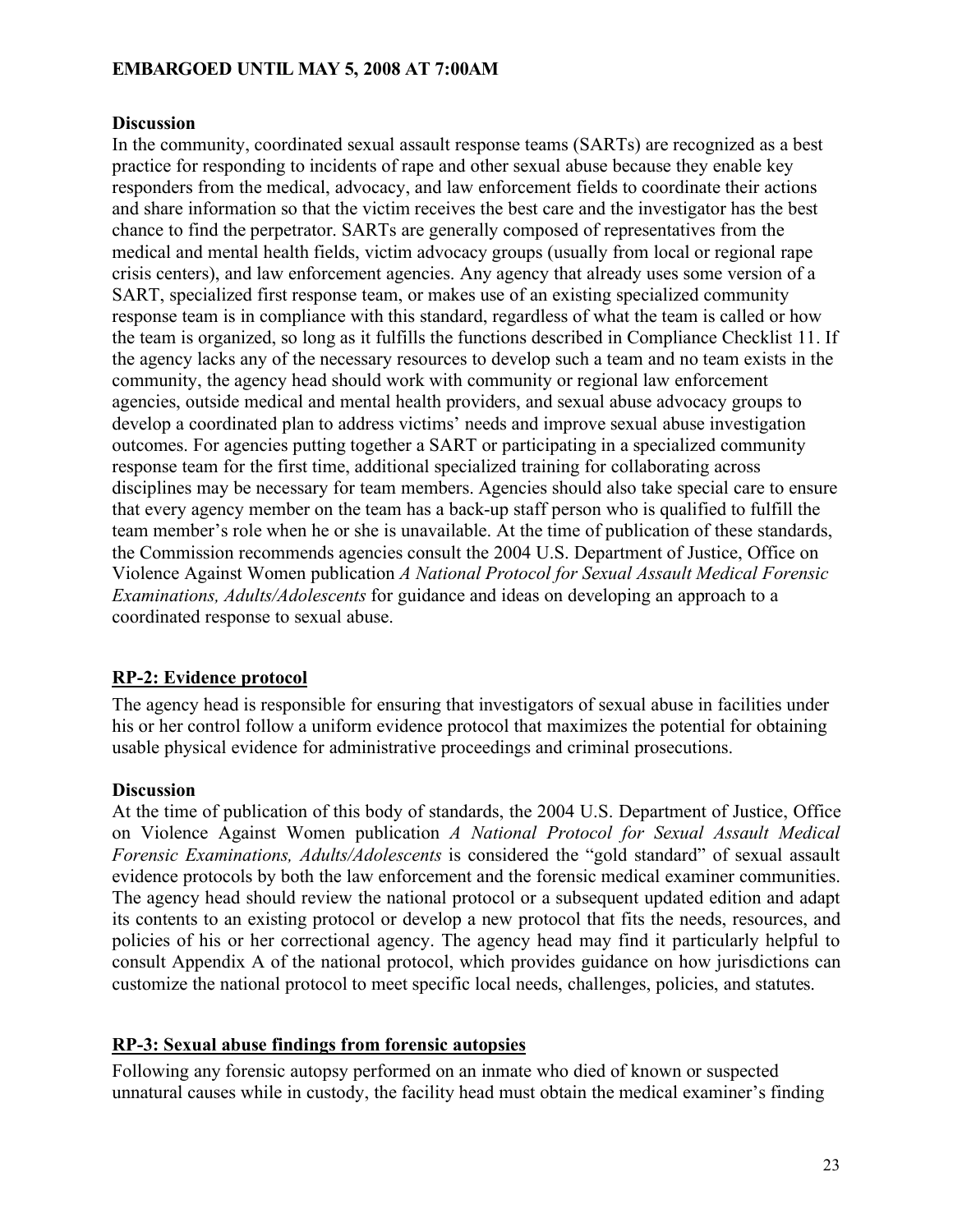regarding whether there was any evidence that the deceased engaged in sexual activity, other than self-stimulated activity, immediately prior to death. If the medical examiner finds that sexual activity may have occurred immediately prior to death, the facility head ensures that the death and possible sexual abuse are investigated immediately.

#### **Discussion**

The purpose of this standard is to make sure that the facility head obtains a finding from the medical examiner following a forensic autopsy on an inmate as to whether sexual activity may have occurred immediately prior to the inmate's death. Medical examiners should follow their own professional standards and guidelines for determining the time frame for any sexual activity that may have occurred. Inmates who are being sexually abused may commit suicide or suffer death at the hands of their abusers or other abusive inmates. By making the effort to communicate with the medical examiner about possible sexual activity that occurred immediately prior to death, the facility head will be in a better position either to rule out sexual abuse as a contributing factor to the inmate's death or to identify and address quickly sexually abusive inmates or behaviors that may have contributed to the inmate's death and may be endangering other inmates.

# **RP-4: Reporting to other confinement facilities**

When a facility receives an allegation that an inmate has been sexually abused while incarcerated at another facility, the facility head notifies the head of the facility where the alleged abuse occurred. Any facility that receives a report of sexual abuse from another facility or agency is required to investigate the allegation.

#### **Discussion**

Inmates who have been sexually abused while confined at a lock-up, jail, or prison may feel safer reporting the abuse once they are no longer housed at the facility where the abuse occurred. For example, an inmate who was sexually abused at a jail may wait until he or she is transferred to a prison to report. Similarly, someone abused while confined in a state prison may choose to report once he or she is in the custody of a community corrections agency. The head of the facility where the report is made should be prepared to receive these kinds of reports and to notify the appropriate authorities immediately. By the same token, the head of the agency or facility where the alleged abuse occurred must ensure that the allegation is investigated. This effort to communicate and share information across agencies and facilities should improve safety and security for all inmates and staff.

#### **RP-5: Agreements with outside agencies**

The agency maintains memoranda of understanding (MOUs) or other agreements with outside government agencies that can receive and respond to inmate reports of sexual abuse. The agency also maintains MOUs or other agreements with community agencies or advocates that provide confidential emotional support services related to sexual abuse and help victims of sexual abuse during their transition from incarceration to the community *(RE-1, RE-2, MM-4)*.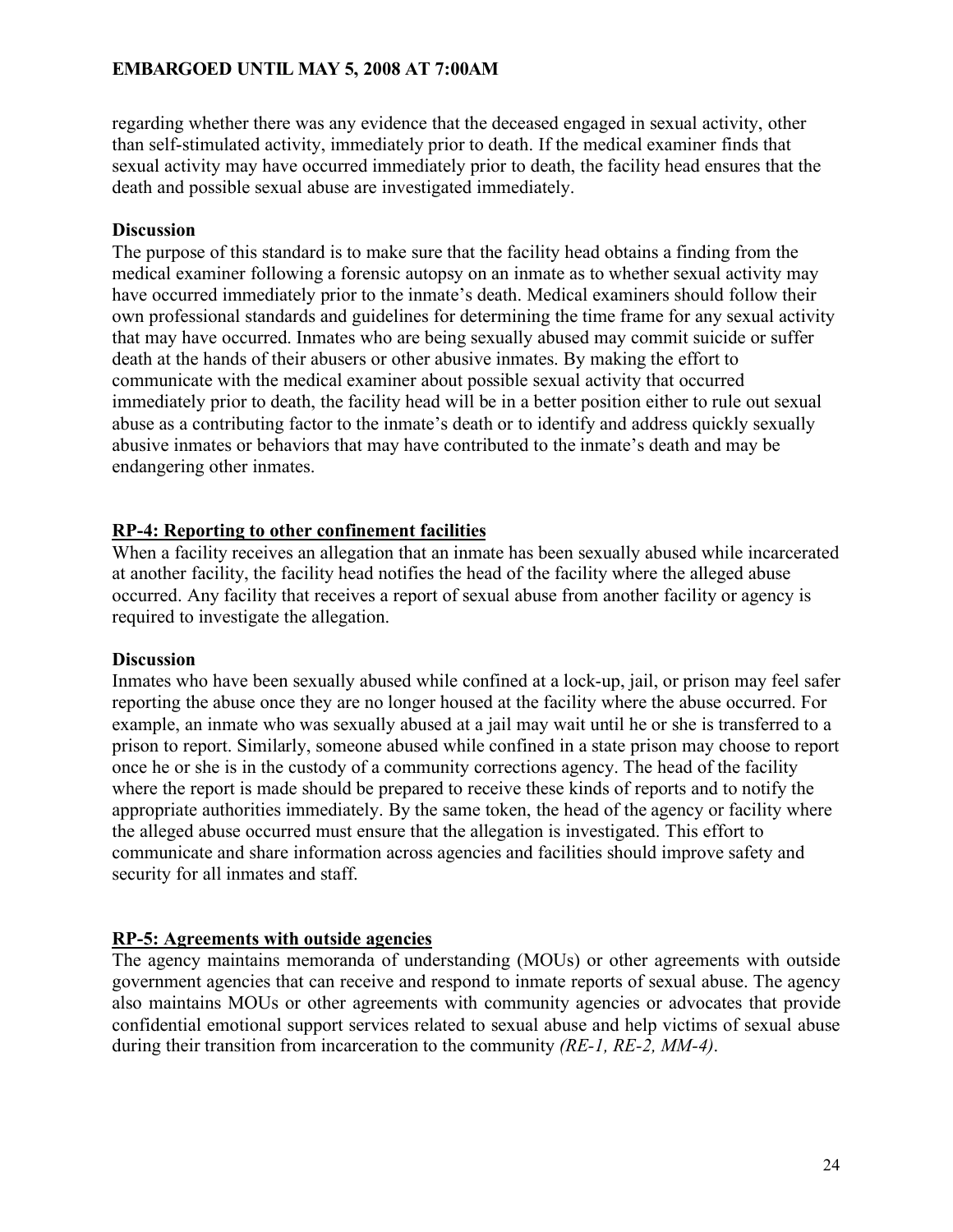#### **Discussion**

The agency will need to partner with outside agencies to meet the requirements of standards RE-1, RE-2, and MM-4. Forging these partnerships will allow the agency to provide the range of services available in the community and will give inmates the choice to speak to someone not affiliated with the agency if they feel more comfortable doing so. In cases where facilities are located in areas without community agencies to draw from, the agency head should consider researching regional or national agencies or groups that inmates may be able to access by telephone or, if no other alternative is possible, by mail.

#### **RP-6: Memoranda of understanding with outside law enforcement agencies**

If an agency does not have the legal authority to conduct criminal investigations or has elected to permit an outside agency to conduct criminal or administrative investigations of staff or inmates, the agency maintains a written MOU specific to investigations of sexual abuse with the law enforcement agency responsible for conducting investigations.

#### **Discussion**

Formal MOUs between correctional agencies and outside law enforcement agencies are important for ensuring that investigations into allegations of sexual abuse are timely and effective. Before an incident occurs, both the correctional agency and the law enforcement agency that provides the investigator should understand how that investigator will operate within the correctional environment. For example, both agencies should know how the investigator will gain entry into a given facility, what he or she will be able to bring into a facility, and what kind of access he or she will have within the facility.

#### **RP-7: Memorandum of understanding with prosecuting authority**

The agency head makes every reasonable effort to develop and maintain an MOU or other agreement with the authority responsible for prosecuting violations of criminal law.

#### **Discussion**

The goal of this standard is to encourage greater collaboration and communication between correctional agencies and prosecutors. Greater communication should improve the success rate of meritorious prosecutions and thereby improve accountability and prevent the recurrence of incidents of sexual abuse. The agency head should maintain regular, ongoing discussions with prosecutors about issues related to any allegations of criminal conduct in the agency.

#### **RP-8: Agreements with forensic medical examiners**

The agency head maintains a written agreement or contract with a qualified, independent forensic medical examiner not employed by the agency who can perform forensic medical exams of sexual abuse victims *(RP-2)*.

#### **Discussion**

Where possible and practicable, it is considered best practice to transport victims to outside health care providers for forensic medical exams to avoid any conflict or appearance of conflict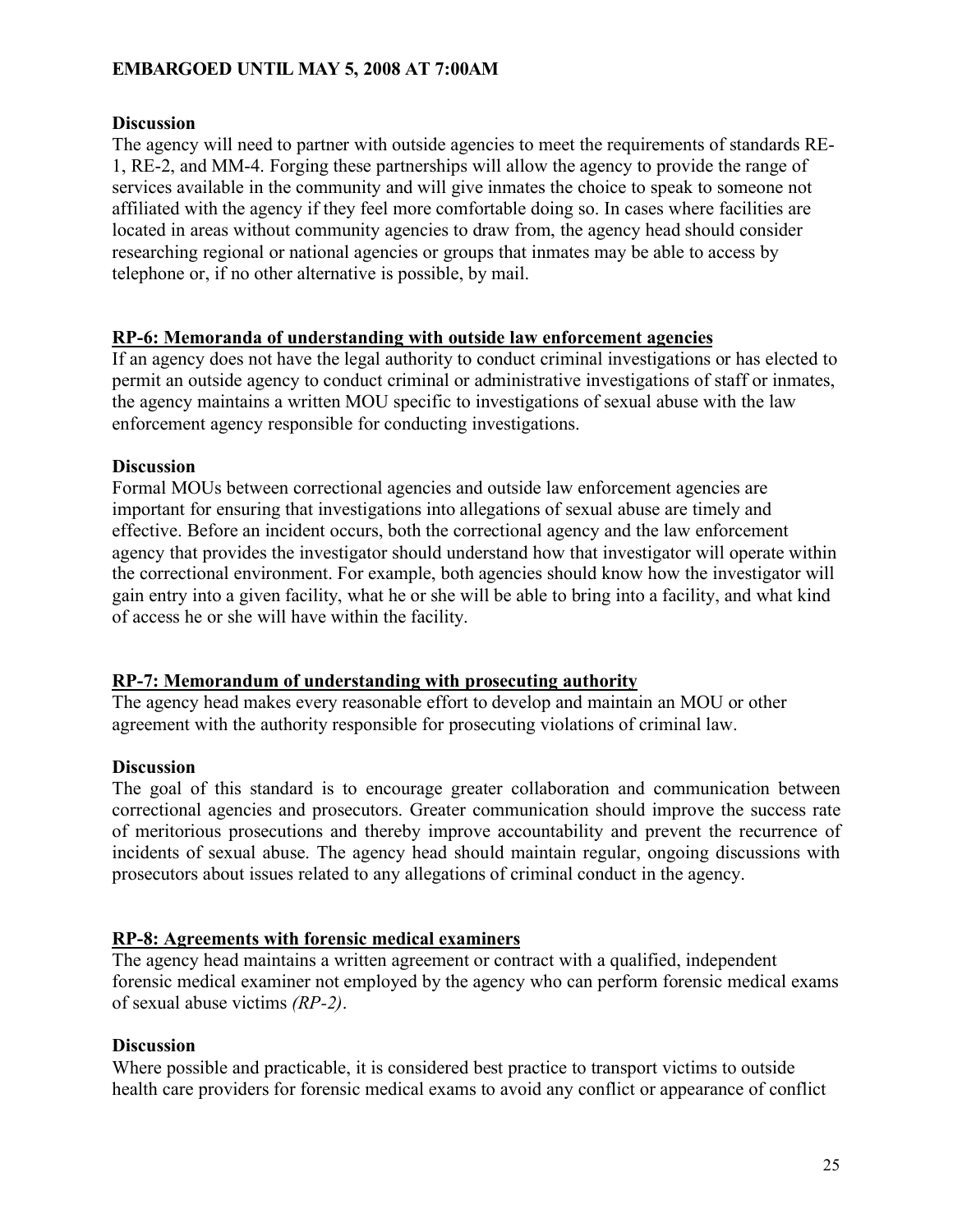of interest regarding potential evidence or treatment of the victim. If a facility does not have access to any community providers able to perform forensic medical exams or if an inmate in need of an exam has been deemed too dangerous to transport out of the facility, it should take steps to ensure the quality of forensic medical exams performed on-site by contracting with qualified independent medical practitioners. In those cases, medical practitioners should be trained to perform forensic medical exams and supervised or assisted by independent providers using telemedicine technology or other means. Any medical practitioner who examines an inmate should also be trained in the safety precautions to take when treating an inmate.

In order to ensure the most competent and consistent care for the victim, it is critical that any agreement with a forensic medical examiner include a requirement that agency medical and/or mental health practitioners receive any documentation from the independent examiner related to the victim's treatment, including any recommendations for continued care. Victims should be informed of the exact information provided and with whom it will be shared. Additionally, if requested, independent examiners must provide copies of records to the victims.

#### **RP-9: Sexual abuse incident reviews**

The facility head and a standing review committee review all incidents of sexual abuse at the conclusion of the investigation, unless the report was determined to be unfounded, to assess and improve prevention and response efforts.

#### **Discussion**

Sexual abuse incident reviews immediately following the conclusion of an investigation into a credible report of sexual abuse, regardless of whether or not the incident was substantiated, provide the facility with the opportunity to identify policies or practices that may have contributed to or failed to prevent the abuse and any deficiencies in the facility's response. Having identified problems, the facility can then make the necessary changes to policies or practices that endanger staff and inmates. The members of the review committee specified in Compliance Checklist 19 must include ranking staff members from different disciplines within the facility who have ultimate authority to change policies and oversee practice. Those staff members who responded to the incident, including any and all coordinated response team members *(RP-1)*, should be interviewed as part of the review.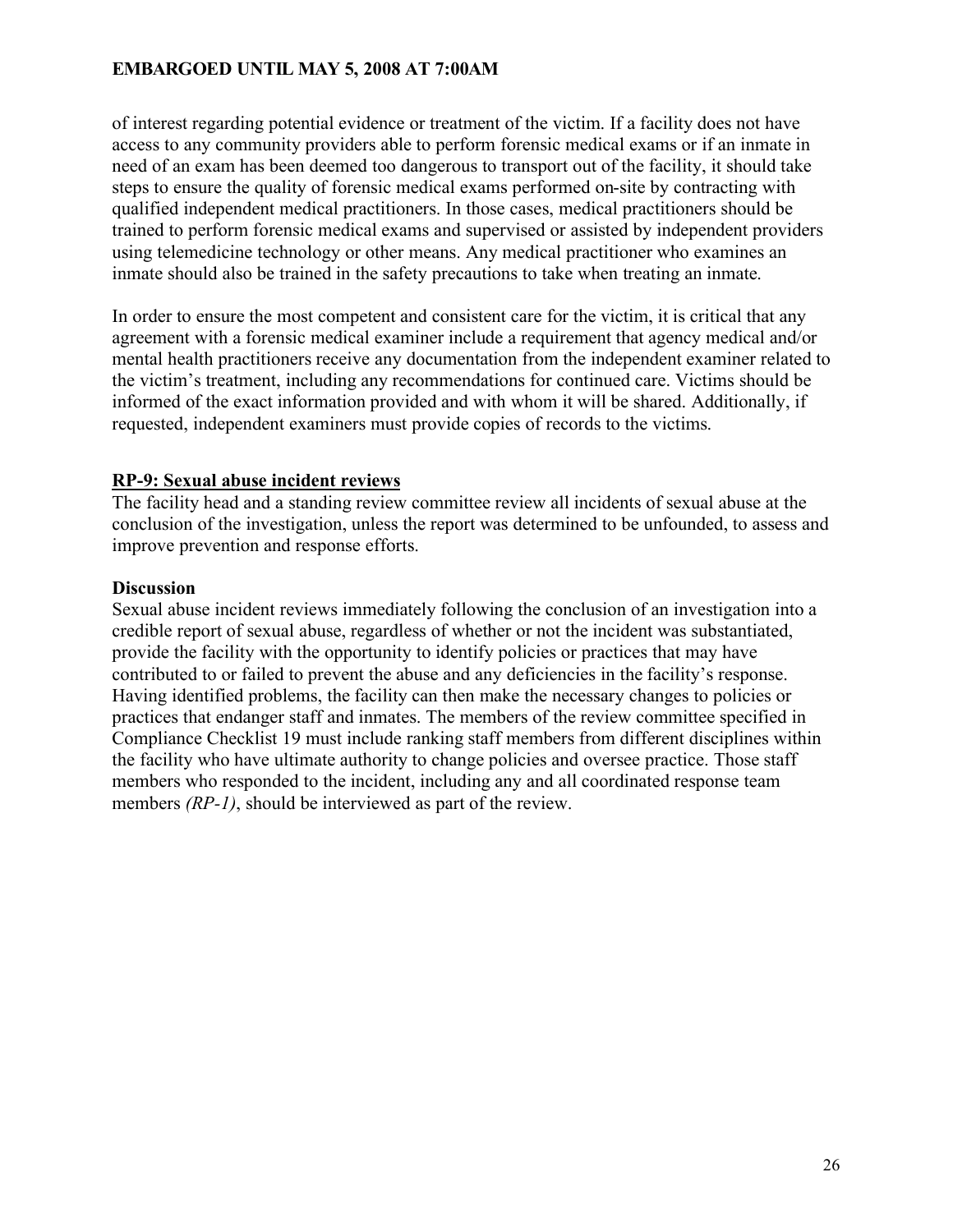# **II. PREVENTION**

# **A. Training and Education**

# **TR-1: Staff and volunteer training**

All staff members and volunteers are educated about sexual abuse and agency sexual abuse policies through training that is comprehensive, easy to understand, up-to-date, and appropriate for the agency's population.

# **Discussion**

Each agency must establish a training program that gives staff and volunteers the knowledge and skills to prevent sexual abuse from occurring, to identify signs that sexual abuse may be occurring, and to take the appropriate actions when they learn of recent or historical incidents of sexual abuse. The training can take place in multiple venues, including roll calls, on-the-job training, new employee or volunteer orientations, and preservice or in-service academies. Prior to launching a training program, the agency should have created clear policies regarding sexual abuse and should have considered how best to overcome any anticipated staff resistance to or problems with such policies. When putting together a training plan, agency administrators should consult the many resources and training materials already available including those developed by other local, state, and federal correctional agencies, the National Institute of Corrections, and the Bureau of Justice Assistance.

# **TR-2: Visitor awareness of agency's zero-tolerance policy regarding sexual abuse**

All visitors on official business to a facility are informed of the agency's zero-tolerance policy regarding sexual abuse and required to sign an acknowledgement that they understand the policy. Family, friends, and attorneys visiting an inmate should also be informed of the zero-tolerance policy, but are not required to sign an acknowledgement of understanding.

# **Discussion**

Visitors on official business to a facility will not undergo extensive training on sexual abuse, such as that completed by staff and volunteers. However, because these individuals may have contact with inmates, it is important that they understand the agency's zero-tolerance policy regarding sexual abuse. It is also important for family and other inmate contacts to understand the agency's sexual abuse policy so they can help inmates who may confide in them about situations of sexual pressure or abuse.

The policy may be posted at facility entrances, and signing the visitor's logbook can serve as acknowledgement of the policy.

# **TR-3: Inmate notification of agency's zero-tolerance policy during intake**

All inmates are informed of the agency's zero-tolerance policy regarding sexual abuse during the intake process.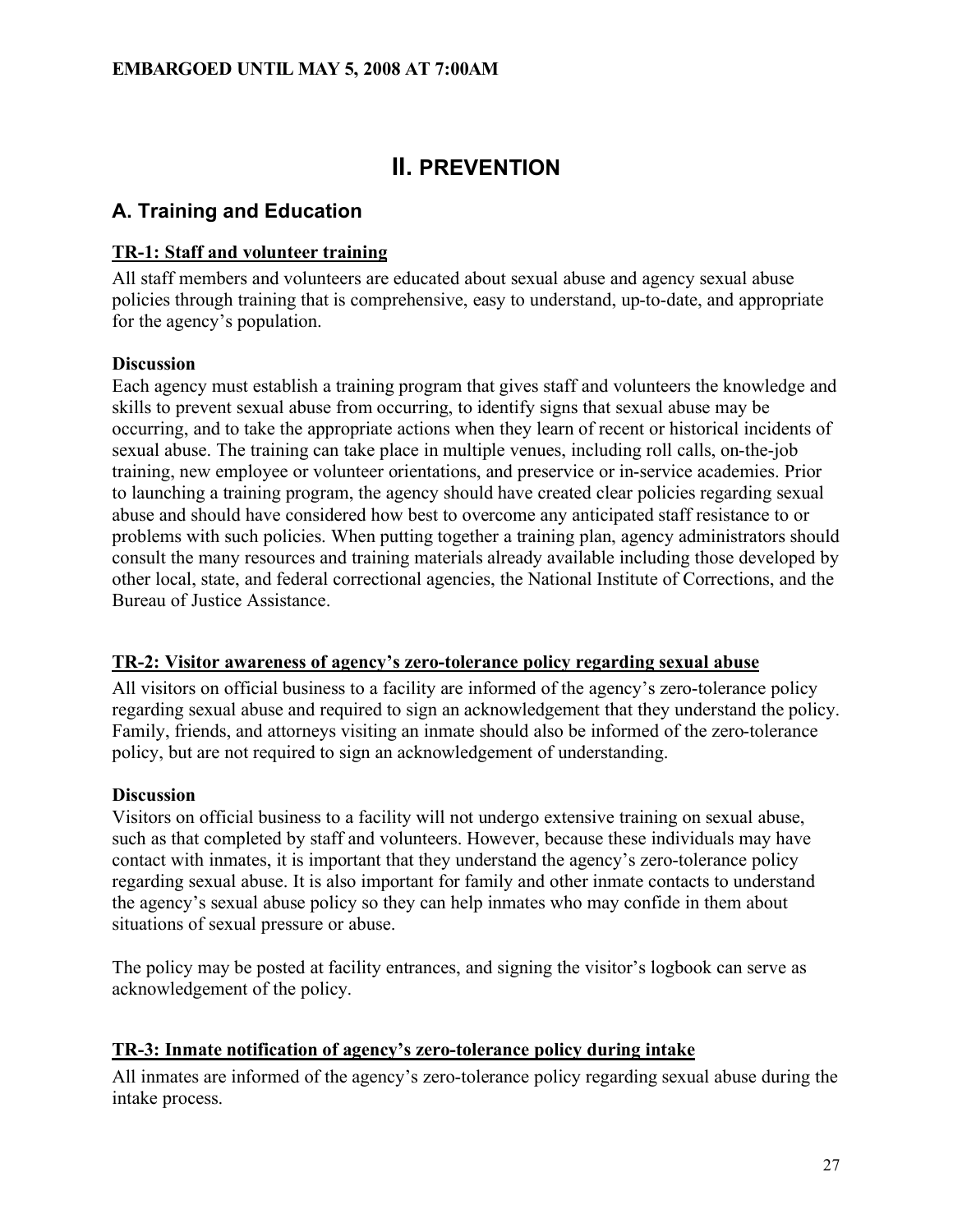#### **Discussion**

Although the time an individual remains in custody varies widely, every individual must be notified of the agency's zero-tolerance policy regarding sexual abuse, including how to avoid sexual abuse, how to protect oneself against sexual abuse, and how to report an incident, as soon as possible upon entering the facility.

Presentation of this information should be in person. If this presents an undue burden for the agency/facility, an alternative would be to show a video, such as those developed by the National Institute of Corrections. Written materials that clearly describe the agency's sexual abuse policies and protocols could accompany the in-person presentation or video.

#### **TR-4: Inmate education on sexual abuse**

All inmates are educated about sexual abuse through education sessions that are comprehensive, easy to understand, up-to-date, and appropriate for the agency's population. Newly admitted inmates are educated as soon as possible following their initial housing assignment, and current inmates are educated as soon as possible following adoption of the PREA standards.

#### **Discussion**

Inmates need to be educated about the agency's sexual abuse policies so they understand how to avoid sexual abuse, how to protect against sexual abuse, how to report sexual abuse, and what will happen following a report. The agency should also use inmate education programs to send a message to inmates that sexual abuse is taken seriously and that the agency will protect inmates who report incidents of sexual abuse and refer investigations for disciplinary action and/or criminal prosecution.

To deliver the most effective education to inmates, the responsible administrators may wish to use some of the following tools: videos, written materials, signs with phone numbers and reporting information, and structured discussions. They should also choose settings with few distractions, and educate inmates in small groups because of the sensitive nature of the material. Agencies must also educate inmates in solitary confinement or protective custody although the agency may vary the presentation format consistent with security requirements.

#### **TR-5: Specialized training: classification, investigations, medical and mental health care, and data collection**

Staff who conduct classification assessments, investigate sexual abuse, provide medical or mental health care to sexual abuse victims, or collect and manage sexual abuse data must be specially trained to perform those functions.

#### **Discussion**

Agency staff with general classification, investigative, medical, mental health, or data collection responsibilities should all have the specific qualifications and expertise required to perform their jobs competently. Due to the sensitive and complicated nature of sexual abuse incidents those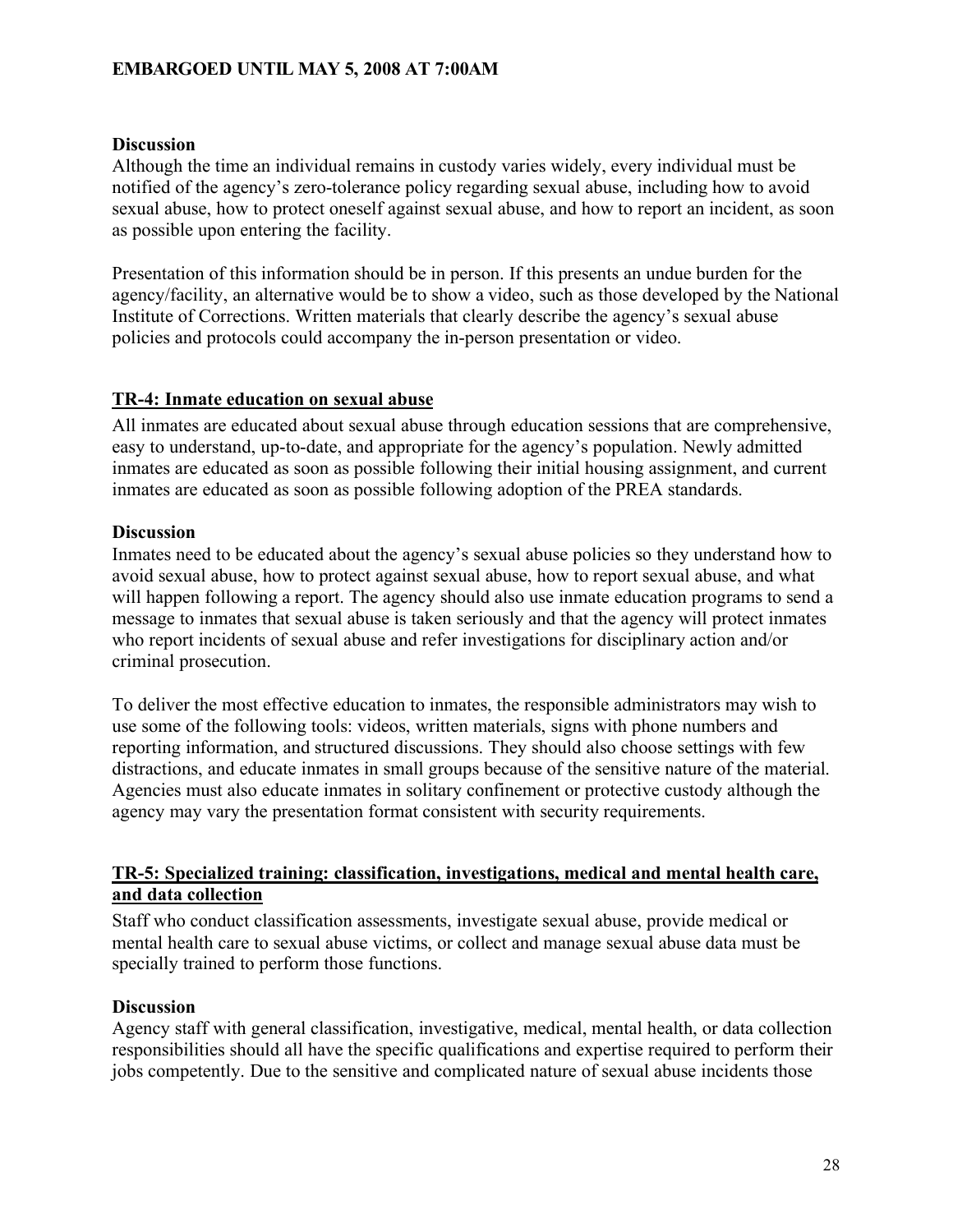who are classifying inmates, investigating, treating victims of, or collecting data on those incidents in a confinement facility should have specialized knowledge, skills, and abilities.

#### *Classification*

The staff who conducts classification assessments plays a critically important role in a facility's efforts to protect vulnerable inmates from those who may engage in sexually abusive behavior. An effective classification system requires staff members to do more than merely run through a predetermined list of questions that produce a mechanical score. Classification staff must be trained to interview inmates with diverse backgrounds about subjects that are likely to be sensitive, including previous histories of sexual abuse. Not only must classification staff members have the ability to ask questions in a sensitive manner, but they must be able to make judgments about the veracity of the information they gather and also to assess inmates' vulnerability as part of a whole picture and not merely a score on a piece of paper.

#### *Investigations*

Sexual abuse investigators should be familiar with the agency's security, victim protection, and access-to-counsel policies and its protocols for transporting victims to independent, off-site health care providers or bringing qualified medical examiners into the facility for forensic medical exams. They should also have a basic understanding of the forensic medical examiner's dual role as treatment provider and evidence collector (see description of the forensic medical examiner's role in the Department of Justice publication *A National Protocol for Sexual Assault Medical Forensic Examinations: Adults/Adolescents*, September 2004). In particular, they should recognize that while forensic medical examiners have the training and education to perform exams and collect evidence, they do not function as an extension of any investigative body. Additionally, investigators and/or agency administrators should work with any contracted forensic medical examiners to educate them on the importance of exercising caution and taking security measures when treating inmates.

#### *Medical and Mental Health Care*

Medical and mental health practitioners should be competent to provide care to inmates who have experienced sexual abuse and should continually update their knowledge and skills to deliver the highest quality of care possible in a confinement setting. Facility medical and mental health practitioners should be trained on the protocol for transporting victims to outside health care providers or bringing qualified medical examiners into the facility for forensic medical exams and should establish professional relationships with the contracted forensic medical examiners so that each provider knows whom to contact for coordinating the immediate and long-term care and treatment of victims. Additionally, because some physical evidence may start degrading before victims can be transported to outside providers, facility medical practitioners should know how to collect and preserve physical evidence that may not survive the trip to the outside provider. Forensic medical exam training should be adapted from the procedures described in *A National Protocol for Sexual Assault Medical Forensic Examinations: Adults/Adolescents* (DOJ, September 2004), or any subsequent updated editions.

#### *Data Collection*

Finally, those with data collection responsibilities require special training so that they understand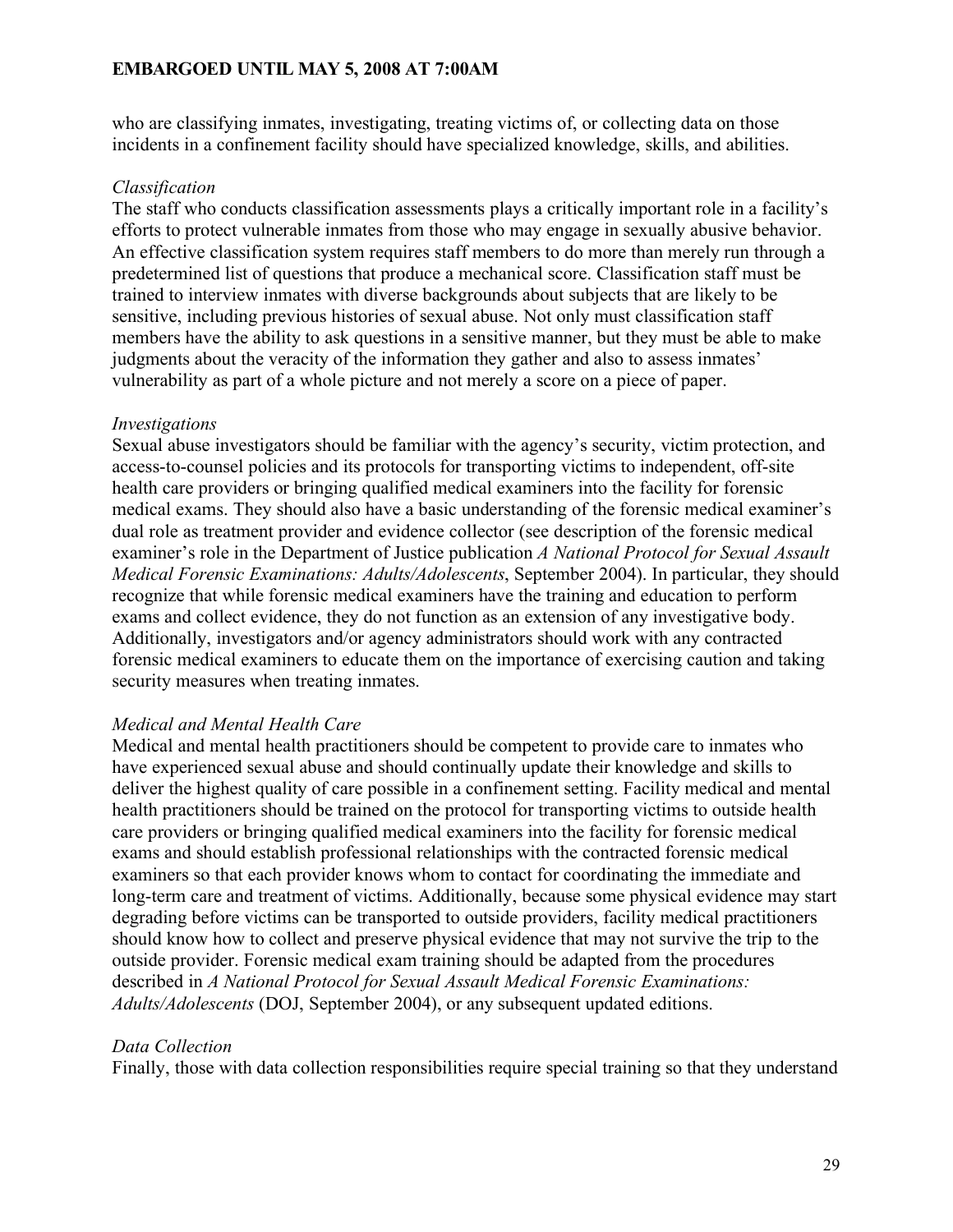the importance of and will comply strictly with agency policies on recording and protecting information that, if left unprotected, could endanger victims, witnesses, and alleged abusers.

# **B. Classification**

# **CL-1: Initial screening upon arrival at the facility**

Using consistent criteria, staff screens every inmate upon arrival at the facility to identify those inmates potentially vulnerable to sexual abuse by other inmates and ensure that they are separated from those likely to engage in sexually abusive behavior. Staff provides intensive sight and sound supervision of all inmates before and during the initial screening process.

# **Discussion**

Screening individuals at intake for potential victimization or sexually abusive behavior is crucial for preventing sexual abuse from occurring, especially during the initial phases of an individual's incarceration. Such screening may be difficult because there may be very little known about inmates when they first arrive at a facility, but every attempt must be made to make an initial determination as to whether an inmate may be particularly vulnerable to sexual abuse by other inmates or have an increased likelihood to behave abusively toward others. Initial housing decisions and bed assignments must be based on that initial screening, and intensive sight and sound supervision must be maintained until inmates are fully classified.

# **CL-2: Classification assessment**

During the internal classification process, staff assesses every inmate to determine his or her potential to be sexually abused by other inmates and his or her potential to be sexually abusive. Classification assessments are made using consistent written criteria and the judgment of trained staff. Every inmate's classification assessment is reviewed and updated, as necessary, at regular intervals, following significant incidents, and whenever new and relevant information is available.

# **Discussion**

The classification process is a critical part of the facility's efforts to identify and separate inmates who are particularly vulnerable to sexual abuse by other inmates from those inmates who have the potential to be sexually abusive. The classification assessment process must be fully integrated with other systems used to manage and protect inmates. For instance, classification must dictate not only housing unit assignments, but also bed assignments, and program and work assignments.

Internal classification assessments are conducted at a facility after an agency has made external classification decisions regarding each inmate's appropriate security level and facility placement. The use of objective classification instruments for external classification is widespread, and many of the criteria used to make security level assignments have been statistically validated. However, validated, objective classification instruments are less commonly used to conduct internal classification assessments. Furthermore, the research into those criteria or factors that are predictive of the likelihood of being sexually abused by other inmates or of being sexually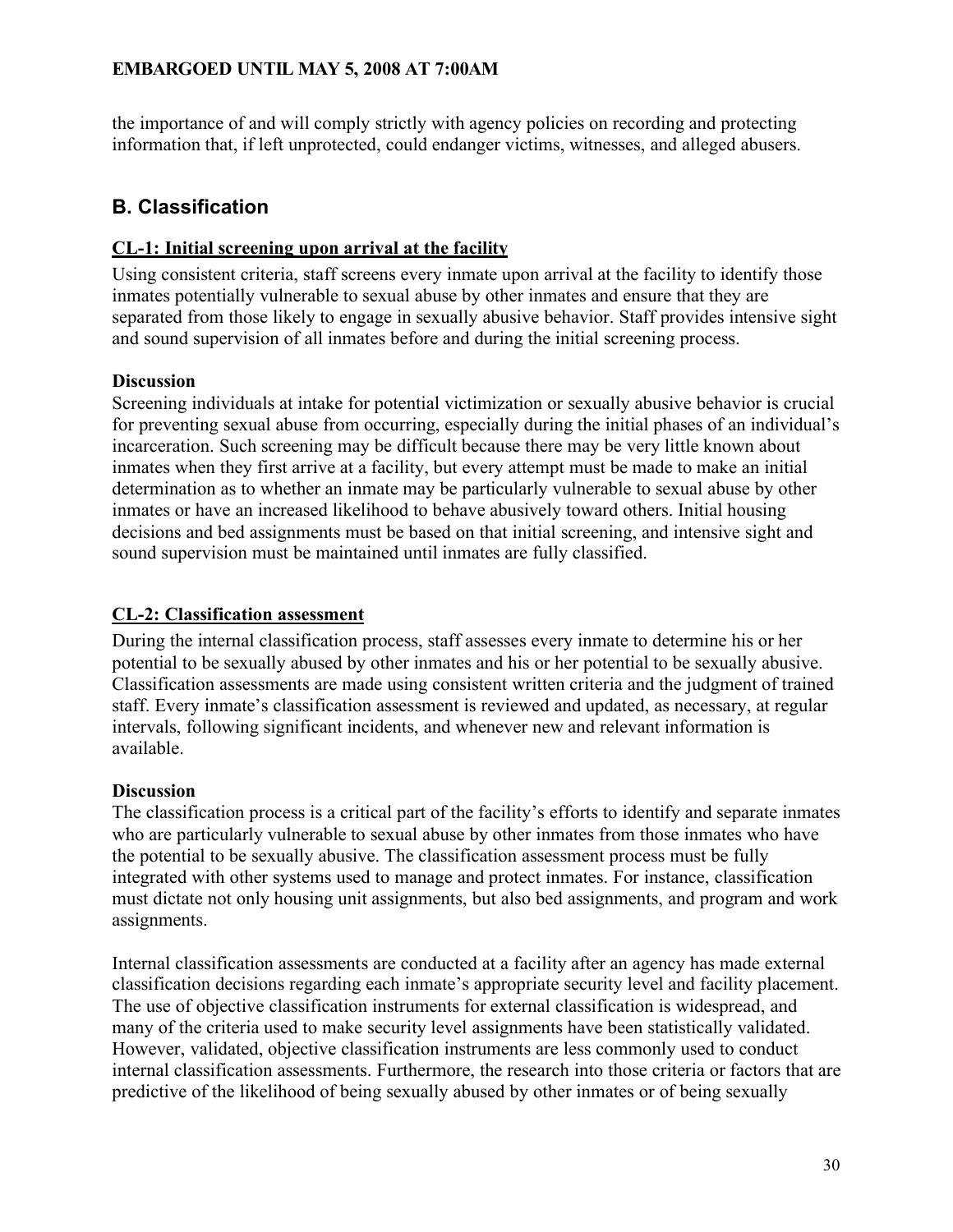abusive has not yet established fully validated measures by statistical standards. In part this is because of the historically few reports of incidents of sexual abuse in confinement. Therefore, identification of inmates with a greater than average likelihood of being victims of staff-oninmate sexual abuse or harassment, or who are at higher risk of engaging in abusive conduct themselves, is difficult.

Nonetheless, there is research to support the knowledge that professionals in the field, who have extensive experience working with victims of sexual abuse and sexually abusive inmates in prisons and jails, have gained about the markers of vulnerability or of sexually abusive behavior. These characteristics, and others the agency deems appropriate, must be considered during every classification assessment as required in Compliance Checklist 26.

The Commission encourages agencies to test and validate the reliability of classification instruments that use these measures. Agencies should review their own institutional histories for information about incidents of sexual abuse in their facilities and make that information available to researchers so that advances can be made in this field. Additionally, the agency is encouraged to provide facilities with objective classification instruments that are available or can be adapted from instruments developed by the National Institute of Corrections or by other correctional agencies.

While a thorough, initial classification assessment is crucial, it is equally important that the classification assessment be reviewed and, when necessary, modified periodically following any significant incidents and whenever new and relevant information is available that might help the agency prevent sexual abuse. Inmates may not feel comfortable disclosing sensitive information about their past during the initial assessment but may disclose that information later. The periodic review and update of an inmate's classification status will ensure that it accurately reflects any changes—since the previous review—in facility operations and/or in the inmate's behavior or disclosed history. Furthermore, whenever an incident of alleged sexual abuse is investigated and turns up evidence that such an incident may have taken place, it will be necessary for staff to review the classification status of both the alleged victim and the alleged perpetrator and make modifications to ensure the alleged victim's safety from further abuse. Inmate disciplinary or behavior reports may also trigger the need for reclassification if disciplinary infractions appear to be related to inappropriate sexual behavior in the facility.

There is growing evidence suggesting that the factors used to determine whether female inmates are vulnerable to sexual abuse by other inmates or by staff or whether they have the potential to be sexually abusive differ from those that are relevant for male inmates. However, research has not yet established the specific factors that ought to be considered. This research is in its early stages and testing and validation of instruments remains to be done to identify the factors to determine female inmates' risks. Among the factors that seem to be more relevant for women than for men in predicting adjustment problems during incarceration are past histories of abuse, family relationships, and drug and alcohol dependency, and it is suspected that these may also be correlated with higher risks of being abused or abusing others. Agencies are strongly encouraged to rely on developing research to ensure that their classification instruments for female inmates reflect the most current knowledge about how to predict risk in this population.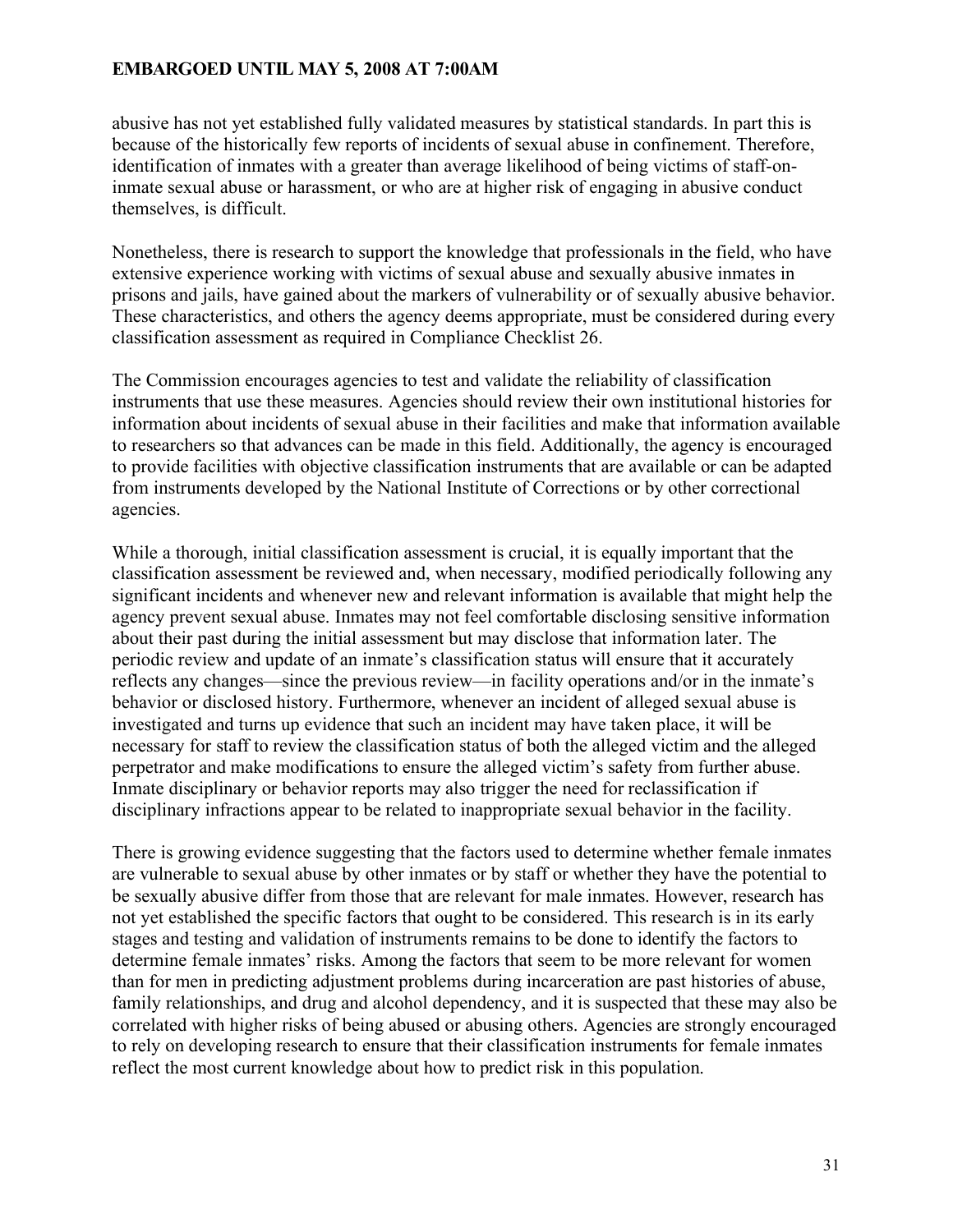#### **CL-3: Inmate management plans**

Information from the classification assessment related to potential vulnerability to sexual abuse or potential to be sexually abusive is used to develop an inmate management plan for each individual inmate.

#### **Discussion**

When developing inmate management plans and making housing and bed assignments, vulnerable or potentially vulnerable inmates must be housed safely in the least-restrictive setting possible and must have access to the same privileges and programs as inmates housed in general population *(PP-1* and *PP-2)*. Inmates who are vulnerable to sexual abuse and who need special protection should never be automatically subjected to highly restrictive or isolating conditions. Single occupancy cells/rooms or identified space within designated nonpunitive housing units should be made available for vulnerable inmates whenever possible, and continuous sight and sound supervision must be maintained. Further, programs and work assignments must be coordinated with housing assignments for inmates who are likely to be victimized or to victimize others. Provisions must be made to ensure that the personal concerns of sexually vulnerable inmates are taken into account when determining housing and bed assignments. Transfers to other facilities should be made only as a last resort when there is no other way to ensure the safety of the inmate inside the facility or at the request of a vulnerable inmate.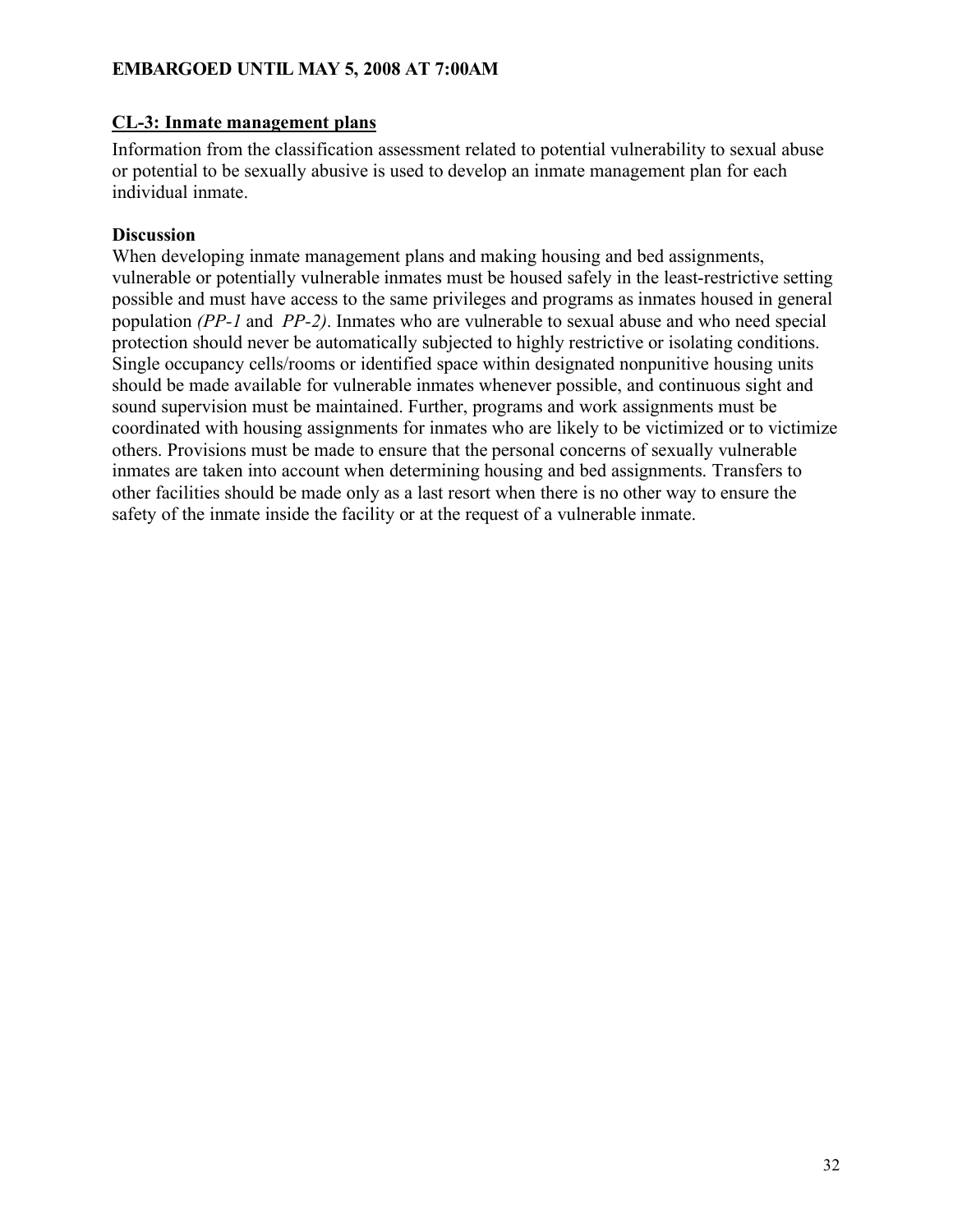# **III. DETECTION AND RESPONSE**

# **A. Reporting**

# **RE-1: Inmate reporting**

Inmates are able and encouraged to report sexual abuse verbally or in writing to any staff member and know that they will be taken seriously, treated respectfully, and protected from future harm and retaliation. Any report of sexual abuse made at any time after the abuse, which names a perpetrator and is made in writing to the agency, satisfies the exhaustion requirement of the Prison Litigation Reform Act. Inmates are also able to report sexual abuse verbally or in writing to at least one government official or office not affiliated with the agency but which has agreed to receive and act on reports *(RP-5)*.

# **Discussion**

The agency should make reporting sexual abuse as easy, private, seamless, and secure as possible and should stress to inmates that all reports will be investigated. The more the agency demonstrates through policy, practice, and staff behaviors its commitment to protecting sexual abuse victims and punishing abusers, the more victims will feel safe coming forward. While a potential increase in disclosures and investigations may initially tax correctional resources, increased reporting may also signal that inmates are becoming more trustful of the system, which, in turn, may deter potential abusers from engaging in sexually abusive behaviors. Over time, the agency's initial investment in efforts to make reporting easier and to conduct thorough investigations will serve everyone's interests. Victims will be better supported, abusers will be held accountable, and staff, volunteers, and inmates will ultimately be able to live and work in safer, more secure environments.

Agencies should use a number of strategies to encourage inmates to report sexual abuse. These can include, for example, placing locked drop boxes in common areas for inmates to drop reports, requests, or grievances and installing dedicated phones or programming existing phones with toll-free hotline numbers to internal affairs departments, offices of professional responsibility, or similar internal investigative departments. Staff should also take proactive steps to talk to inmates periodically about any unwanted sexual behaviors or threats they may be experiencing from other inmates or staff. Additionally, the agency must make it easy for inmates to report to at least one government official or office not affiliated with the agency but which has agreed to receive reports and act on them *(RP-5)*. At a minimum, the agency's agreement with the outside government official or office should require the outside entity to report the allegation back to the agency head and follow up on the agency's investigative efforts to make sure the inmate who reported was protected from future harm, including any retaliatory behaviors *(RP-5, Compliance Checklist 15 (c))*. Such measures will send a message to inmates that the agency takes sexual abuse seriously and will not tolerate any abuse or harassment by its staff. Additionally, making sure that inmates can report sexual abuse externally to an independent official or organization will signal to inmates that the agency is genuinely concerned with protecting their safety and addressing security problems.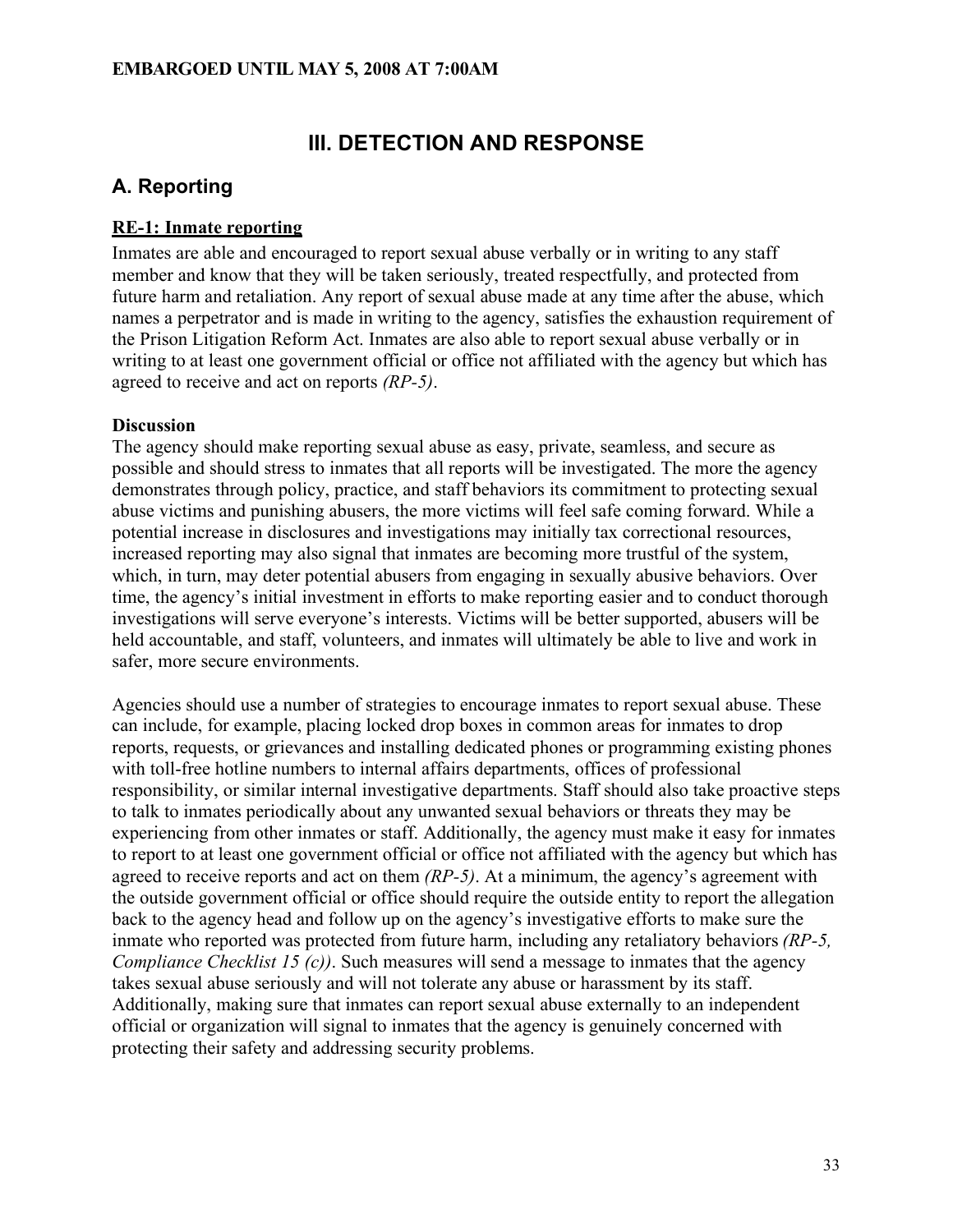## **RE-2: Outside confidential support services for inmates**

All inmates have access to outside victim advocates and/or mental health professionals for confidential emotional support services related to sexual abuse, whether or not they report the abuse, unless state or local laws preclude privileged communications between the specific service provider and sexual abuse victims.

## **Discussion**

Victims of sexual abuse, whether confined or not, often need and depend on the support of an advocate or counselor to help them work through the emotional and psychological trauma caused by the incident. Working with such counselors not only helps victims heal, but can also help victims overcome any reluctance to report the incident to the appropriate officials. While the agency might have qualified mental health practitioners on staff who can treat sexual abuse victims, some victims may be reluctant to confide in those practitioners because they see them as part of the institution that failed to protect them from the abuse. By giving inmates the option to communicate with outside advocates or mental health practitioners, the agency will ensure that victims have the greatest access to the help they need. The agency should consider entering into an MOU with a community agency and providing regular opportunities for inmates to meet faceto-face with advocates and/or counselors *(RP-5)*. In addition to these opportunities, free hotlines that connect inmates to rape crisis service groups and/or other victim advocacy groups are encouraged. Agencies that have limited community resources to draw from should at a minimum provide inmates with contact information for regional and/or national human rights, advocacy, and counseling organizations. Regardless of how an agency decides to implement this standard, administrators should make certain that inmates are able to access outside confidential support services as easily and as privately as possible. Inmates should never have to explain to staff members their reasons for wanting to speak to outside advocates or counselors before being allowed to communicate with those providers.

# **RE-3: Third party reporting**

Family members and other nonincarcerated individuals in contact with inmates are able to report incidents or suspicions of sexual abuse to agency officials. Information on how to report sexual abuse on behalf of an inmate is publicly available, and the agency investigates all third party reports.

#### **Discussion**

Information about how to report sexual abuse on behalf of an inmate should be available in multiple languages and in a convenient, easily accessible format*.* For example, the information could be available by phone, on a website, as part of a presentation to visitors about the agency's zero-tolerance policy, or in brochures, flyers, or on posters in visiting areas.

# **B. Staff duties following an inmate report**

# **SD-1: Staff duty to report sexual abuse**

All staff members are required to report immediately any knowledge, suspicion, or information they receive regarding an incident of sexual abuse, including any knowledge of staff neglect or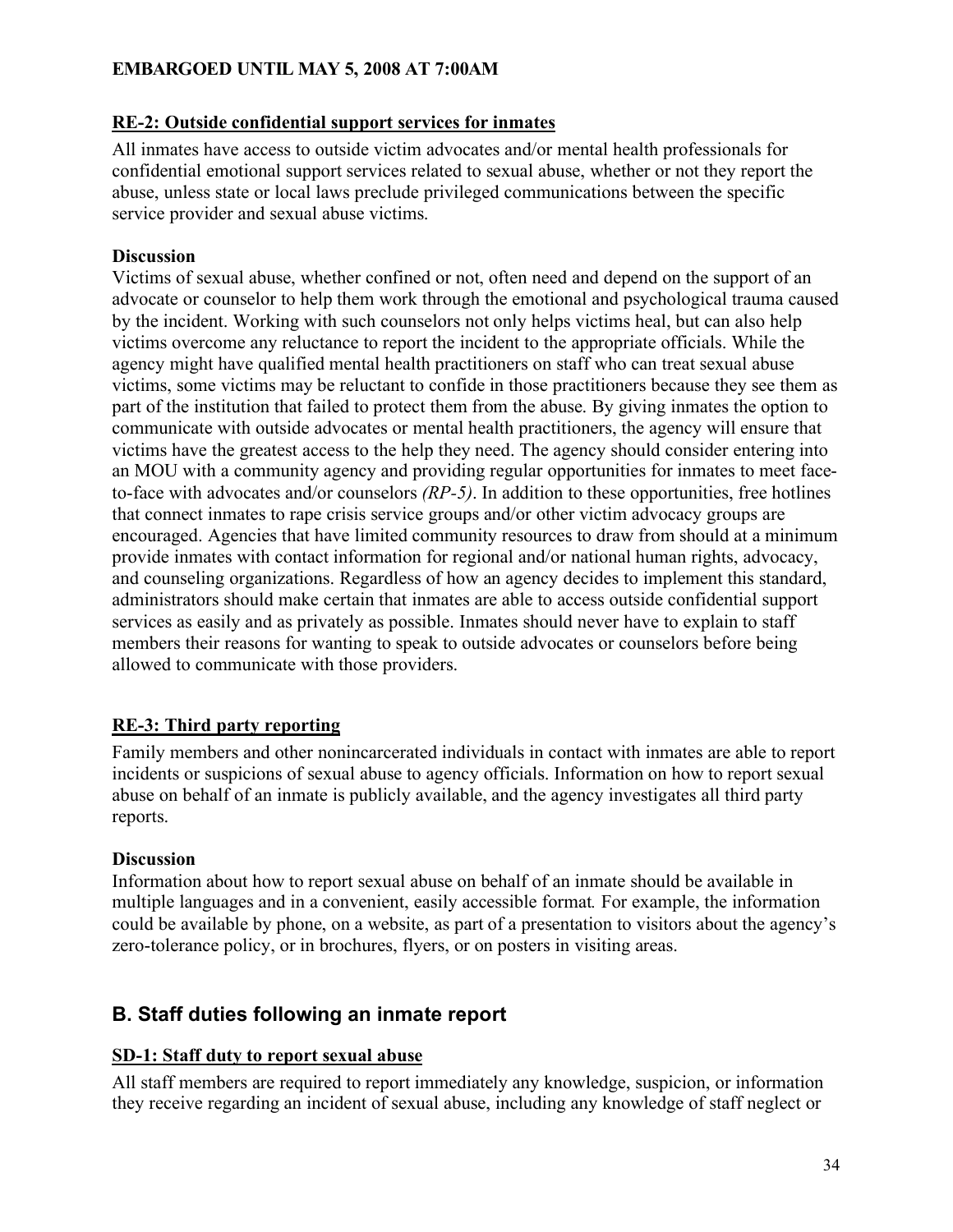violation of responsibilities that may have contributed to an incident of sexual abuse. In instances of suspected or reported inmate-on-inmate sexual abuse, staff may report up the chain of command or directly to the facility or agency head. In instances of suspected or reported staffon-inmate sexual abuse or staff neglect or violation of responsibilities, staff is required to report directly to the facility or agency head. Staff must not reveal any information related to a sexual abuse report to anyone other than those who need to know in order to make treatment, investigation, and classification decisions. Medical and mental health practitioners are excluded from the staff duty to report unless required by state law to report sexual abuse.

#### **Discussion**

Agency administrators must repeatedly reinforce to staff members that they are mandatory reporters with no discretion to decide whether or not to report sexual abuse allegations or any other knowledge or suspicion of sexual abuse or harassment. They should make it clear through policy and practice that the agency tolerates neither a staff code of silence on this issue nor the mishandling or inappropriate sharing of information (i.e., spreading rumors).

While the staff duty to report any knowledge or suspicion of sexual abuse or harassment is critical, the reality is that some inmate victims will not confide in staff and will avoid seeking medical and mental health care if they believe staff medical or mental health practitioners are required to report even suspected abuse. In order to encourage inmates to seek care and ultimately to increase reporting, a minor exception to the absolute duty to report must be made for staff medical and mental health practitioners. Staff medical and mental health practitioners must obtain informed consent from an inmate who reports abuse or shows signs of having been abused before reporting that knowledge or suspicion up the chain of command. When staff medical and mental health practitioners suspect that an inmate has been abused, they should speak with that inmate and tell the inmate that they must report their suspicions unless the inmate objects. If the inmate objects to a formal report of the abuse, the medical or mental health practitioner is responsible for determining the cause of those objections and doing everything possible to overcome them. If there is some danger posed to other inmates by a suspected abuser – whether inmate or staff – staff medical and mental health practitioners should report that danger even if they cannot report the name of the suspected victim. The purpose of creating this exception to the absolute duty to report is to ensure that inmates feel safe seeking medical and mental health care even when they are not comfortable or do not feel safe making a formal report of abuse. If the facility has created an environment where inmates know they will be protected once they report abuse and know that protection will not mean placement in an isolating environment, they will be more likely to report. And in many cases, inmates who know they can confide in a medical or mental health practitioner will eventually feel comfortable reporting after they have been able to get confidential counseling and support.

Finally, when developing or reviewing the agency's staff reporting policies, administrators should consider and abide by any relevant state laws that grant privilege (e.g., to medical practitioners, mental health practitioners, or the clergy) or mandate reporting to outside agencies for abuse perpetrated on certain vulnerable groups (e.g., the mentally ill, mentally or physically disabled, or the elderly). If the agency discovers that its policy is at odds with state law, it should take steps to revise or develop a new policy and formalize practices in accordance with state law.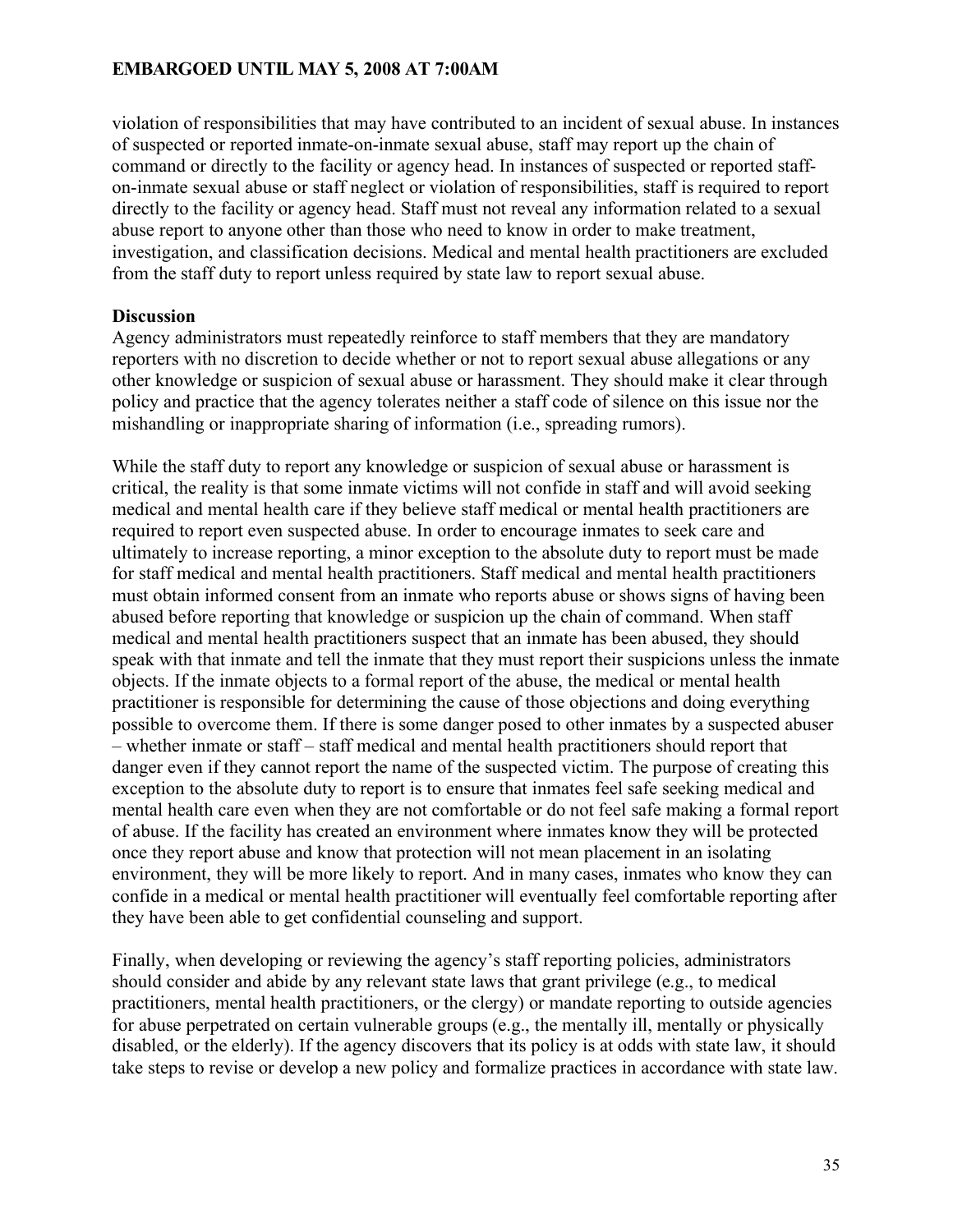#### **SD-2: Staff duty to protect sexual abuse victims and preserve evidence**

Upon learning that an inmate has been sexually abused, staff is required to take steps to protect the safety of the victim, seal and preserve any crime scene(s), and inform the victim not to take any actions that could destroy physical evidence before an investigator or other member of the coordinated response team *(RP-1)* arrives.

#### **Discussion**

In addition to reporting the abuse up the chain of command, the first staff member who learns of an inmate being sexually abused must take immediate steps to ensure that the victim is safe and any physical evidence is preserved until an investigator or other member of the coordinated response team *(RP-1)* arrives. To do so, staff will need to be able to counsel victims who may be in distress while maintaining security and control over the crime scene(s).

# **C. Agency duty to protect against retaliation**

## **AD-1: Agency duty to protect against retaliation**

The agency protects all inmates and staff who report sexual abuse from retaliation by other inmates or staff.

## **Discussion**

Fear of retaliation, such as being placed in harsh or hostile conditions, being attacked by other inmates, or suffering harassment from staff, prevents many inmates and staff from reporting sexual abuse and impedes the ability of the agency to protect the safety and security of its facilities. Retaliation can take many forms. For example, one or more inmates may assault another inmate for "snitching." An accused staff member or his or her staff allies may suddenly start giving disciplinary tickets to the inmate who made the allegation. A staff member who reports may find that he or she is being snubbed or isolated by other staff. The agency must use every means possible, from information conveyed in training sessions to strict reporting policies to strong disciplinary sanctions for retaliation, to discourage retaliation in any form.

Protection against retaliation must begin immediately, and the agency must stay alert and maintain protective measures for as long as it deems necessary. When determining how long to maintain protective measures, the agency should take into account inmate or staff safety concerns. The agency will have to weigh a number of circumstances when deciding how best to protect inmates and staff members who report sexual abuse. While collective bargaining agreements may limit some agencies' ability to remove accused staff members from contact positions with inmates who have alleged staff-on-inmate sexual abuse or staff-on-inmate sexual harassment, agencies should nonetheless make every effort to protect inmates from potential harm. However, agencies should try to secure collective bargaining agreements that do not limit their ability to protect inmates or other staff from retaliation.

The agency's protective measures can be adjusted throughout the investigation as necessary, but this does not obviate the agency's obligation to take immediate and continuing steps to guard against retaliation. While addressing the situation may require a housing transfer, facility officials should make every reasonable effort to minimize the disruption caused to the inmate's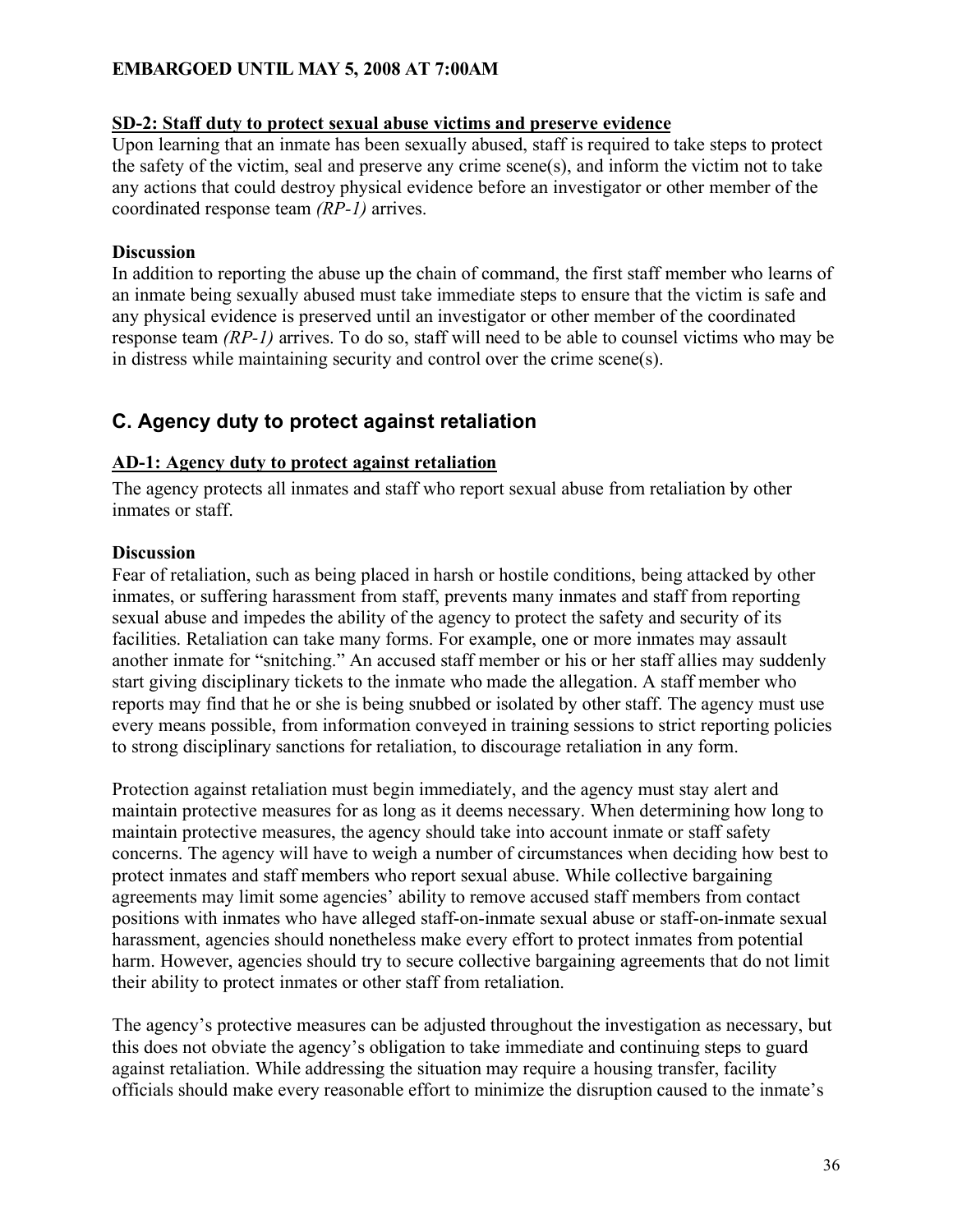daily life, including changes in housing assignment, access to programs, and other privileges *(PP-1* and *PP-2)*.

## **D. Investigations and Discipline**

### **IN-1: Investigations**

Investigations into allegations of sexual abuse are prompt, thorough, objective, fair, and conducted by investigators who have received special training in sexual abuse investigations.

### **Discussion**

Investigators face a number of challenges when investigating allegations of sexual abuse. One of these challenges is inmate reluctance to report, whether as victims or as witnesses, which often leads to delayed reporting, changed stories, noncooperation, and difficulties obtaining physical evidence. Investigators must be creative, patient and tenacious to overcome such reluctance. Because the trauma of sexual abuse can be especially devastating to victims in custody who may already feel powerless and isolated, special care should be given to how they are interviewed and treated during an investigation. Using the team approach mandated in RP-1 (coordinated response team) will help ensure that victims' needs are met and that victims are not retraumatized during an investigation. Investigators should also remind and reassure victims and witnesses that the agency will protect them from retaliation.

In cases of alleged staff-on-inmate sexual abuse or harassment, the agency should make an extra effort to ensure that those investigations are objective and thorough and should use outside investigators whenever possible to assure the appearance as well as the reality of impartiality. Even where agency policy requires staff to cooperate with investigations, investigators may still confront a code of silence or staff refusal to cooperate fully and truthfully and will, as with inmates, have to use creativity, tenacity and patience to overcome staff reluctance. Investigators should also report to agency heads when staff either refuses to cooperate with them or when they feel that staff members are not being truthful.

Unlike other forms of brutality or violence that may occur in correctional facilities, sexual abuse is less likely to be witnessed, cause visible injury, or leave other physical evidence. It is, therefore, crucial that investigators have a protocol for making credibility assessments, which should include reviewing any prior reports of sexual abuse against the accused abuser. Unless state law says otherwise, agencies should maintain those records for the duration of the complainant's sentence or staff member's employment. Even taking into account credibility assessments, the available evidence may be insufficient to support a finding at an administrative hearing or a criminal prosecution. In those cases, an investigator may conclude that while the evidence could not substantiate an allegation, it pointed to a reasonable suspicion that the incident in question occurred. Such an allegation may be determined to be unsubstantiated, but it should not be categorized as unfounded.

Where a pattern of unsubstantiated allegations emerges that involves the same alleged abuser, work shift, or area of the facility, facility heads should review relevant post assignments, staffing levels and patterns, and the use of cameras and other monitoring technology throughout the facility. This is a crucial measure facility heads must take to prevent sexual abuse.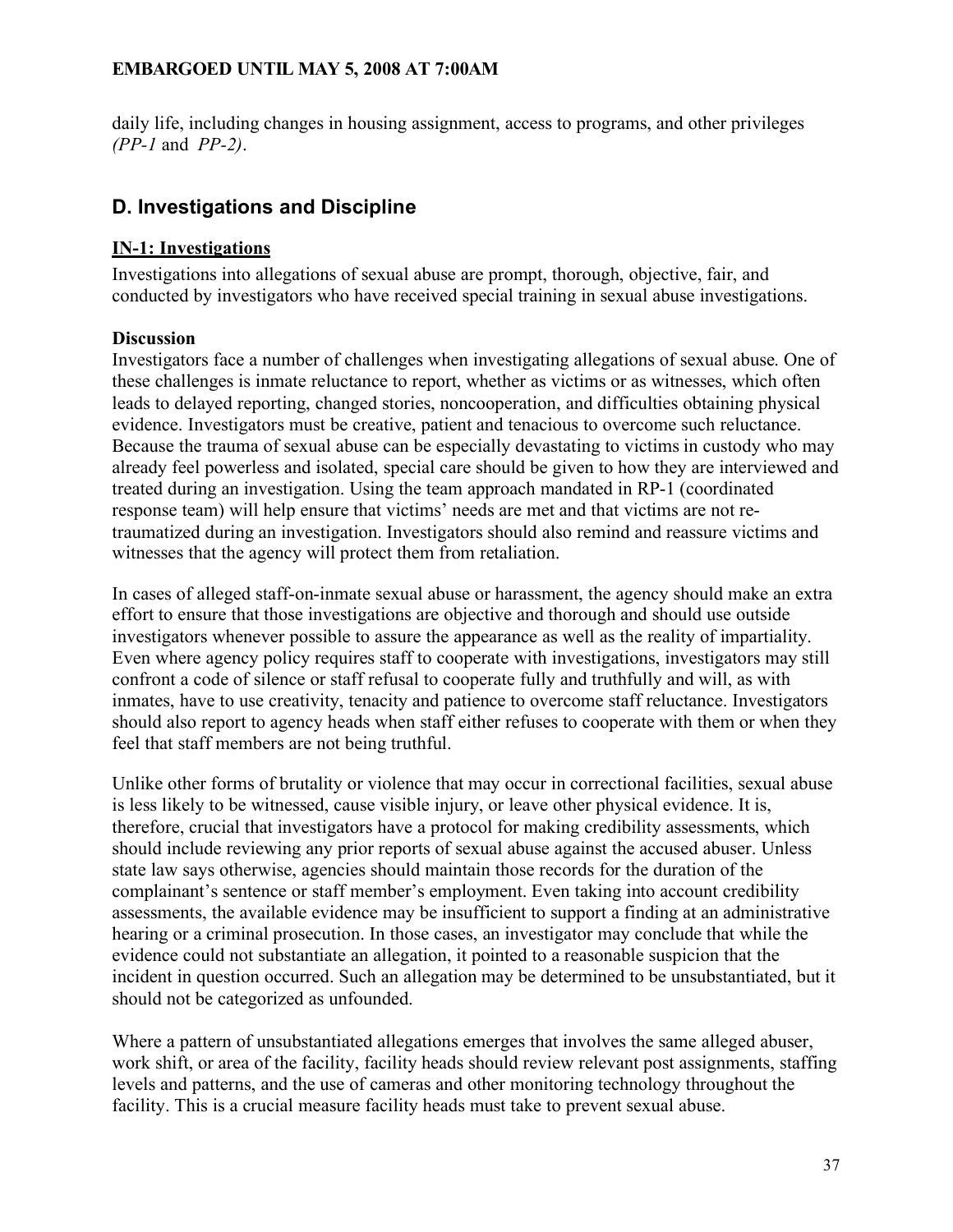When drafting or reviewing investigation policies, the agency head, along with investigation supervisor(s), should consider any agreements or MOUs *(RP-5)* that should be referenced in policy.

### **IN-2: Level of proof required to substantiate sexual abuse allegations for disciplinary action**

Investigators use a preponderance of the evidence standard of proof to substantiate any sexual abuse allegation for disciplinary action.

### **Discussion**

The goal of this standard is to ensure that the agency uses a standard of proof that is fair to all parties and appropriate for administrative or civil action. It requires investigators to use a preponderance of the evidence standard, which is used in civil suits involving sexual abuse and which would enable investigators to substantiate allegations of staff or inmate abuse that seem more likely than not to have occurred, but for which he or she cannot conclude occurred beyond a reasonable doubt.

### **DI-1: Disciplinary sanctions for staff**

Staff is subject to immediate termination following an administrative ruling that the staff member engaged in actual or attempted staff-on-inmate sexually abusive contact or penetration or a criminal finding of guilt for actual or attempted staff-on-inmate sexually abusive contact or penetration. Staff is also subject to disciplinary sanctions, up to and including termination, when found in violation of other agency sexual abuse policies. Sanctions are comparable and proportional to the type of violation committed and the staff member's disciplinary history.

### **Discussion**

The goal of this standard is to ensure fair and consistent accountability for staff members who have violated agency sexual abuse policies and procedures, regardless of whether they are found guilty in criminal proceedings. Violations that require disciplinary sanctions include engaging in actual or attempted abuse or harassment, failing to report an incident of sexual abuse, failing to limit information received about an allegation to those who need to know, failing to cooperate with a sexual abuse investigation, engaging in retaliation against inmates or staff who report abuse, and failing to follow any other agency policy regarding sexual abuse in which staff was trained. Staff employment contracts should notify staff that rules violations include a range of sanctions up to and including termination.

Disciplinary hearings for adjudicating allegations of attempted or actual staff-on-inmate sexual abuse or staff-on-inmate sexual harassment should be fair, and sanctions should be proportional to the accused staff member's conduct, his or her disciplinary history, and the sanctions meted out for comparable offenses by other staff with similar histories. The sanctions should be sufficiently serious in all cases to serve to communicate to all staff as well as inmates the agency's refusal to tolerate sexual abuse or any conduct that impedes its efforts to eliminate it. Through increased collaboration with outside law enforcement agencies and prosecutors *(RP-6*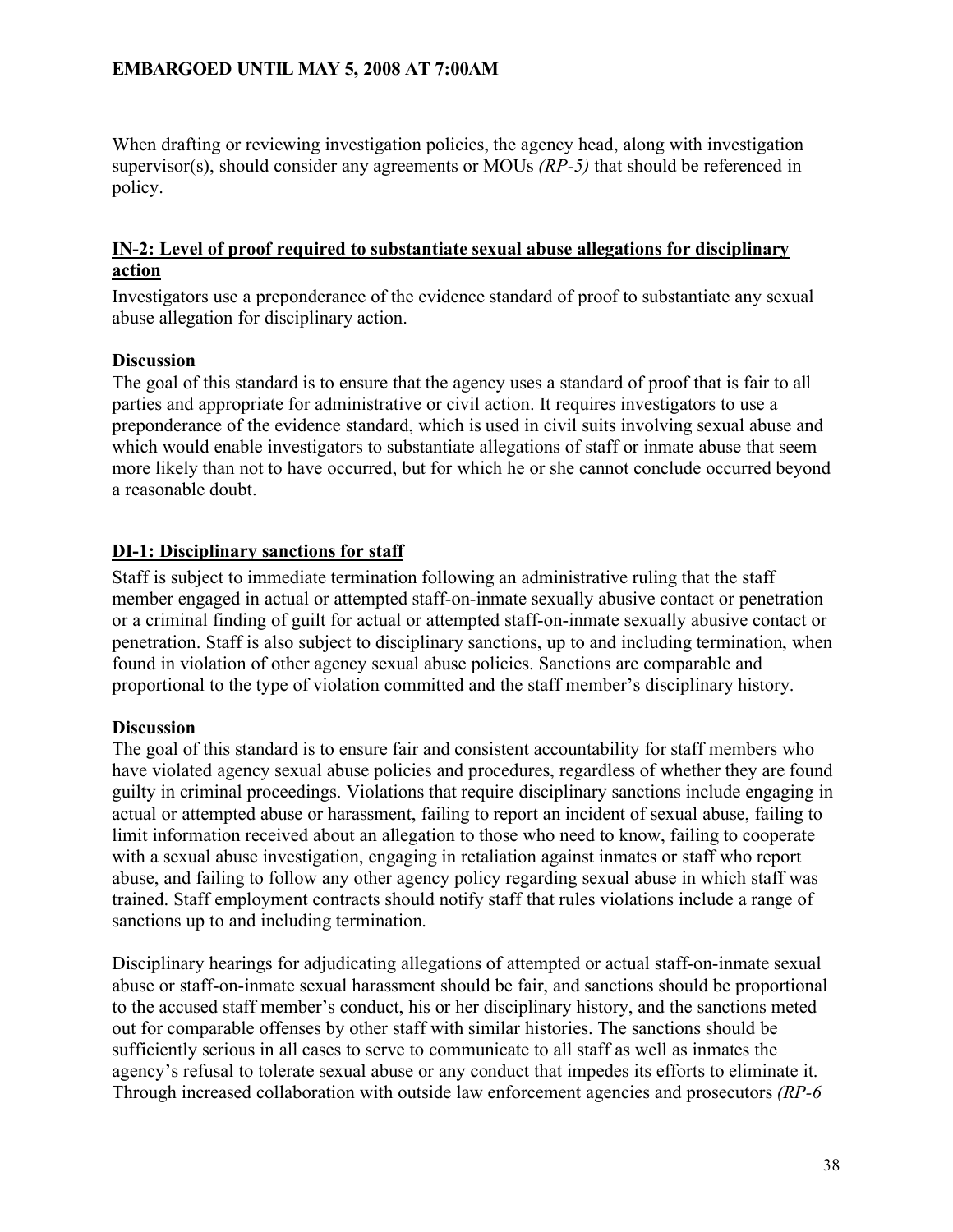and *RP-7)*, the agency should be taking steps to ensure that any incident that may constitute a criminal offense is criminally investigated and prosecuted. Even if the staff member resigns, an administrative hearing should be carried through to completion, and the agency should refer any substantiated allegations for criminal prosecution.

### **DI-2: Disciplinary sanctions for inmates**

Inmates are subject to disciplinary sanctions following an administrative ruling that the inmate engaged in inmate-on-inmate sexual abuse or a criminal finding of guilt for inmate-on-inmate sexual abuse. Sanctions are comparable and proportional to the type of violation committed and the inmate's disciplinary history. In instances of staff-on-inmate sexual abuse, as opposed to forcible rape of a staff member by an inmate, inmates are not subject to disciplinary sanctions.

### **Discussion**

Holding inmates accountable for sexually abusing other inmates is essential to deter abuse and to demonstrate to inmates and staff that the agency takes seriously its zero-tolerance policy. Disciplinary hearings for adjudicating allegations of inmate-on-inmate sexual abuse should be fair, and sanctions should be proportional to the accused inmate's conduct, his or her disciplinary history, and the sanctions meted out for comparable offenses by other inmates with similar histories. The agency should also consider imposing constructive measures in addition to or as an alternative to negative sanctions such as withdrawal of privileges or placement in segregation.

The agency should take all steps necessary to manage inmates who have sexually abused other inmates. However, the agency's process for determining whether to impose disciplinary sanctions and which sanctions to impose should take into consideration any serious mental health problems that may have contributed to the inmate's abusive behavior. Inmates with serious mental illness should never be sanctioned with prolonged periods in disciplinary segregation if the conditions in segregation have the potential to aggravate symptoms of their mental illness and/or limit their access to needed mental health services.

Inmates should never be subject to disciplinary sanctions for apparently consensual sexual activity with staff members because even in situations where inmates appear to have consented they remain under the power and control of staff. Disciplinary sanctions for inmates will discourage them from reporting abuse. Additionally, some inmates may fail to report abuse because of larger safety concerns in the facility and therefore should not be punished for concealing sexual activity. Staff must ultimately be held responsible for such abuse.

Finally, through increased collaboration with outside law enforcement agencies and prosecutors *(RP-6* and *RP-7)*, the agency should be taking steps to ensure that any incident that may constitute a criminal offense is criminally investigated and prosecuted.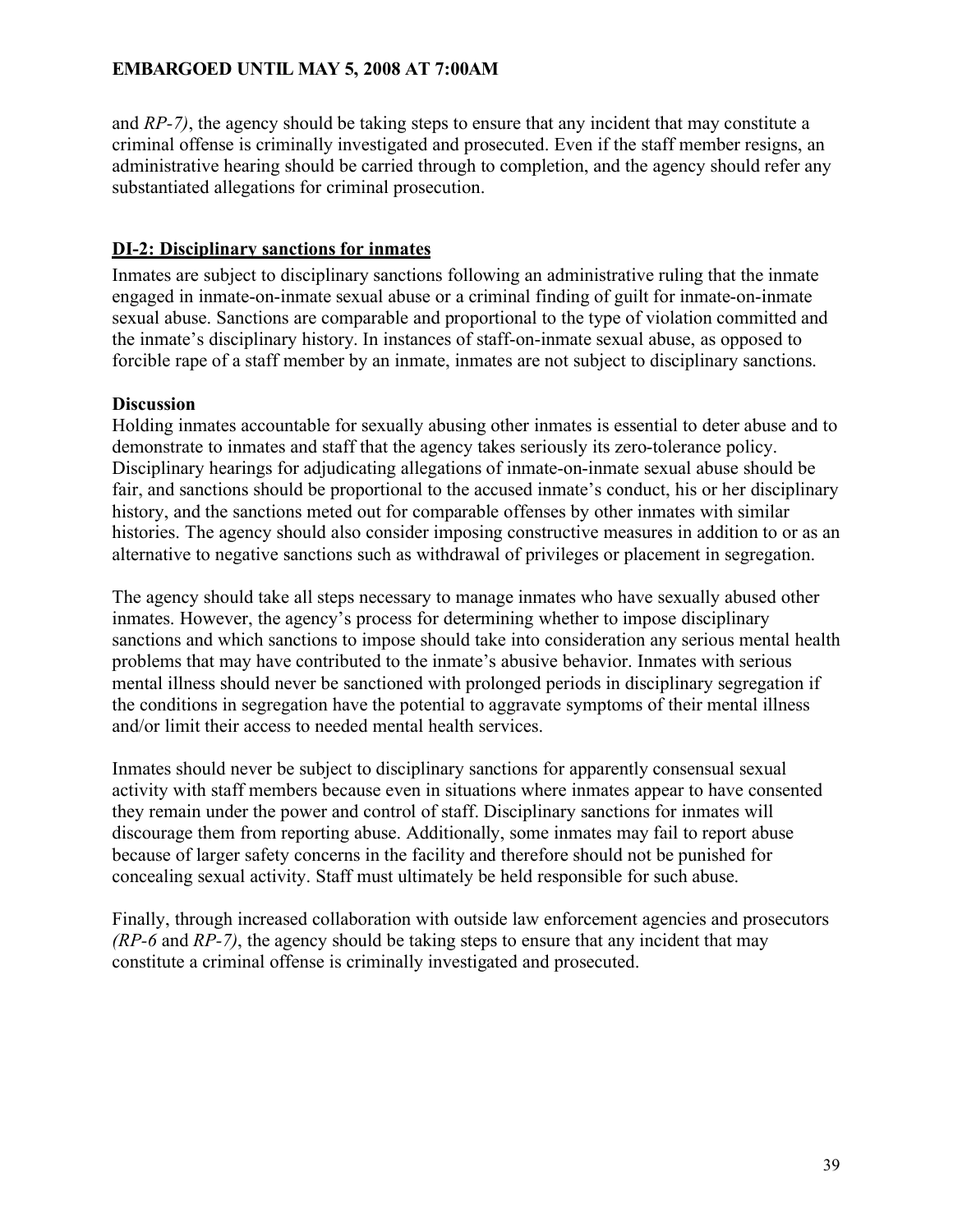### **E. Medical and Mental Health Care**

### **MM-1: Access to medical and mental health services**

Victims of sexual abuse have timely, unimpeded access to quality medical and mental health services free of charge following an incident of sexual abuse, regardless of whether or not they name an abuser. If no qualified medical or mental health practitioners are on duty at the time a report is made, staff should take preliminary steps to protect the victim *(SD-2)* and immediately notify the appropriate medical and mental health practitioners. Only qualified medical and mental health practitioners who have successfully completed sensitivity training *(TR-5)* provide ongoing treatment services to sexual abuse victims.

### **Discussion**

Inmate victims of sexual abuse should receive timely and unimpeded medical and mental health care equal to the standards of care in the community. Victims should not have to wait many hours to receive care or go through the standard sick call process following an incident of sexual abuse. Additionally, if an inmate reports that he or she was sexually abused during transport to the correctional facility while in the custody of law enforcement, that inmate should receive the same immediate care as he or she would have received had the incident occurred inside the facility. In those cases where an inmate reports abuse that occurred at a different facility or while in custody of law enforcement, the facility head is required to notify the appropriate authority where the alleged abuse occurred *(RP-4)*.

If the agency does not already have a quality improvement program for medical and mental health care services, it should take steps to implement a structured quality improvement program to assess its delivery of medical and mental health care services to sexual abuse victims and develop strategies for improvement where weaknesses are identified. Procedures and posted information relating to the access of medical and mental health care should be easy to use and understand, and this information should be available in multiple languages for LEP inmates *(PP-4)*.

### **MM-2: Medical and mental health screenings—history of sexual victimization**

Inmates are to be asked whether they have a history of sexual victimization during medical and mental health reception and intake screenings. Information related to sexual victimization must be strictly limited to medical and mental health practitioners and classification staff, if necessary, to determine treatment options and inform inmate management plans *(CL-3)*.

### **Discussion**

Facilities typically perform a brief health screening of every inmate upon their arrival, followed by a more comprehensive assessment 7 to 14 days after admission. These screenings should include questions about previous sexual victimization while incarcerated or in the community. An inmate who indicates that he or she has previously been the victim of sexual abuse should be referred for further evaluation, and if deemed necessary by qualified medical and mental health practitioners, should receive further treatment. If the medical or mental health practitioner who does the screening determines that the inmate may be at risk for future victimization based on his or her history of victimization, the practitioner should alert the classification staff member in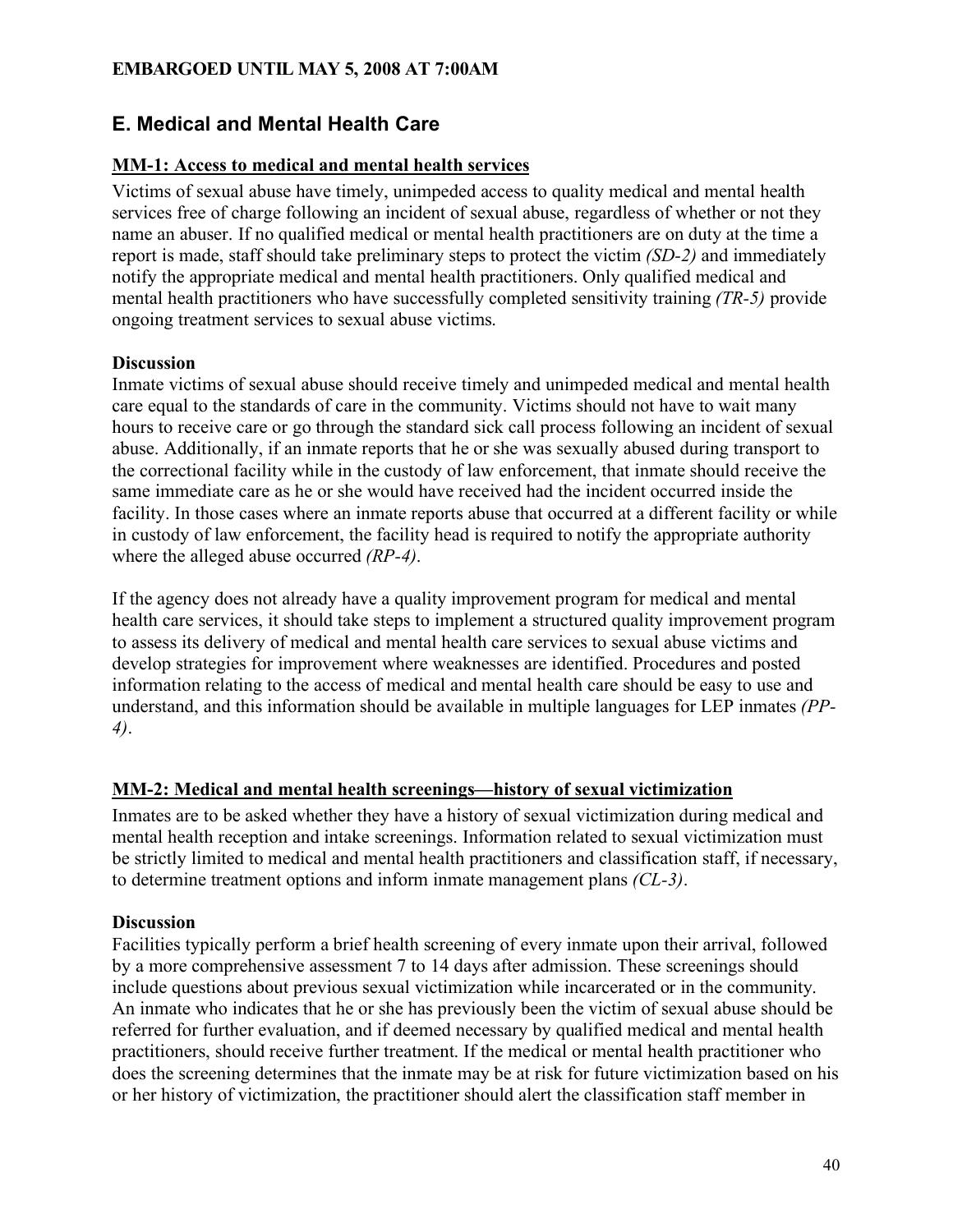charge of developing that inmate's management plan. However, any information pertaining to an inmate's history of sexual victimization must be handled with the utmost sensitivity and limited to the medical and/or mental health practitioners and classification staff members who need to know to develop treatment and management plans.

### **MM-3: Detection**

If medical practitioners detect signs of potential sexual abuse during a routine medical or dental exam, they are required to discuss their concerns with the inmate and report their suspicions unless the inmate tells them not to report *(TR-4, TR-5,* and *SD-1)*. In instances of suspected inmate-on-inmate sexual abuse, practitioners may report up the chain of command or directly to the facility or agency head. In instances of suspected staff-on-inmate sexual abuse, practitioners are required to report sexual abuse directly to the facility or agency head. Any necessary treatment will be provided regardless of whether the inmate confirms the abuse or names an abuser.

### **Discussion**

If medical practitioners detect signs of potential sexual abuse during a routine exam, they should initiate a conversation about their concerns with the inmate rather than waiting for the inmate to initiate the conversation. They should know their reporting and treatment responsibilities prior to encountering a patient whom they suspect has been sexually abused, and they should also be trained in how to obtain informed consent from inmates before reporting sexual abuse *(TR-5)*. Failure to act promptly and appropriately could put the inmate at risk for future harm and result in the loss of perishable physical evidence.

### **MM-4: Medical and mental health care for sexual abuse victims**

All victims of sexual abuse receive immediate and ongoing medical and/or mental health evaluation and treatment, consistent with and equivalent to community standards of care, regardless of when or where the abuse occurred.

### **Discussion**

Because victims of sexual abuse can experience a range of physical injuries and emotional reactions, the agency must be able to ensure delivery of a range of quality medical and mental health services. The more time and energy the agency head puts into developing a coordinated response team and validated evidence protocol *(RP-1* and *RP-2)* that will protect medical evidence, the easier it will be for medical and mental health practitioners to coordinate their functions and deliver the best care to victims.

Victims and perpetrators of sexual abuse, whether recent or historical, are at risk for sexually transmitted infections (STIs), including HIV, and should be provided counseling in a sensitive, culturally competent, and easily understood manner regarding transmission, testing, and treatment methods, including prophylactic treatment and the risks associated with any STI treatment. Regardless of whether the inmate has accepted prevention or treatment for STIs, medical practitioners should offer and strongly encourage him or her to be tested for HIV and viral hepatitis six to eight weeks following the sexual abuse.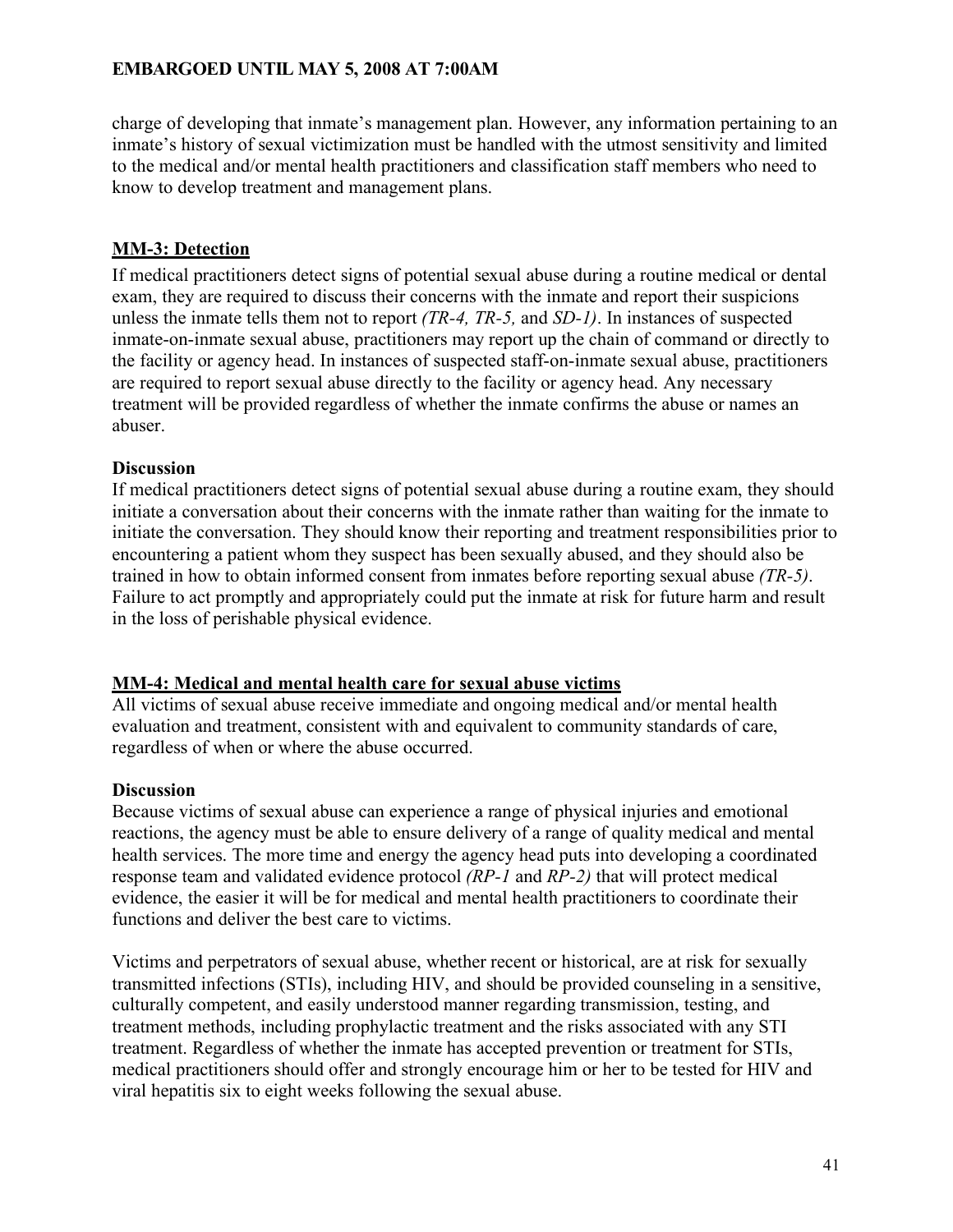If there has been vaginal penetration, female victims who have been recently abused should be offered pregnancy tests at the time of the medical evaluation and, if the test is negative, should be offered retesting approximately six weeks thereafter. Victims who have positive tests should receive counseling and have access to all pregnancy-related medical services that are available in the community.

Victims have the right to refuse medical and/or mental health care, after receiving counseling about the potential value of the services they would receive and information about confidentiality. Refusals for care should be signed by the victim and documented in the inmate's medical file.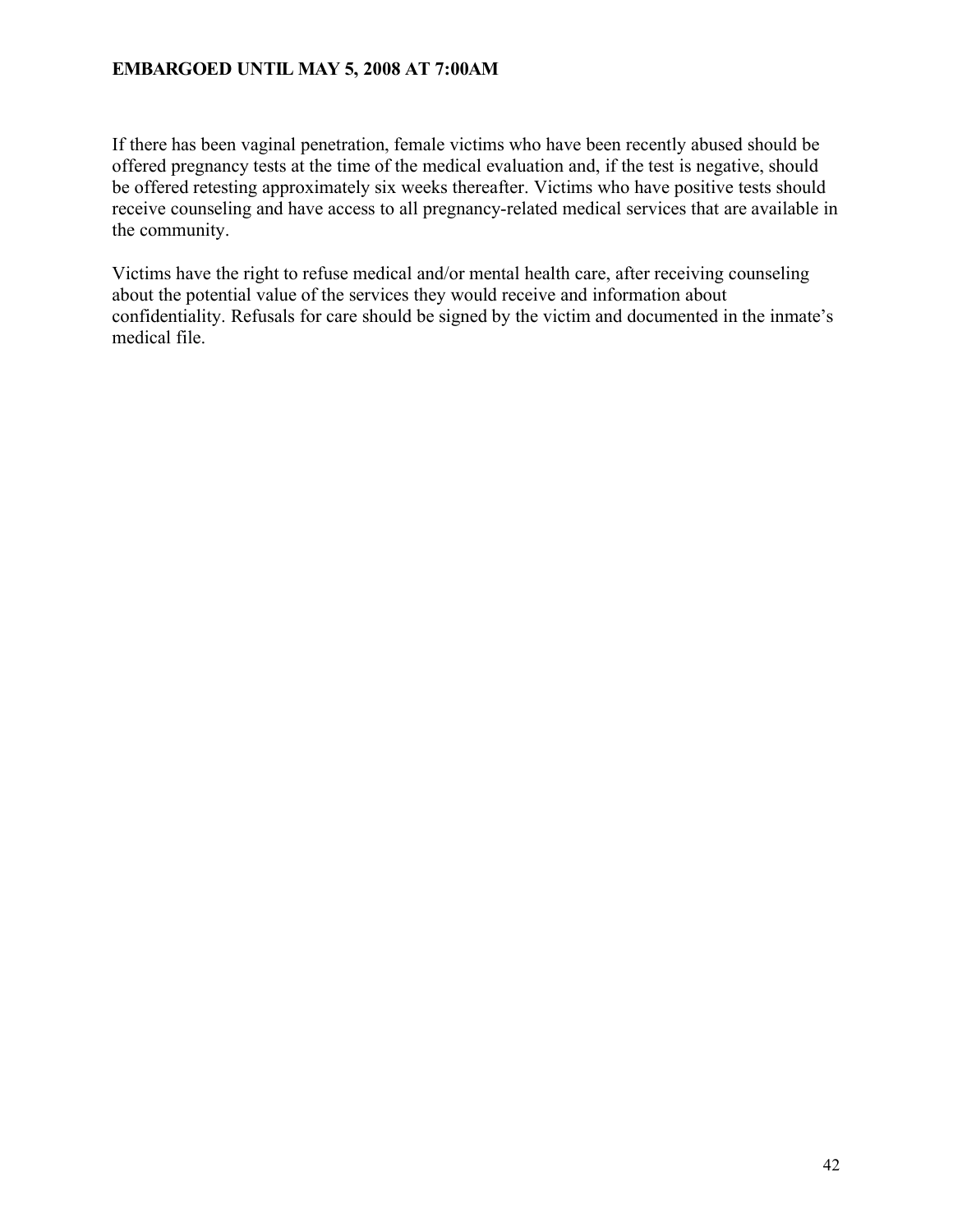## **IV. MONITORING**

## **A. Data Collection**

### **DC-1: Data collection**

The agency collects validated, uniform data for every reported incident of sexual abuse using a standardized instrument and set of definitions. The agency aggregates the incident-based sexual abuse data at least annually, using a sexual abuse aggregate data collection instrument. The agency reviews the aggregate data at least annually to identify patterns or trends and uses that information to guide decisionmaking, policy development, and operational practices regarding sexual abuse issues.

### **Discussion**

The data collection requirements listed in Compliance Checklist 42 will serve as a guide for agencies to develop an incident-based sexual abuse data collection instrument. It is important for agencies to factually compile data for each reported incident of sexual abuse. However, it is important to only enter information that is known, leaving blank information that is not known or is unavailable. For instance, anonymous reports of incidents may yield very spare information and include little more than the details of the report itself. The person responsible for collecting data should add additional data to individual incident reports as it becomes available.

Agencies may find it useful to collect additional data that will assist them as they review, revise, and develop new sexual abuse prevention and response activities.

At the moment there is no universal data collection instrument. Ideally, a universal instrument with standardized definitions will be developed at the national level and used by every correctional agency in the country. This would allow for comparisons of data that are not currently possible and would facilitate the continuation of the data collection efforts begun by the Bureau of Justice Statistics (BJS) under PREA.

Collected incident-based data are aggregated and entered into a spreadsheet or database. Compliance Checklist 43 will serve as a guide for agencies as they develop their process for aggregating incident-based data. Once data are aggregated, it is important to remove all unique identifiers from the data to maintain the confidentiality of the victims and alleged perpetrators. Aggregating collected incident-based data on an annual basis will provide the agency with data descriptive of all reported incidents of sexual abuse that took place within the agency and its individual facilities during the previous year. This process will enable agencies to sort and filter data to detect patterns and trends that should be addressed as they review and revise sexual abuse policies and protocols. For instance, sorting or filtering the data by the victim's gender, custody level, and type of incident may allow agencies to detect particularly vulnerable groups.

Comparing the current aggregate data to previous years will also yield valuable information including validation of implemented preventive measures. For example, agencies may observe a decrease in the number of allegations in an area where additional security measures were implemented and monitoring was enhanced.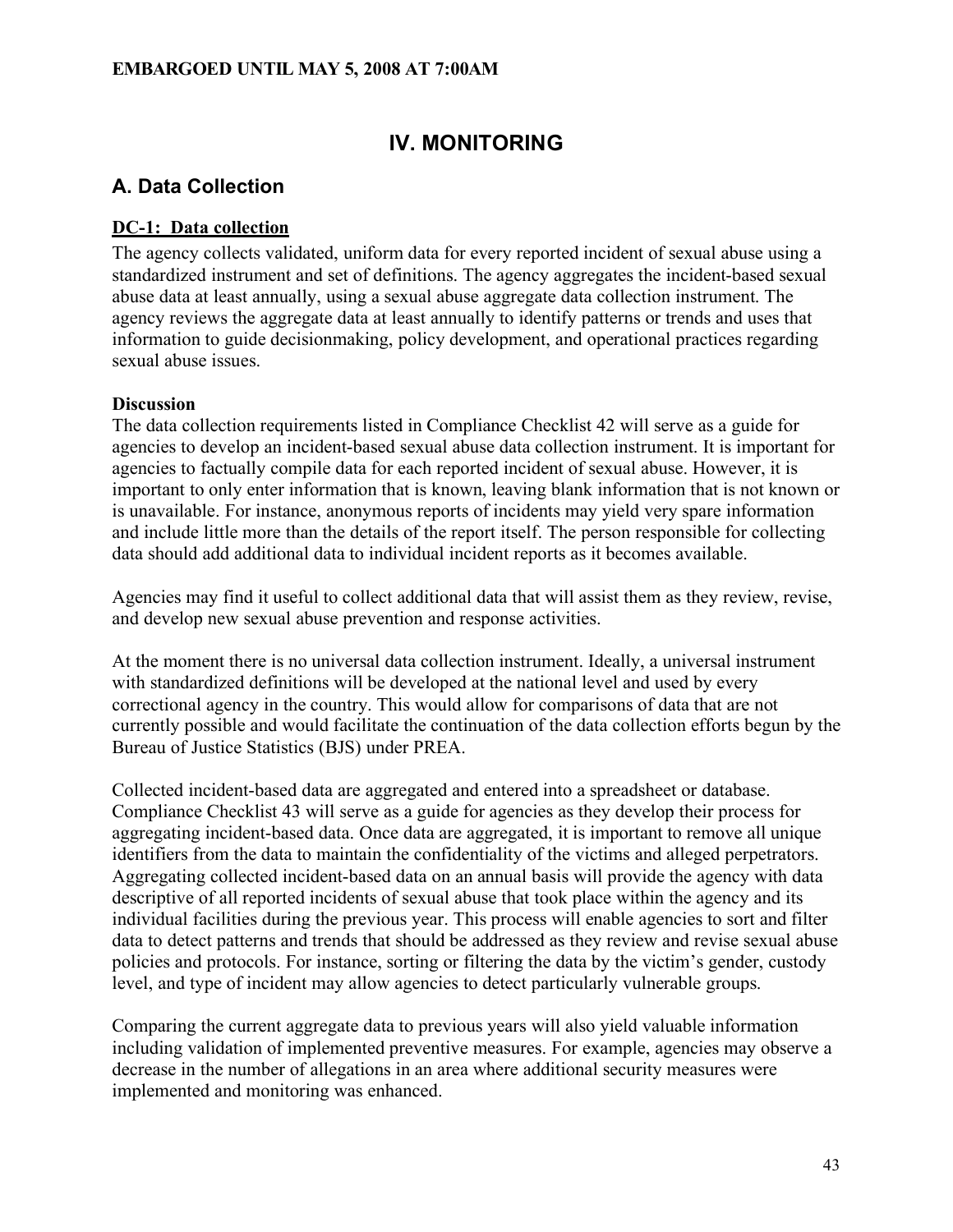### **DC-2: Data storage, retention, protection, and destruction**

The agency ensures that the collected sexual abuse data are properly stored, retained, protected, and destroyed. The agency maintains sexual abuse data for at least 10 years after the date of its initial collection unless state law sets other requirements.

### **Discussion**

The agency's data collection efforts will only be useful to track trends and contribute to national statistics if the agency stores the data in a manner that protects their integrity and retains the data for an adequate length of time. It is strongly recommended the agency keep its collected sexual abuse data electronically in a format that is password protected and does not allow for unauthorized changes. When this is not possible, the agency must establish a process for the secure storage of paper documents.

Collected data must be stored and maintained in a way that protects the confidentiality of victims and alleged perpetrators. However, the public may have a legitimate interest in the data collected by agencies because of the information it provides about the safety of these public institutions. Agency sexual abuse data may also inform research and efforts to improve safety. Privacy interests must be balanced against the legitimate public interest in safe correctional institutions and the penological benefits that accompany transparency.

All aggregate data should be published online annually and should be readily available to the public. Agencies should also establish a nonburdensome process to allow researchers, academics, journalists, and others access to incident-based data. The operating presumption should be that the agency will provide such information unless there is a significant countervailing interest that cannot be overcome. When aggregate or incident-based data are provided, unique identifiers must be removed in accordance with applicable law.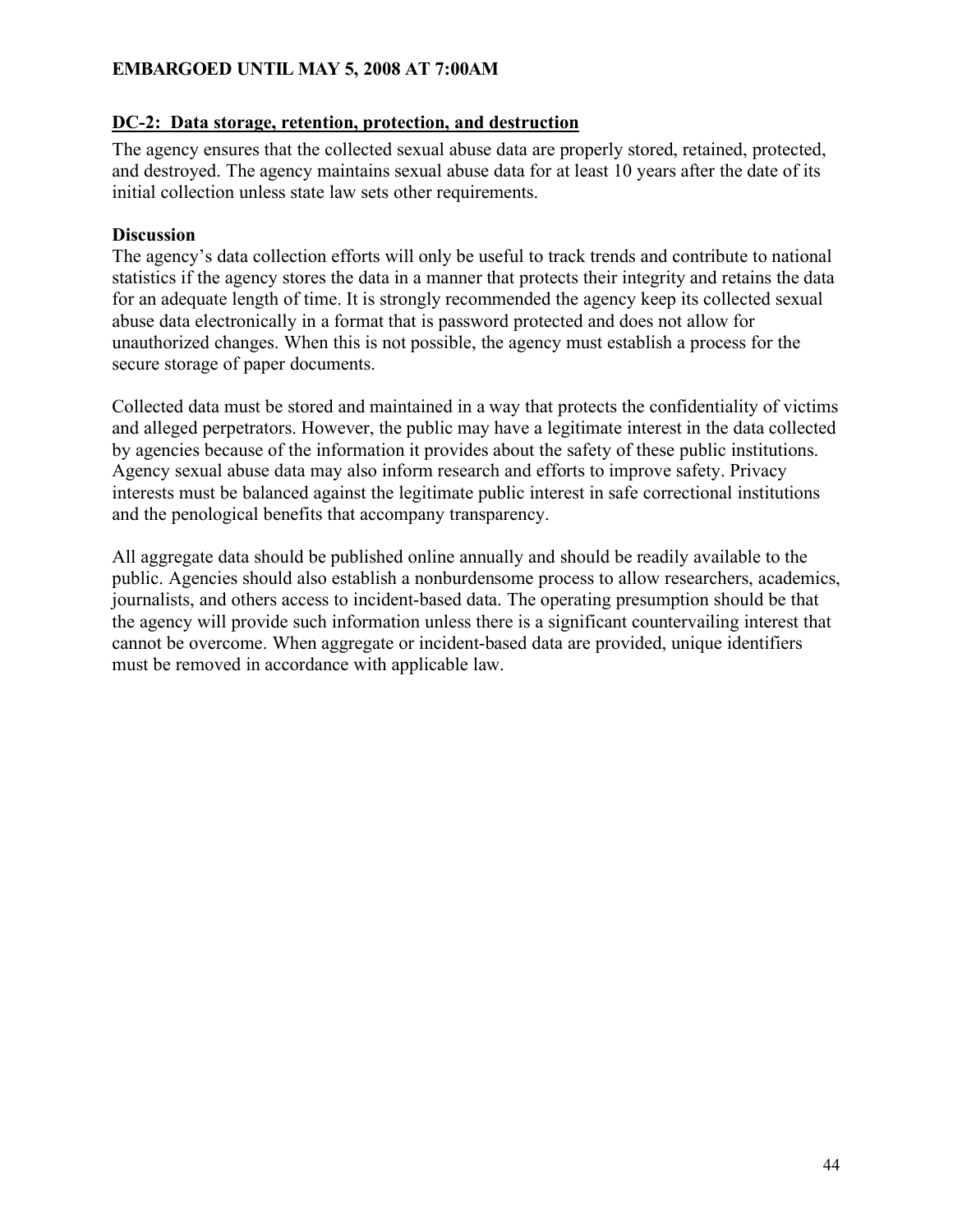# **COMPLIANCE CHECKLISTS**

## **I. LEADERSHIP AND ACCOUNTABILITY COMPLIANCE CHECKLISTS**

## **A. Safety, Oversight, and Transparency**

|            |                    | Comphance Checking 1: Ext o tolerance of sexual abuse (BITT)                                                                 |                |      |                |              |
|------------|--------------------|------------------------------------------------------------------------------------------------------------------------------|----------------|------|----------------|--------------|
| <b>YES</b> | NO                 |                                                                                                                              | <b>Initial</b> | Date | <b>Prisons</b> | <b>Jails</b> |
|            |                    | Does the agency have a written policy mandating zero tolerance<br>(a)<br>toward all forms of sexual abuse?                   |                |      | V              | $\sqrt{ }$   |
|            |                    | Has the agency informed all staff members of the agency's zero-<br>(b)<br>tolerance policy toward all forms of sexual abuse? |                |      | V              |              |
|            |                    | Has the agency informed all inmates of the agency's zero-tolerance<br>(c)<br>policy toward all forms of sexual abuse?        |                |      | V              |              |
|            |                    | Does agency leadership demonstrate zero tolerance toward all<br>(d)<br>forms of sexual abuse?                                |                |      | v              |              |
|            |                    | Is inmate safety from sexual abuse an agency priority?<br>(e)                                                                |                |      | v              |              |
|            | steps taken toward | Additional comments<br>and/or explanation of<br>compliance, or reasons<br>for noncompliance:                                 |                |      |                |              |

### **Compliance Checklist 1: Zero tolerance of sexual abuse (SA-1)**

#### **Compliance Checklist 2: Annual audit and certification (SA-2)**

| <b>YES</b> | NO                 |                                                                                                                                                                                                                                                                                                                    | Initial | Date | <b>Prisons</b> | <b>Jails</b> |
|------------|--------------------|--------------------------------------------------------------------------------------------------------------------------------------------------------------------------------------------------------------------------------------------------------------------------------------------------------------------|---------|------|----------------|--------------|
|            |                    | Has the chief executive designated an independent auditor with no<br>(a)<br>previous or current affiliation with the agency to conduct annual<br>audits of the agency's compliance with the PREA standards?                                                                                                        |         |      | v              |              |
|            |                    | Are all auditors competent to conduct an unbiased and thorough<br>(b)<br>investigatory review of the agency's compliance with these<br>standards?                                                                                                                                                                  |         |      | v              |              |
|            |                    | Does the independent auditor have the authority to enter any facility<br>(c)<br>in the jurisdiction unannounced and at any time?                                                                                                                                                                                   |         |      | √              |              |
|            |                    | Are audit results submitted annually to the chief executive of the<br>(d)<br>iurisdiction?                                                                                                                                                                                                                         |         |      | √              |              |
|            |                    | Has the chief executive certified in writing that the agency is in full<br>(e)<br>compliance with the standards or, if unable to comply, documented<br>the reasons for inability to comply and the actions the agency and<br>individual facilities will take to ensure that inmates are safe from<br>sexual abuse? |         |      | √              |              |
|            |                    | Does the chief executive publish the audit material and audit<br>(f)<br>results?                                                                                                                                                                                                                                   |         |      | √              |              |
|            | steps taken toward | <b>Additional comments</b><br>and/or explanation of<br>compliance, or reasons<br>for noncompliance:                                                                                                                                                                                                                |         |      |                |              |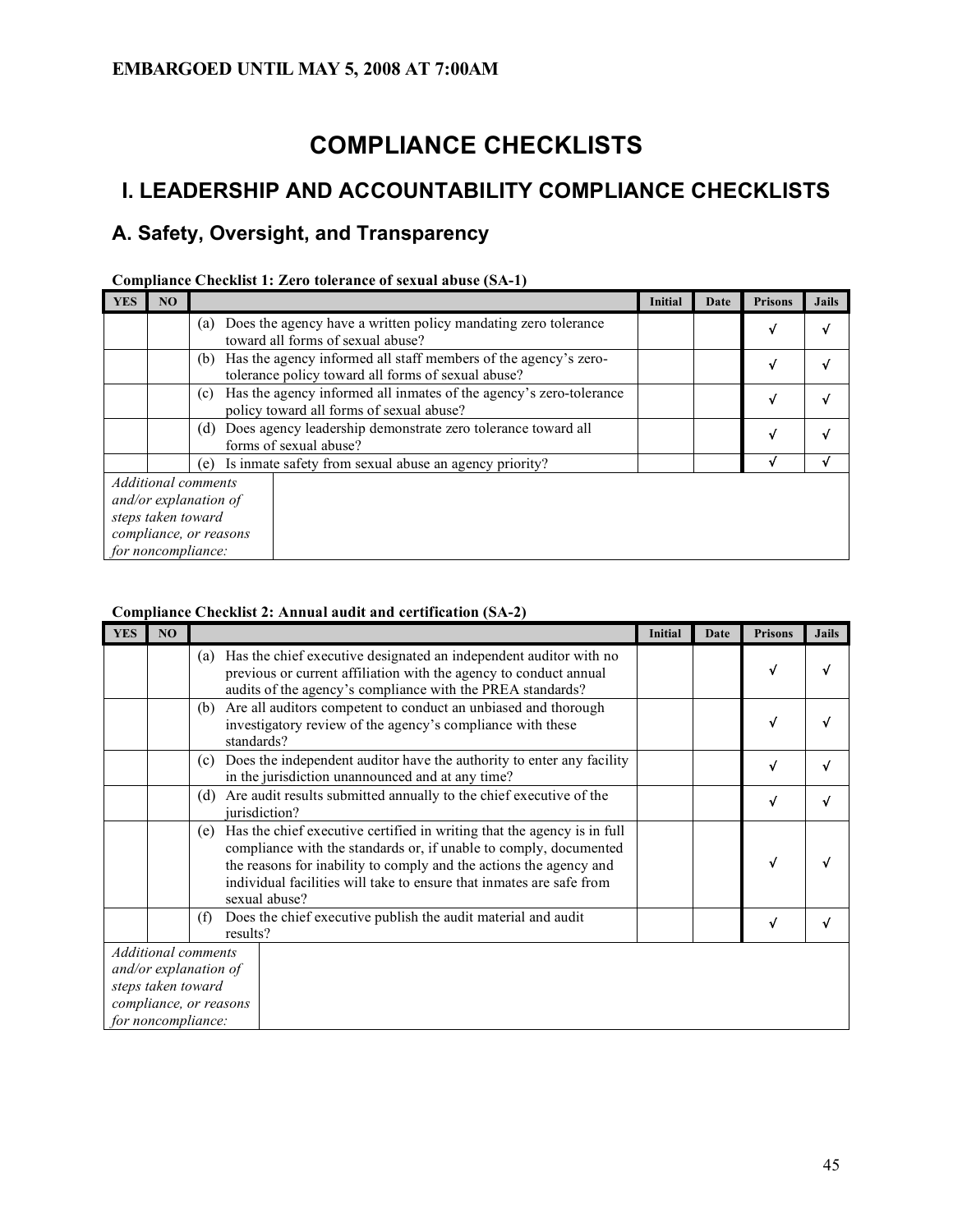| <b>YES</b> | N <sub>O</sub> |           |                                                                                                              | Initial | Date | <b>Prisons</b> | <b>Jails</b> |
|------------|----------------|-----------|--------------------------------------------------------------------------------------------------------------|---------|------|----------------|--------------|
|            |                |           | (1) Initial Assessment and action plan to comply with the PREA standards:                                    |         |      |                |              |
|            |                |           | (a) Have current policies, protocols, and practices been assessed using                                      |         |      | √              | $\checkmark$ |
|            |                |           | the compliance checklists in this body of standards?                                                         |         |      |                |              |
|            |                | (b)       | Have all serious incidents that occurred in the facility over the last                                       |         |      |                |              |
|            |                |           | year been evaluated to determine whether sexual abuse played a                                               |         |      |                |              |
|            |                |           | role in the event? (e.g., incidents that stem from or involve sexual                                         |         |      | √              |              |
|            |                |           | abuse may include verbal threats between inmates and/or staff;                                               |         |      |                |              |
|            |                |           | fights; self-mutilation; assaults; suicide/attempts; staff misconduct;<br>homicides; and weapons possession) |         |      |                |              |
|            |                | (c)       | Did the initial internal assessment include a review of the facility's                                       |         |      |                |              |
|            |                |           | ability to provide adequate sight and sound supervision in                                                   |         |      | √              | v            |
|            |                |           | compliance with PP-1?                                                                                        |         |      |                |              |
|            |                | (d)       | Did the initial internal assessment include a review of all                                                  |         |      |                |              |
|            |                |           | administrative complaints that pertain to any of the following                                               |         |      |                |              |
|            |                |           | matters?                                                                                                     |         |      |                |              |
|            |                | $\bullet$ | Any aspect of facility operations or policy                                                                  |         |      | V              | V            |
|            |                | $\bullet$ | Inmate grievances and outcomes of complaints related to inmate                                               |         |      | √              | √            |
|            |                | $\bullet$ | protection and safety issues                                                                                 |         |      | √              | √            |
|            |                | $\bullet$ | Criminal investigations                                                                                      |         |      | √              | $\sqrt{ }$   |
|            |                | $\bullet$ | Personnel actions taken against staff                                                                        |         |      |                |              |
|            |                |           | Any other formal or informal reports of sexual abuse from inmates<br>or third parties                        |         |      | √              | √            |
|            |                | (e)       | Did the initial internal assessment include an evaluation of the                                             |         |      |                |              |
|            |                |           | facility's current use of technology to prevent sexual abuse?                                                |         |      | $\sqrt{ }$     | √            |
|            |                | (f)       | Were technology needs identified during the initial internal                                                 |         |      | √              | $\checkmark$ |
|            |                |           | assessment?                                                                                                  |         |      |                |              |
|            |                | (g)       | Has an initial action plan been developed to address all                                                     |         |      |                |              |
|            |                |           | deficiencies, including staff deployment and technology needs in                                             |         |      | √              |              |
|            |                |           | order to achieve adequate sight and sound supervision, as identified                                         |         |      |                |              |
|            |                |           | in the internal assessment?<br>Does the initial action plan set benchmarks for achieving full                |         |      |                |              |
|            |                | (h)       | compliance with the PREA standards?                                                                          |         |      | √              | $\checkmark$ |
|            |                | (i)       | Does the initial action plan include strategies for overcoming staff                                         |         |      |                |              |
|            |                |           | resistance to change?                                                                                        |         |      | √              | √            |
|            |                | (i)       | Have efforts been made to seek technical assistance to achieve                                               |         |      | √              | V            |
|            |                |           | compliance with the PREA standards?                                                                          |         |      |                |              |
|            |                | (k)       | Has a communication plan been developed to inform all staff,                                                 |         |      |                |              |
|            |                |           | inmates, other stakeholders, and the community about the PREA                                                |         |      |                |              |
|            |                |           | standards, action plans for achieving compliance with the                                                    |         |      | J              |              |
|            |                |           | standards, and the agency's commitment to eliminating sexual                                                 |         |      |                |              |
|            |                | (1)       | abuse?<br>Has the initial internal assessment and action plan been approved                                  |         |      |                |              |
|            |                |           | by the agency head?                                                                                          |         |      | √              | V            |
|            |                |           | (2) Annual follow-up assessment and follow-up action plan to ensure compliance with the PREA standards:      |         |      |                |              |
|            |                |           | (m) Is the facility meeting the benchmarks described its initial action                                      |         |      |                |              |
|            |                |           | plan to achieve full compliance with the PREA standards?                                                     |         |      |                |              |
|            |                | $\bullet$ | Please list the specific benchmarks the facility has met in the box                                          |         |      | √              |              |
|            |                |           | below.                                                                                                       |         |      |                |              |
|            |                | (n)       | Have all serious incidents that occurred in the facility over the last                                       |         |      |                |              |
|            |                |           | year been evaluated to determine whether sexual abuse played a                                               |         |      |                |              |
|            |                |           | role in the event? (e.g., incidents that stem from or involve sexual                                         |         |      | v              |              |
|            |                |           | abuse may include verbal threats between inmates and/or staff;                                               |         |      |                |              |
|            |                |           | fights; self-mutilation; assaults; suicide/attempts; staff misconduct;<br>homicides; and weapons possession) |         |      |                |              |

#### **Compliance Checklist 3: Internal assessment and planning for achieving compliance with the Prison Rape Elimination Act standards (SA-3)**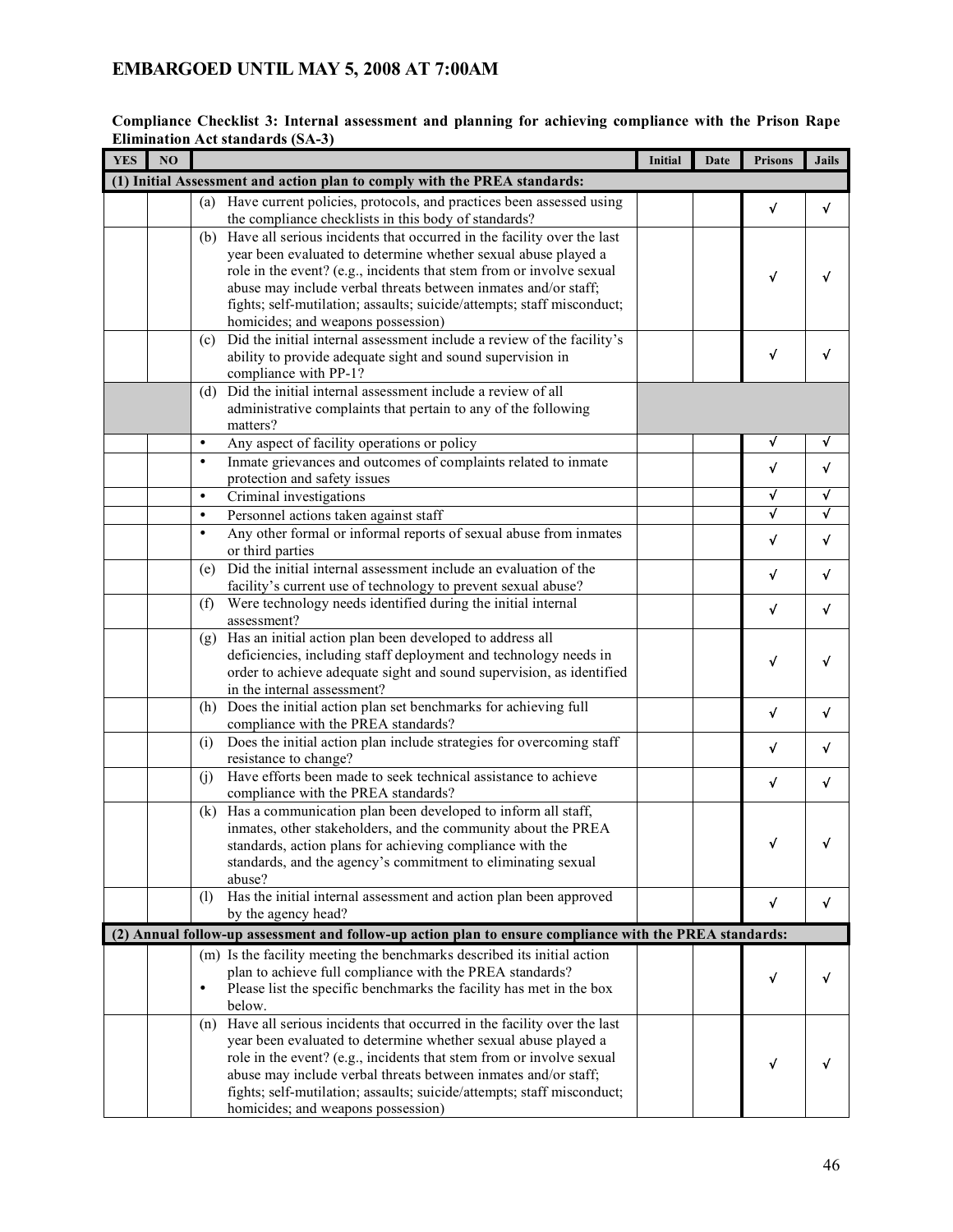| <b>YES</b> | N <sub>O</sub>                                                                                                            |                                                                                                                                                                               | <b>Initial</b> | <b>Date</b> | <b>Prisons</b> | <b>Jails</b> |
|------------|---------------------------------------------------------------------------------------------------------------------------|-------------------------------------------------------------------------------------------------------------------------------------------------------------------------------|----------------|-------------|----------------|--------------|
|            |                                                                                                                           | (o) Does the annual internal assessment include a review of the<br>facility's ability to provide adequate sight and sound supervision in<br>compliance with PP-1?             |                |             | $\checkmark$   | √            |
|            |                                                                                                                           | (p) Does the annual internal assessment include a review of all<br>administrative complaints that pertain to any of the following<br>matters?                                 |                |             |                |              |
|            |                                                                                                                           | $\bullet$<br>Any aspect of facility operations or policy                                                                                                                      |                |             | $\checkmark$   | V            |
|            |                                                                                                                           | Inmate grievances and outcomes of complaints related to inmate<br>$\bullet$<br>protection and safety issues                                                                   |                |             | $\checkmark$   | $\checkmark$ |
|            |                                                                                                                           | $\bullet$<br>Criminal investigations                                                                                                                                          |                |             | $\sqrt{ }$     | √            |
|            |                                                                                                                           | Personnel actions taken against staff<br>$\bullet$                                                                                                                            |                |             | $\checkmark$   | √            |
|            |                                                                                                                           | Any other formal or informal reports of sexual abuse from inmates<br>$\bullet$<br>or third parties                                                                            |                |             | $\sqrt{ }$     | V            |
|            |                                                                                                                           | Does the annual internal assessment include a review of the current<br>(q)<br>year's sexual abuse data, including collated incident-based data and<br>aggregated data (DC-1)? |                |             | √              | √            |
|            |                                                                                                                           | Does the annual internal assessment include a comparison of the<br>(r)<br>current year's sexual abuse data with the previous year's sexual<br>abuse data to identify trends?  |                |             | $\checkmark$   | √            |
|            |                                                                                                                           | Does the annual internal assessment include a review of the<br>(s)<br>timeliness and thoroughness of sexual abuse investigations $(IN-I)$ ?                                   |                |             | $\sqrt{ }$     | √            |
|            |                                                                                                                           | Does the annual internal assessment include a review of medical<br>(t)<br>and mental health care provided to sexual abuse victims (MM-4)?                                     |                |             | $\checkmark$   | v            |
|            |                                                                                                                           | Does the annual internal assessment include a review of MOUs and<br>(u)<br>other agreements to see how closely they were followed?                                            |                |             | $\checkmark$   | √            |
|            |                                                                                                                           | Has a follow-up action plan been developed to address all<br>(v)<br>deficiencies identified in the internal assessment?                                                       |                |             | $\sqrt{ }$     | v            |
|            |                                                                                                                           | Have efforts been made to seek technical assistance to improve<br>(w)<br>compliance with the PREA standards?                                                                  |                |             | $\checkmark$   | √            |
|            |                                                                                                                           | Has the annual internal facility assessment and follow-up action<br>(x)                                                                                                       |                |             | $\sqrt{ }$     | √            |
|            |                                                                                                                           | plan been approved and signed by the agency head?                                                                                                                             |                |             |                |              |
|            | <b>Additional comments</b><br>and/or explanation of<br>steps taken toward<br>compliance, or reasons<br>for noncompliance: |                                                                                                                                                                               |                |             |                |              |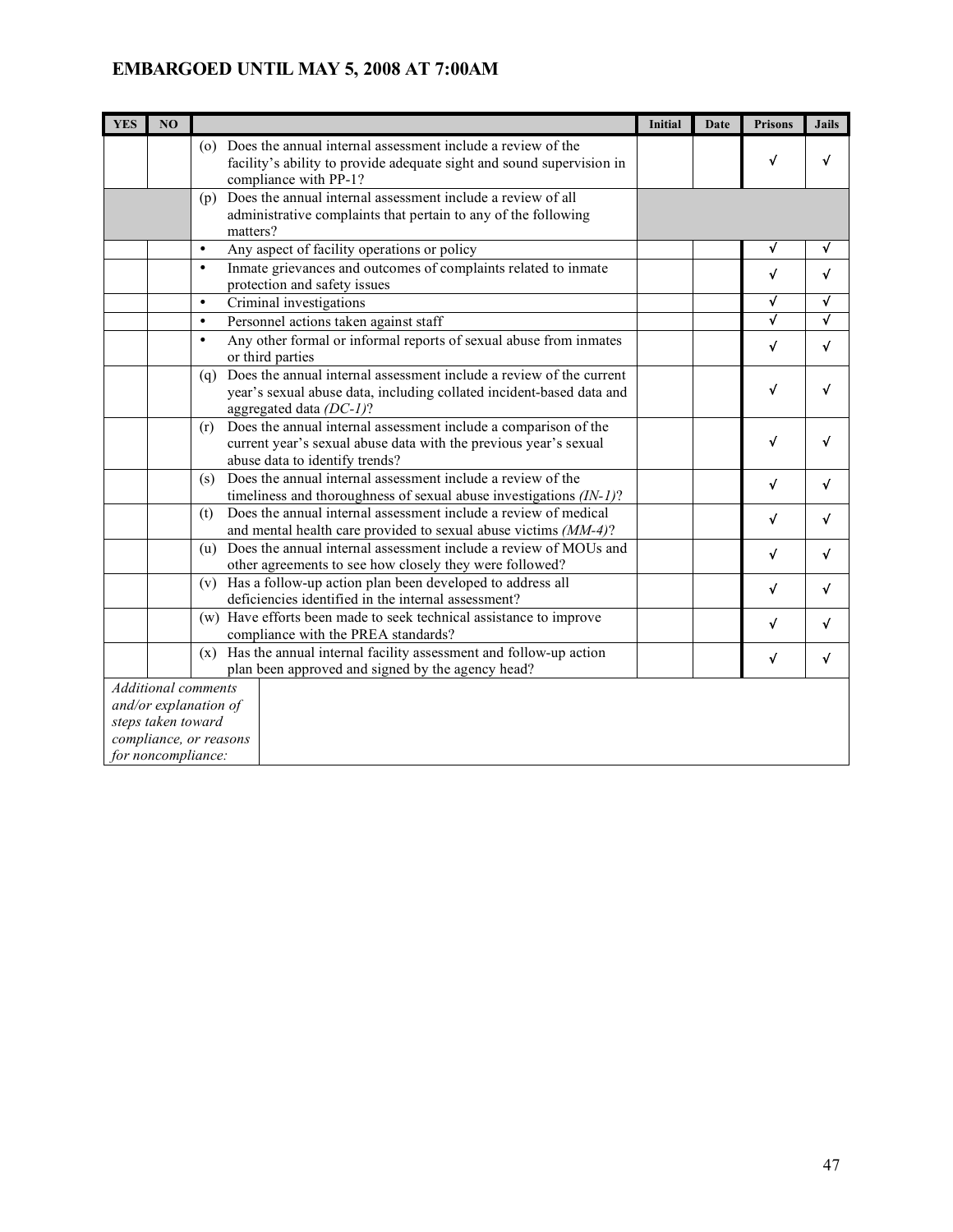# **B. Prevention Planning**

| <b>Compliance Checklist 4: Inmate safety (PP-1)</b> |  |  |
|-----------------------------------------------------|--|--|
|                                                     |  |  |

| <b>YES</b> | NO                 |                                                                                                                                               | Initial | Date | <b>Prisons</b>          | <b>Jails</b> |
|------------|--------------------|-----------------------------------------------------------------------------------------------------------------------------------------------|---------|------|-------------------------|--------------|
|            |                    | Has the agency taken steps to identify and eliminate any physical<br>(a)                                                                      |         |      | $\checkmark$            | $\sqrt{ }$   |
|            |                    | barriers that impede sight and sound supervision of inmates?                                                                                  |         |      |                         |              |
|            |                    | Is the number of inmates allowed in each housing unit at midnight<br>(b)                                                                      |         |      |                         |              |
|            |                    | on any given day within the building capacity code of the specific<br>jurisdiction and any other legally authorized mandate within the        |         |      | $\checkmark$            | √            |
|            |                    | jurisdiction? (e.g., fire safety regulations)                                                                                                 |         |      |                         |              |
|            |                    | Are staffing levels, including both authorized staff and the actual<br>(c)                                                                    |         |      |                         |              |
|            |                    | number of staff ready and fit for duty, sufficient to prevent or                                                                              |         |      | √                       |              |
|            |                    | respond to sexual abuse?                                                                                                                      |         |      |                         |              |
|            |                    | Are security staff deployed 24 hours a day to the essential posts<br>(d)                                                                      |         |      |                         |              |
|            |                    | that may be especially dangerous because of physical design                                                                                   |         |      | √                       |              |
|            |                    | constraints, the time of day, poor sight lines, or any other<br>limitation?                                                                   |         |      |                         |              |
|            |                    | For the essential posts that may be especially dangerous, is the<br>(e)                                                                       |         |      |                         |              |
|            |                    | level of security staff deployed 24 hours a day sufficient to provide                                                                         |         |      | √                       |              |
|            |                    | direct sight and sound supervision of inmates in order to prevent                                                                             |         |      |                         |              |
|            |                    | sexual abuse?                                                                                                                                 |         |      |                         |              |
|            |                    | (f)<br>Are nonessential posts being occupied by security staff?                                                                               |         |      | $\overline{\mathsf{v}}$ | √            |
|            |                    | If nonessential posts are being occupied by security staff, have<br>(g)                                                                       |         |      | $\checkmark$            | √            |
|            |                    | efforts been made to change staffing patterns so security staff<br>occupy essential posts 24 hours a day?                                     |         |      |                         |              |
|            |                    | Is security staff constantly present and immediately available to<br>(h)                                                                      |         |      |                         |              |
|            |                    | inmates?                                                                                                                                      |         |      | $\checkmark$            | V            |
|            |                    | Has the agency informed all staff and administrators of their<br>(i)                                                                          |         |      |                         |              |
|            |                    | responsibilities when receiving and responding to reports of sexual                                                                           |         |      | $\checkmark$            | √            |
|            |                    | abuse?                                                                                                                                        |         |      |                         |              |
|            |                    | Does the facility use electronic tracking technology such as RFID<br>(i)<br>systems or video security monitoring systems to enhance sight and |         |      | $\checkmark$            |              |
|            |                    | sound supervision of inmates (PP-7)?                                                                                                          |         |      |                         |              |
|            |                    | Are staff members who supervise inmates isolated from the general<br>(k)                                                                      |         |      |                         |              |
|            |                    | population monitored by supervisors and/or monitoring technology                                                                              |         |      | $\checkmark$            | √            |
|            |                    | such as RFID or video security monitoring systems?                                                                                            |         |      |                         |              |
|            |                    | <b>Additional comments</b>                                                                                                                    |         |      |                         |              |
|            |                    | and/or explanation of                                                                                                                         |         |      |                         |              |
|            | steps taken toward | compliance, or reasons                                                                                                                        |         |      |                         |              |
|            | for noncompliance: |                                                                                                                                               |         |      |                         |              |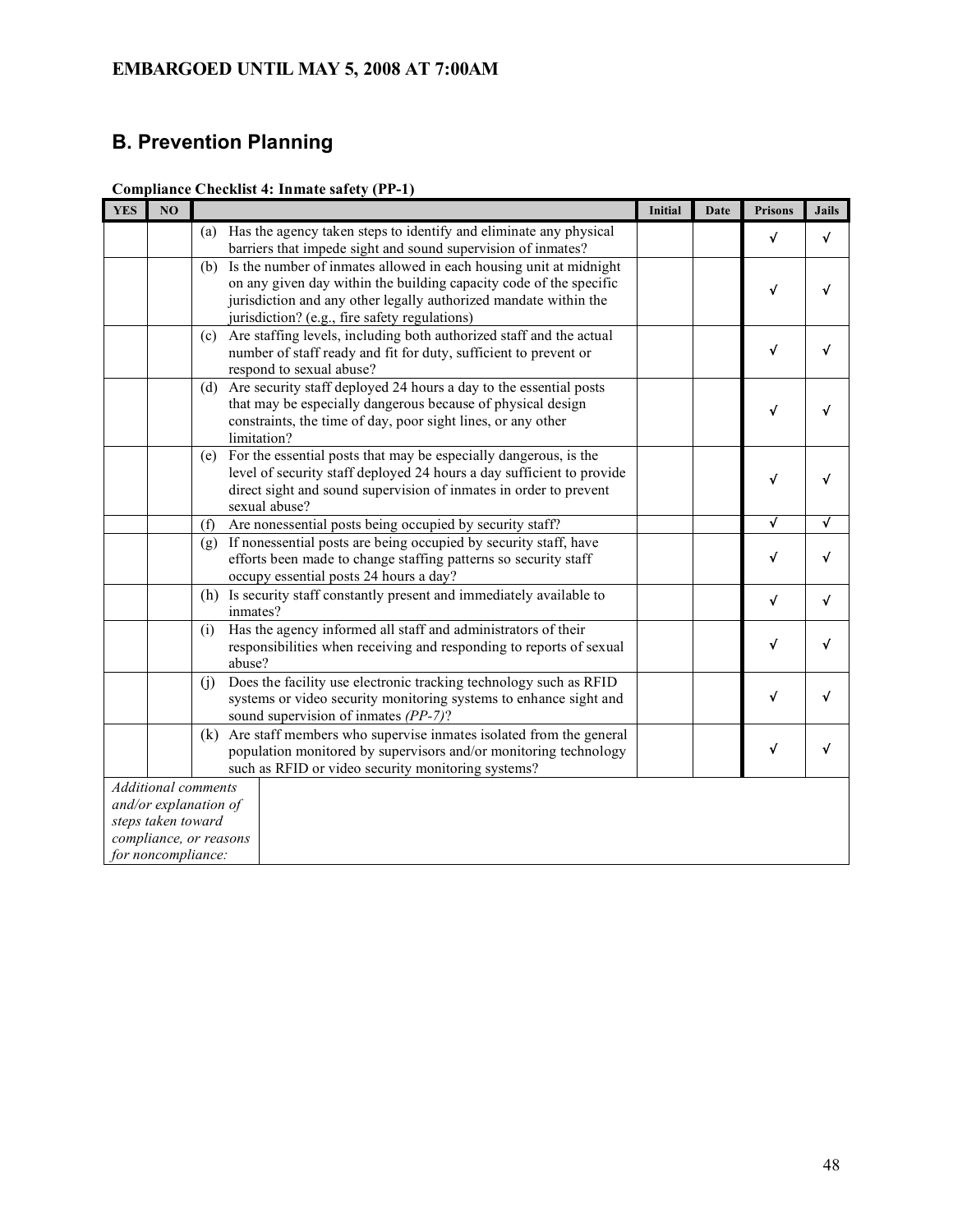| <b>YES</b> | NO                 |                            |                                                                                                                                                                                                                                                               | Initial | Date | <b>Prisons</b> | <b>Jails</b> |
|------------|--------------------|----------------------------|---------------------------------------------------------------------------------------------------------------------------------------------------------------------------------------------------------------------------------------------------------------|---------|------|----------------|--------------|
|            |                    |                            | (a) Does the facility provide heightened sight and sound supervision of<br>inmates who have not yet been classified?                                                                                                                                          |         |      | $\checkmark$   | V            |
|            |                    |                            | (b) Has the agency developed specific criteria to identify inmates who<br>may be particularly vulnerable to sexual abuse? (e.g., sexual<br>orientation, transgender identity, mental illness, mental disability,<br>physical disability, youthful appearance) |         |      | $\checkmark$   | √            |
|            |                    | (c)                        | Are the agency's policies flexible enough to allow facility staff to<br>make rational judgments regarding inmate vulnerability even if the<br>inmate is not identified under pre-existing criteria?                                                           |         |      | $\sqrt{ }$     | √            |
|            |                    |                            | (d) Does the facility provide heightened protection for inmates who<br>identify as transgender or are known to be transgender?                                                                                                                                |         |      | $\sqrt{ }$     | V            |
|            |                    | (e)                        | Does the facility's practice of providing heightened protection to<br>transgender inmates take into account the safety concerns of those<br>inmates?                                                                                                          |         |      | √              | √            |
|            |                    | (f)                        | Does agency policy and facility practice ensure that transgender<br>inmates are never subject to unnecessary and degrading strip<br>searches to determine their gender?                                                                                       |         |      | √              | V            |
|            |                    | (g)                        | Does staff make every effort to identify inmates who are<br>particularly vulnerable to sexual abuse during intake screenings<br>$(CL-1)?$                                                                                                                     |         |      | √              | √            |
|            |                    | (h)                        | Does staff make every effort to identify inmates who are<br>particularly vulnerable to sexual abuse during classification<br>assessments $CL-2$ ?                                                                                                             |         |      | $\checkmark$   | √            |
|            |                    | (i)                        | Does staff make every effort to identify inmates who are<br>particularly vulnerable to sexual abuse during medical and mental<br>health screenings (MM-2)?                                                                                                    |         |      | $\sqrt{ }$     | √            |
|            |                    | (i)                        | Does staff make every effort to identify inmates who are<br>particularly vulnerable to sexual abuse following any significant<br>event that suggests abuse or potential abuse of inmates by other<br>inmates or staff $(CL-2)$ ?                              |         |      | $\checkmark$   | √            |
|            |                    | (k)                        | Does the facility provide separate housing to inmates who cannot<br>be kept safe in general population due to a disability or other<br>vulnerability?                                                                                                         |         |      | $\checkmark$   | √            |
|            |                    | (1)                        | Are vulnerable inmates who are housed separately from general<br>population able to participate fully in the work assignments,<br>programs, and recreational opportunities available in the facility?                                                         |         |      | √              | √            |
|            |                    |                            | (m) Are staff members deployed to separate housing areas monitored<br>by supervisory staff and/or by monitoring technology such as RFID<br>or video security monitoring systems (PP-7)?                                                                       |         |      | √              | √            |
|            |                    | <b>Additional comments</b> |                                                                                                                                                                                                                                                               |         |      |                |              |
|            | steps taken toward | and/or explanation of      |                                                                                                                                                                                                                                                               |         |      |                |              |
|            |                    | compliance, or reasons     |                                                                                                                                                                                                                                                               |         |      |                |              |
|            | for noncompliance: |                            |                                                                                                                                                                                                                                                               |         |      |                |              |

#### **Compliance Checklist 5: Heightened protection for vulnerable inmates (PP-2)**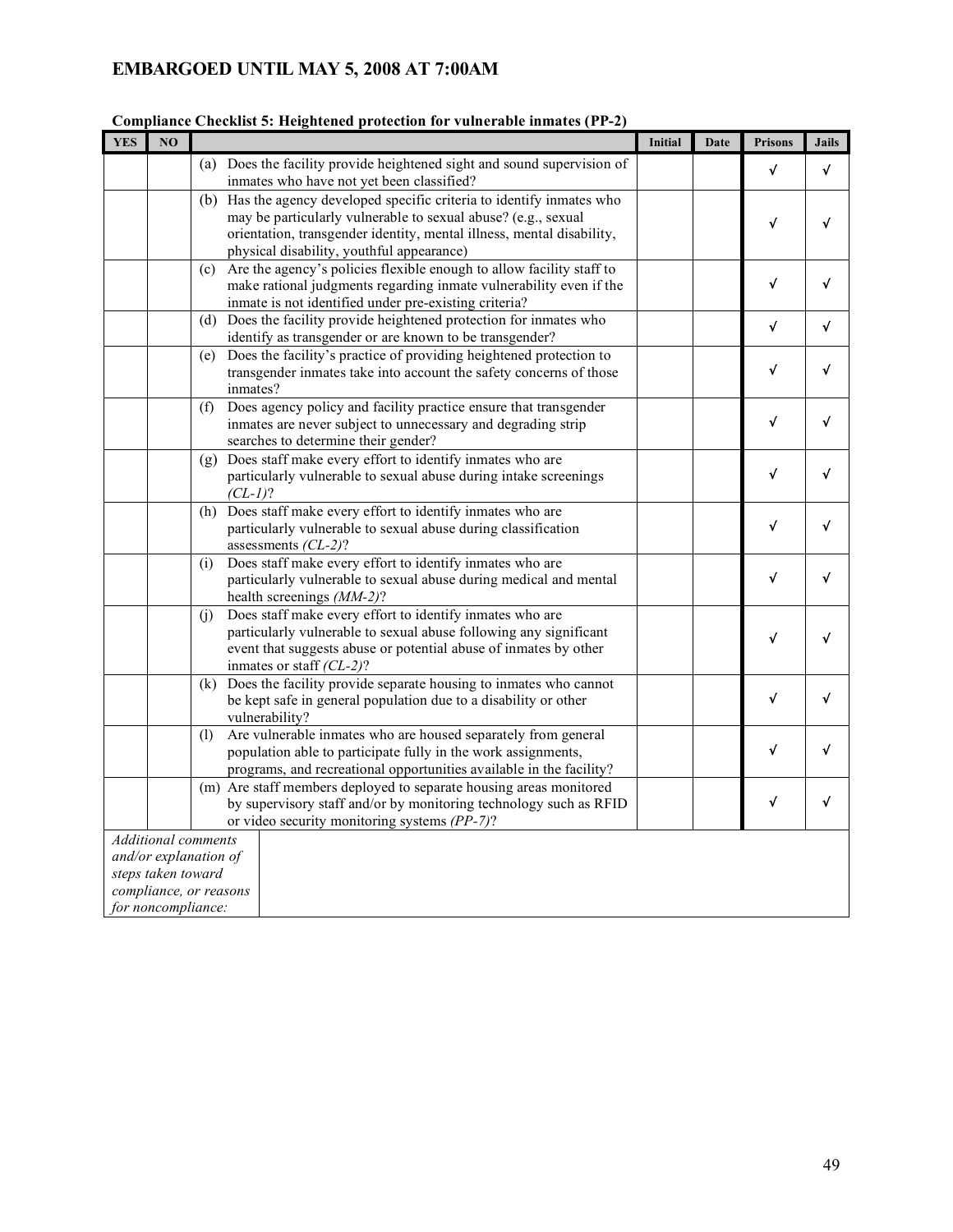|            |                    | Comphance Checkhist v. Restrictions on cross-genuer supervision (1 1 -9)     |         |      |                |              |
|------------|--------------------|------------------------------------------------------------------------------|---------|------|----------------|--------------|
| <b>YES</b> | NO                 |                                                                              | Initial | Date | <b>Prisons</b> | <b>Jails</b> |
|            |                    | Except in the case of emergency, are nonmedical staff members of<br>(a)      |         |      |                |              |
|            |                    | the <i>opposite</i> gender prohibited from viewing inmates under the         |         |      |                |              |
|            |                    | following circumstances?                                                     |         |      |                |              |
|            |                    | When an inmate is disrobed<br>$\bullet$                                      |         |      | √              | √            |
|            |                    | When an inmate is performing bodily functions<br>$\bullet$                   |         |      | √              | √            |
|            |                    | When an inmate is undergoing a medical examination or procedure<br>$\bullet$ |         |      | √              | √            |
|            |                    | When an inmate is undergoing a pat-down, strip, visual body<br>$\bullet$     |         |      | √              |              |
|            |                    | cavity, or physical body cavity search                                       |         |      |                |              |
|            |                    | Do staff members of the same gender as the inmate being searched<br>(b)      |         |      | $\sqrt{ }$     | √            |
|            |                    | conduct all pat-down, strip, and visual body cavity searches?                |         |      |                |              |
|            |                    | If a security staff member is present during medical examinations<br>(c)     |         |      |                |              |
|            |                    | or procedures, does the agency require that security staff member            |         |      | √              |              |
|            |                    | to be a person of the <i>same</i> gender as the inmate undergoing the        |         |      |                |              |
|            |                    | examination or procedure?                                                    |         |      |                |              |
|            |                    | Is a staff member of the <i>same</i> gender present when an inmate is<br>(d) |         |      |                |              |
|            |                    | being transported one-on-one from one place to another outside the           |         |      | √              |              |
|            |                    | facility?                                                                    |         |      |                |              |
|            |                    | Does agency policy regarding staff deployment and cross-gender<br>(e)        |         |      | √              |              |
|            |                    | supervision meet the criteria listed in $(a)$ – $(d)$ ?                      |         |      |                |              |
|            |                    | Additional comments                                                          |         |      |                |              |
|            |                    | and/or explanation of                                                        |         |      |                |              |
|            | steps taken toward |                                                                              |         |      |                |              |
|            |                    | compliance, or reasons                                                       |         |      |                |              |
|            | for noncompliance: |                                                                              |         |      |                |              |

### **Compliance Checklist 6: Restrictions on cross-gender supervision (PP-3)**

### **Compliance Checklist 7: Language access (PP-4)**

| <b>YES</b> | NO                                                                                                                                                                 |                                                                                                                                                                                                                                    |                                                                                                                                          | Initial | Date | <b>Prisons</b> | <b>Jails</b> |
|------------|--------------------------------------------------------------------------------------------------------------------------------------------------------------------|------------------------------------------------------------------------------------------------------------------------------------------------------------------------------------------------------------------------------------|------------------------------------------------------------------------------------------------------------------------------------------|---------|------|----------------|--------------|
|            |                                                                                                                                                                    | (a)<br>inmates?                                                                                                                                                                                                                    | Has the facility head identified all of the languages spoken by                                                                          |         |      |                |              |
|            |                                                                                                                                                                    | (b)<br>impaired, or illiterate)                                                                                                                                                                                                    | Has the facility head identified any other special communication<br>needs of the inmate population? (e.g., LEP, deaf, speech-, or sight- |         |      |                |              |
|            | Has the facility head taken steps to ensure that all staff and inmates<br>(c)<br>are able to communicate with each other without relying on inmate<br>translators? |                                                                                                                                                                                                                                    |                                                                                                                                          |         |      |                |              |
|            |                                                                                                                                                                    | Does the facility have a written policy for staff on how to<br>(d)<br>communicate with LEP inmates, deaf, speech-, or sight-impaired<br>inmates, and how to convey written information to inmates with<br>limited reading ability? |                                                                                                                                          |         |      |                |              |
|            |                                                                                                                                                                    | Additional comments                                                                                                                                                                                                                |                                                                                                                                          |         |      |                |              |
|            | steps taken toward                                                                                                                                                 | and/or explanation of                                                                                                                                                                                                              |                                                                                                                                          |         |      |                |              |
|            |                                                                                                                                                                    | compliance, or reasons                                                                                                                                                                                                             |                                                                                                                                          |         |      |                |              |
|            | for noncompliance:                                                                                                                                                 |                                                                                                                                                                                                                                    |                                                                                                                                          |         |      |                |              |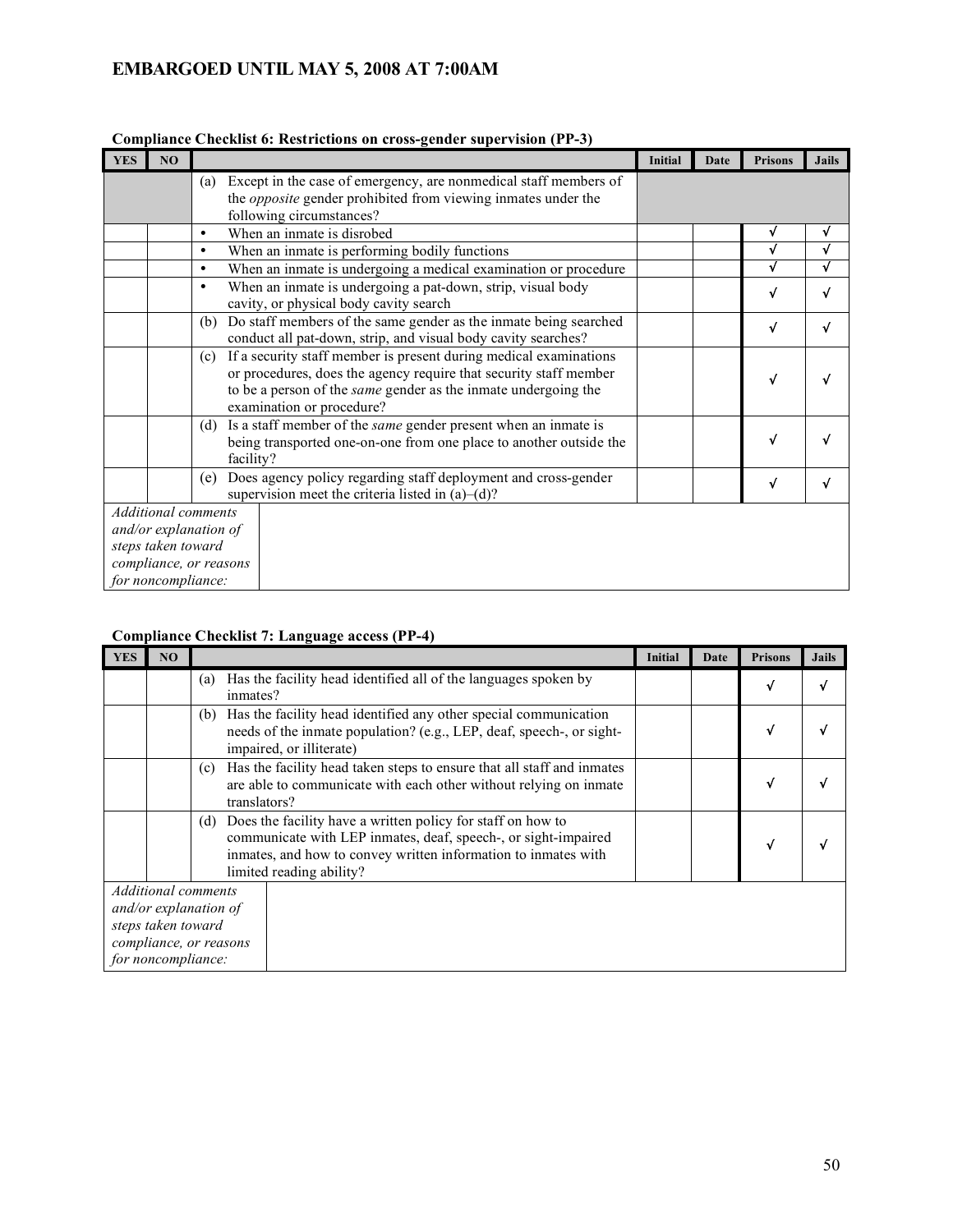|                        |                    | Comphance Checkilst 6: Staff quantications (FF-3)                                                                                                               |         |      |                |              |
|------------------------|--------------------|-----------------------------------------------------------------------------------------------------------------------------------------------------------------|---------|------|----------------|--------------|
| <b>YES</b>             | NO                 |                                                                                                                                                                 | Initial | Date | <b>Prisons</b> | <b>Jails</b> |
|                        |                    | Does the agency's hiring process include screening applicants for<br>(a)<br>the following?                                                                      |         |      |                |              |
|                        |                    | Any criminal record<br>٠                                                                                                                                        |         |      | v              | V            |
|                        |                    | Any history of engaging in sexual abuse<br>٠                                                                                                                    |         |      |                |              |
|                        |                    | Any other previous conduct that suggests a likelihood of engaging<br>٠<br>in sexual abuse                                                                       |         |      | V              |              |
|                        |                    | Do staff performance reviews for purposes of retention or<br>(b)<br>promotion take into account the following?                                                  |         |      | V              |              |
|                        |                    | Any criminal history<br>$\bullet$                                                                                                                               |         |      | V              |              |
|                        |                    | Any history of repeated allegations made against the staff member,<br>٠<br>which may indicate that he or she has engaged in sexual abuse or<br>other misconduct |         |      | √              |              |
|                        |                    | Any history of repeated allegations made against the staff member,<br>٠<br>which may indicate a likelihood of engaging in sexual abuse or<br>harassment         |         |      | √              |              |
|                        |                    | Additional comments                                                                                                                                             |         |      |                |              |
|                        |                    | and/or explanation of                                                                                                                                           |         |      |                |              |
|                        | steps taken toward |                                                                                                                                                                 |         |      |                |              |
| compliance, or reasons |                    |                                                                                                                                                                 |         |      |                |              |
|                        | for noncompliance: |                                                                                                                                                                 |         |      |                |              |

### **Compliance Checklist 8: Staff qualifications (PP-5)**

#### **Compliance Checklist 9: Integrated information systems (PP-6)**

| <b>YES</b> | N <sub>O</sub>     |                                                                                                                                                                                                      | Initial | Date | <b>Prisons</b> | <b>Jails</b> |
|------------|--------------------|------------------------------------------------------------------------------------------------------------------------------------------------------------------------------------------------------|---------|------|----------------|--------------|
|            |                    | Does the agency have an integrated information system that allows<br>(a)<br>staff across facilities to store, track, and share data related to<br>incidents of sexual abuse?                         |         |      |                |              |
|            |                    | Does the agency's integrated information system include the use of<br>(b)<br>an automated database system?                                                                                           |         |      | √              |              |
|            |                    | Does the agency use its integrated information system to store,<br>(c)<br>track, and share data related to incidents of sexual abuse?                                                                |         |      | √              |              |
|            |                    | Is the agency's integrated information system maintained and<br>(d)<br>updated, as necessary, to ensure it functions properly?                                                                       |         |      | v              |              |
|            |                    | If the agency does not have an integrated information system, does<br>(e)<br>the annual assessment and action plan address the agency's need<br>for this technology and plan to obtain it $(SA-3)$ ? |         |      |                |              |
|            |                    | <b>Additional comments</b>                                                                                                                                                                           |         |      |                |              |
|            |                    | and/or explanation of                                                                                                                                                                                |         |      |                |              |
|            | steps taken toward |                                                                                                                                                                                                      |         |      |                |              |
|            |                    | compliance, or reasons                                                                                                                                                                               |         |      |                |              |
|            | for noncompliance: |                                                                                                                                                                                                      |         |      |                |              |

## **Compliance Checklist 10: Use of appropriate monitoring technology (PP-7)**

| YES | NO |                                                                                                                                               | Initial | Date | <b>Prisons</b> | <b>Jails</b> |
|-----|----|-----------------------------------------------------------------------------------------------------------------------------------------------|---------|------|----------------|--------------|
|     |    | Has the facility head or a designee assessed the facility's use of<br>(a)<br>technology to prevent and respond to sexual abuse?               |         |      |                |              |
|     |    | Did the facility's technology assessment reveal any weaknesses or<br>(b)<br>security deficiencies?                                            |         |      |                |              |
|     |    | Has the facility developed a plan to address weaknesses or security<br>(c)<br>deficiencies?                                                   |         |      |                |              |
|     |    | Has the facility taken steps, if appropriate, to replace cameras with<br>(d)<br>newer technologies such as video monitoring and RFID systems? |         |      |                |              |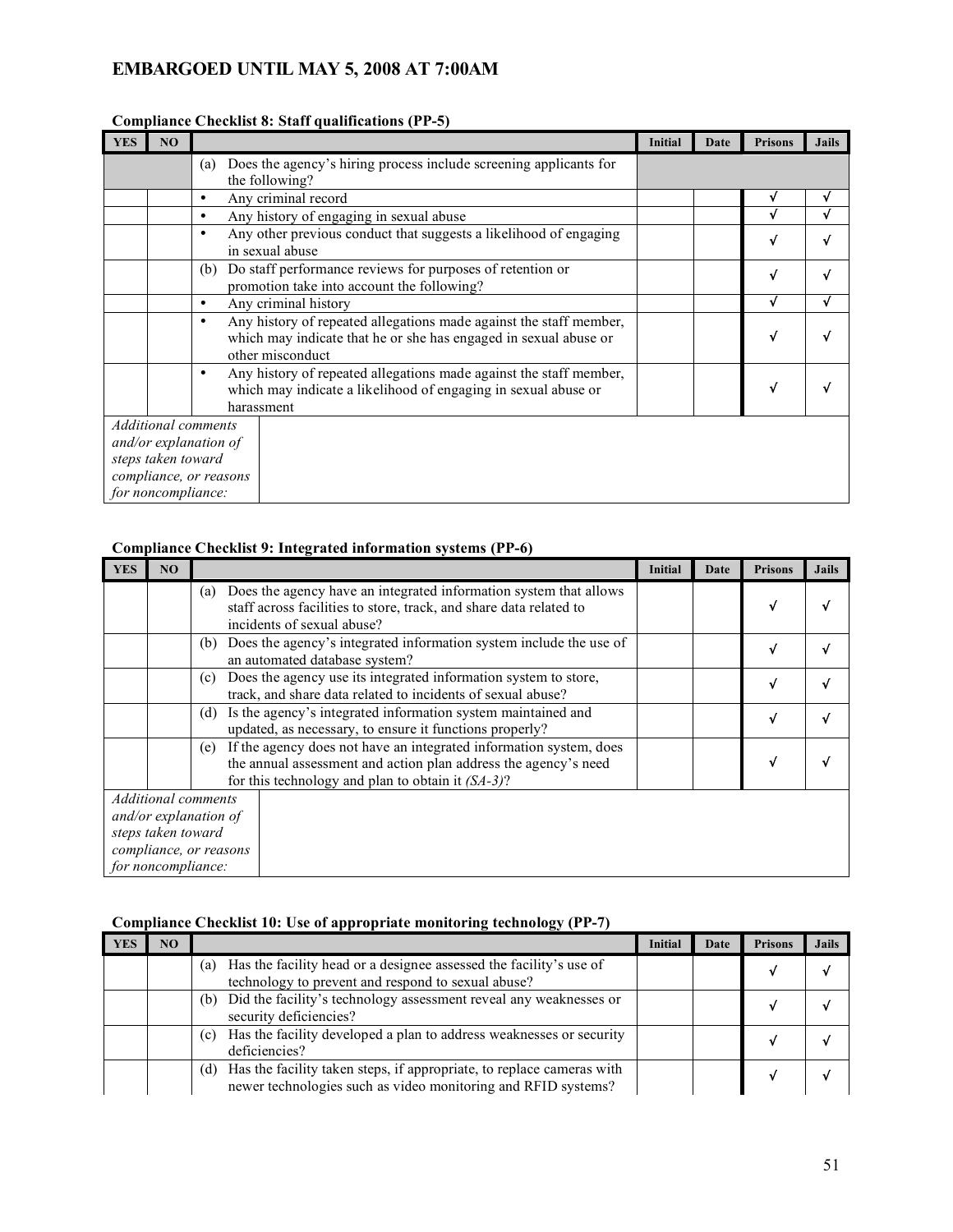| Additional comments    |  |
|------------------------|--|
| and/or explanation of  |  |
| steps taken toward     |  |
| compliance, or reasons |  |
| for noncompliance:     |  |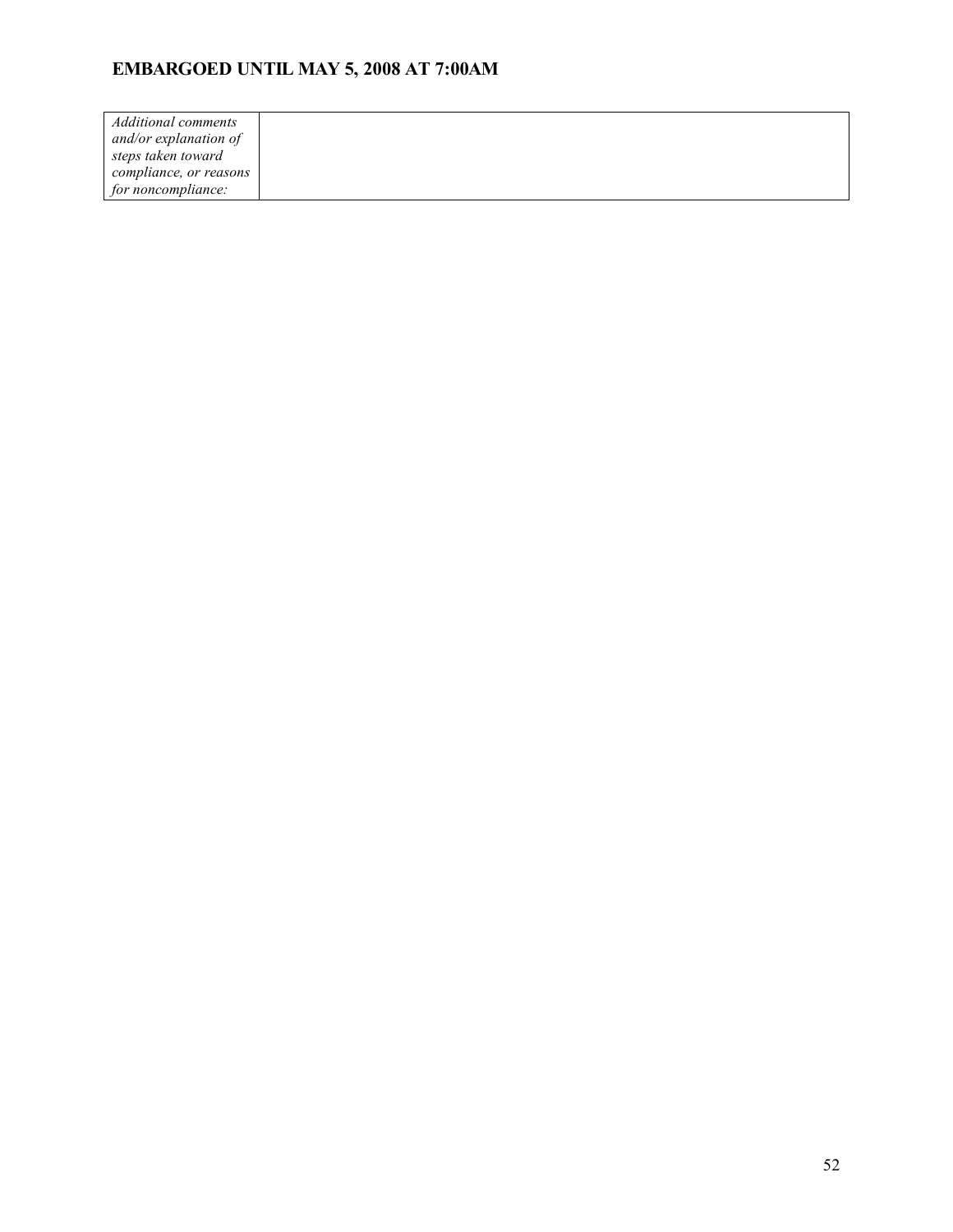# **C. Response Planning**

|  | Compliance Checklist 11: Coordinated response team (RP-1) |  |
|--|-----------------------------------------------------------|--|
|--|-----------------------------------------------------------|--|

| <b>YES</b> | N <sub>O</sub>     |                                                                             | Initial | Date | <b>Prisons</b>          | <b>Jails</b>            |
|------------|--------------------|-----------------------------------------------------------------------------|---------|------|-------------------------|-------------------------|
|            |                    | Does the agency have a written plan for ensuring a coordinated<br>(a)       |         |      |                         |                         |
|            |                    | team responds to incidents of sexual abuse?                                 |         |      |                         |                         |
|            |                    | Note: The agency may decide to coordinate with an existing                  |         |      |                         |                         |
|            |                    | community sexual assault response team (SART) or other                      |         |      | $\sqrt{ }$              |                         |
|            |                    | specialized community response team to ensure the functions                 |         |      |                         |                         |
|            |                    | described in the checklist below are carried out effectively and            |         |      |                         |                         |
|            |                    | efficiently.                                                                |         |      |                         |                         |
|            |                    | (b) Does the coordinated response team used by the agency include at        |         |      |                         |                         |
|            |                    | least one of the following?                                                 |         |      |                         |                         |
|            |                    | A medical practitioner<br>$\bullet$                                         |         |      | √                       | √                       |
|            |                    | $\bullet$<br>A mental health practitioner                                   |         |      | $\overline{\checkmark}$ | $\overline{\mathsf{v}}$ |
|            |                    | A security staff member<br>$\bullet$                                        |         |      | $\overline{\checkmark}$ | √                       |
|            |                    | $\bullet$<br>An investigator                                                |         |      | √                       | √                       |
|            |                    | Does the immediate response include an assessment of the victim's<br>(c)    |         |      |                         |                         |
|            |                    | acute medical needs to determine if he or she needs to be stabilized        |         |      | √                       | √                       |
|            |                    | and/or treated for injuries, conditions, or potential risks?                |         |      |                         |                         |
|            |                    | Is the victim given the option of undergoing a forensic medical<br>(d)      |         |      |                         |                         |
|            |                    | exam for the purpose of collecting and documenting physical                 |         |      | $\checkmark$            | √                       |
|            |                    | evidence of abuse?                                                          |         |      |                         |                         |
|            |                    | If the victim chooses to undergo a forensic medical exam, is an<br>(e)      |         |      |                         |                         |
|            |                    | advocate made available to him or her through the process? (e.g.,           |         |      | √                       | √                       |
|            |                    | accompanying the victim to an off-site provider or remaining in the         |         |      |                         |                         |
|            |                    | waiting area if the exam is performed on-site)                              |         |      |                         |                         |
|            |                    | Does the victim receive crisis intervention counseling before and<br>(f)    |         |      | $\sqrt{ }$              | $\checkmark$            |
|            |                    | after undergoing the forensic medical exam?                                 |         |      |                         |                         |
|            |                    | (g) Does the victim receive information about accessing available           |         |      | $\checkmark$            | V                       |
|            |                    | mental health and victim services?                                          |         |      |                         |                         |
|            |                    | (h) Is the victim informed of his or her rights under relevant federal      |         |      | $\checkmark$            | √                       |
|            |                    | and/or state crime victims' rights laws?                                    |         |      |                         |                         |
|            |                    | Do investigators make victim safety a top priority during the course<br>(i) |         |      | $\sqrt{ }$              | $\checkmark$            |
|            |                    | of their investigations?                                                    |         |      |                         |                         |
|            |                    | Does the agency's response plan address how to meet any special<br>(i)      |         |      |                         |                         |
|            |                    | needs a victim may have? (e.g., LEP, deaf, speech-, or sight-               |         |      | $\checkmark$            | √                       |
|            |                    | impaired, mentally ill, mentally or physically disabled)                    |         |      |                         |                         |
|            |                    | <b>Additional</b> comments                                                  |         |      |                         |                         |
|            |                    | and/or explanation of                                                       |         |      |                         |                         |
|            | steps taken toward |                                                                             |         |      |                         |                         |
|            |                    | compliance, or reasons                                                      |         |      |                         |                         |
|            | for noncompliance: |                                                                             |         |      |                         |                         |

### **Compliance Checklist 12: Evidence protocol (RP-2)**

| YES | NO. |                                                                                                                                                                          | Initia | Date | <b>Prisons</b> | <b>Jails</b> |
|-----|-----|--------------------------------------------------------------------------------------------------------------------------------------------------------------------------|--------|------|----------------|--------------|
|     |     | (1) Minimum required steps for the agency's sexual abuse evidence protocol:                                                                                              |        |      |                |              |
|     |     | Do victims receive a prompt examination to identify medical and<br>(a)<br>mental health needs and minimize the loss of evidence?                                         |        |      |                |              |
|     |     | Are victims' acute medical and mental health needs addressed<br>(b)<br>before evidence is collected on-site or they are transported off-site<br>for evidence collection? |        |      |                |              |
|     |     | After immediate disclosure of an incident, are victims instructed not<br>(c)                                                                                             |        |      |                |              |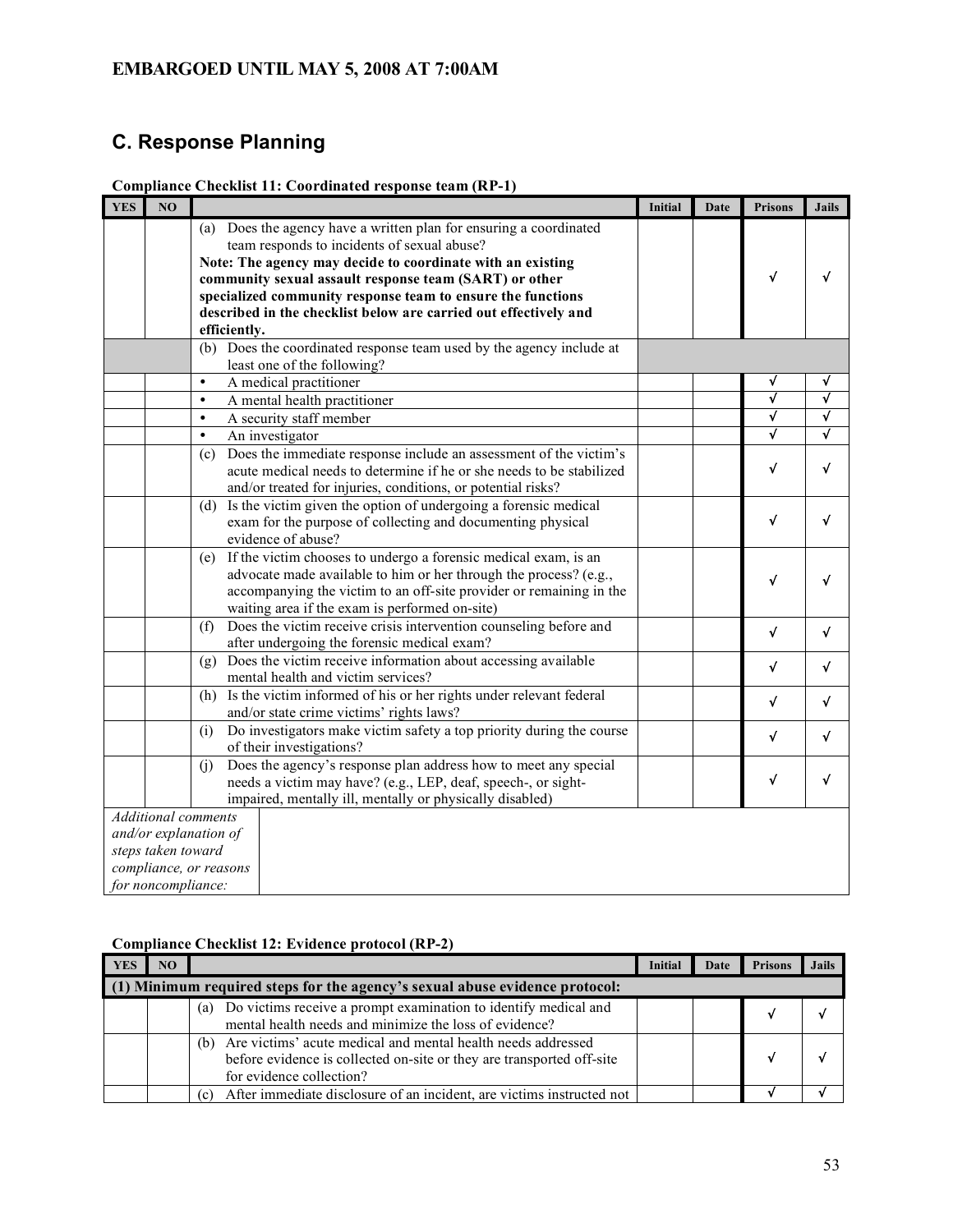| <b>YES</b> | NO                 |                            |                                                                                                                                 | Initial | Date | <b>Prisons</b>          | <b>Jails</b> |
|------------|--------------------|----------------------------|---------------------------------------------------------------------------------------------------------------------------------|---------|------|-------------------------|--------------|
|            |                    |                            | to wash, brush their teeth, change their clothes, urinate, defecate,                                                            |         |      |                         |              |
|            |                    |                            | smoke, drink, or eat until they have been initially evaluated by a                                                              |         |      |                         |              |
|            |                    |                            | forensic medical examiner?                                                                                                      |         |      |                         |              |
|            |                    | (d)                        | Do specially educated and clinically prepared medical examiners                                                                 |         |      | $\checkmark$            | √            |
|            |                    |                            | conduct all forensic medical exams?                                                                                             |         |      |                         |              |
|            |                    | (e)                        | During forensic medical exams, do examiners obtain medical                                                                      |         |      |                         |              |
|            |                    | $\bullet$                  | forensic histories by asking victims questions about the following?<br>The date, time, and location of the abuse                |         |      | √                       | √            |
|            |                    | $\bullet$                  | Pertinent medical history                                                                                                       |         |      | V                       | V            |
|            |                    | $\bullet$                  | Activities since the abuse occurred                                                                                             |         |      | V                       | √            |
|            |                    | $\bullet$                  | Abuse-related victim history                                                                                                    |         |      | V                       | √            |
|            |                    | $\bullet$                  | Suspect information                                                                                                             |         |      | $\overline{\sqrt{} }$   | √            |
|            |                    | $\bullet$                  | Nature of any physical assault                                                                                                  |         |      | $\overline{\mathsf{v}}$ | $\sqrt{ }$   |
|            |                    | $\bullet$                  | Description of the sexual abuse                                                                                                 |         |      | √                       | √            |
|            |                    | (f)                        | Does the facility ensure that forensic medical exams are only                                                                   |         |      |                         |              |
|            |                    |                            | performed using the proper equipment and supplies? (e.g.,                                                                       |         |      |                         |              |
|            |                    |                            | anoscope, colposcope with photographic capability, microscope,                                                                  |         |      | $\checkmark$            | √            |
|            |                    |                            | toluidine blue dye, in addition to standard exam room equipment                                                                 |         |      |                         |              |
|            |                    |                            | and supplies)                                                                                                                   |         |      |                         |              |
|            |                    | (g)                        | Do medical examiners use sexual assault evidence collection kits                                                                |         |      |                         |              |
|            |                    |                            | that are standardized and meet or exceed minimum guidelines for                                                                 |         |      | $\checkmark$            | √            |
|            |                    | contents?                  |                                                                                                                                 |         |      |                         |              |
|            |                    |                            | (h) Do medical examiners take initial and follow-up photographs as<br>appropriate, according to jurisdictional policy?          |         |      | V                       | v            |
|            |                    | (i)                        | Do the medical examiner and the facility maintain evidence                                                                      |         |      |                         |              |
|            |                    |                            | integrity by taking the following measures?                                                                                     |         |      |                         |              |
|            |                    | $\bullet$                  | Following jurisdictional policies for drying, packaging, labeling,                                                              |         |      |                         |              |
|            |                    |                            | and sealing the evidence                                                                                                        |         |      | $\sqrt{ }$              | $\sqrt{ }$   |
|            |                    | $\bullet$                  | Transferring the evidence in the custody of an authorized agent                                                                 |         |      |                         |              |
|            |                    |                            | from the exam site to a crime laboratory or a secure storage area                                                               |         |      | V                       |              |
|            |                    |                            | with the proper climate control                                                                                                 |         |      |                         |              |
|            |                    | $\bullet$                  | Maintaining proper chain of custody                                                                                             |         |      | √                       |              |
|            |                    | (j)                        | Do the medical examiner and facility medical practitioners, if                                                                  |         |      |                         |              |
|            |                    |                            | different, ensure that victims receive follow-up care regarding                                                                 |         |      | $\sqrt{ }$              |              |
|            |                    |                            | sexually transmitted infection examinations, testing,                                                                           |         |      |                         |              |
|            |                    |                            | immunizations, post-exposure prophylaxis, and treatment?                                                                        |         |      |                         |              |
|            |                    |                            | (2) Additional requirements for the agency's sexual abuse evidence protocol:                                                    |         |      |                         |              |
|            |                    |                            | (k) Are all individuals involved in the handling, documenting,                                                                  |         |      | J.                      |              |
|            |                    |                            | transferring, and storing of evidence educated about how to                                                                     |         |      |                         |              |
|            |                    |                            | preserve evidence and maintain the chain of custody?                                                                            |         |      |                         |              |
|            |                    | (1)                        | Has the agency developed a written protocol based on the U.S.<br>Department of Justice's A National Protocol for Sexual Assault |         |      |                         |              |
|            |                    |                            | Medical Forensic Examinations, Adults/Adolescents, or any                                                                       |         |      |                         |              |
|            |                    |                            | subsequent updated editions?                                                                                                    |         |      |                         |              |
|            |                    |                            | See U.S. Department of Justice, Office on Violence Against Women,                                                               |         |      | $\checkmark$            |              |
|            |                    |                            | A National Protocol for Sexual Assault Medical Forensic                                                                         |         |      |                         |              |
|            |                    |                            | Examinations, Adults/Adolescents, NCJ 206554 (Washington, DC:                                                                   |         |      |                         |              |
|            |                    |                            | U.S. Department of Justice, September 2004).                                                                                    |         |      |                         |              |
|            |                    | <b>Additional comments</b> |                                                                                                                                 |         |      |                         |              |
|            |                    | and/or explanation of      |                                                                                                                                 |         |      |                         |              |
|            | steps taken toward |                            |                                                                                                                                 |         |      |                         |              |
|            |                    | compliance, or reasons     |                                                                                                                                 |         |      |                         |              |
|            | for noncompliance: |                            |                                                                                                                                 |         |      |                         |              |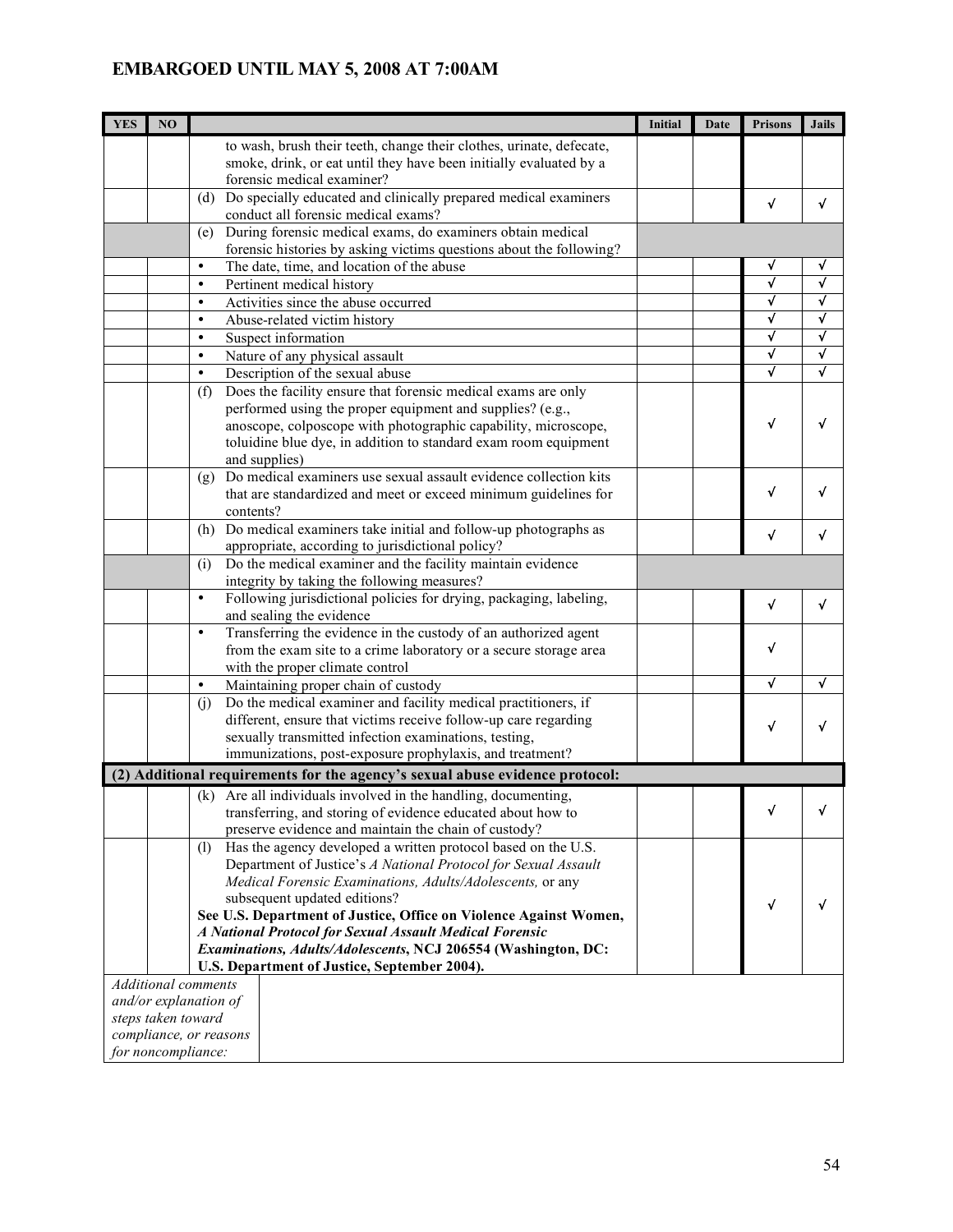|                                                                                                                              |    | Comphance Checkinst 19. Statial abuse mittings from foreinsic autopsics (Kr -9)                                                                                                                                                                                                                                                                |                |      |                |              |
|------------------------------------------------------------------------------------------------------------------------------|----|------------------------------------------------------------------------------------------------------------------------------------------------------------------------------------------------------------------------------------------------------------------------------------------------------------------------------------------------|----------------|------|----------------|--------------|
| <b>YES</b>                                                                                                                   | NO |                                                                                                                                                                                                                                                                                                                                                | <b>Initial</b> | Date | <b>Prisons</b> | <b>Jails</b> |
|                                                                                                                              |    | Following any forensic autopsy performed on an inmate who died of<br>(a)<br>known or suspected unnatural causes while in custody, does the<br>facility head obtain the medical examiner's finding regarding any<br>evidence that the deceased engaged in sexual activity, other than self-<br>stimulated activity, immediately prior to death? |                |      | √              |              |
|                                                                                                                              |    | If the medical examiner's findings indicate that the deceased may<br>(b)<br>have engaged in sexual activity immediately prior to death, does the<br>facility head initiate an investigation into the death and possible<br>sexual abuse immediately?                                                                                           |                |      |                |              |
| <b>Additional comments</b><br>and/or explanation of<br>steps taken toward<br>compliance, or<br>reasons for<br>noncompliance: |    |                                                                                                                                                                                                                                                                                                                                                |                |      |                |              |

### **Compliance Checklist 13: Sexual abuse findings from forensic autopsies (RP-3)**

#### **Compliance Checklist 14: Reporting to other confinement facilities (RP-4)**

| YES                                                                                                                   | NO |                                                                                                                 | <b>Initial</b> | Date | <b>Prisons</b> | <b>Jails</b> |
|-----------------------------------------------------------------------------------------------------------------------|----|-----------------------------------------------------------------------------------------------------------------|----------------|------|----------------|--------------|
|                                                                                                                       |    | Does the facility head know how to contact other confinement<br>(a)<br>facilities/agencies in his or her state? |                |      |                |              |
| Additional comments<br>and/or explanation of<br>steps taken toward<br>compliance, or<br>reasons for<br>noncompliance: |    |                                                                                                                 |                |      |                |              |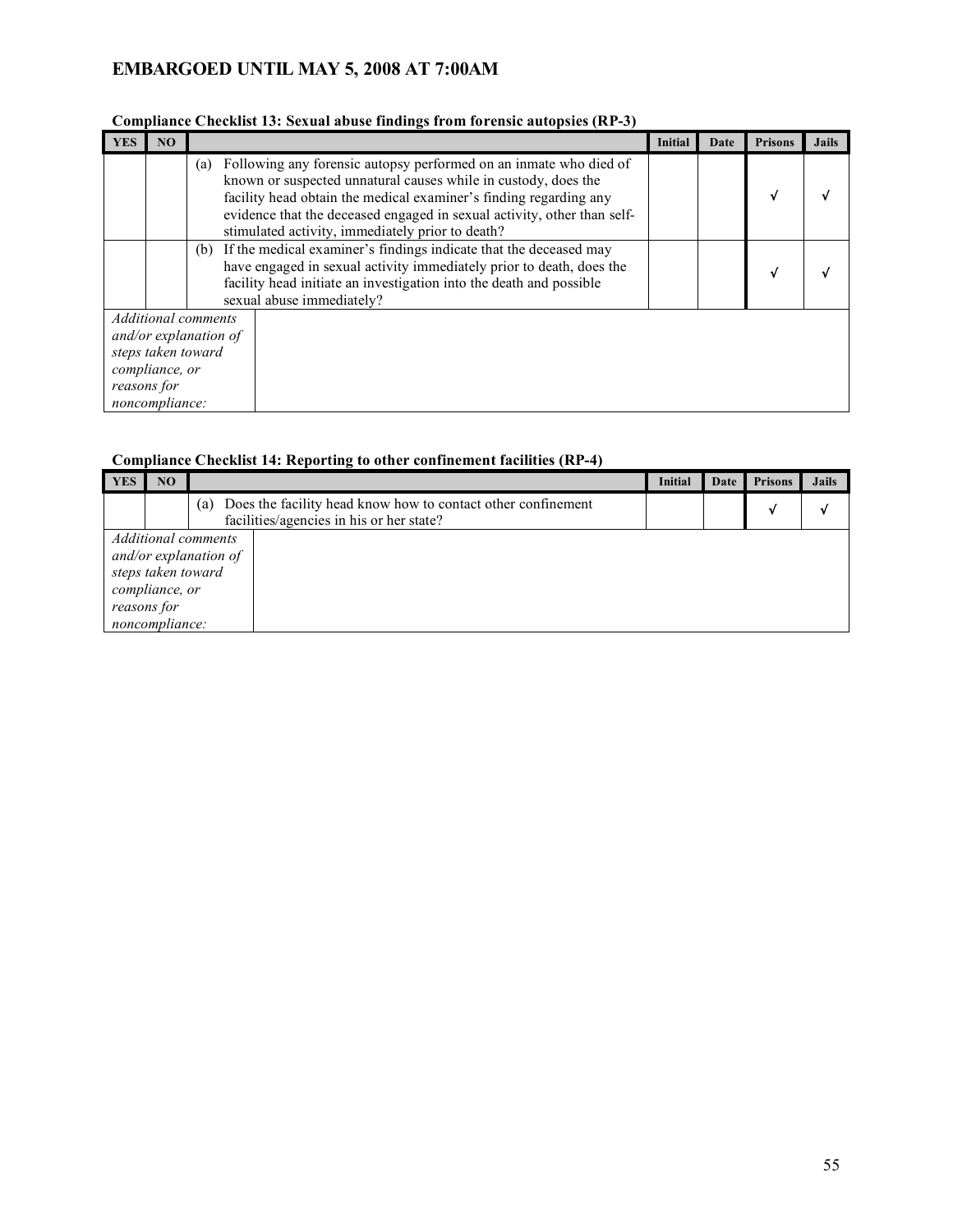| <b>YES</b> | NO                 | $\alpha$ checking to $\alpha$ is the control with value agencies (i.e. $\beta$ )                                                                                                                                                                                              | <b>Initial</b> | Date | <b>Prisons</b> | <b>Jails</b> |
|------------|--------------------|-------------------------------------------------------------------------------------------------------------------------------------------------------------------------------------------------------------------------------------------------------------------------------|----------------|------|----------------|--------------|
|            |                    | Do all agreements specify the purpose of the agreement? (e.g.,<br>(a)<br>outside reporting, confidential support services, discharge<br>planning services)                                                                                                                    |                |      | $\checkmark$   | √            |
|            |                    | Do all agreements specify the respective roles and responsibilities<br>(b)<br>of the correctional agency and outside agency?                                                                                                                                                  |                |      | $\checkmark$   | √            |
| (c)        |                    | Do agreements with outside government agencies that can receive<br>and respond to inmate reports specify the following?                                                                                                                                                       |                |      |                |              |
|            |                    | That the outside agency must notify the correctional agency head<br>$\bullet$<br>of the report                                                                                                                                                                                |                |      | $\sqrt{ }$     | √            |
|            |                    | That the outside agency must follow up on the correctional<br>$\bullet$<br>agency's investigative efforts                                                                                                                                                                     |                |      | $\sqrt{ }$     | v            |
|            |                    | Do all agreements specify procedures for how and when<br>(d)<br>community service providers are able to gain entry into a facility?                                                                                                                                           |                |      | $\checkmark$   | √            |
|            |                    | Do all agreements specify the level of security supervision<br>(e)<br>community service providers will have while in a facility?                                                                                                                                              |                |      | $\checkmark$   | √            |
|            |                    | Do all agreements specify safety precautions that community<br>(f)<br>service providers should take when working with inmates?                                                                                                                                                |                |      | $\sqrt{ }$     | √            |
|            |                    | Do all agreements specify any laws, rules, and/or regulations<br>(g)<br>relevant to the service being provided, including laws granting<br>privilege and agency rules governing confidentiality for<br>disclosures about sexual abuse made to community service<br>providers? |                |      | √              |              |
|            |                    | Additional comments                                                                                                                                                                                                                                                           |                |      |                |              |
|            | steps taken toward | and/or explanation of                                                                                                                                                                                                                                                         |                |      |                |              |
|            |                    | compliance, or reasons                                                                                                                                                                                                                                                        |                |      |                |              |
|            | for noncompliance: |                                                                                                                                                                                                                                                                               |                |      |                |              |

### **Compliance Checklist 15: Agreements with outside agencies (RP-5)**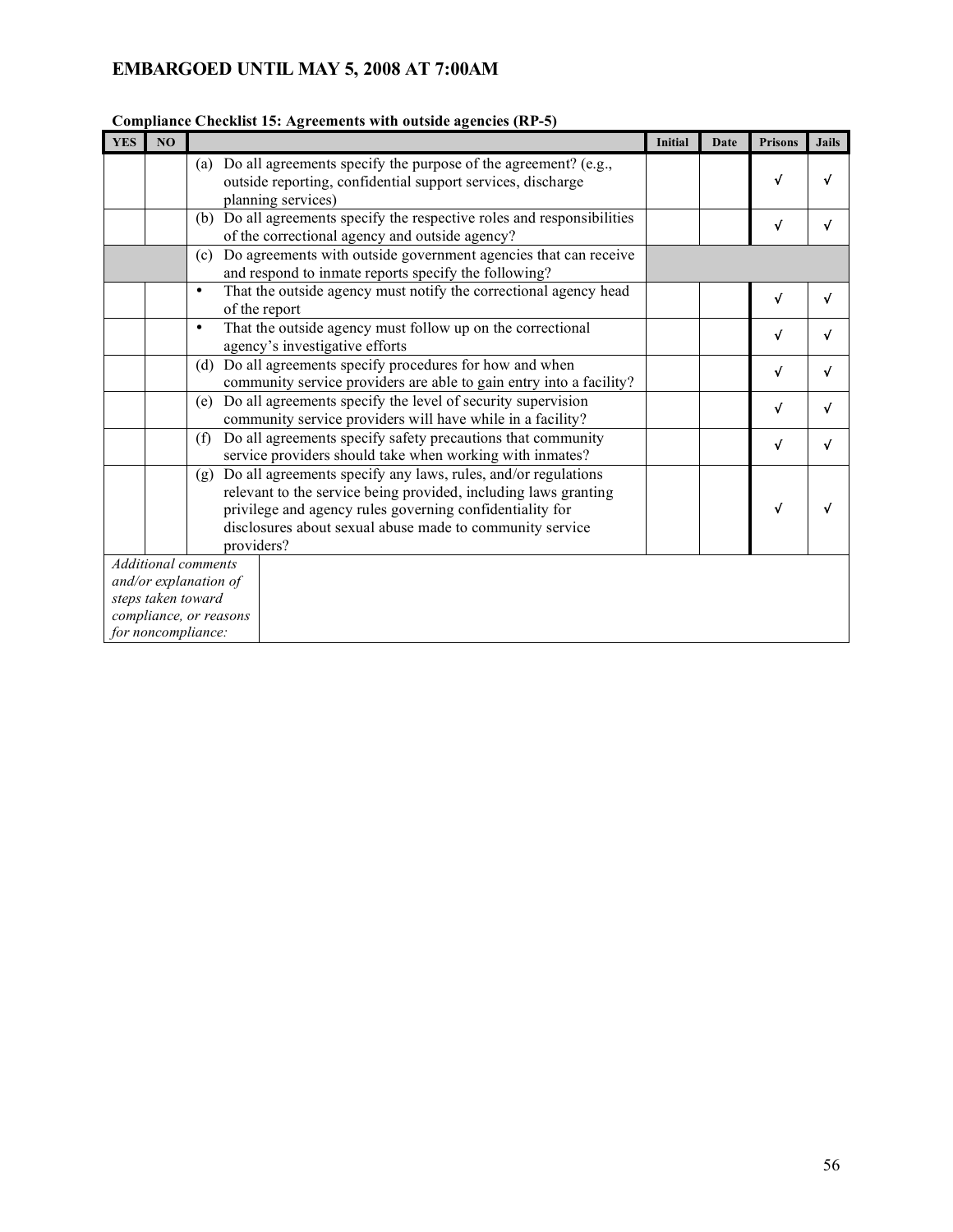| <b>YES</b> | NO |                                                                                                                    |                                                                                                                                                                                                         | <b>Initial</b> | Date | <b>Prisons</b> | <b>Jails</b> |
|------------|----|--------------------------------------------------------------------------------------------------------------------|---------------------------------------------------------------------------------------------------------------------------------------------------------------------------------------------------------|----------------|------|----------------|--------------|
|            |    | (a)                                                                                                                | Does the MOU state the purpose of the agreement? (e.g., criminal or<br>administrative investigations of sexual abuse)                                                                                   |                |      | $\checkmark$   | √            |
|            |    | (b)                                                                                                                | Does the MOU state the criteria, protocol, and timetables for referring<br>an allegation of sexual abuse to the outside law enforcement agency<br>for investigation?                                    |                |      | $\checkmark$   |              |
|            |    | (c)                                                                                                                | Does the MOU state the respective roles and responsibilities for<br>sexual abuse investigations, including coordination of the<br>investigation as part of the team response to sexual abuse $(RP-1)$ ? |                |      | $\checkmark$   | √            |
|            |    | (d)                                                                                                                | Does the MOU state the respective roles and responsibilities for<br>collecting evidence in accordance with the correctional or law<br>enforcement agency's evidence protocol (RP-2)?                    |                |      | $\checkmark$   |              |
|            |    | (e)                                                                                                                | Does the MOU explain how criminal and administrative<br>investigations will be coordinated between the agencies?                                                                                        |                |      | $\checkmark$   | √            |
|            |    | (f)                                                                                                                | Does the MOU explain what information will and will not be shared<br>between agencies?                                                                                                                  |                |      | $\checkmark$   | √            |
|            |    | (g)                                                                                                                | Does the MOU state the protocol for reporting progress on<br>investigations to corrections officials?                                                                                                   |                |      | $\checkmark$   |              |
|            |    |                                                                                                                    | (h) Does the MOU state where closed case files are maintained?                                                                                                                                          |                |      | $\checkmark$   | √            |
|            |    | (i)                                                                                                                | Does the MOU state the protocol for informing the victim of the<br>progress and outcome of the investigation(s)?                                                                                        |                |      | $\checkmark$   | √            |
|            |    | (i)                                                                                                                | Does the MOU require regular meetings between the agency and law<br>enforcement supervisors to review the efficacy of the agreement and<br>to recommend or make any changes, as necessary?              |                |      | $\checkmark$   |              |
|            |    | (k)                                                                                                                | Are outside investigators trained in conducting sexual abuse<br>investigations in a confinement setting?                                                                                                |                |      | $\checkmark$   | √            |
|            |    | Additional comments<br>and/or explanation of<br>steps taken toward<br>compliance, or reasons<br>for noncompliance: |                                                                                                                                                                                                         |                |      |                |              |

#### **Compliance Checklist 16: Memoranda of understanding with outside law enforcement agencies (RP-6)**

### **Compliance Checklist 17: Memorandum of understanding with prosecuting authority (RP-7)**

| <b>YES</b> | N <sub>O</sub> |                                                                                                                                                                                               | <b>Initial</b> | Date | <b>Prisons</b> | <b>Jails</b> |
|------------|----------------|-----------------------------------------------------------------------------------------------------------------------------------------------------------------------------------------------|----------------|------|----------------|--------------|
|            |                | Has the agency head successfully entered into an MOU with the<br>(a)<br>authority responsible for prosecuting violations of criminal law?                                                     |                |      |                |              |
|            |                | (b) Does the MOU state the purpose of the agreement? (e.g., to ensure<br>effective prosecution of sexual abuse in confinement settings)                                                       |                |      | v              |              |
|            |                | Has the agency established a liaison position within each<br>(c)<br>agency/office?                                                                                                            |                |      | v              |              |
|            |                | Does the MOU include a schedule for joint training of investigators<br>(d)<br>and prosecutors?                                                                                                |                |      | v              |              |
|            |                | Does the MOU state objective criteria for prosecution referral?<br>(e)                                                                                                                        |                |      | v              |              |
|            |                | Does the MOU outline the necessary evidence and relevant<br>(f)<br>paperwork prosecutors will need from the agency to prosecute a case<br>of sexual abuse?                                    |                |      |                |              |
|            |                | Does the MOU outline timeframes for submission of criminal cases to<br>(g)<br>prosecutors?                                                                                                    |                |      | V              |              |
|            |                | Does the MOU require that prosecutors report back to correctional<br>(h)<br>agencies after each case is reviewed?                                                                             |                |      | v              |              |
|            |                | Does the MOU require regular meetings between the agency and<br>(i)<br>prosecution supervisors to review the efficacy of the agreement and to<br>recommend or make any changes, as necessary? |                |      | v              |              |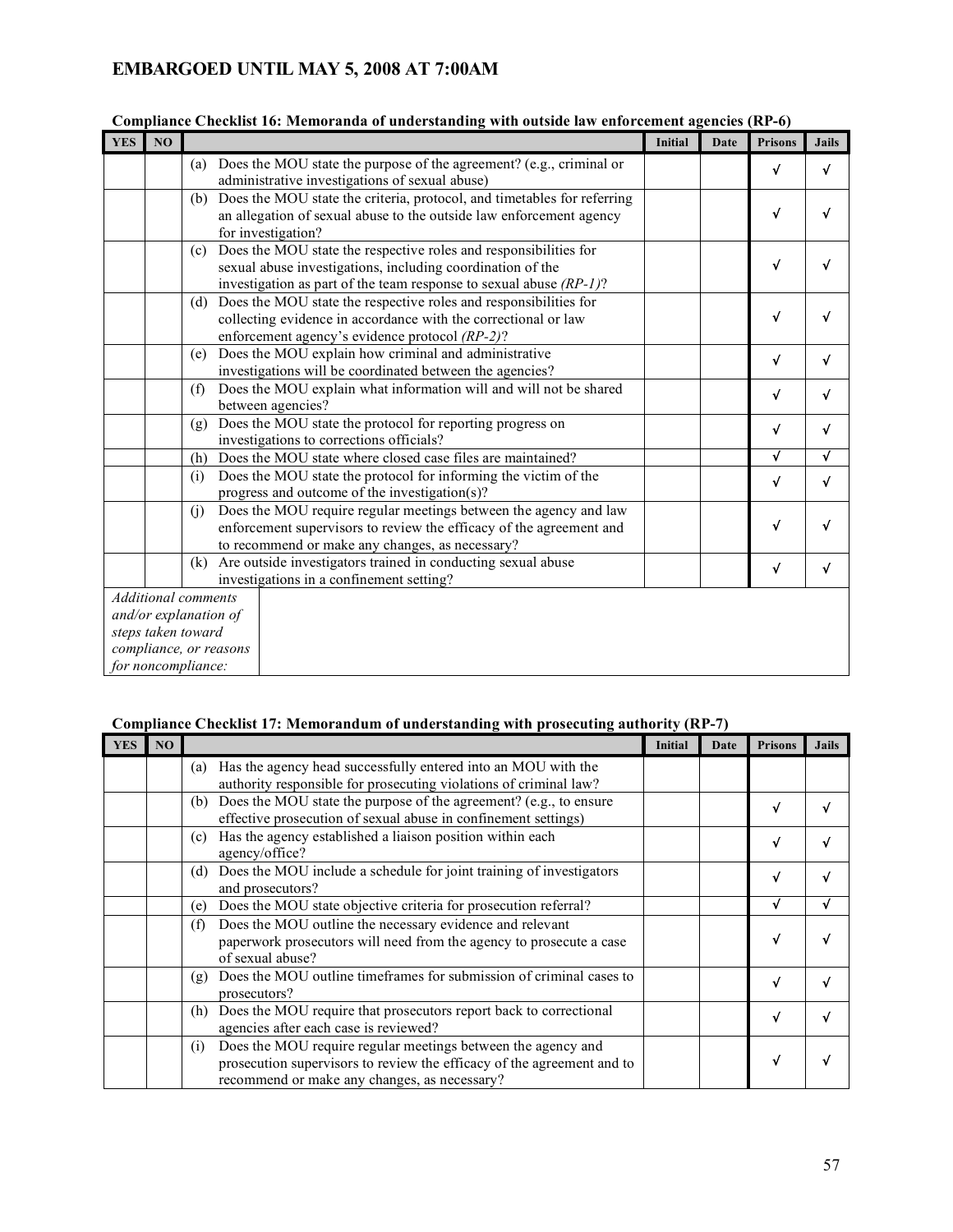| Additional comments    |  |
|------------------------|--|
| and/or explanation of  |  |
| steps taken toward     |  |
| compliance, or reasons |  |
| for noncompliance:     |  |

### **Compliance Checklist 18: Agreements with forensic medical examiners (RP-8)**

| <b>YES</b> | NO |                                                                                                                                                                                                                                                                    | Initial | <b>Date</b> | <b>Prisons</b> | <b>Jails</b> |
|------------|----|--------------------------------------------------------------------------------------------------------------------------------------------------------------------------------------------------------------------------------------------------------------------|---------|-------------|----------------|--------------|
|            |    | (a) Does the MOU state the purpose of the agreement? (i.e., to ensure<br>immediate medical care needs of the victim are met and that<br>perishable physical evidence is collected and preserved promptly and<br>competently)                                       |         |             | V              |              |
|            |    | Does the MOU state the respective roles and responsibilities for<br>(b)<br>examining victims and treating the acute and nonacute medical and<br>mental health needs of victims (RP-1 Compliance Checklist 11, RP-2<br>Compliance Checklist 12)?                    |         |             | √              |              |
|            |    | (c) Does the MOU state the required equipment and supplies necessary<br>for the exam (RP-2 Compliance Checklist 12, (1), (f))?                                                                                                                                     |         |             | $\sqrt{ }$     | V            |
|            |    | (d) Does the MOU require the examiners use sexual assault evidence<br>collection kits that are standardized and meet or exceed minimum<br>guidelines for contents (RP-2 Compliance Checklist 12, $(1)$ , $(g)$ )?                                                  |         |             | $\checkmark$   |              |
|            |    | Does the MOU state the criteria, protocol, and responsibility for<br>(e)<br>taking initial and follow-up photographs of injuries, as appropriate,<br>according to jurisdictional policy (RP-2 Compliance Checklist 12, (1),<br>$(h)$ ?                             |         |             | $\checkmark$   |              |
|            |    | Does the MOU state the protocol for maintaining evidence integrity<br>(f)<br>according to jurisdictional policies for drying, packaging, labeling,<br>and sealing the evidence (RP-2 Compliance Checklist 12, (1), (i))?                                           |         |             | $\sqrt{ }$     |              |
|            |    | (g) Does the MOU state the protocol for transferring the evidence in the<br>custody of an authorized agent from the exam site to a crime<br>laboratory or a secure storage area with the proper climate control<br>(RP-2 Compliance Checklist 12, $(1)$ , $(i)$ )? |         |             | $\checkmark$   |              |
|            |    | Does the MOU require examiners to document all services provided,<br>(h)<br>including their recommendations for continued care and treatment?                                                                                                                      |         |             | $\sqrt{}$      |              |
|            |    | (i)<br>If the exam is provided off-site, does the MOU state the protocol for<br>transfer of copies of the victim's medical file back to the agency<br>health care unit?                                                                                            |         |             | $\checkmark$   |              |
|            |    | <b>Additional comments</b><br>and/or explanation of<br>steps taken toward<br>compliance, or reasons<br>for noncompliance:                                                                                                                                          |         |             |                |              |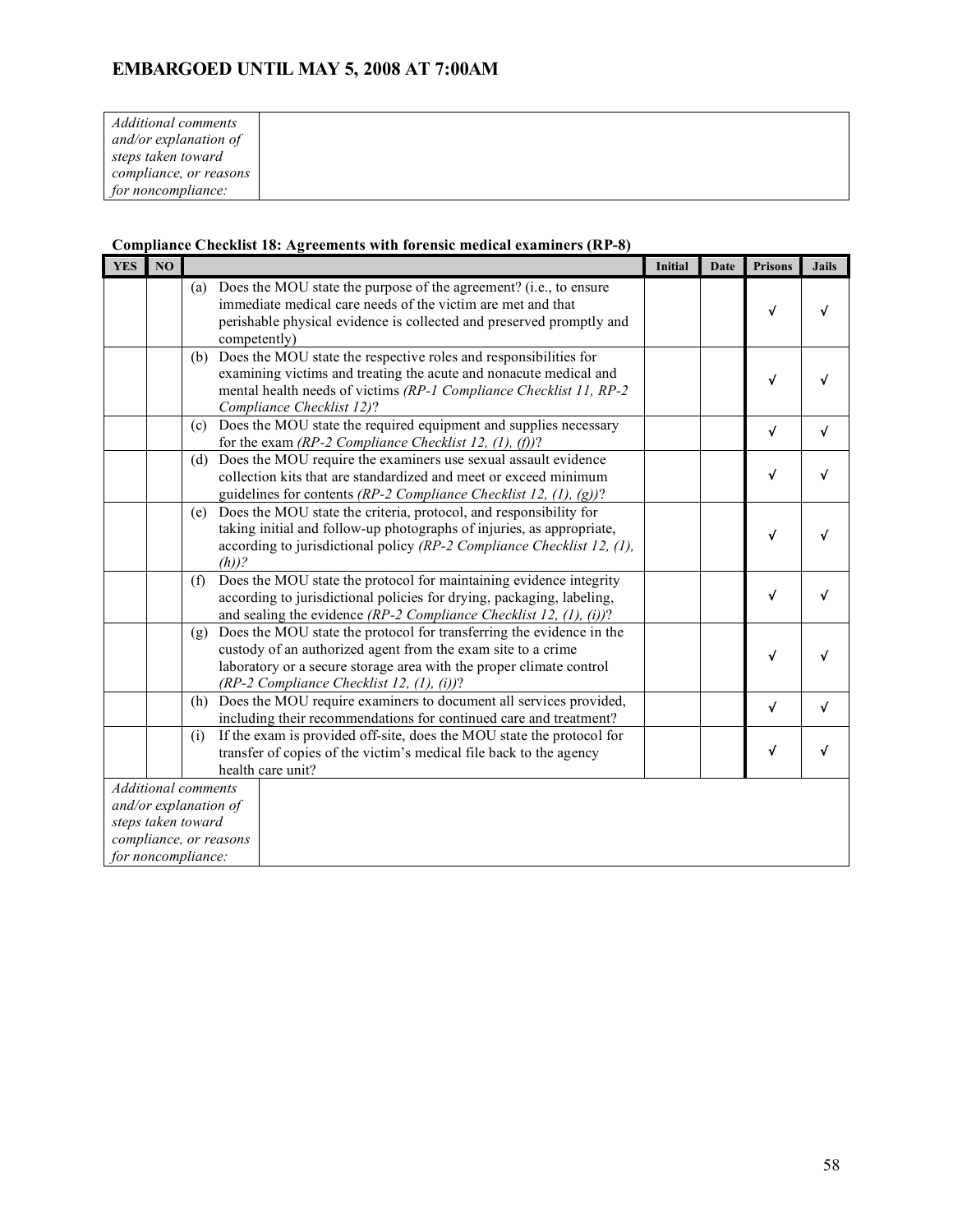| <b>YES</b> | NO                         |           |                                                                                                                                                            | Initial | Date | <b>Prisons</b> | <b>Jails</b> |
|------------|----------------------------|-----------|------------------------------------------------------------------------------------------------------------------------------------------------------------|---------|------|----------------|--------------|
|            |                            | (a)       | Has the agency head appointed a standing review committee whose<br>membership includes all of the following?                                               |         |      |                |              |
|            |                            | $\bullet$ | A staff member at the administrative or deputy level with<br>responsibility for treatment services                                                         |         |      | √              | V            |
|            |                            | $\bullet$ | The medical director or health care administrator                                                                                                          |         |      | $\checkmark$   | √            |
|            |                            | $\bullet$ | The person with primary responsibility for on-site mental health<br>services                                                                               |         |      | $\checkmark$   | $\checkmark$ |
|            |                            | $\bullet$ | The chief of on-site investigations                                                                                                                        |         |      | $\checkmark$   | √            |
|            |                            | $\bullet$ | The chief of security                                                                                                                                      |         |      | √              | √            |
|            |                            | $\bullet$ | A member of the executive leadership who has functional<br>responsibility over line staff                                                                  |         |      | $\checkmark$   | V            |
|            |                            |           | (b) Does the standing review committee exclude any and all members of<br>the coordinated response team $(RP-1)$ in order to avoid biased<br>reviews?       |         |      | √              | √            |
|            |                            |           | (c) Is a sexual abuse incident review conducted at the conclusion of<br>every investigation into a credible report of sexual abuse?                        |         |      | $\checkmark$   | √            |
|            |                            |           | (d) Does the review committee interview any and all members of the<br>coordinated response team $(RP-1)$ about the incident and response?                  |         |      | √              | V            |
|            |                            | (e)       | Does the review committee interview every other staff member who<br>was involved in the response to the incident?                                          |         |      | √              | √            |
|            |                            | (f)       | Does the review committee identify security failures requiring<br>immediate action?                                                                        |         |      | $\checkmark$   | V            |
|            |                            | (g)       | Does the review committee assess the coordination and<br>implementation of the response to the incident?                                                   |         |      | $\checkmark$   | $\sqrt{ }$   |
|            |                            | (h)       | Does the review committee assess the integrity of the administrative<br>and/or criminal investigation?                                                     |         |      | $\sqrt{}$      | V            |
|            |                            | (i)       | Does the review committee assess the timeliness and quality of the<br>medical and mental health interventions?                                             |         |      | √              | V            |
|            |                            | (i)       | Does the review committee assess whether the alleged perpetrator(s)<br>and victim(s) were properly classified?                                             |         |      | $\checkmark$   | √            |
|            |                            | (k)       | Does the review committee assess whether the victim(s) or<br>witness(es) were able to safely and effectively report the incident?                          |         |      | $\checkmark$   | √            |
|            |                            | (1)       | Does the review committee assess whether staff complied with<br>policies?                                                                                  |         |      | √              | V            |
|            |                            |           | (m) Following the review, does the review committee revise any policies<br>that may have contributed to the incident?                                      |         |      | √              | V            |
|            |                            |           | (n) Following the review, does the review committee revise any policies<br>that may have led to an ineffective response to the incident?                   |         |      | $\checkmark$   | √            |
|            |                            | (0)       | Following the review, does the facility retrain staff, if necessary?                                                                                       |         |      |                |              |
|            |                            | (p)       | Following the review, does the facility implement new policies and<br>protocols necessary to address weaknesses in its prevention and<br>response efforts? |         |      | $\checkmark$   | √            |
|            | <b>Additional comments</b> |           |                                                                                                                                                            |         |      |                |              |
|            | and/or explanation of      |           |                                                                                                                                                            |         |      |                |              |
|            | steps taken toward         |           |                                                                                                                                                            |         |      |                |              |
|            | compliance, or reasons     |           |                                                                                                                                                            |         |      |                |              |
|            | for noncompliance:         |           |                                                                                                                                                            |         |      |                |              |

### **Compliance Checklist 19: Sexual abuse incident reviews (RP-9)**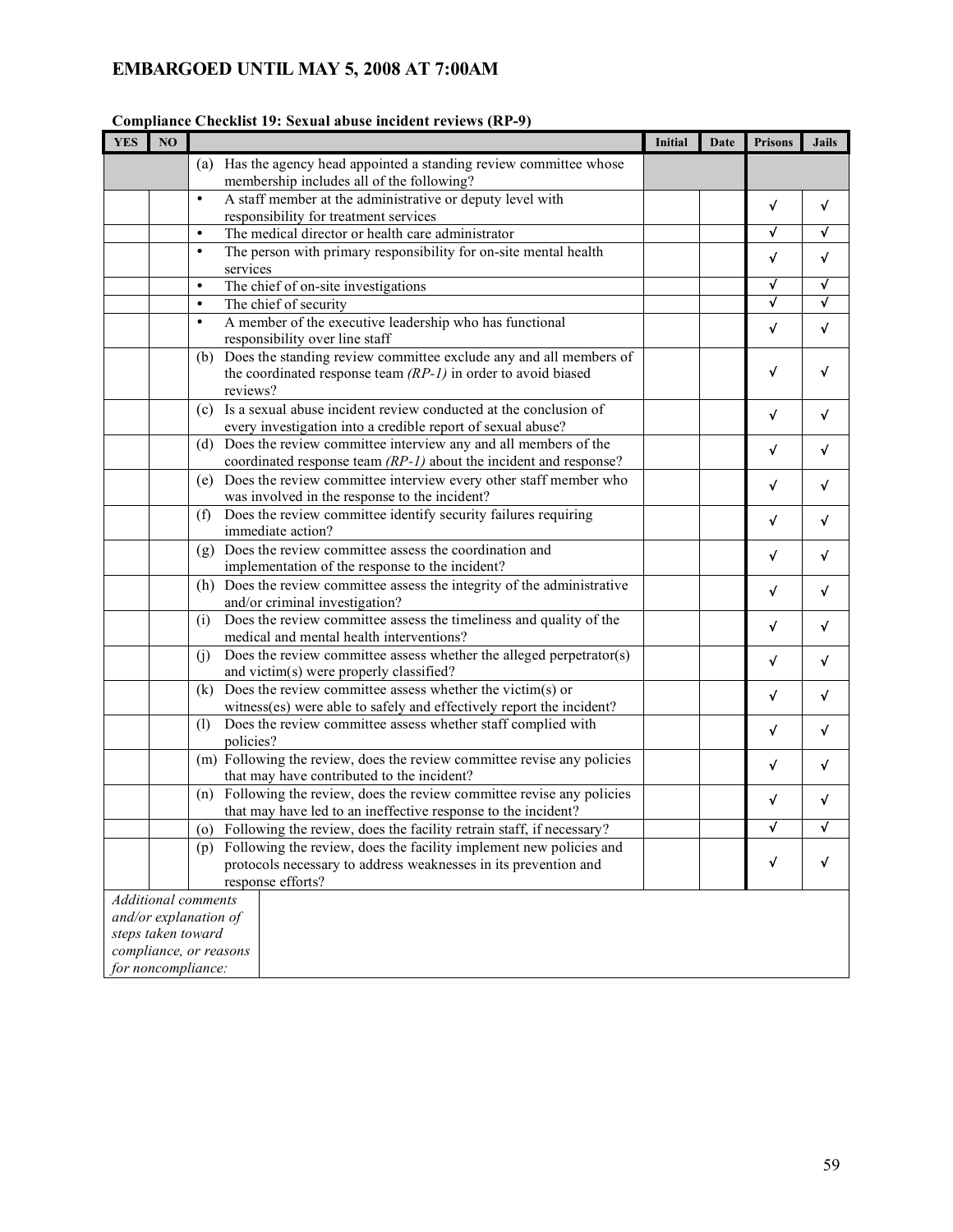# **II. PREVENTION COMPLIANCE CHECKLISTS**

# **A. Training and Education**

| Compliance Checklist 20: Topic requirements for all staff, volunteer, and inmate training and education (TR- |  |
|--------------------------------------------------------------------------------------------------------------|--|
| $1, TR-4)$                                                                                                   |  |

| <b>YES</b> | N <sub>O</sub> |     |                                                                                                                                                                                                         | Initial | <b>Date</b> | <b>Staff</b> | <b>Volunteers</b> | <b>Inmates</b> | <b>Prisons</b> | <b>Jails</b> |
|------------|----------------|-----|---------------------------------------------------------------------------------------------------------------------------------------------------------------------------------------------------------|---------|-------------|--------------|-------------------|----------------|----------------|--------------|
|            |                |     | General education and awareness topics:                                                                                                                                                                 |         |             |              |                   |                |                |              |
|            |                |     | (a) Does the training include an<br>overview of PREA?                                                                                                                                                   |         |             | $\checkmark$ | $\checkmark$      | $\checkmark$   | $\checkmark$   | $\checkmark$ |
|            |                |     | (b) Does the training explain the<br>agency's zero-tolerance policy<br>toward sexual abuse?                                                                                                             |         |             | √            | √                 | √              | √              | v            |
|            |                | (c) | Does the training include definitions<br>and examples of prohibited and/or<br>illegal behaviors and language to be<br>considered sexual abuse?                                                          |         |             | √            | √                 | √              | $\checkmark$   |              |
|            |                | (d) | Does the training provide examples<br>of conduct, circumstances, and "red<br>flags" that may be precursors to<br>sexual abuse or which suggest sexual<br>abuse is occurring?                            |         |             | √            | √                 | √              | √              |              |
|            |                | (e) | Does the training explain the<br>agency's prohibition on retaliation<br>against staff or inmates who allege<br>sexual abuse?                                                                            |         |             | √            | √                 | √              | √              |              |
|            |                | (f) | Does the training provide examples<br>of common reactions by victims of<br>sexual abuse?                                                                                                                |         |             | $\checkmark$ | √                 | $\checkmark$   | $\checkmark$   | √            |
|            |                |     | (g) Does the training explain the<br>agency's liability for sexual abuse of<br>persons in custody (criminal, civil,<br>and administrative)?                                                             |         |             | √            | √                 | √              | √              |              |
|            |                | (h) | Does the training explain the<br>agency's policy regarding inmates<br>who knowingly make false<br>allegations of staff-on-inmate sexual<br>abuse or staff-on-inmate sexual<br>harassment?               |         |             | √            |                   | √              | √              |              |
|            |                | (i) | Does the training describe the<br>common myths and perceptions of<br>sexual intimidation and abuse in<br>confinement settings?                                                                          |         |             | √            | √                 | √              | $\sqrt{ }$     |              |
|            |                | (j) | Does the training explain how sexual<br>abuse is used to gain power and<br>control in confinement settings and<br>provide strategies inmates can use to<br>protect against being targeted or<br>abused? |         |             |              |                   |                |                |              |
|            |                | (k) | Does the training explain the<br>agency's policy prohibiting staff and<br>inmate relationships?                                                                                                         |         |             | $\checkmark$ | $\checkmark$      | V              | $\checkmark$   | √            |
|            |                | (1) | Does the training describe<br>professional boundary setting,<br>including issues related to personal                                                                                                    |         |             | $\sqrt{ }$   | $\checkmark$      |                | V              | √            |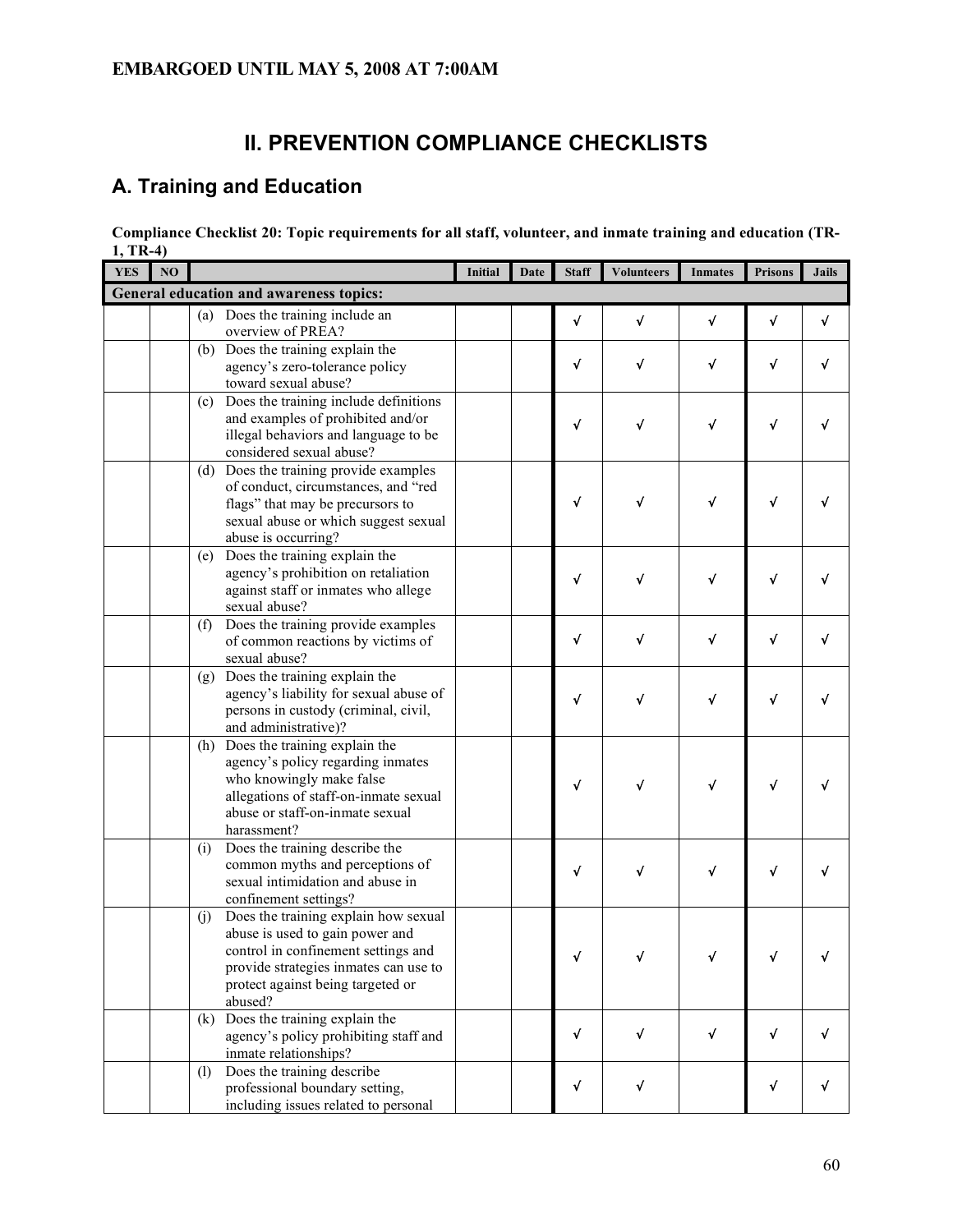| <b>YES</b> | NO |                                                                       | Initial | Date | <b>Staff</b> | <b>Volunteers</b> | <b>Inmates</b> | <b>Prisons</b> | <b>Jails</b> |
|------------|----|-----------------------------------------------------------------------|---------|------|--------------|-------------------|----------------|----------------|--------------|
|            |    | associations with inmates, consent,                                   |         |      |              |                   |                |                |              |
|            |    | and imbalances of power?                                              |         |      |              |                   |                |                |              |
|            |    | (m) Does the training include strategies                              |         |      |              |                   |                |                |              |
|            |    | for promoting effective prevention                                    |         |      |              |                   |                |                |              |
|            |    | and intervention of staff-on-inmate                                   |         |      | √            | √                 |                | $\sqrt{ }$     |              |
|            |    | sexual abuse and staff-on-inmate                                      |         |      |              |                   |                |                |              |
|            |    | sexual harassment?                                                    |         |      |              |                   |                |                |              |
|            |    | (n) Does the training explain that                                    |         |      |              |                   |                |                |              |
|            |    | inmates will not face sanctions for                                   |         |      | √            | √                 | $\checkmark$   | √              |              |
|            |    | instances of staff-on-inmate sexual                                   |         |      |              |                   |                |                |              |
|            |    | abuse?                                                                |         |      |              |                   |                |                |              |
|            |    | Does the training explain that every<br>$\circ$                       |         |      | $\checkmark$ | $\checkmark$      | $\checkmark$   | $\checkmark$   |              |
|            |    | allegation of sexual abuse will be                                    |         |      |              |                   |                |                |              |
|            |    | investigated?                                                         |         |      |              |                   |                |                |              |
|            |    | Does the training teach staff to<br>(p)                               |         |      |              |                   |                |                |              |
|            |    | communicate sensitively and<br>effectively with inmate victims of     |         |      |              |                   |                |                |              |
|            |    | different races, ethnicities, cultural                                |         |      | $\checkmark$ | √                 |                | $\checkmark$   |              |
|            |    | or religious backgrounds, genders,                                    |         |      |              |                   |                |                |              |
|            |    | sexual orientations, and/or inmates                                   |         |      |              |                   |                |                |              |
|            |    | with different abilities?                                             |         |      |              |                   |                |                |              |
|            |    | Reporting, investigations, and medical and mental health care topics: |         |      |              |                   |                |                |              |
|            |    | (q) Does the training provide strategies                              |         |      |              |                   |                |                |              |
|            |    | for removing a victim or witness of                                   |         |      |              |                   |                |                |              |
|            |    | sexual abuse from any public or                                       |         |      |              |                   |                |                |              |
|            |    | semipublic area without arousing the                                  |         |      | √            |                   |                | √              |              |
|            |    | suspicion of other inmates or staff                                   |         |      |              |                   |                |                |              |
|            |    | members?                                                              |         |      |              |                   |                |                |              |
|            |    | Does the training describe the staff<br>(r)                           |         |      |              |                   |                |                |              |
|            |    | and volunteer duty to report sexual                                   |         |      | √            | √                 | √              | √              |              |
|            |    | abuse and their liability if they fail to                             |         |      |              |                   |                |                |              |
|            |    | report?                                                               |         |      |              |                   |                |                |              |
|            |    | Does the training describe the<br>(s)                                 |         |      |              |                   |                |                |              |
|            |    | process that staff and volunteers                                     |         |      | $\checkmark$ | √                 |                | √              |              |
|            |    | should use to report sexual abuse?                                    |         |      |              |                   |                |                |              |
|            |    | Does the training describe the<br>(t)                                 |         |      |              |                   |                |                |              |
|            |    | process that inmates should use to                                    |         |      | v            |                   |                | V              |              |
|            |    | report sexual abuse, including how                                    |         |      |              |                   |                |                |              |
|            |    | to use the agency's grievance system<br>and how to report externally? |         |      |              |                   |                |                |              |
|            |    | Does the training make clear that<br>(u)                              |         |      |              |                   |                |                |              |
|            |    | medical and mental health                                             |         |      |              |                   |                |                |              |
|            |    | practitioners may only report sexual                                  |         |      | √            | √                 | √              | $\checkmark$   |              |
|            |    | abuse disclosed by an inmate with                                     |         |      |              |                   |                |                |              |
|            |    | that inmate's informed consent?                                       |         |      |              |                   |                |                |              |
|            |    | (v) Does the training explain the range                               |         |      |              |                   |                |                |              |
|            |    | of victim services available to                                       |         |      |              |                   |                |                |              |
|            |    | inmates, including free medical and                                   |         |      |              |                   |                |                |              |
|            |    | mental health care for injuries and/or                                |         |      | √            |                   | √              | √              |              |
|            |    | trauma resulting from sexual abuse,                                   |         |      |              |                   |                |                |              |
|            |    | and how inmates gain access to those                                  |         |      |              |                   |                |                |              |
|            |    | services?                                                             |         |      |              |                   |                |                |              |
|            |    | (w) Does the training explain that a                                  |         |      |              |                   |                |                |              |
|            |    | forensic medical exam may be                                          |         |      | $\checkmark$ | √                 | $\sqrt{ }$     | $\checkmark$   |              |
|            |    | performed if an incident is reported                                  |         |      |              |                   |                |                |              |
|            |    | within 96 hours of occurrence?                                        |         |      |              |                   |                |                |              |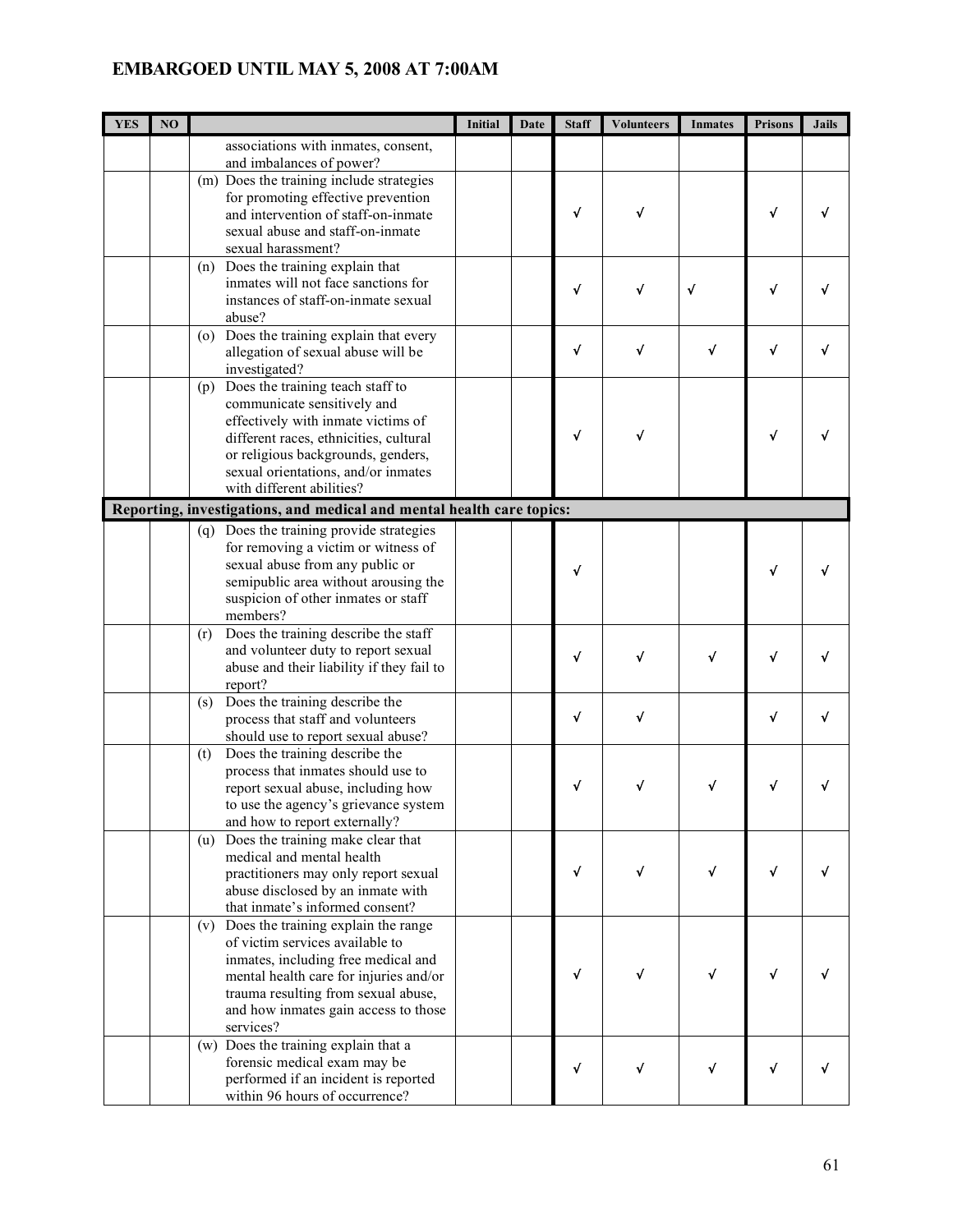| <b>YES</b> | N <sub>O</sub>     |                                                                                                                                                                                                                                                                                                                                                                                                                                                                   | <b>Initial</b> | Date | <b>Staff</b> | <b>Volunteers</b> | <b>Inmates</b> | <b>Prisons</b> | <b>Jails</b> |
|------------|--------------------|-------------------------------------------------------------------------------------------------------------------------------------------------------------------------------------------------------------------------------------------------------------------------------------------------------------------------------------------------------------------------------------------------------------------------------------------------------------------|----------------|------|--------------|-------------------|----------------|----------------|--------------|
|            |                    | (x) Does the training explain that<br>sexually transmitted infections, and<br>pregnancy for females, may result<br>from an incident of sexual abuse and<br>that victims will have access to the<br>necessary testing, counseling, and<br>treatment?                                                                                                                                                                                                               |                |      | $\checkmark$ | √                 | √              | $\sqrt{ }$     |              |
|            |                    | Does the training include strategies<br>(y)<br>for protecting the safety of<br>vulnerable populations including, but<br>not limited to, lesbian, gay, bi-sexual<br>and transgender inmates; deaf or<br>speech- or sight-impaired inmates;<br>developmentally disabled inmates;<br>inmates with limited English<br>proficiency; mentally ill inmates;<br>inmates with past histories of sexual<br>abuse; inmates with personality<br>disorders; and young inmates? |                |      | √            |                   |                | $\checkmark$   |              |
|            |                    | Does the training explain the legal<br>(z)<br>and disciplinary sanctions for<br>inmates who engage in inmate-on-<br>inmate sexual abuse?                                                                                                                                                                                                                                                                                                                          |                |      | √            | $\checkmark$      | √              | $\checkmark$   |              |
|            |                    | $\overline{(aa)}$ Does the training explain the legal<br>and disciplinary sanctions for staff<br>who engage in actual or attempted<br>staff-on-inmate sexual abuse or staff-<br>on-inmate sexual harassment?                                                                                                                                                                                                                                                      |                |      | √            | √                 |                | √              |              |
|            |                    | (bb) Does the training explain the<br>investigative process for allegations<br>of sexual abuse including the<br>importance of preserving evidence?                                                                                                                                                                                                                                                                                                                |                |      | √            | √                 | √              | √              |              |
|            |                    | (cc) Does the training explain the<br>victim's rights based on relevant<br>state or federal law?                                                                                                                                                                                                                                                                                                                                                                  |                |      | √            | $\checkmark$      | √              | $\checkmark$   |              |
|            |                    | (dd) Does the training explain the rights<br>of a staff member who is the subject<br>of an investigation based on relevant<br>federal or state law or, if applicable,<br>under collective bargaining<br>agreements?                                                                                                                                                                                                                                               |                |      | √            |                   |                | √              |              |
|            | steps taken toward | <b>Additional comments</b><br>and/or explanation of<br>compliance, or reasons                                                                                                                                                                                                                                                                                                                                                                                     |                |      |              |                   |                |                |              |
|            | for noncompliance: |                                                                                                                                                                                                                                                                                                                                                                                                                                                                   |                |      |              |                   |                |                |              |

### **Compliance Checklist 21: Procedural requirements for all staff, volunteer, and inmate training and education (TR-1, TR-4, TR-5)**

| YES | NO |                                                                                          | Initial | Date | <b>Prisons</b> | <b>Jails</b> |
|-----|----|------------------------------------------------------------------------------------------|---------|------|----------------|--------------|
|     |    | Does the agency train existing staff prior to training inmates?<br>(a)                   |         |      |                |              |
|     |    | Does the agency train new staff members before they have contact<br>(b)<br>with inmates? |         |      |                |              |
|     |    | Are staff members quizzed following staff training?<br>(c)                               |         |      |                |              |
|     |    | Are staff members prohibited from working with inmates before they<br>(d)                |         |      |                |              |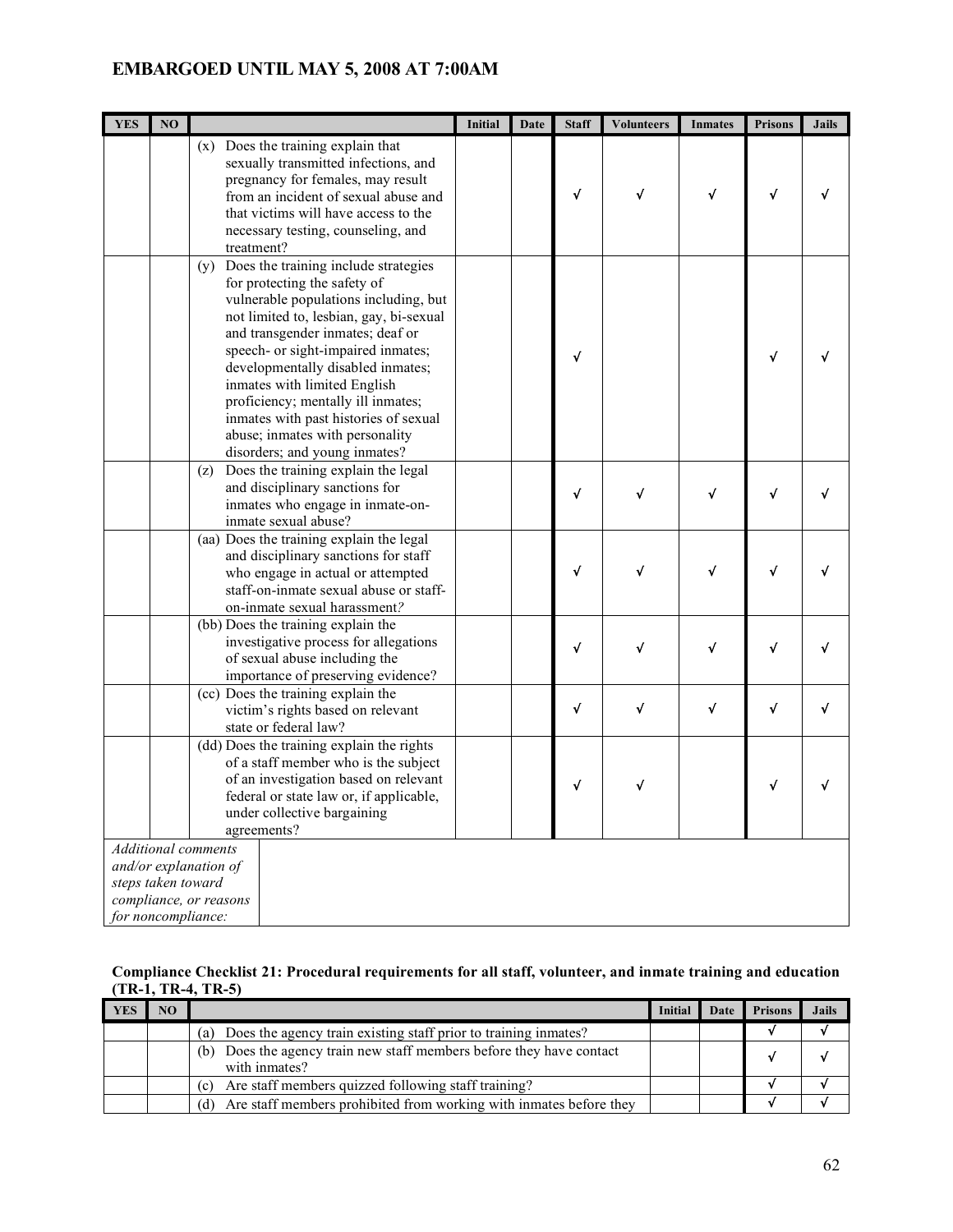| <b>YES</b> | N <sub>O</sub>                           |                                                                                                                                                                                                                                                                                                                  | Initial | Date | <b>Prisons</b> | <b>Jails</b> |
|------------|------------------------------------------|------------------------------------------------------------------------------------------------------------------------------------------------------------------------------------------------------------------------------------------------------------------------------------------------------------------|---------|------|----------------|--------------|
|            |                                          | demonstrate knowledge of the agency's sexual abuse policies and<br>procedures?                                                                                                                                                                                                                                   |         |      |                |              |
|            |                                          | Are staff, volunteers, and inmates asked to provide feedback,<br>(e)                                                                                                                                                                                                                                             |         |      | $\sqrt{ }$     | $\checkmark$ |
|            |                                          | including suggestions for improving training tools and materials?                                                                                                                                                                                                                                                |         |      |                |              |
|            |                                          | Do staff, volunteers, and inmates have access to paper copies of the<br>(f)<br>agency's sexual abuse policies?                                                                                                                                                                                                   |         |      | $\sqrt{ }$     | $\checkmark$ |
|            |                                          | Do administrators ensure training materials are up-to-date by<br>(g)<br>reviewing them at least annually and making revisions, if necessary,<br>to address changes in laws, policies, or protocols; feedback from staff,<br>volunteers, and inmates; and problems or gaps identified during<br>incident reviews? |         |      | √              |              |
|            |                                          | Do administrators evaluate staff members who conduct training at<br>(h)<br>least annually to ensure that they are qualified and able to provide<br>training effectively?                                                                                                                                         |         |      | $\checkmark$   | √            |
|            |                                          | Do staff, volunteers, and inmates receive refresher training following<br>(i)<br>any changes to law or policy?                                                                                                                                                                                                   |         |      | √              | V            |
|            |                                          | Do staff and volunteers receive annual continuing education on sexual<br>(j)<br>abuse that includes a review of the agency's sexual abuse data from<br>the previous year?                                                                                                                                        |         |      | √              | √            |
|            |                                          | (k) Do staff and volunteers sign acknowledgements that they have<br>received training on the agency's sexual abuse policies?                                                                                                                                                                                     |         |      | $\sqrt{ }$     | V            |
|            |                                          | (1)<br>Does the agency maintain acknowledgements signed by staff and<br>volunteers regarding training?                                                                                                                                                                                                           |         |      | $\checkmark$   | $\checkmark$ |
|            |                                          | (m) Does the agency maintain documentation showing which inmates<br>attended which training sessions?                                                                                                                                                                                                            |         |      | $\sqrt{ }$     | $\checkmark$ |
|            |                                          | Are staff members with classification, investigative, medical, mental<br>(n)<br>health care, or data collection responsibilities quizzed following their<br>completion of specialized training?                                                                                                                  |         |      | $\sqrt{ }$     | √            |
|            |                                          | (o) Are staff members prohibited from performing specialized duties<br>before they demonstrate knowledge of the relevant classification,<br>investigative, medical, mental health care, or data collection policies<br>and requirements?                                                                         |         |      | √              | √            |
|            |                                          | Do the relevant staff members receive annual continuing education on<br>(p)<br>discipline-specific advances or changes, including changes to law or<br>policy?                                                                                                                                                   |         |      | $\sqrt{ }$     | √            |
|            | steps taken toward<br>for noncompliance: | <b>Additional</b> comments<br>and/or explanation of<br>compliance, or reasons                                                                                                                                                                                                                                    |         |      |                |              |

## **Compliance Checklist 22: Requirements for visitor awareness (TR-2)**

| <b>YES</b> | NO                                       |                                                                                                                                | Initial | Date | <b>Prisons</b> | <b>Jails</b> |
|------------|------------------------------------------|--------------------------------------------------------------------------------------------------------------------------------|---------|------|----------------|--------------|
|            |                                          | Are visitors provided with information about the agency's zero-<br>(a)<br>tolerance policy regarding sexual abuse?             |         |      |                |              |
|            |                                          | Do visitors on official business sign acknowledgements of the<br>(b)<br>agency's zero-tolerance policy regarding sexual abuse? |         |      |                |              |
|            | steps taken toward<br>for noncompliance: | Additional comments<br>and/or explanation of<br>compliance, or reasons                                                         |         |      |                |              |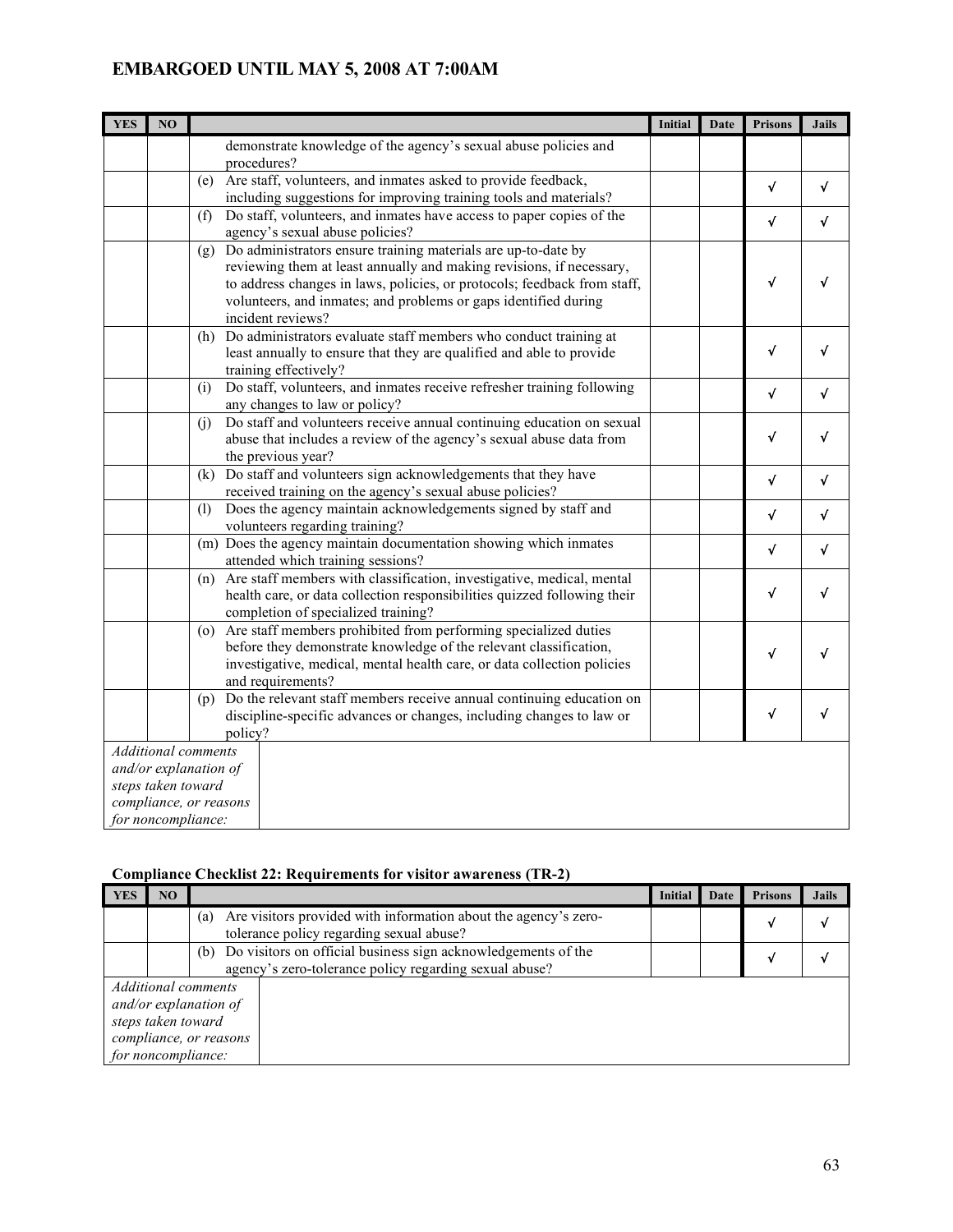#### **Compliance Checklist 23: Requirements for inmate notification of agency's zero-tolerance policy during intake (TR-3)**

| YES | N <sub>O</sub>     |                                                                                                                                                | Initial | Date | <b>Prisons</b> | <b>Jails</b> |
|-----|--------------------|------------------------------------------------------------------------------------------------------------------------------------------------|---------|------|----------------|--------------|
|     |                    | During the intake process, does staff tell inmates that they have a right<br>(a)<br>to be free from sexual abuse from staff and other inmates? |         |      | v              |              |
|     |                    | During the intake process, does staff describe the kinds of inmate and<br>(b)<br>staff behaviors and language that are prohibited?             |         |      | v              |              |
|     |                    | During the intake process, does staff provide inmates with strategies<br>(c)<br>for protecting themselves against sexual abuse?                |         |      | V              |              |
|     |                    | During the intake process, does staff tell inmates how to report<br>(d)<br>incidents or suspicions of sexual abuse?                            |         |      | √              |              |
|     |                    | Additional comments                                                                                                                            |         |      |                |              |
|     |                    | and/or explanation of                                                                                                                          |         |      |                |              |
|     | steps taken toward |                                                                                                                                                |         |      |                |              |
|     |                    | compliance, or reasons                                                                                                                         |         |      |                |              |
|     | for noncompliance: |                                                                                                                                                |         |      |                |              |

### **Compliance Checklist 24: Specialized Training (TR-5)**

| <b>YES</b> | N <sub>O</sub> |           |                                                                                                                                                                                                                               | <b>Initial</b> | Date | <b>Prisons</b>          | <b>Jails</b> |
|------------|----------------|-----------|-------------------------------------------------------------------------------------------------------------------------------------------------------------------------------------------------------------------------------|----------------|------|-------------------------|--------------|
|            |                |           | Training requirements for classification staff:                                                                                                                                                                               |                |      |                         |              |
|            |                | (a)       | Is classification staff trained to weigh each factor when determining an<br>inmate's potential to be sexually victimized or abusive?                                                                                          |                |      | $\sqrt{ }$              | √            |
|            |                | (b)       | Is classification staff trained to interview inmates in a manner that is<br>culturally competent and sensitive to the difficulty of discussing<br>potential vulnerability to sexual abuse?                                    |                |      | √                       | √            |
|            |                | (c)       | Is classification staff trained in how to use information from medical<br>and mental health screenings related to previous sexual victimization<br>to classify inmates and develop inmate management plans?                   |                |      | $\sqrt{ }$              | √            |
|            |                |           | Training requirements for investigators:                                                                                                                                                                                      |                |      |                         |              |
|            |                |           | (d) Are investigators trained in how to conduct a neutral, fact-finding<br>interview with consideration for the emotional needs and mental<br>capabilities of individual victims of sexual abuse?                             |                |      | √                       | √            |
|            |                | (e)       | Are investigators trained in how to identify potential witnesses?                                                                                                                                                             |                |      | √                       |              |
|            |                | (f)       | Are investigators trained in how and where to question sexual abuse<br>victims, witnesses, including how to encourage reluctant or<br>uncooperative victims or witnesses to be interviewed?                                   |                |      | √                       | √            |
|            |                | (g)       | Are investigators trained in how to interview alleged abusers?                                                                                                                                                                |                |      | $\overline{\checkmark}$ | √            |
|            |                | (h)       | Are investigators trained in the proper use of Miranda- and Garrity-<br>type warnings?                                                                                                                                        |                |      | $\sqrt{ }$              | √            |
|            |                | (i)       | Are investigators trained in how to identify signs of coercive sexual<br>activity between inmates and inappropriate relationships between<br>inmates and staff?                                                               |                |      | $\sqrt{ }$              | √            |
|            |                | (i)       | Are investigators trained in how to collect sexual abuse evidence in a<br>confinement setting, including the following?                                                                                                       |                |      |                         |              |
|            |                | $\bullet$ | How to use video/recording equipment                                                                                                                                                                                          |                |      | √                       | ٧            |
|            |                | $\bullet$ | How to photograph injuries                                                                                                                                                                                                    |                |      | √                       | √            |
|            |                | $\bullet$ | How to identify, secure, and preserve possible DNA evidence                                                                                                                                                                   |                |      | √                       | √            |
|            |                | $\bullet$ | Where to look for and collect other types of evidence                                                                                                                                                                         |                |      | √                       | $\sqrt{ }$   |
|            |                | (k)       | Are investigators trained in how to work collaboratively with outside<br>medical practitioners who conduct forensic medical exams to ensure<br>that evidence is preserved, collected, and usable for criminal<br>prosecution? |                |      | $\checkmark$            | √            |
|            |                | (1)       | Are investigators trained in the evidence and standard of proof<br>required to substantiate an allegation of sexual abuse?                                                                                                    |                |      | √                       | √            |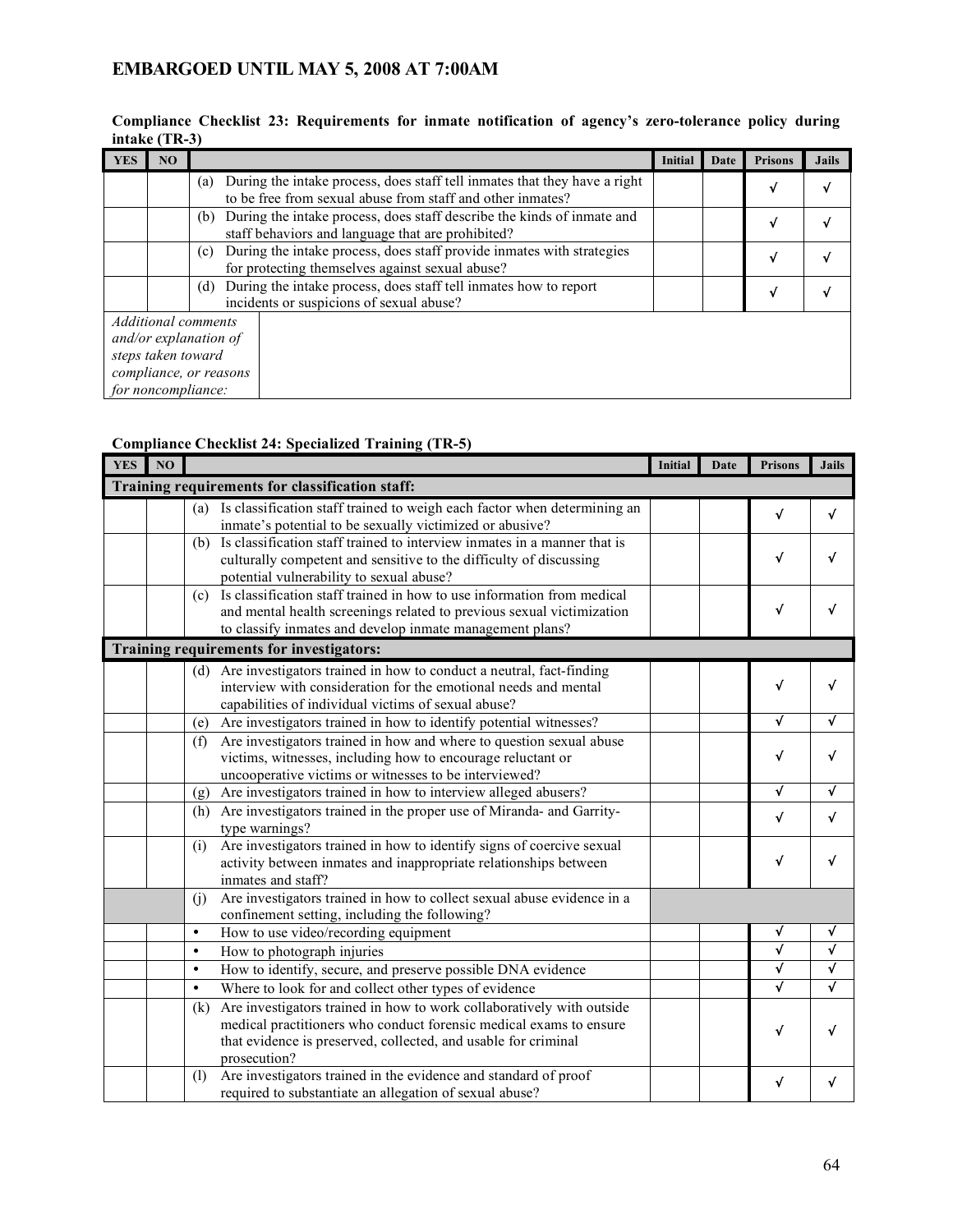| (m) Are investigators who conduct criminal investigations trained in how<br>$\sqrt{ }$<br>√<br>to evaluate a case for prosecution referral?<br>Are investigators trained in how to communicate sensitively and<br>(n)<br>effectively with inmate victims of different races, ethnicities, cultural<br>√<br>or religious backgrounds, genders, sexual orientations, and/or inmates<br>with different abilities?<br>Training requirements for medical and mental health practitioners:<br>(o) Are medical practitioners trained in how to detect signs of sexual<br>√<br>√<br>abuse based on physical injuries, including oral trauma, discovered in<br>routine exams?<br>(p) Are medical and mental health practitioners trained in how to assess<br>$\checkmark$<br>√<br>and treat immediate medical and mental health needs of victims of<br>sexual abuse?<br>(q) Are medical and mental health practitioners trained in how to respond<br>maturely, sensitively, and in a culturally competent manner to victims<br>√<br>of sexual abuse of different races, ethnicities, cultural or religious<br>backgrounds, genders, sexual orientations, who are transgender, and/or<br>inmates with different abilities?<br>Are medical and mental health practitioners trained in how to secure<br>(r)<br>$\sqrt{ }$<br>v<br>informed consent from inmates before reporting sexual abuse?<br>Assuming inmates give medical or mental health practitioners consent<br>(s)<br>√<br>to report sexual abuse, are practitioners trained in how and to whom to<br>report?<br>Are medical practitioners trained in how to preserve physical<br>(t)<br>$\checkmark$<br>√<br>evidence?<br>Are medical practitioners trained in when to offer a forensic medical<br>(u)<br>√<br>v<br>exam to victims and how to coordinate the exam?<br>Training requirements for staff who collect and manage sexual abuse data:<br>$\overline{\mathbf{v}}$<br>√<br>Does the training explain what data should be collected?<br>(v)<br>(w) Is staff trained in how to properly use data collection instruments to<br>$\checkmark$<br>√<br>collect data?<br>$(x)$ Is staff trained in how to update data when new information is<br>√<br>√<br>obtained?<br>(y) Is staff trained in how to review collected data for accuracy and<br>√<br>completeness?<br>Does the training explain how to properly store, retain, protect, and<br>(Z)<br>$\checkmark$<br>√<br>destroy collected data?<br>(aa) Does the training explain who is allowed to access sexual abuse data<br>√<br>and how individuals can be approved for or denied access to the data?<br>(bb) Is staff trained in how to properly record the identification of<br>individuals who have accessed sexual abuse data, including the date<br>$\checkmark$<br>and time of access, any additions made to a data file, and reviews of<br>collected data?<br>(cc) Is staff trained in how to remove names and other unique identifiers in<br>incident-based data and how to assign a unique identification number,<br>√<br>√<br>separate from the inmate identification number, to each incident-based<br>data file?<br>(dd) Is staff trained in how to enter incident-based data into a spreadsheet<br>$\checkmark$<br>√<br>or database so that it can be organized according to different factors<br>and characteristics?<br>(ee) Is staff trained in how to complete the agency's sexual abuse aggregate<br>V<br>V<br>data form? | <b>YES</b> | NO |                                                                    | Initial | Date | <b>Prisons</b> | <b>Jails</b> |
|--------------------------------------------------------------------------------------------------------------------------------------------------------------------------------------------------------------------------------------------------------------------------------------------------------------------------------------------------------------------------------------------------------------------------------------------------------------------------------------------------------------------------------------------------------------------------------------------------------------------------------------------------------------------------------------------------------------------------------------------------------------------------------------------------------------------------------------------------------------------------------------------------------------------------------------------------------------------------------------------------------------------------------------------------------------------------------------------------------------------------------------------------------------------------------------------------------------------------------------------------------------------------------------------------------------------------------------------------------------------------------------------------------------------------------------------------------------------------------------------------------------------------------------------------------------------------------------------------------------------------------------------------------------------------------------------------------------------------------------------------------------------------------------------------------------------------------------------------------------------------------------------------------------------------------------------------------------------------------------------------------------------------------------------------------------------------------------------------------------------------------------------------------------------------------------------------------------------------------------------------------------------------------------------------------------------------------------------------------------------------------------------------------------------------------------------------------------------------------------------------------------------------------------------------------------------------------------------------------------------------------------------------------------------------------------------------------------------------------------------------------------------------------------------------------------------------------------------------------------------------------------------------------------------------------------------------------------------------------------------------------------------------------------------------------------------------------------------------------------------------------------------------------------------------------------------------------------------------------------------------------------------------------------------------------------------------------------------------------------------------------------------------------------------------------------------------------|------------|----|--------------------------------------------------------------------|---------|------|----------------|--------------|
|                                                                                                                                                                                                                                                                                                                                                                                                                                                                                                                                                                                                                                                                                                                                                                                                                                                                                                                                                                                                                                                                                                                                                                                                                                                                                                                                                                                                                                                                                                                                                                                                                                                                                                                                                                                                                                                                                                                                                                                                                                                                                                                                                                                                                                                                                                                                                                                                                                                                                                                                                                                                                                                                                                                                                                                                                                                                                                                                                                                                                                                                                                                                                                                                                                                                                                                                                                                                                                                        |            |    |                                                                    |         |      |                |              |
|                                                                                                                                                                                                                                                                                                                                                                                                                                                                                                                                                                                                                                                                                                                                                                                                                                                                                                                                                                                                                                                                                                                                                                                                                                                                                                                                                                                                                                                                                                                                                                                                                                                                                                                                                                                                                                                                                                                                                                                                                                                                                                                                                                                                                                                                                                                                                                                                                                                                                                                                                                                                                                                                                                                                                                                                                                                                                                                                                                                                                                                                                                                                                                                                                                                                                                                                                                                                                                                        |            |    |                                                                    |         |      |                |              |
|                                                                                                                                                                                                                                                                                                                                                                                                                                                                                                                                                                                                                                                                                                                                                                                                                                                                                                                                                                                                                                                                                                                                                                                                                                                                                                                                                                                                                                                                                                                                                                                                                                                                                                                                                                                                                                                                                                                                                                                                                                                                                                                                                                                                                                                                                                                                                                                                                                                                                                                                                                                                                                                                                                                                                                                                                                                                                                                                                                                                                                                                                                                                                                                                                                                                                                                                                                                                                                                        |            |    |                                                                    |         |      |                |              |
|                                                                                                                                                                                                                                                                                                                                                                                                                                                                                                                                                                                                                                                                                                                                                                                                                                                                                                                                                                                                                                                                                                                                                                                                                                                                                                                                                                                                                                                                                                                                                                                                                                                                                                                                                                                                                                                                                                                                                                                                                                                                                                                                                                                                                                                                                                                                                                                                                                                                                                                                                                                                                                                                                                                                                                                                                                                                                                                                                                                                                                                                                                                                                                                                                                                                                                                                                                                                                                                        |            |    |                                                                    |         |      |                |              |
|                                                                                                                                                                                                                                                                                                                                                                                                                                                                                                                                                                                                                                                                                                                                                                                                                                                                                                                                                                                                                                                                                                                                                                                                                                                                                                                                                                                                                                                                                                                                                                                                                                                                                                                                                                                                                                                                                                                                                                                                                                                                                                                                                                                                                                                                                                                                                                                                                                                                                                                                                                                                                                                                                                                                                                                                                                                                                                                                                                                                                                                                                                                                                                                                                                                                                                                                                                                                                                                        |            |    |                                                                    |         |      |                |              |
|                                                                                                                                                                                                                                                                                                                                                                                                                                                                                                                                                                                                                                                                                                                                                                                                                                                                                                                                                                                                                                                                                                                                                                                                                                                                                                                                                                                                                                                                                                                                                                                                                                                                                                                                                                                                                                                                                                                                                                                                                                                                                                                                                                                                                                                                                                                                                                                                                                                                                                                                                                                                                                                                                                                                                                                                                                                                                                                                                                                                                                                                                                                                                                                                                                                                                                                                                                                                                                                        |            |    |                                                                    |         |      |                |              |
|                                                                                                                                                                                                                                                                                                                                                                                                                                                                                                                                                                                                                                                                                                                                                                                                                                                                                                                                                                                                                                                                                                                                                                                                                                                                                                                                                                                                                                                                                                                                                                                                                                                                                                                                                                                                                                                                                                                                                                                                                                                                                                                                                                                                                                                                                                                                                                                                                                                                                                                                                                                                                                                                                                                                                                                                                                                                                                                                                                                                                                                                                                                                                                                                                                                                                                                                                                                                                                                        |            |    |                                                                    |         |      |                |              |
|                                                                                                                                                                                                                                                                                                                                                                                                                                                                                                                                                                                                                                                                                                                                                                                                                                                                                                                                                                                                                                                                                                                                                                                                                                                                                                                                                                                                                                                                                                                                                                                                                                                                                                                                                                                                                                                                                                                                                                                                                                                                                                                                                                                                                                                                                                                                                                                                                                                                                                                                                                                                                                                                                                                                                                                                                                                                                                                                                                                                                                                                                                                                                                                                                                                                                                                                                                                                                                                        |            |    |                                                                    |         |      |                |              |
|                                                                                                                                                                                                                                                                                                                                                                                                                                                                                                                                                                                                                                                                                                                                                                                                                                                                                                                                                                                                                                                                                                                                                                                                                                                                                                                                                                                                                                                                                                                                                                                                                                                                                                                                                                                                                                                                                                                                                                                                                                                                                                                                                                                                                                                                                                                                                                                                                                                                                                                                                                                                                                                                                                                                                                                                                                                                                                                                                                                                                                                                                                                                                                                                                                                                                                                                                                                                                                                        |            |    |                                                                    |         |      |                |              |
|                                                                                                                                                                                                                                                                                                                                                                                                                                                                                                                                                                                                                                                                                                                                                                                                                                                                                                                                                                                                                                                                                                                                                                                                                                                                                                                                                                                                                                                                                                                                                                                                                                                                                                                                                                                                                                                                                                                                                                                                                                                                                                                                                                                                                                                                                                                                                                                                                                                                                                                                                                                                                                                                                                                                                                                                                                                                                                                                                                                                                                                                                                                                                                                                                                                                                                                                                                                                                                                        |            |    |                                                                    |         |      |                |              |
|                                                                                                                                                                                                                                                                                                                                                                                                                                                                                                                                                                                                                                                                                                                                                                                                                                                                                                                                                                                                                                                                                                                                                                                                                                                                                                                                                                                                                                                                                                                                                                                                                                                                                                                                                                                                                                                                                                                                                                                                                                                                                                                                                                                                                                                                                                                                                                                                                                                                                                                                                                                                                                                                                                                                                                                                                                                                                                                                                                                                                                                                                                                                                                                                                                                                                                                                                                                                                                                        |            |    |                                                                    |         |      |                |              |
|                                                                                                                                                                                                                                                                                                                                                                                                                                                                                                                                                                                                                                                                                                                                                                                                                                                                                                                                                                                                                                                                                                                                                                                                                                                                                                                                                                                                                                                                                                                                                                                                                                                                                                                                                                                                                                                                                                                                                                                                                                                                                                                                                                                                                                                                                                                                                                                                                                                                                                                                                                                                                                                                                                                                                                                                                                                                                                                                                                                                                                                                                                                                                                                                                                                                                                                                                                                                                                                        |            |    |                                                                    |         |      |                |              |
|                                                                                                                                                                                                                                                                                                                                                                                                                                                                                                                                                                                                                                                                                                                                                                                                                                                                                                                                                                                                                                                                                                                                                                                                                                                                                                                                                                                                                                                                                                                                                                                                                                                                                                                                                                                                                                                                                                                                                                                                                                                                                                                                                                                                                                                                                                                                                                                                                                                                                                                                                                                                                                                                                                                                                                                                                                                                                                                                                                                                                                                                                                                                                                                                                                                                                                                                                                                                                                                        |            |    |                                                                    |         |      |                |              |
|                                                                                                                                                                                                                                                                                                                                                                                                                                                                                                                                                                                                                                                                                                                                                                                                                                                                                                                                                                                                                                                                                                                                                                                                                                                                                                                                                                                                                                                                                                                                                                                                                                                                                                                                                                                                                                                                                                                                                                                                                                                                                                                                                                                                                                                                                                                                                                                                                                                                                                                                                                                                                                                                                                                                                                                                                                                                                                                                                                                                                                                                                                                                                                                                                                                                                                                                                                                                                                                        |            |    |                                                                    |         |      |                |              |
|                                                                                                                                                                                                                                                                                                                                                                                                                                                                                                                                                                                                                                                                                                                                                                                                                                                                                                                                                                                                                                                                                                                                                                                                                                                                                                                                                                                                                                                                                                                                                                                                                                                                                                                                                                                                                                                                                                                                                                                                                                                                                                                                                                                                                                                                                                                                                                                                                                                                                                                                                                                                                                                                                                                                                                                                                                                                                                                                                                                                                                                                                                                                                                                                                                                                                                                                                                                                                                                        |            |    |                                                                    |         |      |                |              |
|                                                                                                                                                                                                                                                                                                                                                                                                                                                                                                                                                                                                                                                                                                                                                                                                                                                                                                                                                                                                                                                                                                                                                                                                                                                                                                                                                                                                                                                                                                                                                                                                                                                                                                                                                                                                                                                                                                                                                                                                                                                                                                                                                                                                                                                                                                                                                                                                                                                                                                                                                                                                                                                                                                                                                                                                                                                                                                                                                                                                                                                                                                                                                                                                                                                                                                                                                                                                                                                        |            |    |                                                                    |         |      |                |              |
|                                                                                                                                                                                                                                                                                                                                                                                                                                                                                                                                                                                                                                                                                                                                                                                                                                                                                                                                                                                                                                                                                                                                                                                                                                                                                                                                                                                                                                                                                                                                                                                                                                                                                                                                                                                                                                                                                                                                                                                                                                                                                                                                                                                                                                                                                                                                                                                                                                                                                                                                                                                                                                                                                                                                                                                                                                                                                                                                                                                                                                                                                                                                                                                                                                                                                                                                                                                                                                                        |            |    |                                                                    |         |      |                |              |
|                                                                                                                                                                                                                                                                                                                                                                                                                                                                                                                                                                                                                                                                                                                                                                                                                                                                                                                                                                                                                                                                                                                                                                                                                                                                                                                                                                                                                                                                                                                                                                                                                                                                                                                                                                                                                                                                                                                                                                                                                                                                                                                                                                                                                                                                                                                                                                                                                                                                                                                                                                                                                                                                                                                                                                                                                                                                                                                                                                                                                                                                                                                                                                                                                                                                                                                                                                                                                                                        |            |    |                                                                    |         |      |                |              |
|                                                                                                                                                                                                                                                                                                                                                                                                                                                                                                                                                                                                                                                                                                                                                                                                                                                                                                                                                                                                                                                                                                                                                                                                                                                                                                                                                                                                                                                                                                                                                                                                                                                                                                                                                                                                                                                                                                                                                                                                                                                                                                                                                                                                                                                                                                                                                                                                                                                                                                                                                                                                                                                                                                                                                                                                                                                                                                                                                                                                                                                                                                                                                                                                                                                                                                                                                                                                                                                        |            |    |                                                                    |         |      |                |              |
|                                                                                                                                                                                                                                                                                                                                                                                                                                                                                                                                                                                                                                                                                                                                                                                                                                                                                                                                                                                                                                                                                                                                                                                                                                                                                                                                                                                                                                                                                                                                                                                                                                                                                                                                                                                                                                                                                                                                                                                                                                                                                                                                                                                                                                                                                                                                                                                                                                                                                                                                                                                                                                                                                                                                                                                                                                                                                                                                                                                                                                                                                                                                                                                                                                                                                                                                                                                                                                                        |            |    |                                                                    |         |      |                |              |
|                                                                                                                                                                                                                                                                                                                                                                                                                                                                                                                                                                                                                                                                                                                                                                                                                                                                                                                                                                                                                                                                                                                                                                                                                                                                                                                                                                                                                                                                                                                                                                                                                                                                                                                                                                                                                                                                                                                                                                                                                                                                                                                                                                                                                                                                                                                                                                                                                                                                                                                                                                                                                                                                                                                                                                                                                                                                                                                                                                                                                                                                                                                                                                                                                                                                                                                                                                                                                                                        |            |    |                                                                    |         |      |                |              |
|                                                                                                                                                                                                                                                                                                                                                                                                                                                                                                                                                                                                                                                                                                                                                                                                                                                                                                                                                                                                                                                                                                                                                                                                                                                                                                                                                                                                                                                                                                                                                                                                                                                                                                                                                                                                                                                                                                                                                                                                                                                                                                                                                                                                                                                                                                                                                                                                                                                                                                                                                                                                                                                                                                                                                                                                                                                                                                                                                                                                                                                                                                                                                                                                                                                                                                                                                                                                                                                        |            |    |                                                                    |         |      |                |              |
|                                                                                                                                                                                                                                                                                                                                                                                                                                                                                                                                                                                                                                                                                                                                                                                                                                                                                                                                                                                                                                                                                                                                                                                                                                                                                                                                                                                                                                                                                                                                                                                                                                                                                                                                                                                                                                                                                                                                                                                                                                                                                                                                                                                                                                                                                                                                                                                                                                                                                                                                                                                                                                                                                                                                                                                                                                                                                                                                                                                                                                                                                                                                                                                                                                                                                                                                                                                                                                                        |            |    |                                                                    |         |      |                |              |
|                                                                                                                                                                                                                                                                                                                                                                                                                                                                                                                                                                                                                                                                                                                                                                                                                                                                                                                                                                                                                                                                                                                                                                                                                                                                                                                                                                                                                                                                                                                                                                                                                                                                                                                                                                                                                                                                                                                                                                                                                                                                                                                                                                                                                                                                                                                                                                                                                                                                                                                                                                                                                                                                                                                                                                                                                                                                                                                                                                                                                                                                                                                                                                                                                                                                                                                                                                                                                                                        |            |    |                                                                    |         |      |                |              |
|                                                                                                                                                                                                                                                                                                                                                                                                                                                                                                                                                                                                                                                                                                                                                                                                                                                                                                                                                                                                                                                                                                                                                                                                                                                                                                                                                                                                                                                                                                                                                                                                                                                                                                                                                                                                                                                                                                                                                                                                                                                                                                                                                                                                                                                                                                                                                                                                                                                                                                                                                                                                                                                                                                                                                                                                                                                                                                                                                                                                                                                                                                                                                                                                                                                                                                                                                                                                                                                        |            |    |                                                                    |         |      |                |              |
|                                                                                                                                                                                                                                                                                                                                                                                                                                                                                                                                                                                                                                                                                                                                                                                                                                                                                                                                                                                                                                                                                                                                                                                                                                                                                                                                                                                                                                                                                                                                                                                                                                                                                                                                                                                                                                                                                                                                                                                                                                                                                                                                                                                                                                                                                                                                                                                                                                                                                                                                                                                                                                                                                                                                                                                                                                                                                                                                                                                                                                                                                                                                                                                                                                                                                                                                                                                                                                                        |            |    |                                                                    |         |      |                |              |
|                                                                                                                                                                                                                                                                                                                                                                                                                                                                                                                                                                                                                                                                                                                                                                                                                                                                                                                                                                                                                                                                                                                                                                                                                                                                                                                                                                                                                                                                                                                                                                                                                                                                                                                                                                                                                                                                                                                                                                                                                                                                                                                                                                                                                                                                                                                                                                                                                                                                                                                                                                                                                                                                                                                                                                                                                                                                                                                                                                                                                                                                                                                                                                                                                                                                                                                                                                                                                                                        |            |    |                                                                    |         |      |                |              |
|                                                                                                                                                                                                                                                                                                                                                                                                                                                                                                                                                                                                                                                                                                                                                                                                                                                                                                                                                                                                                                                                                                                                                                                                                                                                                                                                                                                                                                                                                                                                                                                                                                                                                                                                                                                                                                                                                                                                                                                                                                                                                                                                                                                                                                                                                                                                                                                                                                                                                                                                                                                                                                                                                                                                                                                                                                                                                                                                                                                                                                                                                                                                                                                                                                                                                                                                                                                                                                                        |            |    |                                                                    |         |      |                |              |
|                                                                                                                                                                                                                                                                                                                                                                                                                                                                                                                                                                                                                                                                                                                                                                                                                                                                                                                                                                                                                                                                                                                                                                                                                                                                                                                                                                                                                                                                                                                                                                                                                                                                                                                                                                                                                                                                                                                                                                                                                                                                                                                                                                                                                                                                                                                                                                                                                                                                                                                                                                                                                                                                                                                                                                                                                                                                                                                                                                                                                                                                                                                                                                                                                                                                                                                                                                                                                                                        |            |    |                                                                    |         |      |                |              |
|                                                                                                                                                                                                                                                                                                                                                                                                                                                                                                                                                                                                                                                                                                                                                                                                                                                                                                                                                                                                                                                                                                                                                                                                                                                                                                                                                                                                                                                                                                                                                                                                                                                                                                                                                                                                                                                                                                                                                                                                                                                                                                                                                                                                                                                                                                                                                                                                                                                                                                                                                                                                                                                                                                                                                                                                                                                                                                                                                                                                                                                                                                                                                                                                                                                                                                                                                                                                                                                        |            |    |                                                                    |         |      |                |              |
|                                                                                                                                                                                                                                                                                                                                                                                                                                                                                                                                                                                                                                                                                                                                                                                                                                                                                                                                                                                                                                                                                                                                                                                                                                                                                                                                                                                                                                                                                                                                                                                                                                                                                                                                                                                                                                                                                                                                                                                                                                                                                                                                                                                                                                                                                                                                                                                                                                                                                                                                                                                                                                                                                                                                                                                                                                                                                                                                                                                                                                                                                                                                                                                                                                                                                                                                                                                                                                                        |            |    |                                                                    |         |      |                |              |
|                                                                                                                                                                                                                                                                                                                                                                                                                                                                                                                                                                                                                                                                                                                                                                                                                                                                                                                                                                                                                                                                                                                                                                                                                                                                                                                                                                                                                                                                                                                                                                                                                                                                                                                                                                                                                                                                                                                                                                                                                                                                                                                                                                                                                                                                                                                                                                                                                                                                                                                                                                                                                                                                                                                                                                                                                                                                                                                                                                                                                                                                                                                                                                                                                                                                                                                                                                                                                                                        |            |    |                                                                    |         |      |                |              |
|                                                                                                                                                                                                                                                                                                                                                                                                                                                                                                                                                                                                                                                                                                                                                                                                                                                                                                                                                                                                                                                                                                                                                                                                                                                                                                                                                                                                                                                                                                                                                                                                                                                                                                                                                                                                                                                                                                                                                                                                                                                                                                                                                                                                                                                                                                                                                                                                                                                                                                                                                                                                                                                                                                                                                                                                                                                                                                                                                                                                                                                                                                                                                                                                                                                                                                                                                                                                                                                        |            |    |                                                                    |         |      |                |              |
|                                                                                                                                                                                                                                                                                                                                                                                                                                                                                                                                                                                                                                                                                                                                                                                                                                                                                                                                                                                                                                                                                                                                                                                                                                                                                                                                                                                                                                                                                                                                                                                                                                                                                                                                                                                                                                                                                                                                                                                                                                                                                                                                                                                                                                                                                                                                                                                                                                                                                                                                                                                                                                                                                                                                                                                                                                                                                                                                                                                                                                                                                                                                                                                                                                                                                                                                                                                                                                                        |            |    |                                                                    |         |      |                |              |
|                                                                                                                                                                                                                                                                                                                                                                                                                                                                                                                                                                                                                                                                                                                                                                                                                                                                                                                                                                                                                                                                                                                                                                                                                                                                                                                                                                                                                                                                                                                                                                                                                                                                                                                                                                                                                                                                                                                                                                                                                                                                                                                                                                                                                                                                                                                                                                                                                                                                                                                                                                                                                                                                                                                                                                                                                                                                                                                                                                                                                                                                                                                                                                                                                                                                                                                                                                                                                                                        |            |    |                                                                    |         |      |                |              |
|                                                                                                                                                                                                                                                                                                                                                                                                                                                                                                                                                                                                                                                                                                                                                                                                                                                                                                                                                                                                                                                                                                                                                                                                                                                                                                                                                                                                                                                                                                                                                                                                                                                                                                                                                                                                                                                                                                                                                                                                                                                                                                                                                                                                                                                                                                                                                                                                                                                                                                                                                                                                                                                                                                                                                                                                                                                                                                                                                                                                                                                                                                                                                                                                                                                                                                                                                                                                                                                        |            |    |                                                                    |         |      |                |              |
|                                                                                                                                                                                                                                                                                                                                                                                                                                                                                                                                                                                                                                                                                                                                                                                                                                                                                                                                                                                                                                                                                                                                                                                                                                                                                                                                                                                                                                                                                                                                                                                                                                                                                                                                                                                                                                                                                                                                                                                                                                                                                                                                                                                                                                                                                                                                                                                                                                                                                                                                                                                                                                                                                                                                                                                                                                                                                                                                                                                                                                                                                                                                                                                                                                                                                                                                                                                                                                                        |            |    |                                                                    |         |      |                |              |
|                                                                                                                                                                                                                                                                                                                                                                                                                                                                                                                                                                                                                                                                                                                                                                                                                                                                                                                                                                                                                                                                                                                                                                                                                                                                                                                                                                                                                                                                                                                                                                                                                                                                                                                                                                                                                                                                                                                                                                                                                                                                                                                                                                                                                                                                                                                                                                                                                                                                                                                                                                                                                                                                                                                                                                                                                                                                                                                                                                                                                                                                                                                                                                                                                                                                                                                                                                                                                                                        |            |    |                                                                    |         |      |                |              |
|                                                                                                                                                                                                                                                                                                                                                                                                                                                                                                                                                                                                                                                                                                                                                                                                                                                                                                                                                                                                                                                                                                                                                                                                                                                                                                                                                                                                                                                                                                                                                                                                                                                                                                                                                                                                                                                                                                                                                                                                                                                                                                                                                                                                                                                                                                                                                                                                                                                                                                                                                                                                                                                                                                                                                                                                                                                                                                                                                                                                                                                                                                                                                                                                                                                                                                                                                                                                                                                        |            |    |                                                                    |         |      |                |              |
|                                                                                                                                                                                                                                                                                                                                                                                                                                                                                                                                                                                                                                                                                                                                                                                                                                                                                                                                                                                                                                                                                                                                                                                                                                                                                                                                                                                                                                                                                                                                                                                                                                                                                                                                                                                                                                                                                                                                                                                                                                                                                                                                                                                                                                                                                                                                                                                                                                                                                                                                                                                                                                                                                                                                                                                                                                                                                                                                                                                                                                                                                                                                                                                                                                                                                                                                                                                                                                                        |            |    |                                                                    |         |      |                |              |
|                                                                                                                                                                                                                                                                                                                                                                                                                                                                                                                                                                                                                                                                                                                                                                                                                                                                                                                                                                                                                                                                                                                                                                                                                                                                                                                                                                                                                                                                                                                                                                                                                                                                                                                                                                                                                                                                                                                                                                                                                                                                                                                                                                                                                                                                                                                                                                                                                                                                                                                                                                                                                                                                                                                                                                                                                                                                                                                                                                                                                                                                                                                                                                                                                                                                                                                                                                                                                                                        |            |    |                                                                    |         |      |                |              |
|                                                                                                                                                                                                                                                                                                                                                                                                                                                                                                                                                                                                                                                                                                                                                                                                                                                                                                                                                                                                                                                                                                                                                                                                                                                                                                                                                                                                                                                                                                                                                                                                                                                                                                                                                                                                                                                                                                                                                                                                                                                                                                                                                                                                                                                                                                                                                                                                                                                                                                                                                                                                                                                                                                                                                                                                                                                                                                                                                                                                                                                                                                                                                                                                                                                                                                                                                                                                                                                        |            |    |                                                                    |         |      |                |              |
|                                                                                                                                                                                                                                                                                                                                                                                                                                                                                                                                                                                                                                                                                                                                                                                                                                                                                                                                                                                                                                                                                                                                                                                                                                                                                                                                                                                                                                                                                                                                                                                                                                                                                                                                                                                                                                                                                                                                                                                                                                                                                                                                                                                                                                                                                                                                                                                                                                                                                                                                                                                                                                                                                                                                                                                                                                                                                                                                                                                                                                                                                                                                                                                                                                                                                                                                                                                                                                                        |            |    |                                                                    |         |      |                |              |
|                                                                                                                                                                                                                                                                                                                                                                                                                                                                                                                                                                                                                                                                                                                                                                                                                                                                                                                                                                                                                                                                                                                                                                                                                                                                                                                                                                                                                                                                                                                                                                                                                                                                                                                                                                                                                                                                                                                                                                                                                                                                                                                                                                                                                                                                                                                                                                                                                                                                                                                                                                                                                                                                                                                                                                                                                                                                                                                                                                                                                                                                                                                                                                                                                                                                                                                                                                                                                                                        |            |    |                                                                    |         |      |                |              |
|                                                                                                                                                                                                                                                                                                                                                                                                                                                                                                                                                                                                                                                                                                                                                                                                                                                                                                                                                                                                                                                                                                                                                                                                                                                                                                                                                                                                                                                                                                                                                                                                                                                                                                                                                                                                                                                                                                                                                                                                                                                                                                                                                                                                                                                                                                                                                                                                                                                                                                                                                                                                                                                                                                                                                                                                                                                                                                                                                                                                                                                                                                                                                                                                                                                                                                                                                                                                                                                        |            |    |                                                                    |         |      |                |              |
|                                                                                                                                                                                                                                                                                                                                                                                                                                                                                                                                                                                                                                                                                                                                                                                                                                                                                                                                                                                                                                                                                                                                                                                                                                                                                                                                                                                                                                                                                                                                                                                                                                                                                                                                                                                                                                                                                                                                                                                                                                                                                                                                                                                                                                                                                                                                                                                                                                                                                                                                                                                                                                                                                                                                                                                                                                                                                                                                                                                                                                                                                                                                                                                                                                                                                                                                                                                                                                                        |            |    |                                                                    |         |      |                |              |
|                                                                                                                                                                                                                                                                                                                                                                                                                                                                                                                                                                                                                                                                                                                                                                                                                                                                                                                                                                                                                                                                                                                                                                                                                                                                                                                                                                                                                                                                                                                                                                                                                                                                                                                                                                                                                                                                                                                                                                                                                                                                                                                                                                                                                                                                                                                                                                                                                                                                                                                                                                                                                                                                                                                                                                                                                                                                                                                                                                                                                                                                                                                                                                                                                                                                                                                                                                                                                                                        |            |    |                                                                    |         |      |                |              |
|                                                                                                                                                                                                                                                                                                                                                                                                                                                                                                                                                                                                                                                                                                                                                                                                                                                                                                                                                                                                                                                                                                                                                                                                                                                                                                                                                                                                                                                                                                                                                                                                                                                                                                                                                                                                                                                                                                                                                                                                                                                                                                                                                                                                                                                                                                                                                                                                                                                                                                                                                                                                                                                                                                                                                                                                                                                                                                                                                                                                                                                                                                                                                                                                                                                                                                                                                                                                                                                        |            |    | (ff) Does the training explain how sexual abuse data will be used? |         |      | $\checkmark$   | √            |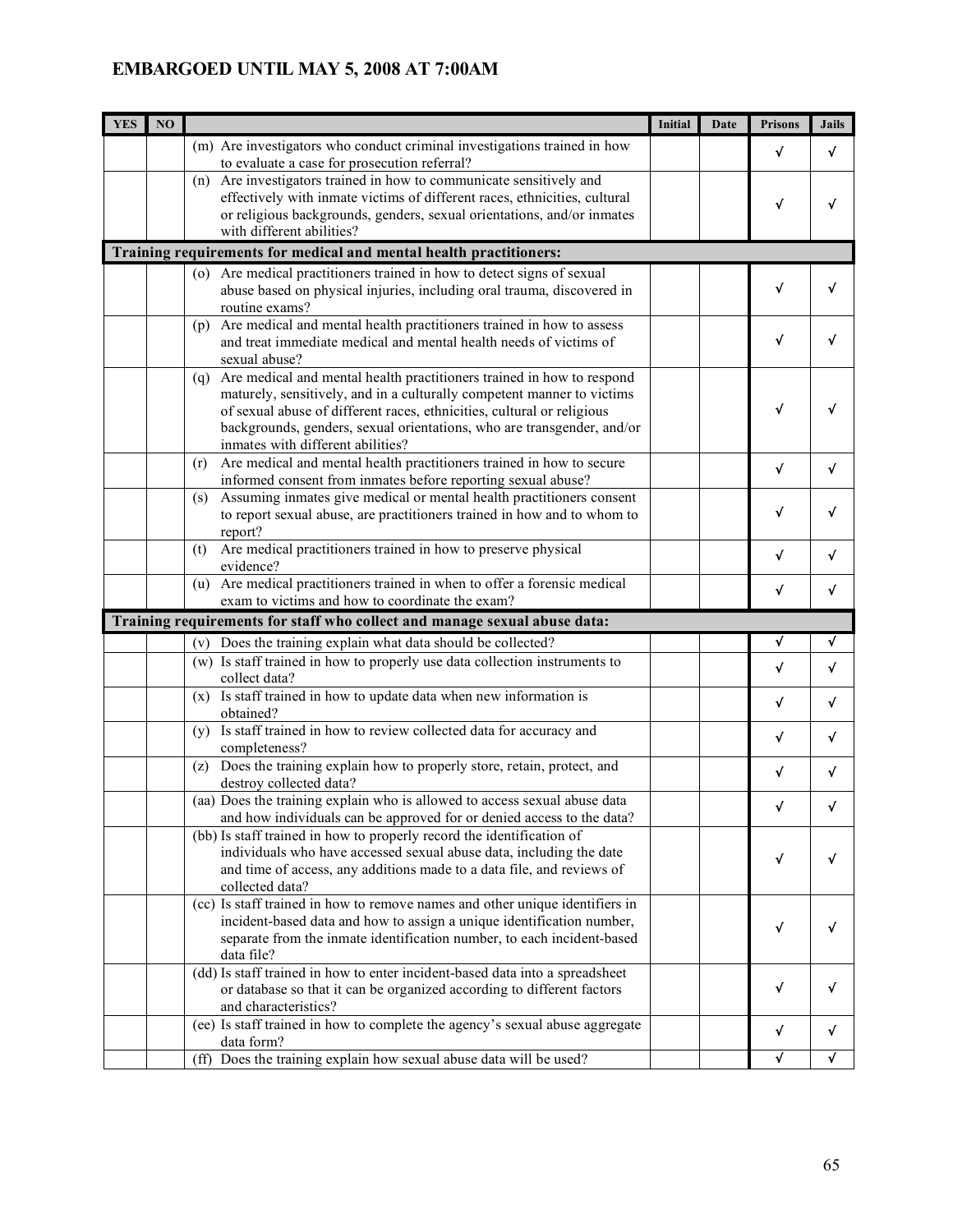| <b>YES</b><br>NO.                                                                                                  | Initial | Date | <b>Prisons</b> | <b>Jails</b> |
|--------------------------------------------------------------------------------------------------------------------|---------|------|----------------|--------------|
| Additional comments<br>and/or explanation of<br>steps taken toward<br>compliance, or reasons<br>for noncompliance: |         |      |                |              |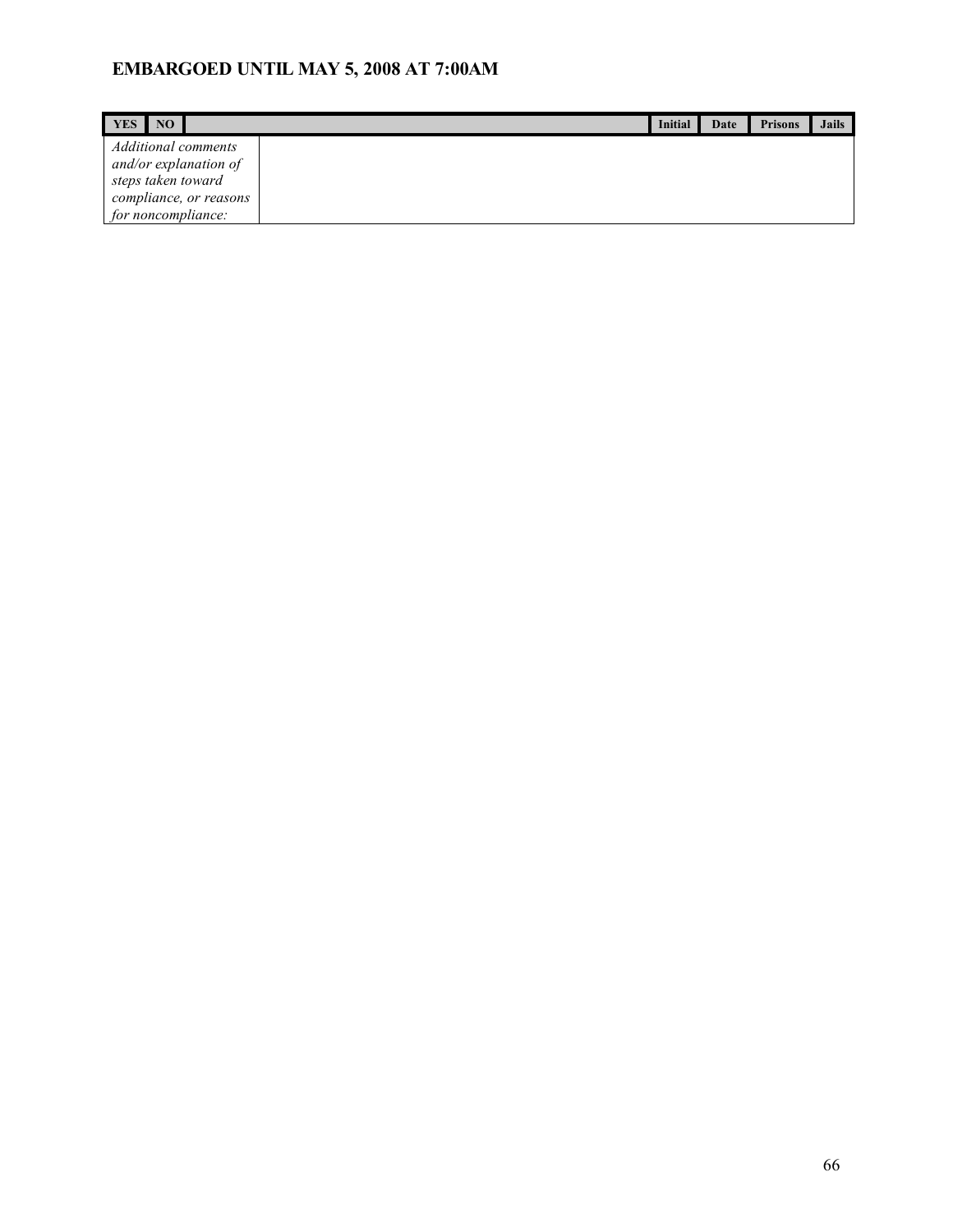## **B. Classification**

| <b>YES</b>                                                                                                                | NO |                                                                                                                                | <b>Initial</b> | Date | <b>Prisons</b> | <b>Jails</b> |
|---------------------------------------------------------------------------------------------------------------------------|----|--------------------------------------------------------------------------------------------------------------------------------|----------------|------|----------------|--------------|
|                                                                                                                           |    | Are the following factors evaluated during the initial intake<br>(a)                                                           |                |      |                |              |
|                                                                                                                           |    | screening?                                                                                                                     |                |      |                |              |
|                                                                                                                           |    | Current pending or adjudicated charge(s)<br>$\bullet$                                                                          |                |      | V              | $\checkmark$ |
|                                                                                                                           |    | Criminal history-violent or nonviolent<br>٠                                                                                    |                |      | √              | √            |
|                                                                                                                           |    | Mental or physical disability<br>٠                                                                                             |                |      | V              | √            |
|                                                                                                                           |    | Known mental illness<br>$\bullet$                                                                                              |                |      |                | √            |
|                                                                                                                           |    | Age<br>$\bullet$                                                                                                               |                |      | √              | √            |
|                                                                                                                           |    | Height, weight, and build<br>$\bullet$                                                                                         |                |      | √              | √            |
|                                                                                                                           |    | Identifies as, or is likely to be perceived as, lesbian, gay, bisexual, or<br>$\bullet$<br>transgender                         |                |      | v              | √            |
|                                                                                                                           |    | Inmate's own perception of vulnerability<br>$\bullet$                                                                          |                |      | V              | √            |
|                                                                                                                           |    | Does the agency have a screening instrument that includes the<br>(b)<br>factors listed in (a)?                                 |                |      | v              | √            |
|                                                                                                                           |    | Are inmates kept under intensive sight and sound supervision before<br>(c)<br>and during the initial intake screening process? |                |      | V              | √            |
|                                                                                                                           |    | Are results from the initial screening used to make initial housing<br>(d)<br>and bed assignments?                             |                |      | √              | √            |
|                                                                                                                           |    | Are results from the initial screening linkable to inmates' files?<br>(e)                                                      |                |      | v              | √            |
| <b>Additional comments</b><br>and/or explanation of<br>steps taken toward<br>compliance, or reasons<br>for noncompliance: |    |                                                                                                                                |                |      |                |              |

|  |  |  | Compliance Checklist 25: Initial screening upon arrival at the facility (CL-1) |  |  |  |
|--|--|--|--------------------------------------------------------------------------------|--|--|--|
|  |  |  |                                                                                |  |  |  |

### **Compliance Checklist 26: Classification assessment (CL-2)**

| <b>YES</b> | NO |                                                                                                                                                          | <b>Initial</b> | Date | <b>Prisons</b> | <b>Jails</b> |
|------------|----|----------------------------------------------------------------------------------------------------------------------------------------------------------|----------------|------|----------------|--------------|
|            |    | Are the following factors evaluated during the classification<br>(a)                                                                                     |                |      |                |              |
|            |    | assessment?                                                                                                                                              |                |      |                |              |
|            |    | Current pending or adjudicated charge(s)<br>٠                                                                                                            |                |      | v              | v            |
|            |    | Criminal history – violent or nonviolent<br>$\bullet$                                                                                                    |                |      | v              |              |
|            |    | Mental or physical disability<br>$\bullet$                                                                                                               |                |      |                |              |
|            |    | Overall medical and mental health status and history, including<br>$\bullet$<br>known mental illness or history of self-mutilation                       |                |      | v              |              |
|            |    | Age                                                                                                                                                      |                |      |                |              |
|            |    | Height, weight, and build                                                                                                                                |                |      |                |              |
|            |    | Identifies as, or is likely to be perceived as, lesbian, gay, bisexual, or<br>٠<br>transgender                                                           |                |      |                |              |
|            |    | Inmate's own perception of vulnerability<br>$\bullet$                                                                                                    |                |      |                | √            |
|            |    | Prior sexual aggression in a confinement setting<br>$\bullet$                                                                                            |                |      |                |              |
|            |    | Previously approached for sex or threatened with sexual abuse while<br>incarcerated                                                                      |                |      | v              |              |
|            |    | Any previous sexual victimization<br>٠                                                                                                                   |                |      |                |              |
|            |    | Previous placement in protective custody while incarcerated and/or<br>٠<br>has made requests for protective custody (note stated reasons for<br>request) |                |      |                |              |
|            |    | Current/prior convictions for sexual offenses or offenses involving<br>$\bullet$<br>children                                                             |                |      | v              |              |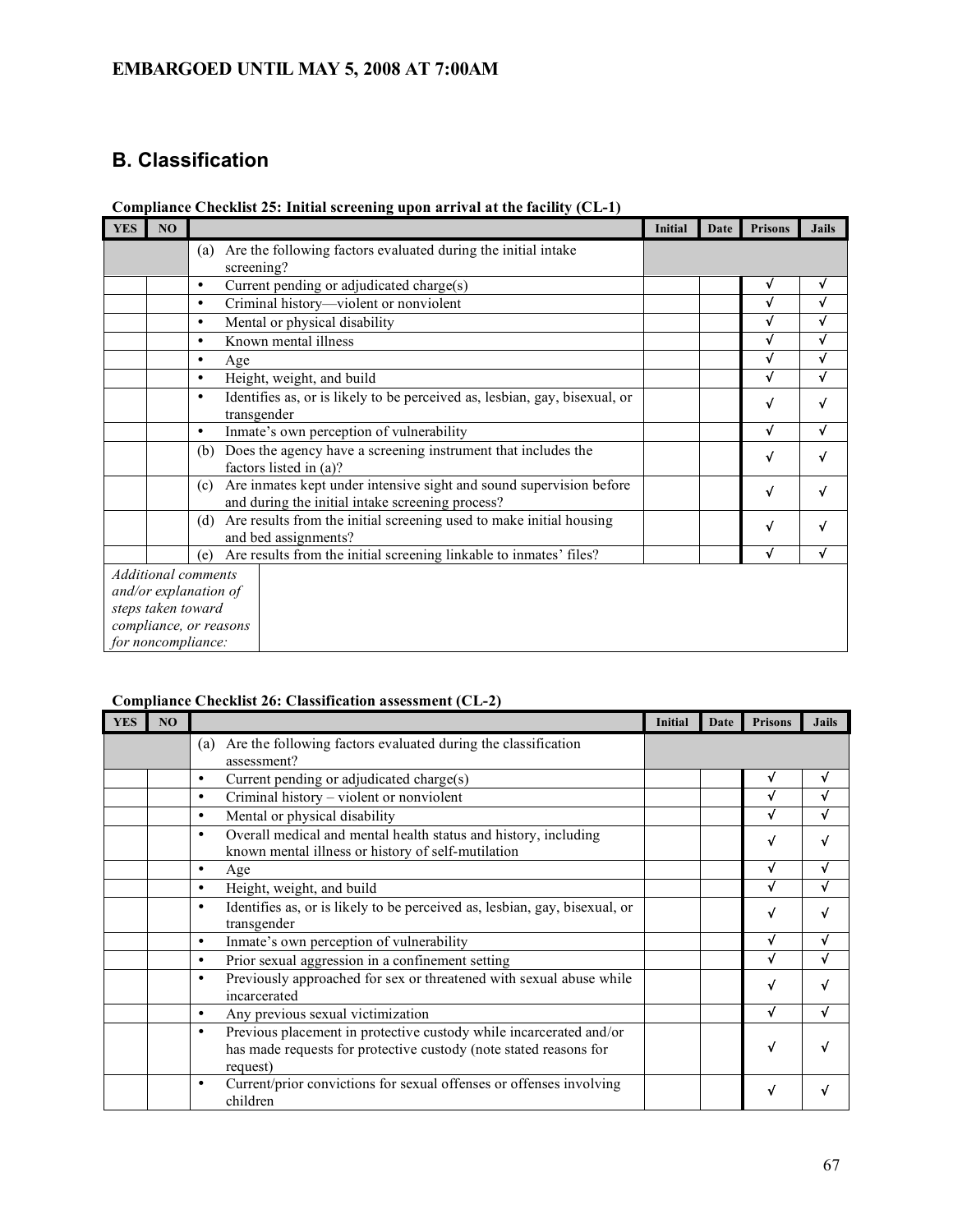| <b>YES</b> | N <sub>O</sub>                |           |                                                                                                                                                                                                                                     | <b>Initial</b> | Date | <b>Prisons</b> | <b>Jails</b> |
|------------|-------------------------------|-----------|-------------------------------------------------------------------------------------------------------------------------------------------------------------------------------------------------------------------------------------|----------------|------|----------------|--------------|
|            |                               | $\bullet$ | History of battering and/or extorting sex                                                                                                                                                                                           |                |      | √              | $\checkmark$ |
|            |                               | $\bullet$ | Security threat group (gang) affiliation                                                                                                                                                                                            |                |      | √              | √            |
|            |                               | $\bullet$ | Institutional disciplinary history                                                                                                                                                                                                  |                |      | √              | $\checkmark$ |
|            |                               | (b)       | Does the agency have a consistent classification instrument that<br>includes the factors listed in (a)?                                                                                                                             |                |      | √              | √            |
|            |                               | (c)       | Does the agency review the classification status of all inmates no<br>later than 6 months after initial classification and every 12 months<br>thereafter (using the factors listed in (a) above)?                                   |                |      | √              |              |
|            |                               | (d)       | Does the agency review the classification status of all inmates no<br>later than 60 days after initial classification and every 90 days<br>thereafter (using the factors listed in (a) above)?                                      |                |      | √              |              |
|            |                               | (e)       | Does the agency review the classification of alleged perpetrators and<br>victims at the conclusion of investigations into any incident where<br>there is some medical or other evidence to suggest that sexual abuse<br>took place? |                |      | √              |              |
|            |                               | (f)       | Does the agency review the classification status of inmates whenever<br>new and relevant information is available?                                                                                                                  |                |      | √              | √            |
|            |                               | (g)       | Do classification reviews result in necessary modifications to<br>inmates' classification status?                                                                                                                                   |                |      | √              | v            |
|            |                               | (h)       | Are results from all classification assessments and reviews signed by<br>a classification supervisor and linkable to inmates' files?                                                                                                |                |      | √              | √            |
|            |                               | (i)       | Does the agency use classification assessments and reviews to<br>separate inmates who are potentially vulnerable to sexual abuse from<br>inmates who are likely to engage in sexually abusive behavior?                             |                |      | V              | √            |
|            | Additional comments           |           |                                                                                                                                                                                                                                     |                |      |                |              |
|            | and/or explanation of         |           |                                                                                                                                                                                                                                     |                |      |                |              |
|            | steps taken toward            |           |                                                                                                                                                                                                                                     |                |      |                |              |
|            | compliance, or                |           |                                                                                                                                                                                                                                     |                |      |                |              |
|            | reasons for<br>noncompliance: |           |                                                                                                                                                                                                                                     |                |      |                |              |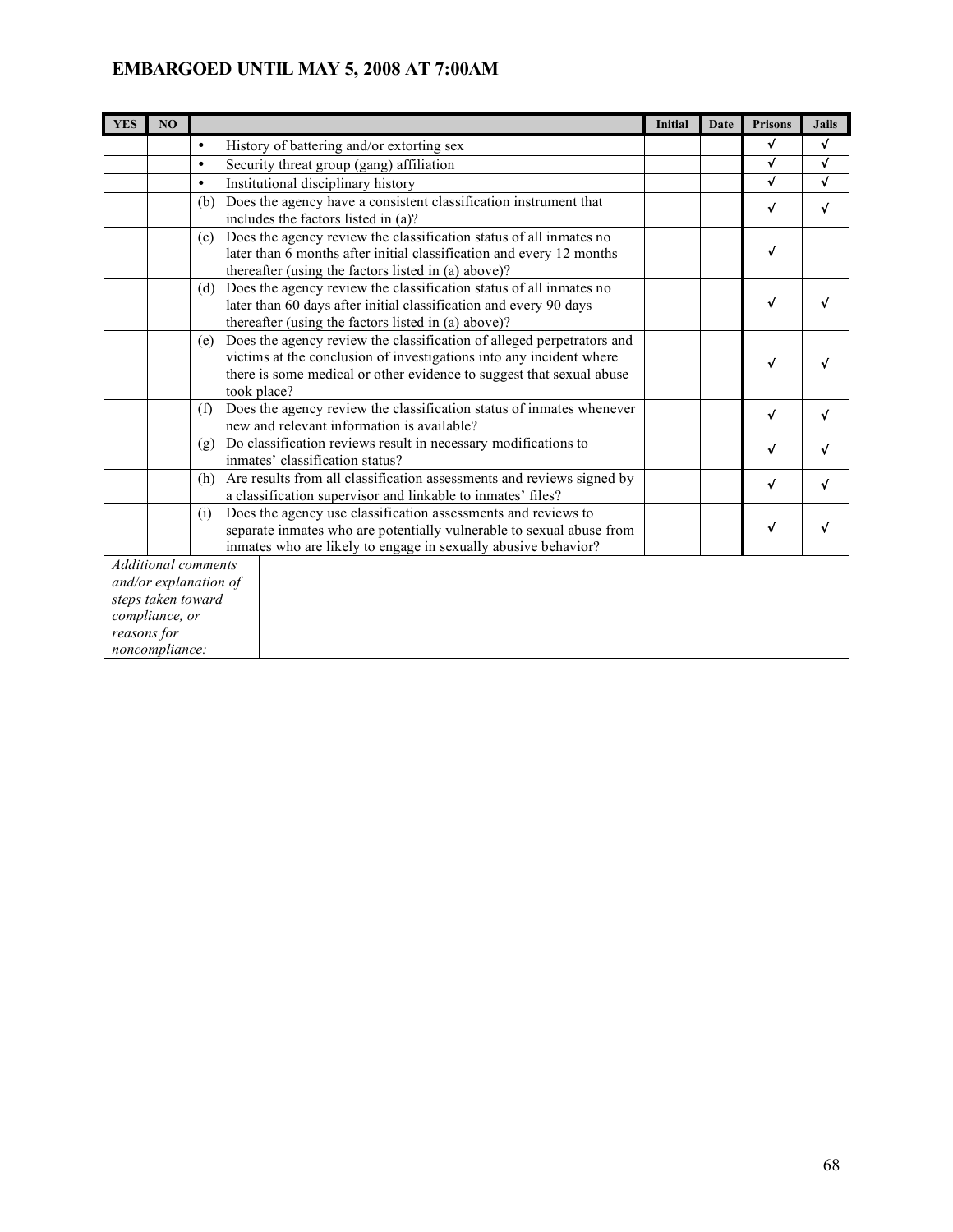| <b>YES</b><br>NO                                                                                                             |                                                                                                                                                                                      | <b>Initial</b> | Date | <b>Prisons</b> | <b>Jails</b> |
|------------------------------------------------------------------------------------------------------------------------------|--------------------------------------------------------------------------------------------------------------------------------------------------------------------------------------|----------------|------|----------------|--------------|
|                                                                                                                              | Does classification staff use classification results to develop inmate<br>(a)<br>management plans, addressing the following?                                                         |                |      |                |              |
|                                                                                                                              | Housing and bed assignments, including the use of single cells,<br>$\bullet$<br>assignment to protective custody, safe-keeping units, or<br>administrative segregation               |                |      | √              |              |
|                                                                                                                              | If necessary, transfers to other yards or units<br>$\bullet$                                                                                                                         |                |      | √              |              |
|                                                                                                                              | As a last resort or at a vulnerable inmate's request, transfer to<br>$\bullet$<br>another facility, using relevant interstate or intercounty correctional<br>compacts when necessary |                |      |                |              |
|                                                                                                                              | If necessary, specialized provisions, including individualized<br>٠<br>shower times, meal times, or recreational times                                                               |                |      | √              |              |
|                                                                                                                              | Work assignments<br>٠                                                                                                                                                                |                |      |                |              |
|                                                                                                                              | Program assignments<br>$\bullet$                                                                                                                                                     |                |      |                |              |
|                                                                                                                              | Does the agency have a plan to house vulnerable inmates safely<br>(b)<br>regardless of crowding in its facilities?                                                                   |                |      | v              |              |
| <b>Additional comments</b><br>and/or explanation of<br>steps taken toward<br>compliance, or<br>reasons for<br>noncompliance: |                                                                                                                                                                                      |                |      |                |              |

#### **Compliance Checklist 27: Inmate management plans (CL-3)**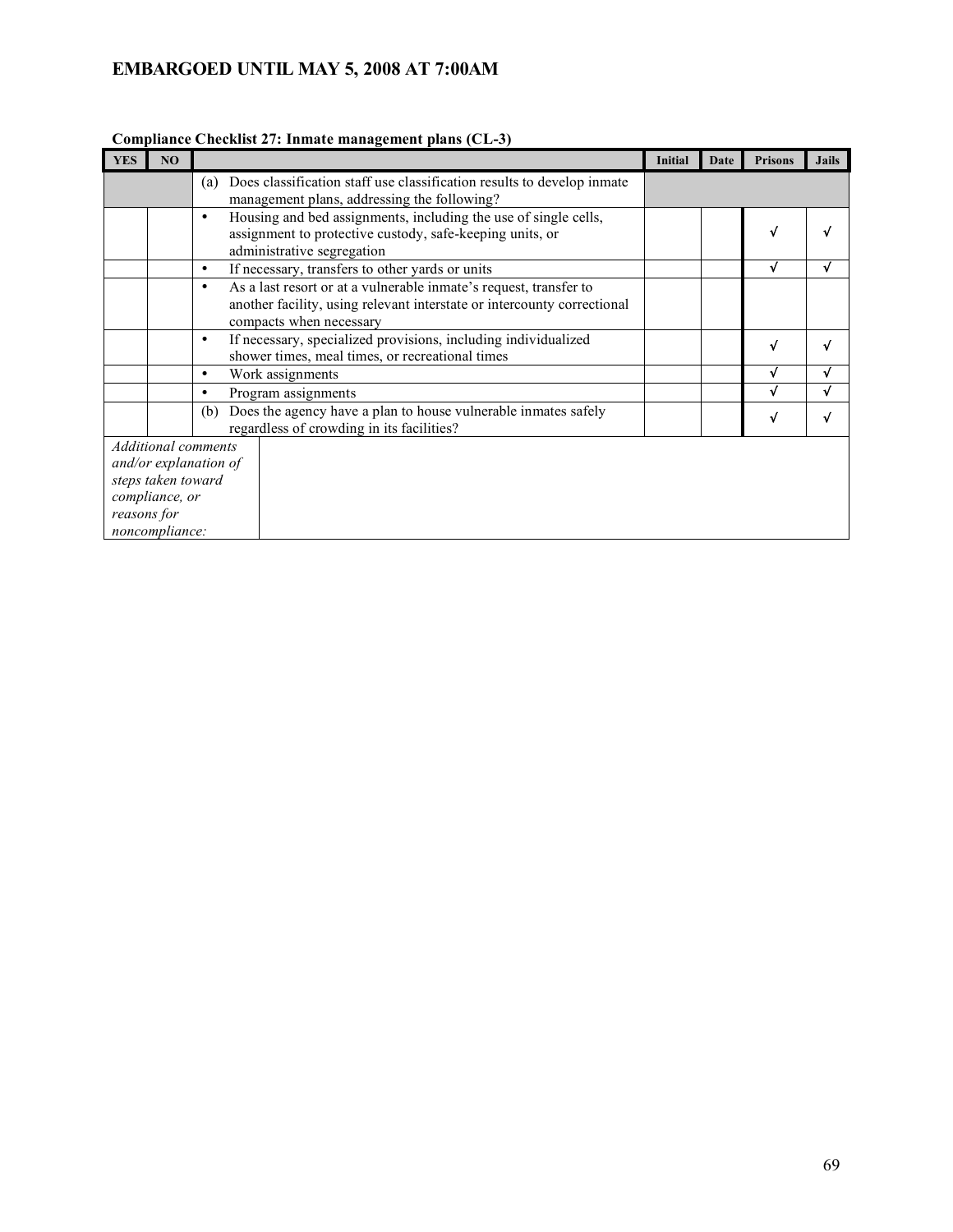## **III. DETECTION AND RESPONSE COMPLIANCE CHECKLISTS**

## **A. Reporting**

### **Compliance Checklist 28: Inmate reporting (RE-1)**

| <b>YES</b>                                                                                                                | N <sub>O</sub> |                  |                                                                                                                                                                                                                                                                                                                                                                                                                                | <b>Initial</b> | Date | <b>Prisons</b> | <b>Jails</b> |
|---------------------------------------------------------------------------------------------------------------------------|----------------|------------------|--------------------------------------------------------------------------------------------------------------------------------------------------------------------------------------------------------------------------------------------------------------------------------------------------------------------------------------------------------------------------------------------------------------------------------|----------------|------|----------------|--------------|
|                                                                                                                           |                | (a)              | Has the agency notified staff and inmates, including new inmates,<br>that inmates may report sexual abuse verbally or in writing to any<br>staff member (TR-1, TR-3, and TR-4)?                                                                                                                                                                                                                                                |                |      | J              |              |
|                                                                                                                           |                | (b)<br>$\bullet$ | Does the facility provide multiple ways for inmates to report sexual<br>abuse? (e.g., locked drop boxes in common areas for reports or<br>requests; grievance procedures; sick-call systems; access to a central<br>or headquarters office)<br>Please list the specific internal reporting mechanisms the facility has<br>in place in the box below.                                                                           |                |      |                |              |
|                                                                                                                           |                | (c)              | Are inmates able to call internal affairs departments, offices of<br>professional responsibility, or similar internal investigative<br>departments directly without having to go through other staff<br>members?                                                                                                                                                                                                               |                |      | √              |              |
|                                                                                                                           |                | (d)              | Are inmates able to report sexual abuse without naming an abuser<br>and still receive medical and/or mental health treatment services?                                                                                                                                                                                                                                                                                         |                |      | $\checkmark$   | √            |
|                                                                                                                           |                | (e)<br>$\bullet$ | Has the facility head entered into an MOU or other agreement with<br>at least one government official or office not affiliated with the<br>agency that can receive and respond to inmate reports of sexual<br>abuse (e.g., ombudsperson; outside law enforcement agency;<br>attorney general's office) (RP-5)?<br>Please list the specific outside reporting mechanism(s) the facility<br>has made available in the box below. |                |      |                |              |
|                                                                                                                           |                | (f)              | Has the agency notified staff and inmates that inmates may report<br>verbally or in writing to at least one government official or office<br>not affiliated with the agency (TR-1, TR-3, and TR-4)?                                                                                                                                                                                                                            |                |      |                |              |
| <b>Additional comments</b><br>and/or explanation of<br>steps taken toward<br>compliance, or reasons<br>for noncompliance: |                |                  |                                                                                                                                                                                                                                                                                                                                                                                                                                |                |      |                |              |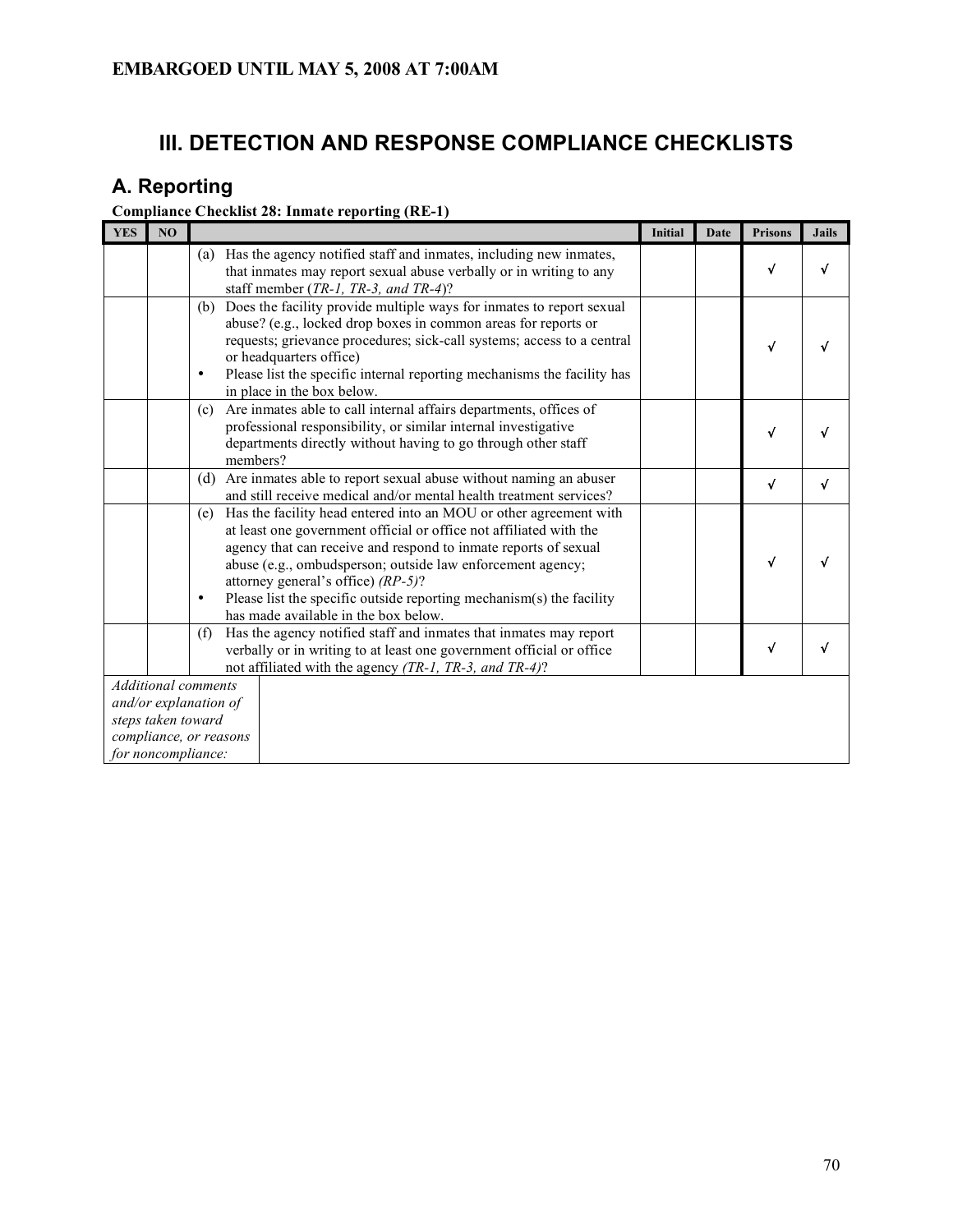| <b>YES</b><br>NO<br><b>Initial</b><br><b>Prisons</b><br>Date                                                                                                                           | <b>Jails</b> |
|----------------------------------------------------------------------------------------------------------------------------------------------------------------------------------------|--------------|
|                                                                                                                                                                                        |              |
| Do inmates receive contact lists, phone numbers, and addresses for<br>(a)<br>V<br>local and regional victim advocates or outside counseling services<br>upon intake into the facility? |              |
| Are contact lists, phone numbers, and addresses for victim<br>(b)<br>advocates or outside counseling services posted throughout the<br>V<br>facility?                                  |              |
| Are contact lists, phone numbers, and addresses updated and re-<br>(c)<br>V<br>posted periodically?                                                                                    |              |
| Are inmates able to communicate with outside victim advocates or<br>(d)<br>√<br>counselors in settings where conversations cannot be overheard?                                        |              |
| Where hotlines or preprogrammed phones are used, are they<br>(e)<br>V<br>available to inmates free of charge?                                                                          |              |
| Does staff explain to inmates the rules governing confidentiality<br>(f)<br>that apply for disclosures of sexual abuse made to outside<br>V<br>advocates or counselors?                |              |
| <b>Additional comments</b>                                                                                                                                                             |              |
| and/or explanation of                                                                                                                                                                  |              |
| steps taken toward                                                                                                                                                                     |              |
| compliance, or reasons                                                                                                                                                                 |              |
| for noncompliance:                                                                                                                                                                     |              |

### **Compliance Checklist 29: Outside confidential support services for inmates (RE-2)**

### **Compliance Checklist 30: Third party reporting (RE-3)**

| <b>YES</b>            | NO                     |     |                                                                                                                                                      | Initial | Date | <b>Prisons</b> | <b>Jails</b> |
|-----------------------|------------------------|-----|------------------------------------------------------------------------------------------------------------------------------------------------------|---------|------|----------------|--------------|
|                       |                        | (a) | Does the agency distribute publicly the following information<br>regarding third party reporting?                                                    |         |      |                |              |
|                       |                        | ٠   | Contact information for the corrections official, department, or unit<br>responsible for receiving and responding to third party allegations         |         |      | v              |              |
|                       |                        | ٠   | Instructions for what information to include when reporting sexual<br>abuse                                                                          |         |      | v              |              |
|                       |                        | ٠   | Notice that the allegation will be discussed with the victim named in<br>the report                                                                  |         |      | v              |              |
|                       |                        | ٠   | Statement explaining the allegation will be disclosed only to those<br>who need to know to ensure victim safety and to investigate the<br>allegation |         |      | v              |              |
|                       |                        | (b) | Does the agency periodically review and update, if necessary, the<br>information distributed regarding third party reporting?                        |         |      | v              |              |
|                       | Additional comments    |     |                                                                                                                                                      |         |      |                |              |
| and/or explanation of |                        |     |                                                                                                                                                      |         |      |                |              |
| steps taken toward    |                        |     |                                                                                                                                                      |         |      |                |              |
|                       | compliance, or reasons |     |                                                                                                                                                      |         |      |                |              |
|                       | for noncompliance:     |     |                                                                                                                                                      |         |      |                |              |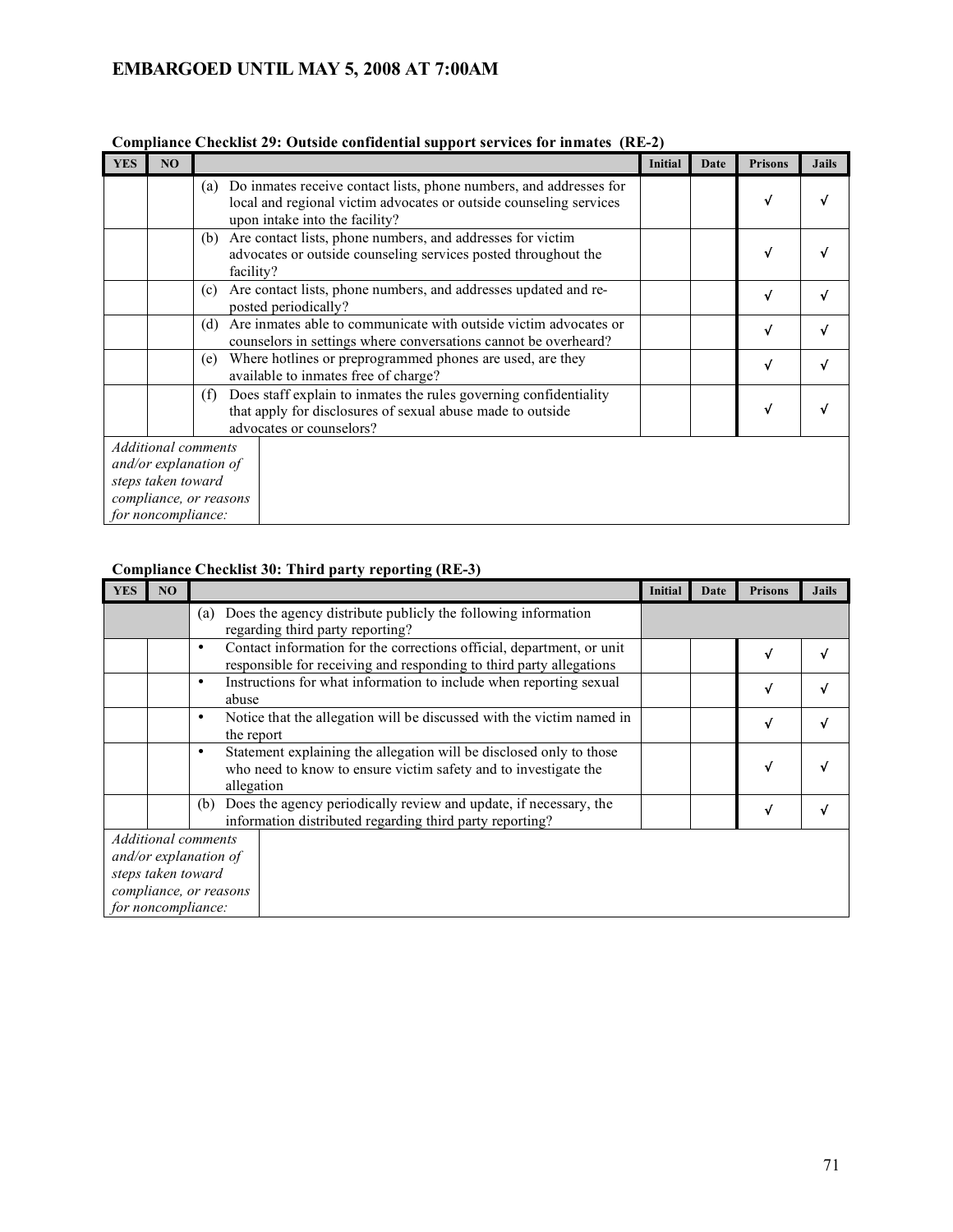## **B. Staff duties following an inmate report**

| <b>YES</b>                                   | N <sub>O</sub>             |     |                                                                                                                                                                                                                                                                                                                                 | <b>Initial</b> | Date | <b>Prisons</b> | <b>Jails</b> |
|----------------------------------------------|----------------------------|-----|---------------------------------------------------------------------------------------------------------------------------------------------------------------------------------------------------------------------------------------------------------------------------------------------------------------------------------|----------------|------|----------------|--------------|
|                                              |                            | (a) | Has the agency notified staff members that they are required to<br>report immediately any knowledge, suspicion, or information they<br>receive regarding an incident of sexual abuse, including any<br>knowledge of staff neglect or violation of responsibilities that may<br>have contributed to an incident of sexual abuse? |                |      | V              |              |
|                                              |                            |     | (b) Has the agency notified staff members that, in instances of suspected<br>or reported inmate-on-inmate sexual abuse, staff may report up the<br>chain of command or directly to the facility or agency head?                                                                                                                 |                |      | V              |              |
|                                              |                            | (c) | Has the agency notified staff members that, in instances of suspected<br>or reported staff-on-inmate sexual abuse or staff neglect or violation<br>of responsibilities, they must report directly to the facility or agency<br>head?                                                                                            |                |      | v              |              |
|                                              |                            |     | (d) Has the agency notified staff members that they are required to limit<br>information related to any incident of sexual abuse to those who<br>need to know in order to make treatment, investigation, and<br>classification decisions?                                                                                       |                |      |                |              |
|                                              |                            | (e) | Has the agency notified staff members that they may be terminated<br>for failing to comply with the duty to report $(DI-1)$ ?                                                                                                                                                                                                   |                |      | √              |              |
|                                              |                            | (f) | Has the agency notified medical and mental health practitioners of<br>their reporting duties or, if applicable, their exclusion from the duty<br>to report sexual abuse?                                                                                                                                                        |                |      | v              |              |
|                                              | <b>Additional comments</b> |     |                                                                                                                                                                                                                                                                                                                                 |                |      |                |              |
|                                              | and/or explanation of      |     |                                                                                                                                                                                                                                                                                                                                 |                |      |                |              |
| steps taken toward<br>compliance, or reasons |                            |     |                                                                                                                                                                                                                                                                                                                                 |                |      |                |              |
|                                              | for noncompliance:         |     |                                                                                                                                                                                                                                                                                                                                 |                |      |                |              |

#### **Compliance Checklist 31: Staff duty to report sexual abuse (SD-1)**

### **Compliance Checklist 32: Staff duty to protect sexual abuse victims and preserve evidence (SD-2)**

| <b>YES</b>                                                                                                         | NO |     |                                                                                                                                                                                                                                                                                                                                                                                                                                                                | <b>Initial</b> | Date | <b>Prisons</b> | <b>Jails</b> |
|--------------------------------------------------------------------------------------------------------------------|----|-----|----------------------------------------------------------------------------------------------------------------------------------------------------------------------------------------------------------------------------------------------------------------------------------------------------------------------------------------------------------------------------------------------------------------------------------------------------------------|----------------|------|----------------|--------------|
|                                                                                                                    |    | (a) | Has the agency notified staff members that upon learning of an<br>incident of sexual abuse, they are required to take steps to protect the<br>victim's safety, including separating an inmate victim from an<br>inmate abuser, and informing the victim not to take any actions that<br>could destroy physical evidence before an investigator or other<br>member of the coordinated response team arrives (RP-2, Compliance<br>Checklist 12, $(1)$ , $(c)$ )? |                |      |                |              |
|                                                                                                                    |    | (b) | Have trained staff members demonstrated competence in performing<br>the duties described in (a) following specific incidents of sexual<br>abuse?<br>If no, please explain in the box below.                                                                                                                                                                                                                                                                    |                |      |                |              |
| Additional comments<br>and/or explanation of<br>steps taken toward<br>compliance, or reasons<br>for noncompliance: |    |     |                                                                                                                                                                                                                                                                                                                                                                                                                                                                |                |      |                |              |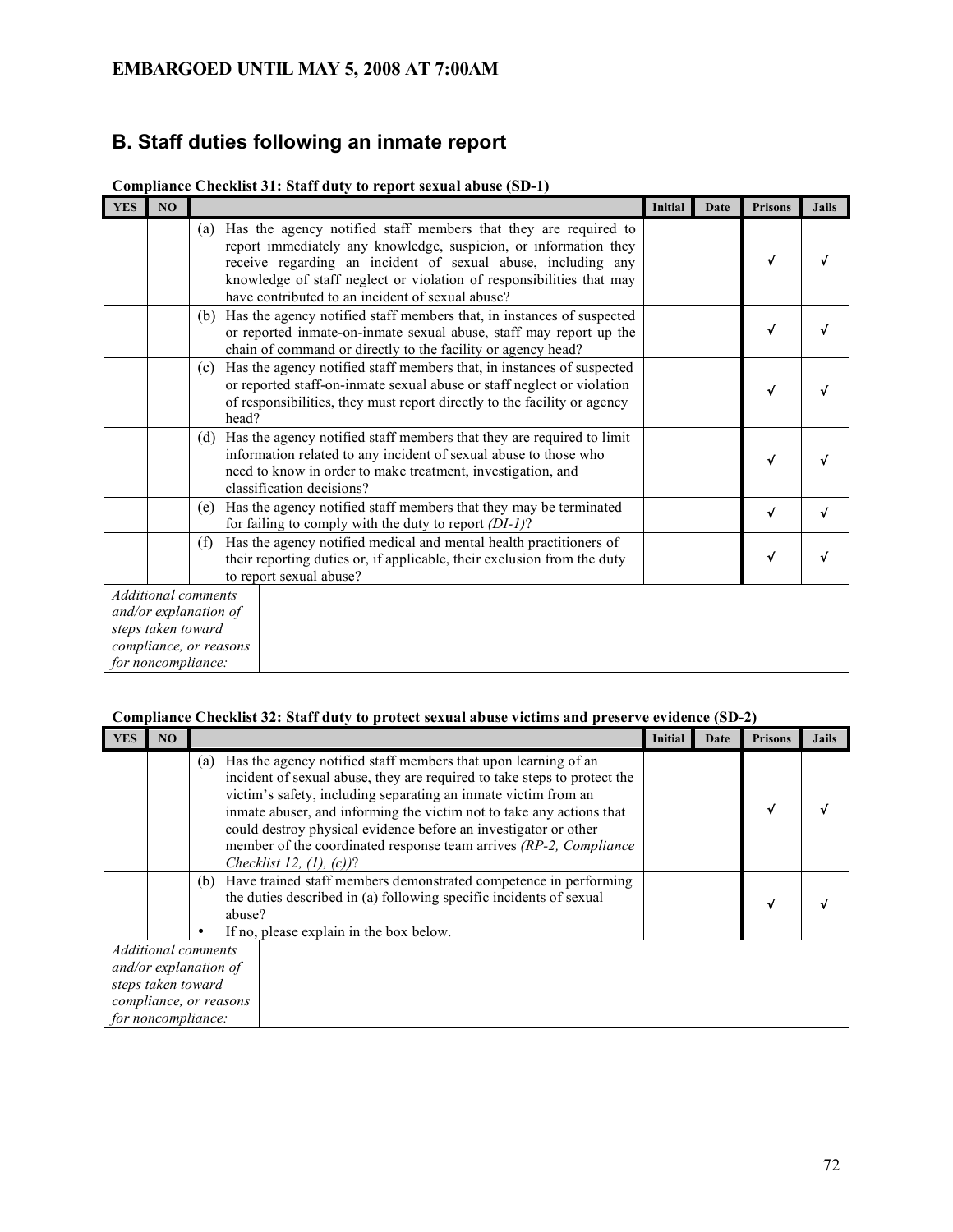# **C. Agency duty to protect against retaliation**

| <b>YES</b>                                                                                                                | NO |                                                                                                                                                                                                                   | Initial | Date | Prisons | <b>Jails</b> |
|---------------------------------------------------------------------------------------------------------------------------|----|-------------------------------------------------------------------------------------------------------------------------------------------------------------------------------------------------------------------|---------|------|---------|--------------|
|                                                                                                                           |    | (a) Does the agency employ the following measures, when appropriate,<br>to protect inmates and staff from retaliation for reporting sexual                                                                        |         |      |         |              |
|                                                                                                                           |    | abuse?                                                                                                                                                                                                            |         |      |         |              |
|                                                                                                                           |    | Housing changes or transfers for inmate victims or abusers<br>$\bullet$                                                                                                                                           |         |      | √       | √            |
|                                                                                                                           |    | Removal of alleged staff or inmate abusers from contact with<br>$\bullet$<br>victims                                                                                                                              |         |      | V       | $\checkmark$ |
|                                                                                                                           |    | Employee assistance services or other resources for staff who may<br>$\bullet$<br>need psychological or emotional support                                                                                         |         |      | √       | $\checkmark$ |
|                                                                                                                           |    | Available support services for inmates who may need psychological<br>$\bullet$<br>or emotional support                                                                                                            |         |      | √       | $\checkmark$ |
|                                                                                                                           |    | Are staff members required to report any knowledge or suspicion of<br>(b)<br>retaliation by inmates or staff?                                                                                                     |         |      | √       | √            |
|                                                                                                                           |    | Has the agency notified staff members of their rights under relevant<br>(c)<br>whistleblower protection laws?                                                                                                     |         |      | √       | √            |
|                                                                                                                           |    | Has the agency notified staff members of their rights under relevant<br>(d)<br>crime victim rights laws?                                                                                                          |         |      | √       | √            |
|                                                                                                                           |    | Following a report of sexual abuse, does an appropriate agency<br>(e)<br>official follow up periodically with the complainant to make sure he<br>or she is not being subjected to or threatened with retaliation? |         |      | √       | $\checkmark$ |
|                                                                                                                           |    | Do agency decisions to employ measures to protect inmates or staff<br>(f)<br>members from retaliation take into account their concerns and<br>perceptions about their safety?                                     |         |      | √       | √            |
|                                                                                                                           |    | (g) Has the agency notified staff of how to report concerns about<br>retaliation?                                                                                                                                 |         |      | V       | √            |
|                                                                                                                           |    | Has the agency notified inmates of how to report concerns about<br>(h)<br>retaliation?                                                                                                                            |         |      | √       | $\checkmark$ |
|                                                                                                                           |    | Does the agency impose disciplinary sanctions on anyone who<br>(i)<br>retaliates against a staff member or inmate who reports sexual<br>abuse?                                                                    |         |      | V       | √            |
| <b>Additional</b> comments<br>and/or explanation of<br>steps taken toward<br>compliance, or reasons<br>for noncompliance: |    |                                                                                                                                                                                                                   |         |      |         |              |

**Compliance Checklist 33: Agency duty to protect against retaliation (AD-1)**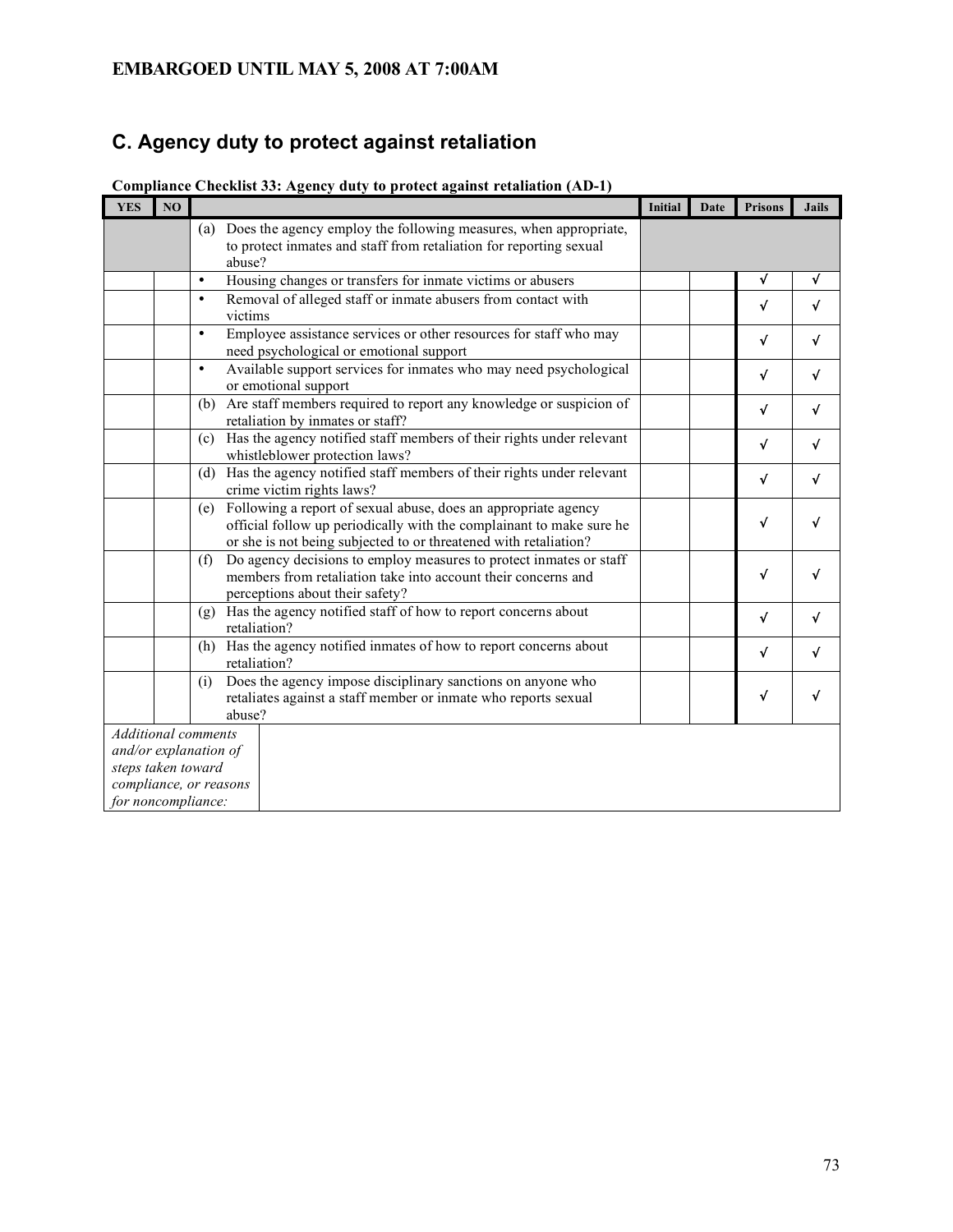# **D. Investigations and Discipline**

| <b>Compliance Checklist 34: Investigations (IN-1)</b> |
|-------------------------------------------------------|
|-------------------------------------------------------|

| <b>YES</b> | NO |                                                                                                                                | <b>Initial</b> | Date | <b>Prisons</b> | <b>Jails</b> |
|------------|----|--------------------------------------------------------------------------------------------------------------------------------|----------------|------|----------------|--------------|
|            |    | (a) Are investigators trained according to the requirements listed in $TR-5$ ,                                                 |                |      | $\checkmark$   | V            |
|            |    | Compliance Checklist 24, $(a)$ – $(k)$ ?                                                                                       |                |      |                |              |
|            |    | Do investigators follow the steps in the agency's uniform evidence<br>(b)                                                      |                |      | $\sqrt{ }$     | V            |
|            |    | protocol (RP-2, Compliance Checklist 12)?                                                                                      |                |      |                |              |
|            |    | Does one or more of the highest-ranking officials within the<br>(c)                                                            |                |      |                |              |
|            |    | administrative or investigative chain of command have the authority to                                                         |                |      | √              |              |
|            |    | initiate and close investigations and approve final investigative                                                              |                |      |                |              |
|            |    | reports?                                                                                                                       |                |      |                |              |
|            |    | (d) Do investigators adhere to established time frames for status and final                                                    |                |      |                |              |
|            |    | reviews of investigations by one or more of the highest-ranking                                                                |                |      | $\checkmark$   | v            |
|            |    | officials responsible for initiating and closing investigations?                                                               |                |      |                |              |
|            |    | Does the highest-ranking official responsible for initiating and closing<br>(e)                                                |                |      |                |              |
|            |    | investigations adhere to established time frames for status and final                                                          |                |      | $\checkmark$   | v            |
|            |    | reviews of investigations?                                                                                                     |                |      |                |              |
|            |    | Do investigators interview all potential victims, perpetrators, and<br>(f)                                                     |                |      | $\sqrt{ }$     | V            |
|            |    | witnesses?                                                                                                                     |                |      |                |              |
|            |    | During the course of an investigation, does the investigator check in<br>(g)                                                   |                |      | $\sqrt{ }$     |              |
|            |    | with the complainant to make sure he or she is not being subjected to                                                          |                |      |                |              |
|            |    | or threatened with retaliation?                                                                                                |                |      |                |              |
|            |    | (h) Before conducting any compelled interviews of witnesses and/or                                                             |                |      |                |              |
|            |    | targets of investigation, do investigators contact relevant prosecution                                                        |                |      | √              |              |
|            |    | authorities to determine whether compelled interviews may impose                                                               |                |      |                |              |
|            |    | difficulties for subsequent criminal prosecutions?<br>Are investigations referred for criminal prosecution according to<br>(i) |                |      |                |              |
|            |    | objective criteria?                                                                                                            |                |      | $\sqrt{ }$     | V            |
|            |    | Do investigations include a review of any and all prior complaints<br>(i)                                                      |                |      |                |              |
|            |    | reports of sexual abuse involving the same accused perpetrator?                                                                |                |      | √              | √            |
|            |    | (k) Do investigators review information gathered during initial screening                                                      |                |      |                |              |
|            |    | and classification to determine whether the alleged victim was                                                                 |                |      |                |              |
|            |    | considered vulnerable and/or the alleged perpetrator was considered                                                            |                |      | √              |              |
|            |    | potentially abusive (CL-1 and CL-2)?                                                                                           |                |      |                |              |
|            |    | Does the scope of every investigation include an effort to determine<br>(1)                                                    |                |      |                |              |
|            |    | whether any potential staff negligence or collusion enabled the abuse                                                          |                |      | $\sqrt{ }$     | √            |
|            |    | or harassment to occur?                                                                                                        |                |      |                |              |
|            |    | (m) Are all investigations of staff-on-inmate sexual abuse and harassment                                                      |                |      |                |              |
|            |    | carried through to completion, regardless of whether the subject of the                                                        |                |      |                |              |
|            |    | investigation transfers, resigns, or retires before a finding has been                                                         |                |      | $\checkmark$   |              |
|            |    | reached and regardless of whether the inmate continues to be                                                                   |                |      |                |              |
|            |    | incarcerated at the facility?                                                                                                  |                |      |                |              |
|            |    | (n) Are all investigations of inmate-on-inmate sexual abuse carried                                                            |                |      |                |              |
|            |    | through to completion, regardless of whether the subject of the                                                                |                |      | $\sqrt{ }$     |              |
|            |    | investigation is transferred or released before a finding has been                                                             |                |      |                |              |
|            |    | reached?                                                                                                                       |                |      |                |              |
|            |    | Do investigators inform victims of the outcome of the investigation?<br>$\left( 0 \right)$                                     |                |      | $\sqrt{ }$     | √            |
|            |    | Does the agency require investigators or other staff to track repeated<br>(p)                                                  |                |      |                |              |
|            |    | unsubstantiated allegations involving the following?                                                                           |                |      |                |              |
|            |    | The same alleged perpetrator<br>$\bullet$                                                                                      |                |      | √              | V            |
|            |    | The same work shift<br>$\bullet$                                                                                               |                |      | $\sqrt{ }$     | $\checkmark$ |
|            |    | The same area of the facility<br>$\bullet$                                                                                     |                |      | √              | √            |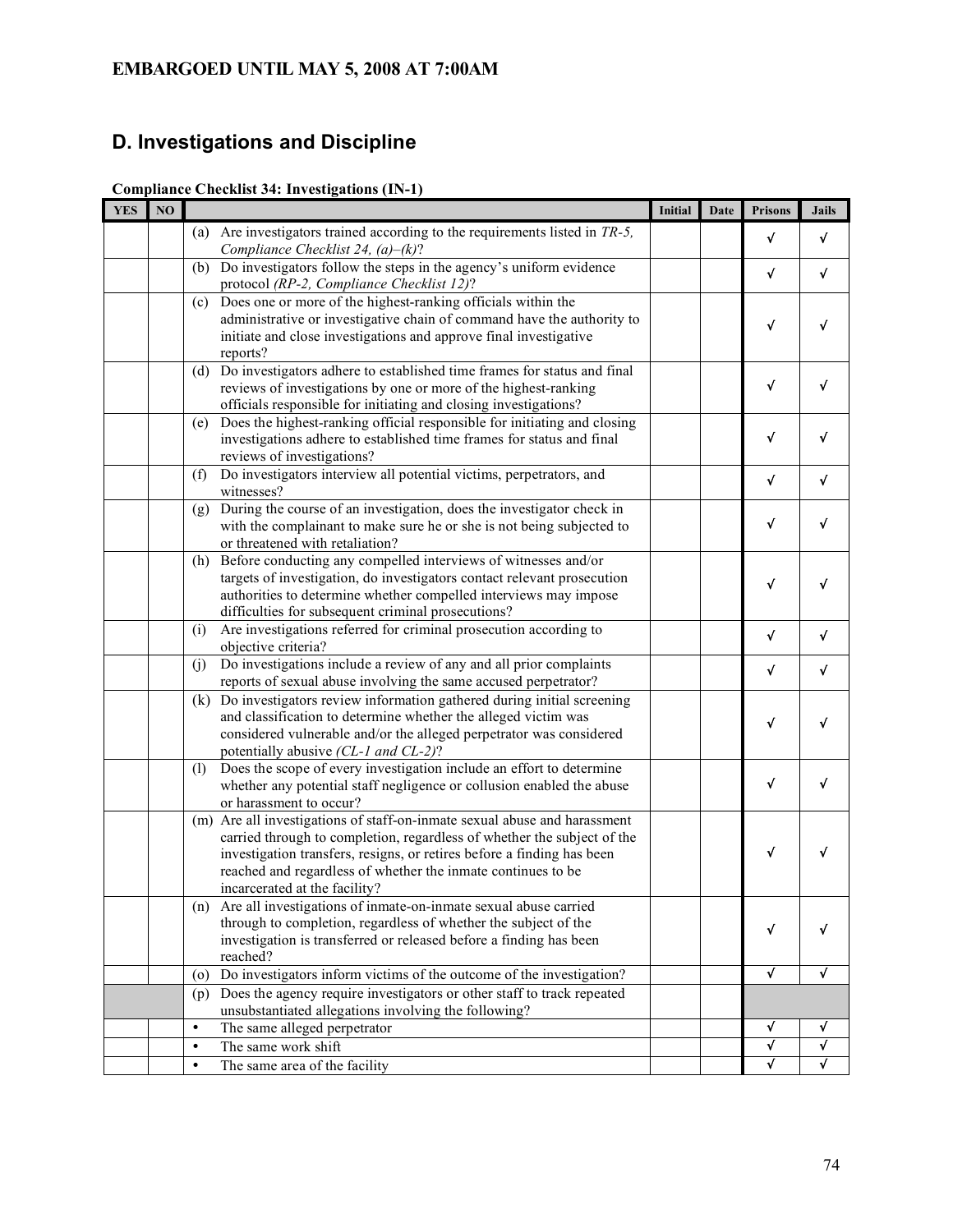| YES                                                                                                                                                                                                                                                       | NO |  | <b>Initial</b> | Date | <b>Prisons</b> | <b>Jails</b> |
|-----------------------------------------------------------------------------------------------------------------------------------------------------------------------------------------------------------------------------------------------------------|----|--|----------------|------|----------------|--------------|
| (q) Has the agency notified investigators or other staff responsible for<br>tracking patterns of unsubstantiated allegations that they are required<br>to report any identified patterns to the highest-ranking investigator<br>and/or the facility head? |    |  |                |      |                |              |
| Additional comments<br>and/or explanation of<br>steps taken toward<br>compliance, or reasons<br>for noncompliance:                                                                                                                                        |    |  |                |      |                |              |

#### **Compliance Checklist 35: Level of proof required to substantiate sexual abuse allegations for disciplinary action (IN-2)**

| <b>YES</b>                                  | NO                     |     |                                                                                                                                                                                                                                                                                                                                                         | <b>Initial</b> | Date | <b>Prisons</b> | <b>Jails</b> |
|---------------------------------------------|------------------------|-----|---------------------------------------------------------------------------------------------------------------------------------------------------------------------------------------------------------------------------------------------------------------------------------------------------------------------------------------------------------|----------------|------|----------------|--------------|
|                                             |                        | (a) | Are investigators required to weigh all evidence collected in a sexual<br>abuse investigation, including statements from interviews and prior<br>reports of sexual abuse against the accused perpetrator, before<br>determining whether the allegation is substantiated, unsubstantiated, or<br>unfounded (IN-1, Compliance Checklist 34, (b) and (j))? |                |      | √              |              |
|                                             |                        | (b) | Do investigators consider factors other than proof of physical injury<br>when making credibility assessments?                                                                                                                                                                                                                                           |                |      | V              |              |
|                                             |                        | (c) | Are investigators required to detail the basis for their findings in final<br>investigation reports, addressing all evidence, including determinations<br>of witnesses' credibility?                                                                                                                                                                    |                |      | v              |              |
|                                             | Additional comments    |     |                                                                                                                                                                                                                                                                                                                                                         |                |      |                |              |
| and/or explanation of<br>steps taken toward |                        |     |                                                                                                                                                                                                                                                                                                                                                         |                |      |                |              |
|                                             | compliance, or reasons |     |                                                                                                                                                                                                                                                                                                                                                         |                |      |                |              |
|                                             | for noncompliance:     |     |                                                                                                                                                                                                                                                                                                                                                         |                |      |                |              |

#### **Compliance Checklist 36: Disciplinary sanctions for staff (DI-1)**

| <b>YES</b>                                                                                                                                                                        | NO |                                                                                      | <b>Initial</b>                                                                                                                                                                                                                                                                               | Date | <b>Prisons</b> | <b>Jails</b> |
|-----------------------------------------------------------------------------------------------------------------------------------------------------------------------------------|----|--------------------------------------------------------------------------------------|----------------------------------------------------------------------------------------------------------------------------------------------------------------------------------------------------------------------------------------------------------------------------------------------|------|----------------|--------------|
|                                                                                                                                                                                   |    | Does the agency inform staff members of their rights and<br>(a)<br>appeal sanctions? | responsibilities during the disciplinary process, including how to                                                                                                                                                                                                                           |      |                |              |
|                                                                                                                                                                                   |    | sexual abuse or staff-on-inmate sexual harassment?                                   | (b) Does the agency terminate staff members following an administrative<br>ruling that the staff member engaged in actual or attempted staff-on-<br>inmate sexual abuse or a criminal finding of guilt for staff-on-inmate                                                                   |      |                |              |
|                                                                                                                                                                                   |    | (c)<br>and reassignment?                                                             | Does the range of sanctions imposed for other violations of agency<br>rules or sexual abuse policies include administrative leave without pay                                                                                                                                                |      |                |              |
|                                                                                                                                                                                   |    | (d)                                                                                  | Does the agency have a process for ensuring that disciplinary<br>sanctions for other violations of agency rules or sexual abuse policies<br>are fair and proportional to the offense committed, the staff member's<br>disciplinary history, and the sanctions imposed on other staff members |      |                |              |
| with comparable offenses and disciplinary histories?<br><b>Additional comments</b><br>and/or explanation of<br>steps taken toward<br>compliance, or reasons<br>for noncompliance: |    |                                                                                      |                                                                                                                                                                                                                                                                                              |      |                |              |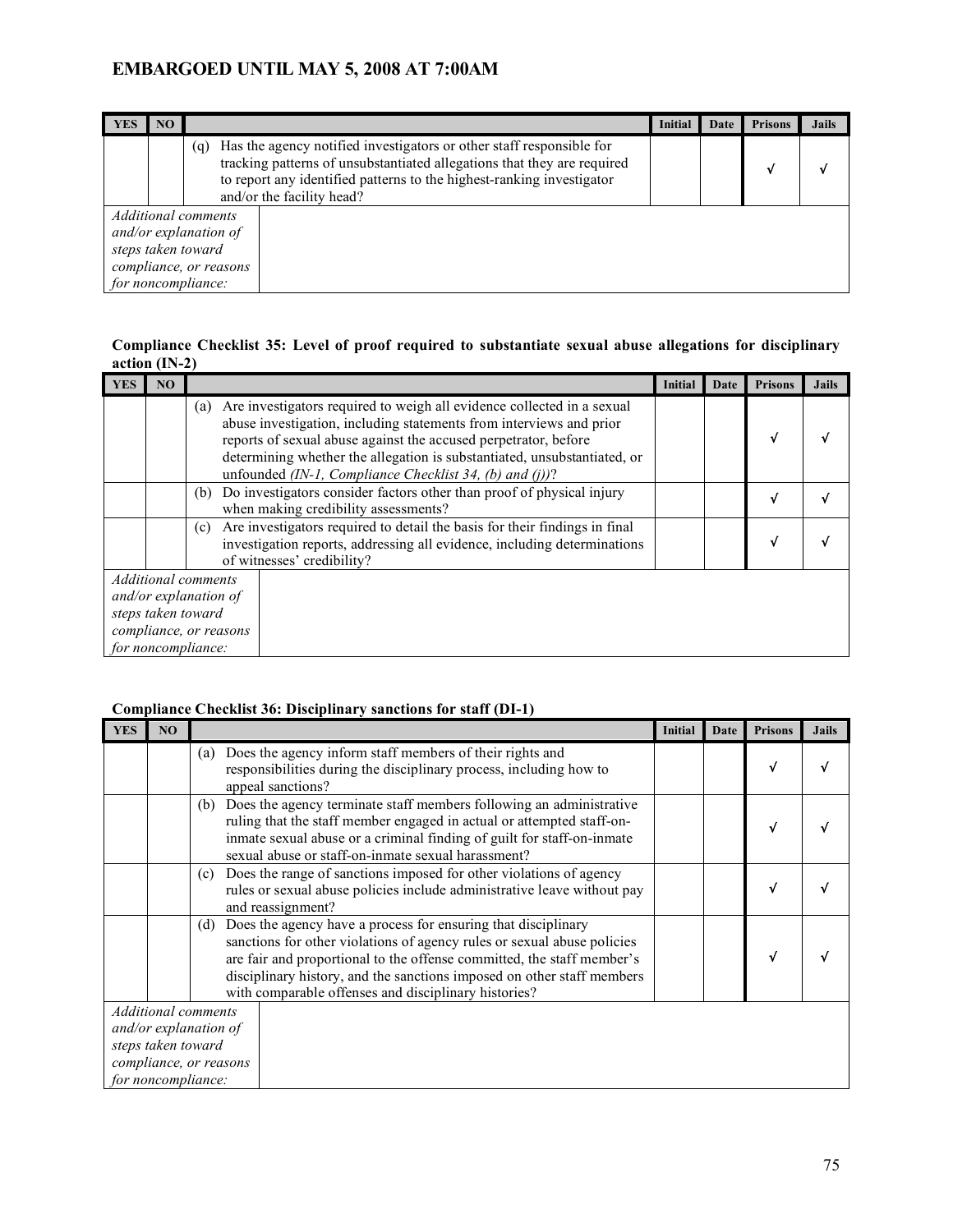|            |                                                                                                                           | Comphance Checking of . Disciplinary sanctions for minates (DF-2)                                                                                                                                                                                                                                                           |                |      |                |              |
|------------|---------------------------------------------------------------------------------------------------------------------------|-----------------------------------------------------------------------------------------------------------------------------------------------------------------------------------------------------------------------------------------------------------------------------------------------------------------------------|----------------|------|----------------|--------------|
| <b>YES</b> | N <sub>O</sub>                                                                                                            |                                                                                                                                                                                                                                                                                                                             | <b>Initial</b> | Date | <b>Prisons</b> | <b>Jails</b> |
|            |                                                                                                                           | Does the agency inform inmates of their rights and responsibilities<br>(a)<br>during the disciplinary process, including how to appeal sanctions?                                                                                                                                                                           |                |      |                |              |
|            |                                                                                                                           | Does the agency inform inmates that they will not face sanctions for<br>(b)<br>instances of staff-on-inmate sexual abuse?                                                                                                                                                                                                   |                |      | $\sqrt{ }$     |              |
|            |                                                                                                                           | Does the agency give special consideration during the disciplinary<br>(c)<br>process to inmates whose mental illness, mental retardation, or other<br>cognitive deficiencies were found to have contributed to their abusive<br>behavior?                                                                                   |                |      |                |              |
|            |                                                                                                                           | Does the agency ensure that inmates with serious mental illness are<br>(d)<br>not punished with prolonged isolation/disciplinary segregation that<br>would limit their access to needed mental health services or impose<br>conditions otherwise inconsistent with their mental health needs?                               |                |      |                |              |
|            |                                                                                                                           | Does the agency have a process for ensuring that disciplinary<br>(e)<br>sanctions imposed for inmate-on-inmate sexual abuse are fair and<br>proportional to the offense committed, the inmate's disciplinary<br>history, and the sanctions imposed on other inmates with comparable<br>offenses and disciplinary histories? |                |      |                |              |
|            | <b>Additional comments</b><br>and/or explanation of<br>steps taken toward<br>compliance, or reasons<br>for noncompliance: |                                                                                                                                                                                                                                                                                                                             |                |      |                |              |

#### **Compliance Checklist 37: Disciplinary sanctions for inmates (DI-2)**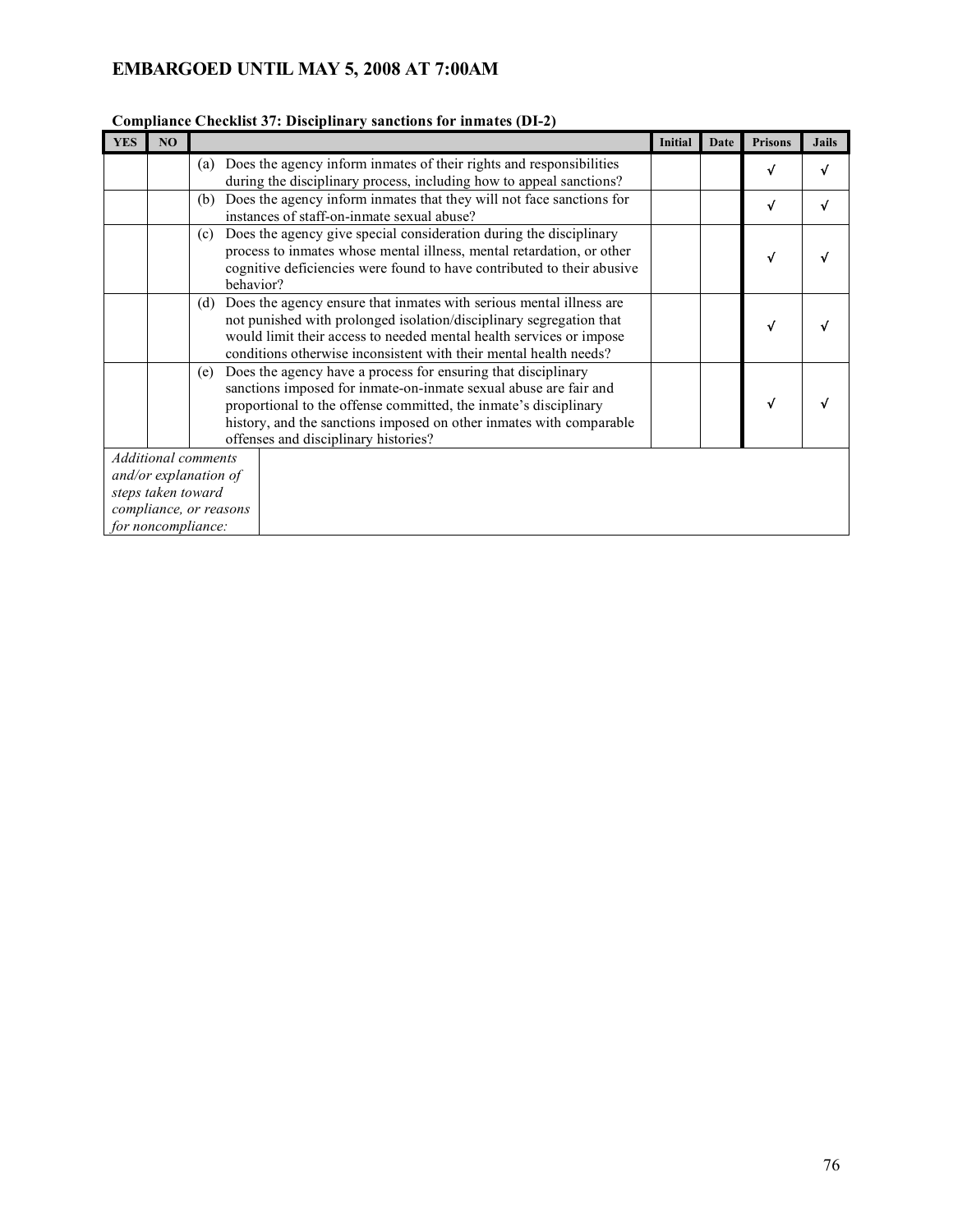# **E. Medical and Mental Health Care**

| <b>YES</b> | N <sub>O</sub>                              |                  |                                                                                                                                                                                                                                                                                                                                           | <b>Initial</b> | Date | <b>Prisons</b> | <b>Jails</b> |
|------------|---------------------------------------------|------------------|-------------------------------------------------------------------------------------------------------------------------------------------------------------------------------------------------------------------------------------------------------------------------------------------------------------------------------------------|----------------|------|----------------|--------------|
|            |                                             | (a)              | Has the agency notified inmates of how to access medical and mental                                                                                                                                                                                                                                                                       |                |      |                | √            |
|            |                                             | (b)              | health services if they have experienced sexual abuse $(TR-4)$ ?<br>Has the agency notified inmates that if they need medical or mental                                                                                                                                                                                                   |                |      |                |              |
|            |                                             |                  | health treatment following an incident of sexual abuse, those services<br>will be provided free of charge?                                                                                                                                                                                                                                |                |      |                |              |
|            |                                             | (c)              | Is information about accessing medical and mental health services<br>following an incident of sexual abuse posted in common areas<br>throughout the facility?                                                                                                                                                                             |                |      | √              |              |
|            |                                             | (d)              | Are inmates able to request a medical or mental health visit to discuss<br>sexual abuse or harassment without having to disclose the abuse to an<br>officer or other staff member?                                                                                                                                                        |                |      | √              |              |
|            |                                             | (e)              | Are inmates treated by qualified medical and mental health<br>practitioners who have undergone specialized training, including<br>sensitivity and cultural competency training, for treating sexual abuse<br>victims $(TR-5)$ ?                                                                                                           |                |      |                |              |
|            |                                             | (f)<br>$\bullet$ | Does the agency have a medical and mental health care quality<br>improvement program that assesses the services delivered to sexual<br>abuse victims and ensures that these services are equal to those<br>provided to sexual abuse victims in the community?<br>If yes, please list all of the measures taken to improve the delivery of |                |      |                |              |
|            |                                             |                  | medical and mental health services to sexual abuse victims in the box<br>below.                                                                                                                                                                                                                                                           |                |      |                |              |
|            | <b>Additional comments</b>                  |                  |                                                                                                                                                                                                                                                                                                                                           |                |      |                |              |
|            | and/or explanation of<br>steps taken toward |                  |                                                                                                                                                                                                                                                                                                                                           |                |      |                |              |
|            | compliance, or reasons                      |                  |                                                                                                                                                                                                                                                                                                                                           |                |      |                |              |
|            | for noncompliance:                          |                  |                                                                                                                                                                                                                                                                                                                                           |                |      |                |              |

**Compliance Checklist 38: Access to medical and mental health services (MM-1)**

#### **Compliance Checklist 39: Medical and mental health intake screenings—history of sexual victimization (MM-2)**

| <b>YES</b> | N <sub>O</sub> |                                                                                                                                                                                                                                                      | <b>Initial</b> | Date | <b>Prisons</b> | <b>Jails</b> |
|------------|----------------|------------------------------------------------------------------------------------------------------------------------------------------------------------------------------------------------------------------------------------------------------|----------------|------|----------------|--------------|
|            |                | Do qualified medical and mental health practitioners who have<br>(a)<br>successfully completed sensitivity training ask questions about prior<br>sexual victimization during medical and mental health reception and<br>intake screenings $(TR-5)$ ? |                |      | v              |              |
|            |                | Does staff use a standardized medical and mental health screening<br>(b)<br>form with questions about previous sexual victimization including<br>when and where incidents occurred?                                                                  |                |      | v              |              |
|            |                | If an inmate discloses an incident of sexual abuse that occurred within<br>(c)<br>the previous 96 hours, do medical and mental health practitioners<br>perform the following actions (RP-1, RP-2, and MM-4)?                                         |                |      |                |              |
|            |                | Assess the inmate's acute medical or mental health needs<br>٠                                                                                                                                                                                        |                |      |                |              |
|            |                | Provide emergency treatment<br>٠                                                                                                                                                                                                                     |                |      |                |              |
|            |                | Follow the agency's evidence protocol<br>$\bullet$                                                                                                                                                                                                   |                |      |                |              |
|            |                | If an inmate discloses an incident of sexual abuse that occurred more<br>(d)<br>than 96 hours prior to the screening, do medical and mental health<br>practitioners perform the following actions (MM-4)?                                            |                |      |                |              |
|            |                | Provide, or refer the inmate for, an immediate mental health<br>٠<br>evaluation                                                                                                                                                                      |                |      | v              |              |
|            |                | Or when necessary, for medical evaluation and treatment<br>٠                                                                                                                                                                                         |                |      |                |              |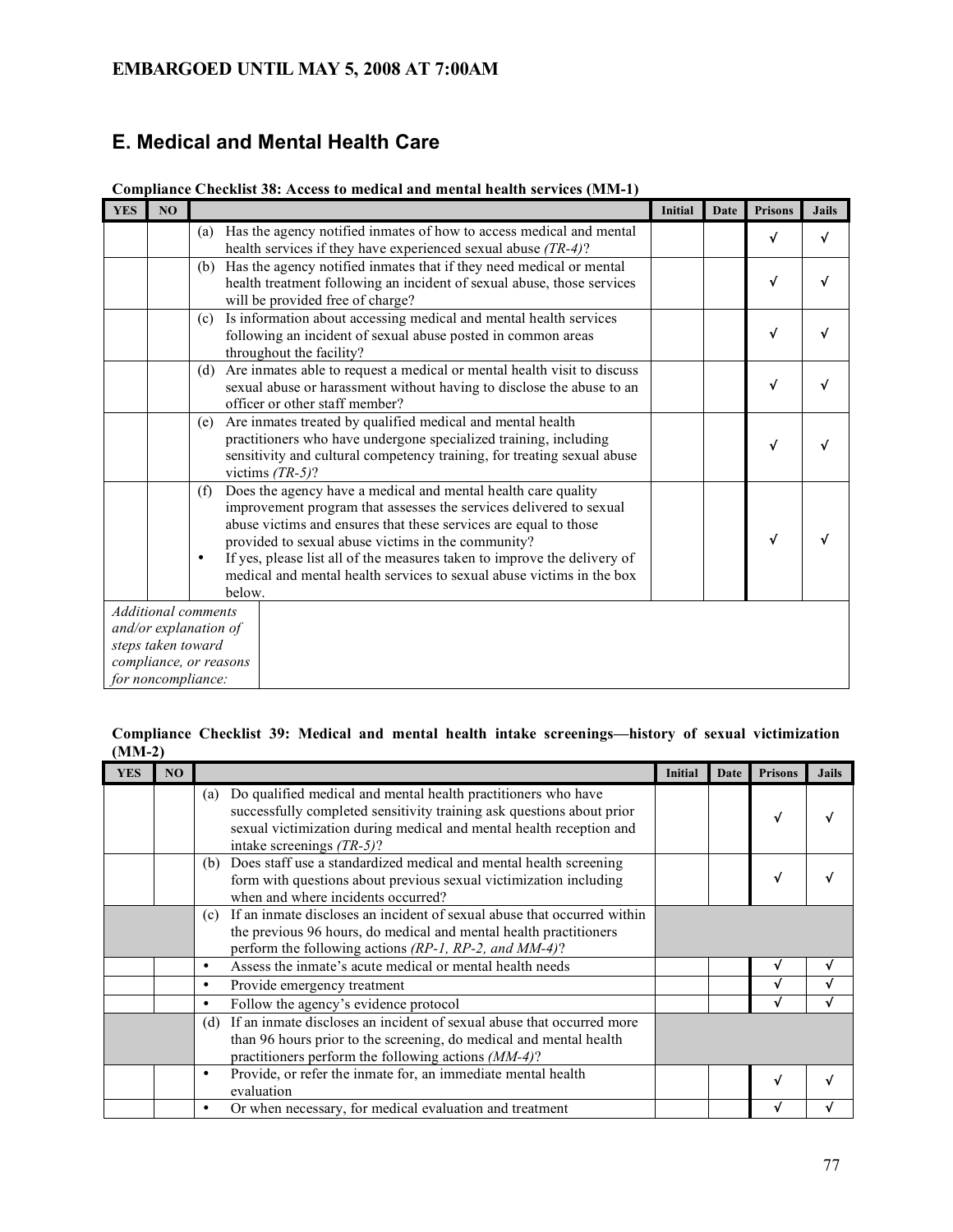| <b>YES</b>                                                                                                                | NO |                                                                                                                                                            | Initial | Date | <b>Prisons</b> | <b>Jails</b> |
|---------------------------------------------------------------------------------------------------------------------------|----|------------------------------------------------------------------------------------------------------------------------------------------------------------|---------|------|----------------|--------------|
|                                                                                                                           |    | Have medical and mental health practitioners and classification staff<br>(e)<br>been informed of the following?                                            |         |      |                |              |
|                                                                                                                           |    | That they are required to use information related to previous inmate<br>٠<br>sexual victimization only to develop inmate treatment and<br>management plans |         |      | v              |              |
|                                                                                                                           |    | That they are prohibited from sharing that information with anyone<br>٠<br>else for any other purpose                                                      |         |      | v              |              |
| <b>Additional comments</b><br>and/or explanation of<br>steps taken toward<br>compliance, or reasons<br>for noncompliance: |    |                                                                                                                                                            |         |      |                |              |

#### **Compliance Checklist 40: Detection (MM-3)**

| <b>YES</b>                                                                                                         | N <sub>O</sub> |                                                                                                                                                                                                                     | <b>Initial</b> | Date | <b>Prisons</b> | <b>Jails</b> |
|--------------------------------------------------------------------------------------------------------------------|----------------|---------------------------------------------------------------------------------------------------------------------------------------------------------------------------------------------------------------------|----------------|------|----------------|--------------|
|                                                                                                                    |                | Have medical practitioners been trained in how to identify signs of<br>(a)<br>sexual abuse during routine medical or dental exams (TR-5,<br>Compliance Checklist 24, (o))?                                          |                |      | v              |              |
|                                                                                                                    |                | Have medical practitioners been trained in how to obtain informed<br>(b)<br>consent from inmates before reporting sexual abuse (TR-5,<br>Compliance Checklist 24, (r))?                                             |                |      |                |              |
|                                                                                                                    |                | Has the agency notified inmates that medical practitioners must obtain<br>(c)<br>their informed consent before they can report sexual abuse disclosed<br>to them by inmates (TR-4, Compliance Checklist 20, $(u)$ ? |                |      |                |              |
|                                                                                                                    |                | Do medical practitioners provide services regardless of whether an<br>(d)<br>inmate confirms the abuse or names an abuser?                                                                                          |                |      | √              |              |
|                                                                                                                    |                | Has the agency notified medical practitioners of their reporting<br>(e)<br>requirements (TR-5 and SD-1)?                                                                                                            |                |      | √              |              |
| Additional comments<br>and/or explanation of<br>steps taken toward<br>compliance, or reasons<br>for noncompliance: |                |                                                                                                                                                                                                                     |                |      |                |              |

#### **Compliance Checklist 41: Medical and mental health care for sexual abuse victims (MM-4)**

| <b>YES</b> | N <sub>O</sub> |                                                                                                                                        | Initial | Date | <b>Prisons</b> | <b>Jails</b> |
|------------|----------------|----------------------------------------------------------------------------------------------------------------------------------------|---------|------|----------------|--------------|
|            |                | (1) Requirements for immediate medical and mental health treatment:                                                                    |         |      |                |              |
|            |                | Do qualified facility or outside medical practitioners perform the<br>(a)<br>following actions?                                        |         |      |                |              |
|            |                | Assess the victim's acute medical needs as soon as possible<br>٠<br>following the report                                               |         |      | v              |              |
|            |                | Obtain consent for treatment from the victim<br>٠                                                                                      |         |      | v              |              |
|            |                | Treat the victim's acute medical needs as soon as possible following<br>٠<br>the report                                                |         |      | v              |              |
|            |                | Document the victim's acute medical needs and treatment provided<br>٠<br>as soon as possible following the report $(RP-2$ and $TR-5$ ? |         |      | V              |              |
|            |                | Is the coordinated response team used by the facility notified as soon<br>(b)<br>as possible following the report $(RP-1)$ ?           |         |      | V              |              |
|            |                | Does a qualified mental health practitioner on the response team do<br>(c)<br>the following?:                                          |         |      |                |              |
|            |                | Assess the victim's mental health needs<br>٠                                                                                           |         |      |                |              |
|            |                | Provide support and crisis intervention services (RP-1 and TR-5)<br>٠                                                                  |         |      |                |              |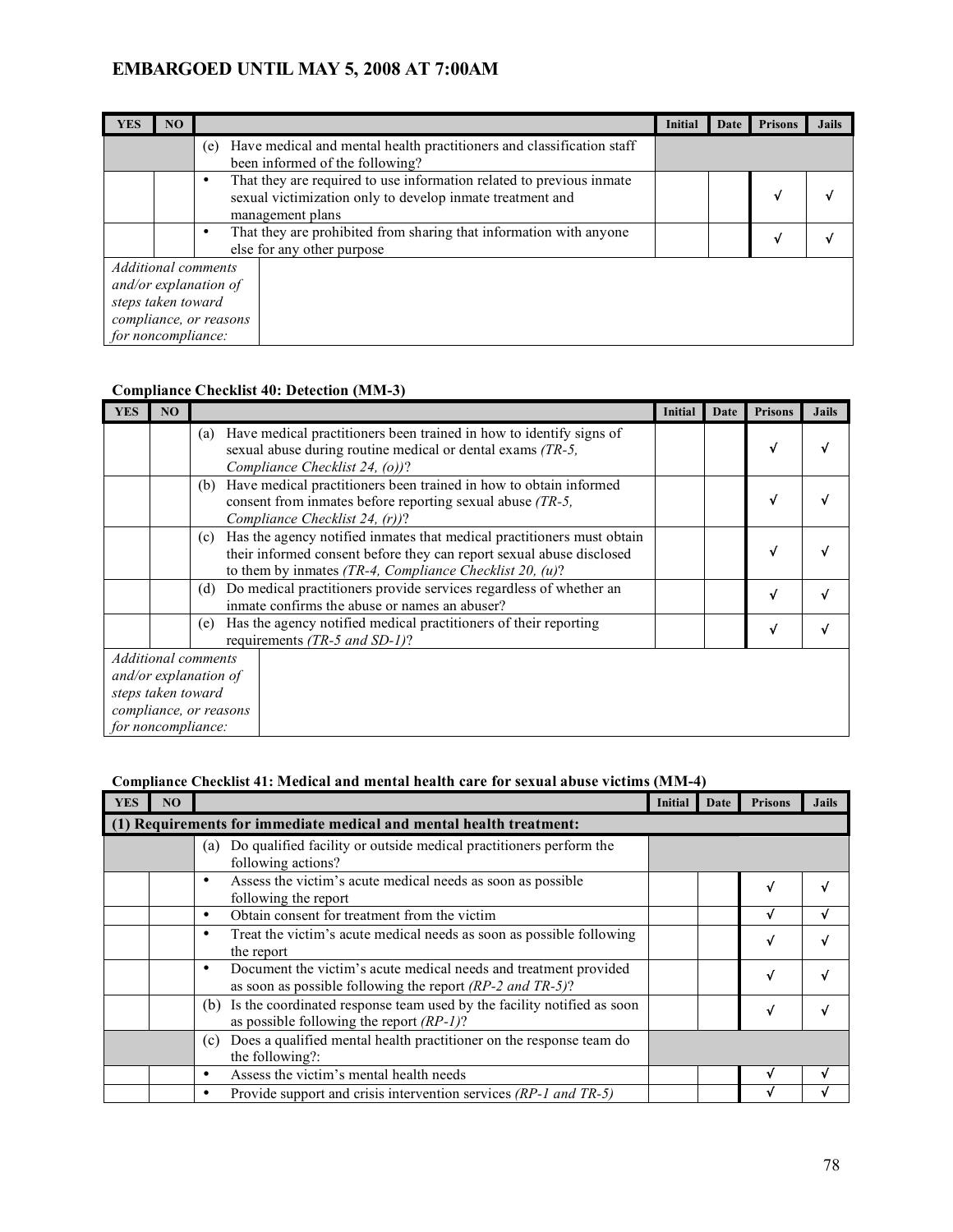| <b>YES</b> | N <sub>O</sub>                           |                                                                                                                                                                                                                                                                                       | <b>Initial</b> | Date | <b>Prisons</b> | <b>Jails</b> |
|------------|------------------------------------------|---------------------------------------------------------------------------------------------------------------------------------------------------------------------------------------------------------------------------------------------------------------------------------------|----------------|------|----------------|--------------|
|            |                                          | (d) Do all medical practitioners follow the agency's protocol for<br>preserving evidence (RP-2 and TR-5)?                                                                                                                                                                             |                |      | V              | √            |
|            |                                          | (e) Is the victim offered a forensic medical exam whenever there may be<br>physical evidence of sexual abuse, particularly if the abuse occurred<br>within 96 hours of reporting $(RP-2$ and $TR-5$ ?                                                                                 |                |      | √              | √            |
|            |                                          | If the victim consents to a forensic medical exam, is the exam<br>(f)<br>performed by a specially educated and clinically prepared forensic<br>medical examiner who is not employed by the agency $(RP-8)$ ?                                                                          |                |      | √              | √            |
|            |                                          | $(g)$ If the victim consents to a forensic medical exam, is he or she<br>offered the services of the mental health practitioner on the response<br>team or a victim advocate throughout the exam process (RP-1, RP-2,<br>and $TR-5$ ?                                                 |                |      | $\sqrt{}$      | √            |
|            |                                          | (2) Requirements for follow-up medical and mental health treatment:                                                                                                                                                                                                                   |                |      |                |              |
|            |                                          | (h) Does the victim receive a thorough follow-up medical and mental<br>health evaluation that includes the following?                                                                                                                                                                 |                |      |                |              |
|            |                                          | Reviewing any medical and mental health treatment provided<br>$\bullet$<br>immediately following the incident, including whether a forensic<br>medical exam was performed                                                                                                             |                |      | $\checkmark$   | √            |
|            |                                          | Diagnosing any lingering acute or nonacute physical injuries<br>$\bullet$<br>including oral trauma                                                                                                                                                                                    |                |      | $\checkmark$   | √            |
|            |                                          | Counseling and testing for sexually transmitted infections and for<br>$\bullet$<br>risk of pregnancy, if appropriate                                                                                                                                                                  |                |      | V              | √            |
|            |                                          | Assessing the effects of trauma and determining the inmate's risk for<br>$\bullet$<br>suicide or self-harm                                                                                                                                                                            |                |      | $\checkmark$   | √            |
|            |                                          | Does the inmate receive a treatment plan for ongoing care for any<br>(i)<br>injuries, conditions, or trauma identified during the follow-up<br>medical and mental health evaluation?                                                                                                  |                |      | $\checkmark$   | V            |
|            |                                          | Do medical and/or mental health practitioners review victim<br>(i)<br>treatment plans at regular intervals that are clinically appropriate for<br>as long as treatment requires?                                                                                                      |                |      | $\checkmark$   | √            |
|            |                                          | (k) As necessary and with signed consent from the victim, do medical<br>and/or mental health practitioners communicate with classification<br>staff when a victim needs or requests a housing change because of<br>injuries and/or trauma resulting from the incident?                |                |      | √              | √            |
|            |                                          | Does the agency offer assistance with or referrals for continued care<br>(1)<br>for sexual abuse victims following their release from custody?<br>If yes, please list all of the agency's efforts to ensure continued care<br>$\bullet$<br>for sexual abuse victims in the box below. |                |      | $\checkmark$   | √            |
|            | steps taken toward<br>for noncompliance: | <b>Additional comments</b><br>and/or explanation of<br>compliance, or reasons                                                                                                                                                                                                         |                |      |                |              |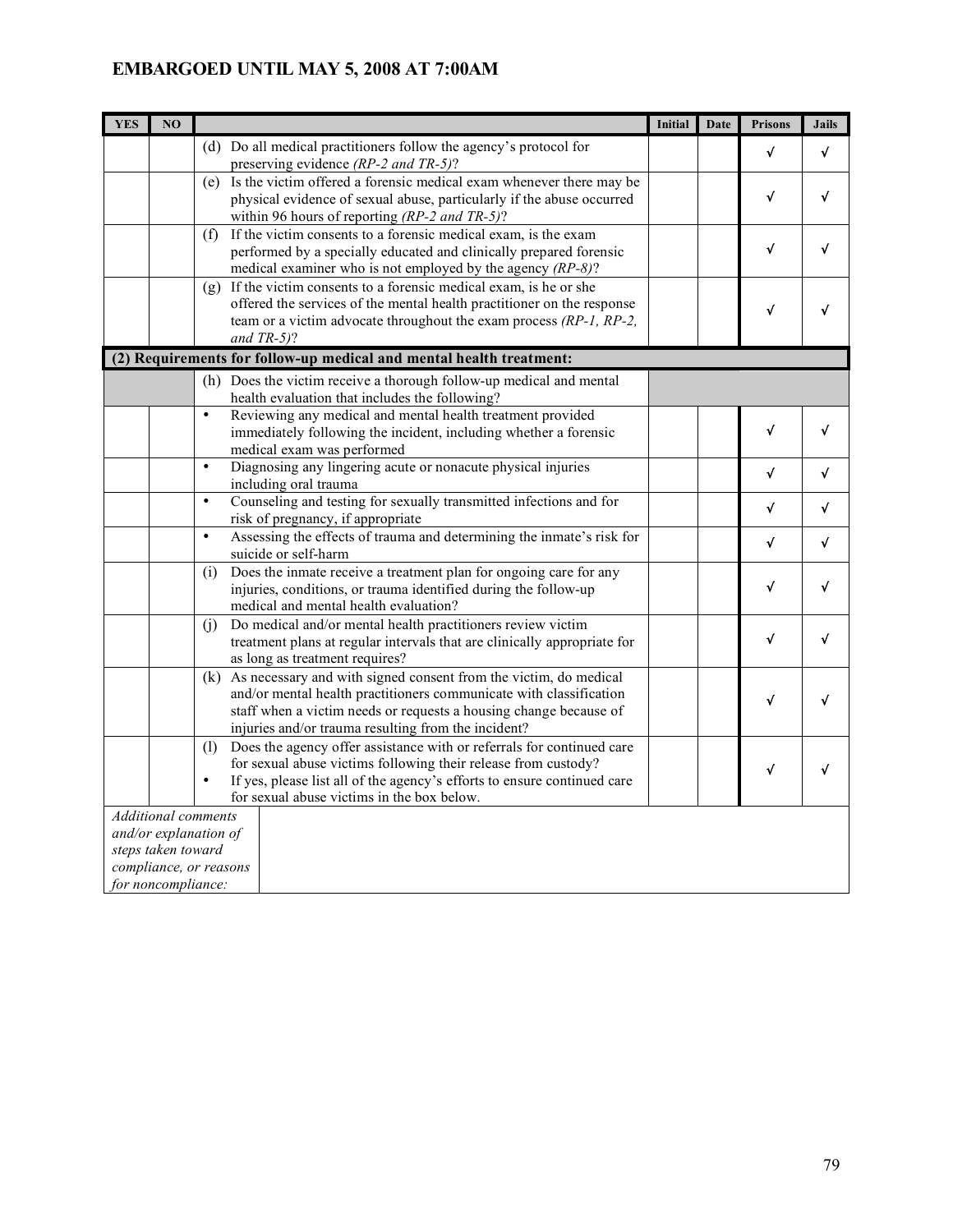# **IV. MONITORING COMPLIANCE CHECKLISTS**

# **A. Data Collection**

**Compliance Checklist 42: Incident-based data collection for every reported incident of sexual abuse (regardless of investigative outcome) (DC-1)**

| <b>YES</b> | NO |           |                                                                       | <b>Initial</b> | Date | <b>Prisons</b> | <b>Jails</b>            |
|------------|----|-----------|-----------------------------------------------------------------------|----------------|------|----------------|-------------------------|
|            |    | (a)       | Do the incident-based data include the following characteristics of   |                |      |                |                         |
|            |    |           | the victim at the time of the incident?                               |                |      |                |                         |
|            |    | $\bullet$ | Sex and gender identity                                               |                |      | V              | V                       |
|            |    | $\bullet$ | Race/ethnicity                                                        |                |      | √              | √                       |
|            |    | $\bullet$ | Age                                                                   |                |      | √              | √                       |
|            |    | $\bullet$ | Custody level                                                         |                |      | √              | √                       |
|            |    | $\bullet$ | Height and weight                                                     |                |      | √              | √                       |
|            |    | $\bullet$ | Classification assignment                                             |                |      | √              | √                       |
|            |    | $\bullet$ | Sexual orientation                                                    |                |      | √              | √                       |
|            |    | $\bullet$ | Diagnosis of any mental illness                                       |                |      | √              | √                       |
|            |    | $\bullet$ | Any physical or mental disability                                     |                |      | √              | √                       |
|            |    | $\bullet$ | Previous sexual victimization in confinement                          |                |      | √              | √                       |
|            |    | $\bullet$ | Previous sexually abusive behavior in confinement                     |                |      | √              | √                       |
|            |    | $\bullet$ | Prior relationship with the alleged perpetrator                       |                |      | √              | √                       |
|            |    | $\bullet$ | Gang affiliation outside and/or inside the facility                   |                |      | √              | √                       |
|            |    | $\bullet$ | Prior history of contraband, gambling, extortion, or drugs in         |                |      | √              | √                       |
|            |    |           | confinement                                                           |                |      |                |                         |
|            |    | (b)       | If the alleged perpetrator is an inmate, do the incident-based data   |                |      |                |                         |
|            |    |           | include the following characteristics of the alleged perpetrator at   |                |      |                |                         |
|            |    |           | the time of incident?                                                 |                |      |                |                         |
|            |    | $\bullet$ | Sex and gender identity                                               |                |      | $\sqrt{ }$     | √                       |
|            |    | $\bullet$ | Race/ethnicity                                                        |                |      | $\checkmark$   | √                       |
|            |    | $\bullet$ | Age                                                                   |                |      | $\checkmark$   | √                       |
|            |    | $\bullet$ | Custody level                                                         |                |      | $\checkmark$   | √                       |
|            |    | $\bullet$ | Height and weight                                                     |                |      | $\checkmark$   | $\checkmark$            |
|            |    | $\bullet$ | Classification assignment                                             |                |      | $\checkmark$   | $\checkmark$            |
|            |    | $\bullet$ | Sexual orientation                                                    |                |      | $\checkmark$   | $\checkmark$            |
|            |    | $\bullet$ | Diagnosis of any mental illness                                       |                |      | $\checkmark$   | $\checkmark$            |
|            |    | $\bullet$ | Any physical or mental disability                                     |                |      | $\checkmark$   | √                       |
|            |    | $\bullet$ | Previous sexual victimization in confinement                          |                |      | $\checkmark$   | √                       |
|            |    | $\bullet$ | Previous sexually abusive behavior in confinement                     |                |      | $\checkmark$   | $\checkmark$            |
|            |    | $\bullet$ | Prior relationship with the victim                                    |                |      | $\checkmark$   | $\checkmark$            |
|            |    | $\bullet$ | Gang affiliation outside and/or inside the facility                   |                |      | √              | √                       |
|            |    | $\bullet$ | Prior history of contraband, gambling, extortion, or drugs in         |                |      | $\sqrt{ }$     | √                       |
|            |    |           | confinement                                                           |                |      |                |                         |
|            |    | (c)       | If alleged perpetrator is a staff member, do the incident-based data  |                |      |                |                         |
|            |    |           | include the following characteristics of the staff member at the time |                |      |                |                         |
|            |    |           | of the incident?                                                      |                |      |                |                         |
|            |    | $\bullet$ | Sex and gender identity                                               |                |      | √              | √                       |
|            |    | $\bullet$ | Race/ethnicity                                                        |                |      | $\checkmark$   | $\checkmark$            |
|            |    | $\bullet$ | Age                                                                   |                |      | $\sqrt{ }$     | √                       |
|            |    | $\bullet$ | Sexual orientation                                                    |                |      | $\sqrt{ }$     | $\overline{\checkmark}$ |
|            |    | $\bullet$ | Position held within the agency                                       |                |      | $\sqrt{ }$     | √                       |
|            |    | $\bullet$ | Length of service with agency                                         |                |      | $\sqrt{ }$     | √                       |
|            |    |           | History of alcoholism or drug use                                     |                |      | √              | $\checkmark$            |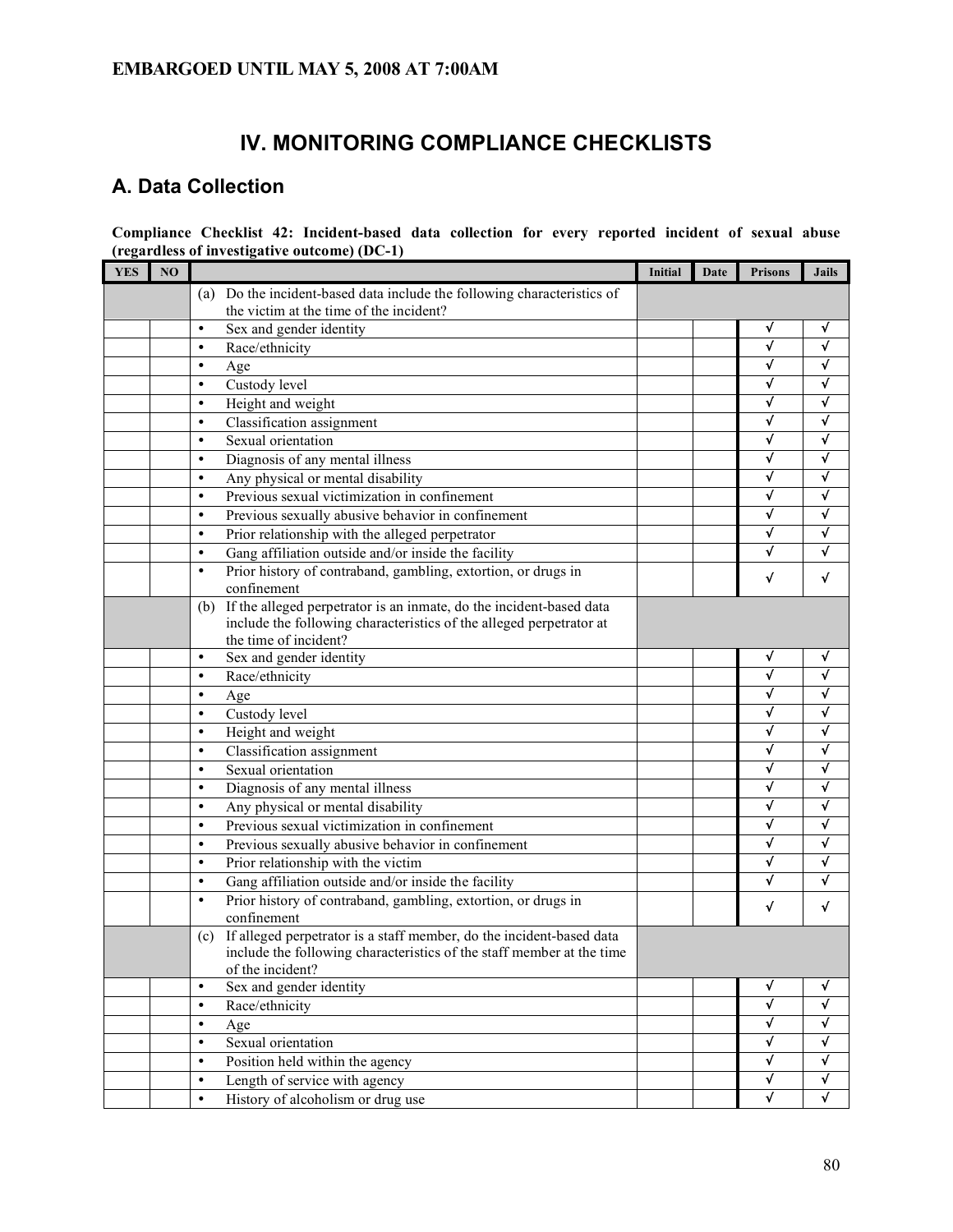| <b>YES</b> | N <sub>O</sub> |                                                                                                                                               | <b>Initial</b> | Date | <b>Prisons</b> | <b>Jails</b> |
|------------|----------------|-----------------------------------------------------------------------------------------------------------------------------------------------|----------------|------|----------------|--------------|
|            |                | $\bullet$<br>History of mental illness                                                                                                        |                |      | √              | $\checkmark$ |
|            |                | Relationship status: single, married, divorced<br>$\bullet$                                                                                   |                |      | √              | √            |
|            |                | Relationship with victim<br>$\bullet$                                                                                                         |                |      | √              | √            |
|            |                | Prior history of allegations and/or substantiated incidents of sexual<br>$\bullet$                                                            |                |      | √              | V            |
|            |                | abuse or harassment in current and prior employment                                                                                           |                |      |                |              |
|            |                | Prior history of failure to comply with the agency's sexual abuse<br>$\bullet$                                                                |                |      | √              | √            |
|            |                | policies                                                                                                                                      |                |      |                |              |
|            |                | Prior history of allegations and/or substantiated incidents of<br>$\bullet$                                                                   |                |      |                |              |
|            |                | involvement with contraband, improper fraternization with inmates,                                                                            |                |      | √              |              |
|            |                | extortion or gambling within the agency or prior employment<br>within corrections                                                             |                |      |                |              |
|            |                | Recent, nonsexual abuse-related, disciplinary infractions<br>$\bullet$                                                                        |                |      | √              | √            |
|            |                | (d) Do the incident-based data include the following information about                                                                        |                |      |                |              |
|            |                | the incident?                                                                                                                                 |                |      |                |              |
|            |                | The name of the facility where the incident occurred<br>$\bullet$                                                                             |                |      | ٧              | v            |
|            |                | Date, time, and location of the incident<br>$\bullet$                                                                                         |                |      | ν              |              |
|            |                | Number of witnesses and their identification information<br>$\bullet$                                                                         |                |      | ν              |              |
|            |                | Do the incident-based data include the victim's self-report of the<br>(e)                                                                     |                |      |                |              |
|            |                | following details about the nature of the incident?                                                                                           |                |      |                |              |
|            |                | A description of the abuse (fondling, penetration, verbal<br>$\bullet$                                                                        |                |      | $\checkmark$   | $\checkmark$ |
|            |                | harassment, etc.)                                                                                                                             |                |      |                |              |
|            |                | The reason/motivation for the perpetrator's actions<br>$\bullet$                                                                              |                |      | √              | √            |
|            |                | Any coercion or physical force by the perpetrator<br>$\bullet$                                                                                |                |      |                |              |
|            |                | Involvement of other inmates or staff members besides the<br>$\bullet$                                                                        |                |      | √              | √            |
|            |                | perpetrator during the incident                                                                                                               |                |      |                |              |
|            |                | Special favors or privileges promised to the inmate for participating<br>$\bullet$                                                            |                |      | √              | √            |
|            |                | in the behavior<br>Threats by staff members to withdraw privileges if a report of the<br>$\bullet$                                            |                |      |                |              |
|            |                | incident was made                                                                                                                             |                |      | √              | √            |
|            |                | Do the incident-based data include the following details about how<br>(f)                                                                     |                |      |                |              |
|            |                | the incident was reported?                                                                                                                    |                |      |                |              |
|            |                | $\bullet$<br>The date and time of the report                                                                                                  |                |      | √              | √            |
|            |                | $\bullet$<br>The reporting mechanism used                                                                                                     |                |      | $\checkmark$   | √            |
|            |                | Who made the report<br>$\bullet$                                                                                                              |                |      | √              |              |
|            |                | To whom the report was made<br>$\bullet$                                                                                                      |                |      |                |              |
|            |                | The time lapse between when the incident took place and when the<br>$\bullet$                                                                 |                |      |                | √            |
|            |                | report was made                                                                                                                               |                |      | V              |              |
|            |                | The inmate's explanation of why reporting was delayed                                                                                         |                |      |                |              |
|            |                | The time lapse between the report and when the inmate received                                                                                |                |      | $\checkmark$   | $\checkmark$ |
|            |                | medical/mental health care                                                                                                                    |                |      |                |              |
|            |                | Do the incident-based data include the following details about the<br>(g)                                                                     |                |      |                |              |
|            |                | medical and mental health care provided to victims?                                                                                           |                |      |                |              |
|            |                | Forensic medical exam<br>$\bullet$<br>$\bullet$                                                                                               |                |      | ٧<br>V         | ٧<br>V       |
|            |                | Mental health evaluation<br>$\bullet$                                                                                                         |                |      | v              | V            |
|            |                | If necessary, treatment of physical injuries                                                                                                  |                |      | v              | V            |
|            |                | If necessary, treatment for oral trauma<br>$\bullet$<br>$\bullet$                                                                             |                |      | V              | $\checkmark$ |
|            |                | STI/HIV testing and/or treatment<br>$\bullet$                                                                                                 |                |      |                |              |
|            |                | Pregnancy testing                                                                                                                             |                |      |                |              |
|            |                | Do the incident-based data include the following details about the<br>(h)<br>medical and mental health care provided to alleged perpetrators? |                |      |                |              |
|            |                | Mental health evaluation<br>$\bullet$                                                                                                         |                |      | √              | √            |
|            |                | If necessary, treatment of physical injuries<br>$\bullet$                                                                                     |                |      | √              | √            |
|            |                | If necessary, treatment for oral trauma<br>$\bullet$                                                                                          |                |      | √              | √            |
|            |                | STI/HIV testing and/or treatment<br>$\bullet$                                                                                                 |                |      | √              | √            |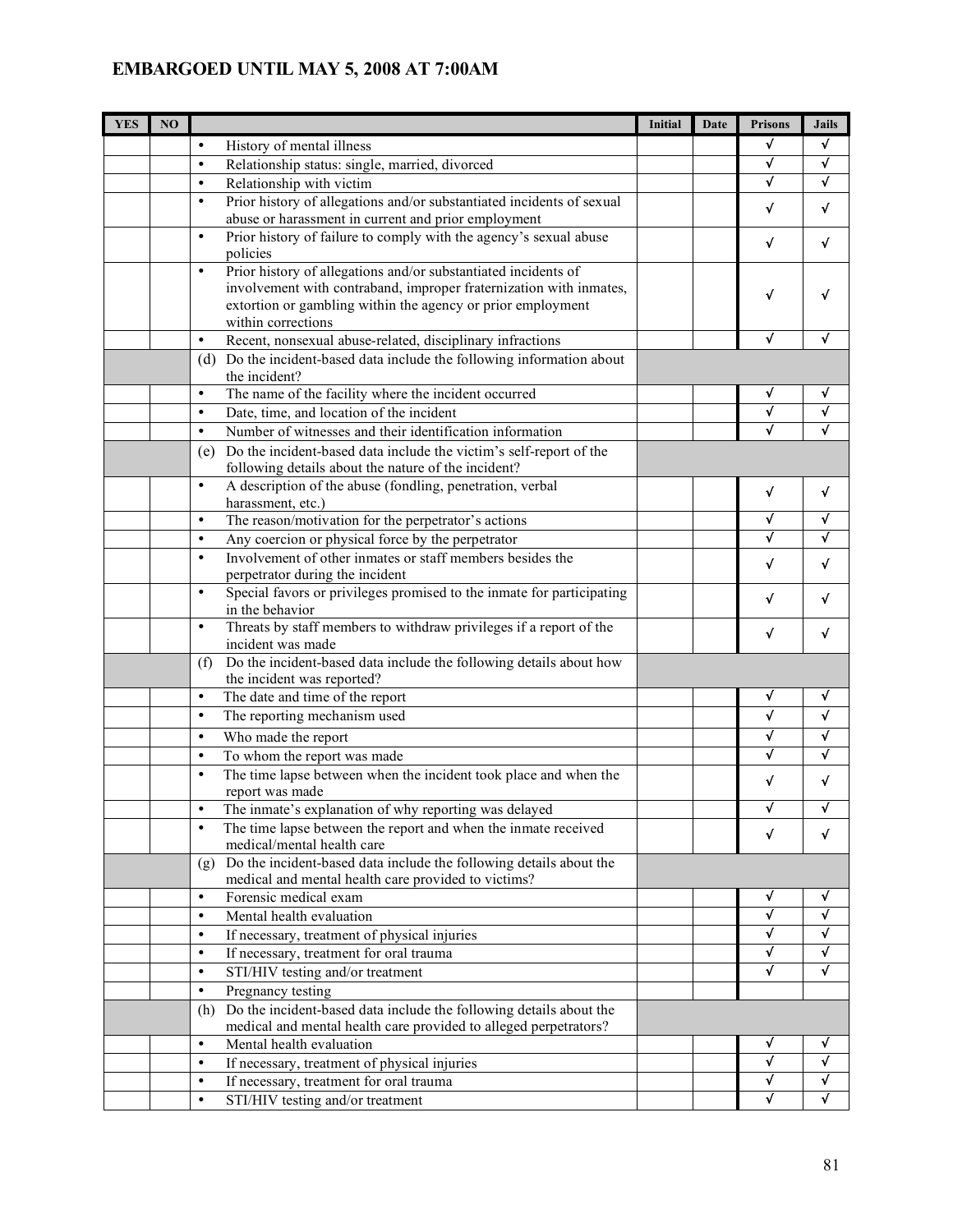| <b>YES</b> | NO                 |                                                                               | Initial | Date | <b>Prisons</b>        | <b>Jails</b> |
|------------|--------------------|-------------------------------------------------------------------------------|---------|------|-----------------------|--------------|
|            |                    | (i)<br>Do the incident-based data include the following details about the     |         |      |                       |              |
|            |                    | incident investigation?                                                       |         |      |                       |              |
|            |                    | Type of investigation pursued: criminal and/or administrative<br>$\bullet$    |         |      | √                     | V            |
|            |                    | Name of investigator(s)<br>$\bullet$                                          |         |      | √                     | √            |
|            |                    | Dates of the initiation and conclusion of the investigation(s)<br>$\bullet$   |         |      | √                     | V            |
|            |                    | $\bullet$<br>Outcome of the investigation(s)                                  |         |      | √                     | √            |
|            |                    | Violations of administrative and/or criminal codes<br>$\bullet$               |         |      | √                     | √            |
|            |                    | If the case is referred for prosecution, do the incident-based data<br>(i)    |         |      |                       |              |
|            |                    | include the following details of the referral?                                |         |      |                       |              |
|            |                    | $\bullet$<br>Date of prosecution referral                                     |         |      | √                     | √            |
|            |                    | $\bullet$<br>Whether the case was accepted or declined                        |         |      | $\overline{\sqrt{} }$ | $\checkmark$ |
|            |                    | $\bullet$<br>The date the case was accepted or declined                       |         |      | √                     | √            |
|            |                    | Case disposition<br>$\bullet$                                                 |         |      | √                     | √            |
|            |                    | If administrative actions against staff member(s) or inmate(s) are<br>(k)     |         |      |                       |              |
|            |                    | brought, do the incident-based data include the following details             |         |      |                       |              |
|            |                    | about the sanctions?                                                          |         |      |                       |              |
|            |                    | $\bullet$<br>Description of the administrative action                         |         |      | ٧                     | V            |
|            |                    | Description of the imposed sanction<br>$\bullet$                              |         |      | √                     | √            |
|            |                    | Target of administrative action/sanction: staff member or inmate<br>$\bullet$ |         |      | √                     | $\checkmark$ |
|            |                    | $\bullet$<br>Dates of the initiation and conclusion of the process for        |         |      | √                     | $\checkmark$ |
|            |                    | administrative sanction                                                       |         |      |                       |              |
|            |                    | $\bullet$<br>Outcome of administrative proceedings, including appeals         |         |      | √                     | √            |
|            |                    | Do the incident-based data include the following details about the<br>(1)     |         |      |                       |              |
|            |                    | victim intervention?                                                          |         |      |                       |              |
|            |                    | Any changes to his/her classification status<br>$\bullet$                     |         |      | √                     | √            |
|            |                    | Any changes to his/her custody level<br>$\bullet$                             |         |      | √                     | $\checkmark$ |
|            |                    | $\bullet$<br>Any changes to his/her housing assignment                        |         |      | √                     | √            |
|            |                    | (m) Do the incident-based data for incidents of inmate-on-inmate sexual       |         |      |                       |              |
|            |                    | abuse include the following details about the alleged perpetrator             |         |      |                       |              |
|            |                    | intervention?                                                                 |         |      |                       |              |
|            |                    | Any changes to his/her classification status<br>$\bullet$                     |         |      | √                     | V            |
|            |                    | $\bullet$<br>Any changes to his/her custody level                             |         |      | √                     | √            |
|            |                    | $\bullet$<br>Any changes to his/her housing assignment                        |         |      | √                     | √            |
|            |                    | Does a review of the collected data reveal any inconsistencies in<br>(n)      |         |      | √                     | √            |
|            |                    | information given by the alleged victim and/or perpetrator?                   |         |      |                       |              |
|            |                    | <b>Additional</b> comments                                                    |         |      |                       |              |
|            |                    | and/or explanation of                                                         |         |      |                       |              |
|            | steps taken toward |                                                                               |         |      |                       |              |
|            |                    | compliance, or reasons                                                        |         |      |                       |              |
|            | for noncompliance: |                                                                               |         |      |                       |              |

### **Compliance Checklist 43: Aggregate data (DC-1)**

| YES | NO |                                                                                                                                                                                               | Initial | Date | <b>Prisons</b> | <b>Jails</b> |
|-----|----|-----------------------------------------------------------------------------------------------------------------------------------------------------------------------------------------------|---------|------|----------------|--------------|
|     |    | At least annually, does the agency aggregate all of the data from<br>(a)<br>checklist 1 above?                                                                                                |         |      |                |              |
|     |    | Are unique identifiers removed from aggregate data?<br>(b)                                                                                                                                    |         |      |                |              |
|     |    | Are the aggregate data collated in a spreadsheet or database?<br>(c)                                                                                                                          |         |      |                |              |
|     |    | Are the aggregate data reviewed as part of the facility's annual<br>(d)<br>internal assessment to determine any sexual abuse patterns or<br>trends (SA-3, Compliance Checklist 3, $(2)(q)$ )? |         |      |                |              |
|     |    | Are the aggregate data compared to aggregate data from prior<br>(e)<br>vears?                                                                                                                 |         |      |                |              |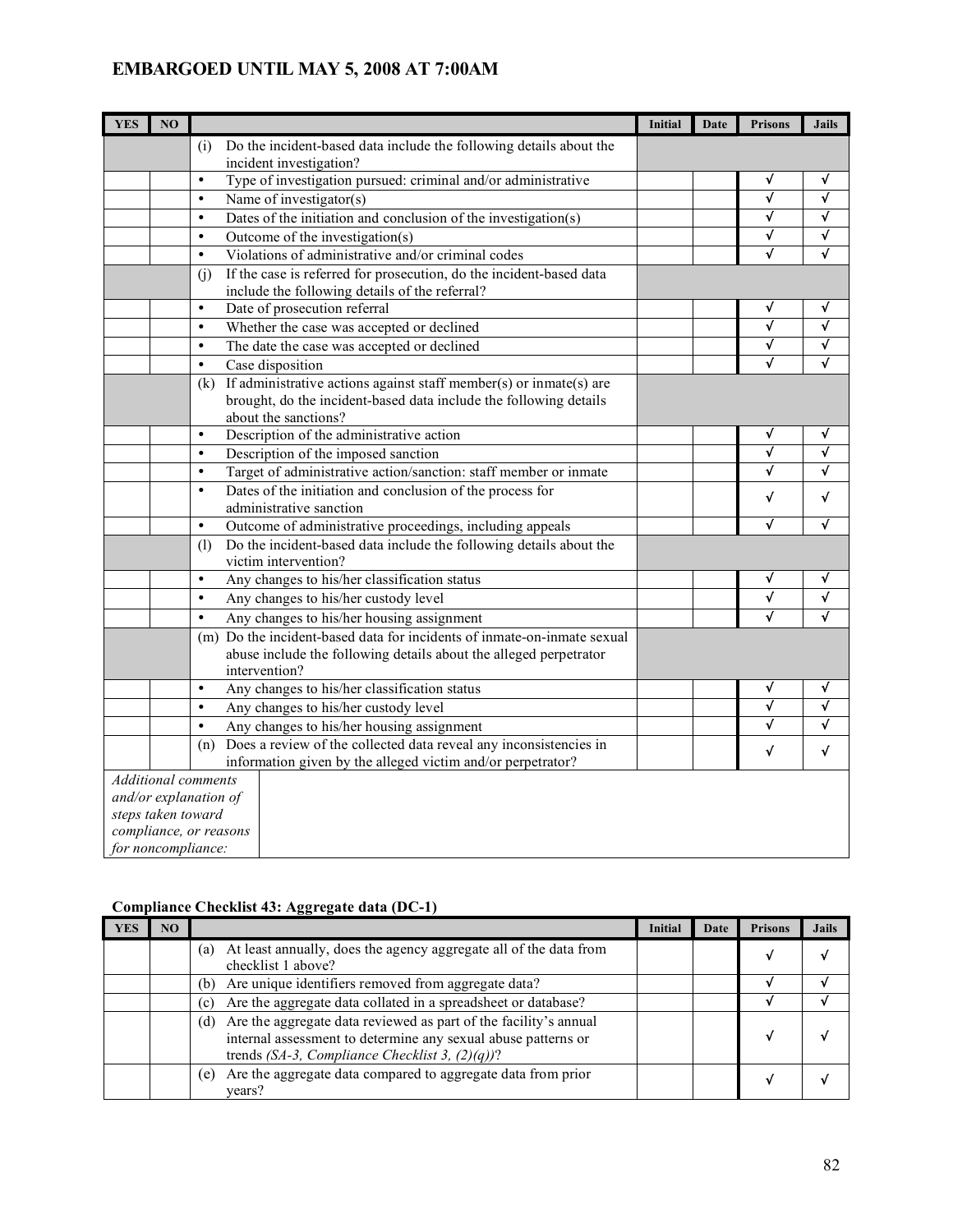| Additional comments    |  |
|------------------------|--|
| and/or explanation of  |  |
| steps taken toward     |  |
| compliance, or reasons |  |
| for noncompliance:     |  |

#### **Compliance Checklist 44: Data storage, retention, protection, and destruction (DC-2)**

| <b>YES</b> | NO                 |                                                                                                                                                | <b>Initial</b> | Date | <b>Prisons</b> | <b>Jails</b> |
|------------|--------------------|------------------------------------------------------------------------------------------------------------------------------------------------|----------------|------|----------------|--------------|
|            |                    | Does the agency assign responsibility for maintaining the<br>(a)<br>integrity of the sexual abuse data to a specially trained staff<br>member? |                |      | v              |              |
|            |                    | Does the agency retain and protect the data for a minimum length<br>(b)<br>of time, no less than 10 years?                                     |                |      | √              |              |
|            |                    | Does the agency publish all aggregate data at least annually?<br>(c)                                                                           |                |      | √              |              |
|            |                    | Has the agency established a process for responding to public<br>(d)<br>requests for access to aggregate and incident-based data?              |                |      | √              |              |
|            |                    | With regard to requests by individuals or organizations for<br>(e)<br>incident-based data, does the agency document the following?             |                |      |                |              |
|            |                    | The individual or organization's name<br>٠                                                                                                     |                |      |                | √            |
|            |                    | The individual's position<br>٠                                                                                                                 |                |      |                |              |
|            |                    | The data requested<br>$\bullet$                                                                                                                |                |      |                |              |
|            |                    | The purpose for seeking access to the data<br>٠                                                                                                |                |      |                |              |
|            |                    | Whether the request was denied or granted<br>$\bullet$                                                                                         |                |      |                |              |
|            |                    | If denied, the specific reasons for the denial<br>٠                                                                                            |                |      |                |              |
|            |                    | <b>Additional comments</b>                                                                                                                     |                |      |                |              |
|            |                    | and/or explanation of                                                                                                                          |                |      |                |              |
|            | steps taken toward |                                                                                                                                                |                |      |                |              |
|            |                    | compliance, or reasons                                                                                                                         |                |      |                |              |
|            |                    | for noncompliance:                                                                                                                             |                |      |                |              |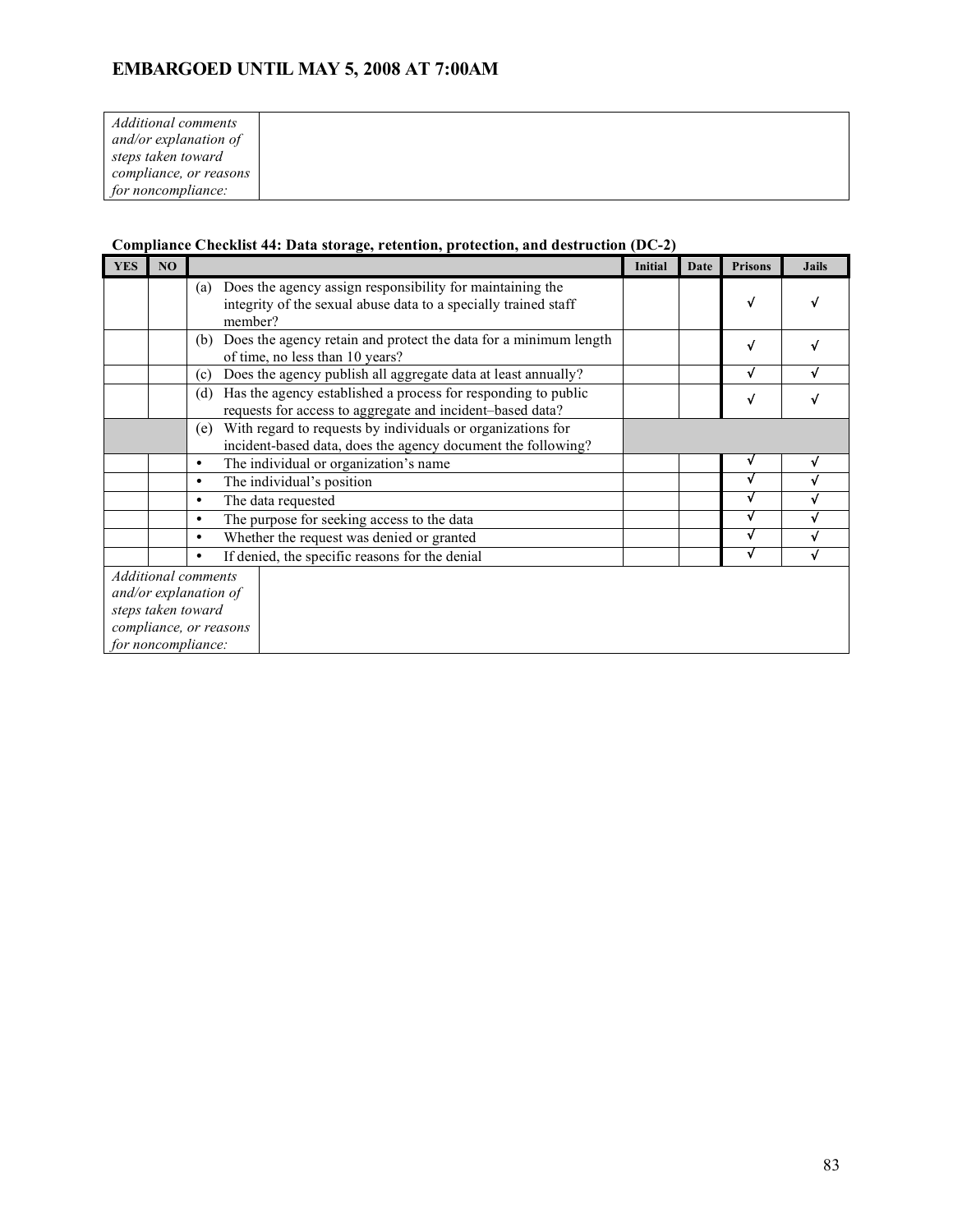# **STANDARDS FOR FACILITIES WITH IMMIGRATION DETAINEES**

## **I. Compliance with the PREA Standards**

Adult immigrants who are detained pending resolution of their immigration status are in the custody of Immigration and Customs Enforcement (ICE), but they are held in a wide variety of settings including local jails, state and federal prisons, privately run prisons, facilities run by ICE called detention facilities and service processing centers, and short-term detention settings run by Customs and Border Patrol. Families with children who are detained together are currently held in one of two family facilities that operate under contract with ICE.

Unaccompanied immigrant and refugee minors are the only group of immigration detainees who are not in ICE custody, but rather under the care and custody of the Department of Health and Human Services' Office of Refugee Resettlement (ORR) Division of Unaccompanied Children's Services. ORR places these minors in a variety of settings, including foster care, shelters, group homes, and secure juvenile detention facilities.

Standards developed pursuant to the Prison Rape Elimination Act must be enforced on behalf of immigration detainees according to the settings where they are detained. The standards that apply to inmates in lockups, jails, and prisons apply to all immigration detainees in those settings. ICE-run detention facilities and service processing centers must comply with the standards for adult prisons. Customs and Border Patrol facilities must comply with the standards for lockups as long as detainees are held there for less than 72 hours, but must comply with standards for jails whenever detainees are held beyond 72 hours. Shelters under contract with ORR to house unaccompanied minors must comply with the standards for juveniles in community corrections (to be released for public comment in June 2008.) Finally, secure juvenile detention facilities that house unaccompanied minors for ORR must comply with the juvenile detention standards (to be released for public comment in June 2008.)

| <b>Detention setting</b>                                          | <b>PREA Standards that apply</b>                                                                                                                                                                                                                                                                                                        |
|-------------------------------------------------------------------|-----------------------------------------------------------------------------------------------------------------------------------------------------------------------------------------------------------------------------------------------------------------------------------------------------------------------------------------|
| Adult prison (federal, state, or private) or adult jail or other  | Adult prison and jail standards                                                                                                                                                                                                                                                                                                         |
| pre-trial detention setting (federal, state, or private)          |                                                                                                                                                                                                                                                                                                                                         |
| Police lockup                                                     | Lockup standards                                                                                                                                                                                                                                                                                                                        |
| ICE detention facilities and Service Processing Centers (SPCs)    | Adult prison standards                                                                                                                                                                                                                                                                                                                  |
| Border Patrol facilities housing detainees for less than 72 hours | Lockup standards                                                                                                                                                                                                                                                                                                                        |
| Border Patrol facilities housing detainees for 72 hours or more   | Adult jail standards                                                                                                                                                                                                                                                                                                                    |
| ICE family facilities                                             | The two family facilities that hold both adults and their<br>children in custody together are such distinct<br>environments that the Commission is still considering<br>which set of standards are most appropriate for this<br>setting. The Commission welcomes feedback during<br>the public comment period regarding the appropriate |
| ORR contract shelters                                             | application of standards to these settings.<br>Juveniles in community corrections standards (to be<br>released for public comment in June 2008)                                                                                                                                                                                         |
| ORR juvenile detention facilities                                 | Juvenile detention standards (to be released for public<br>comment in June 2008)                                                                                                                                                                                                                                                        |

#### **Standards Compliance Grid**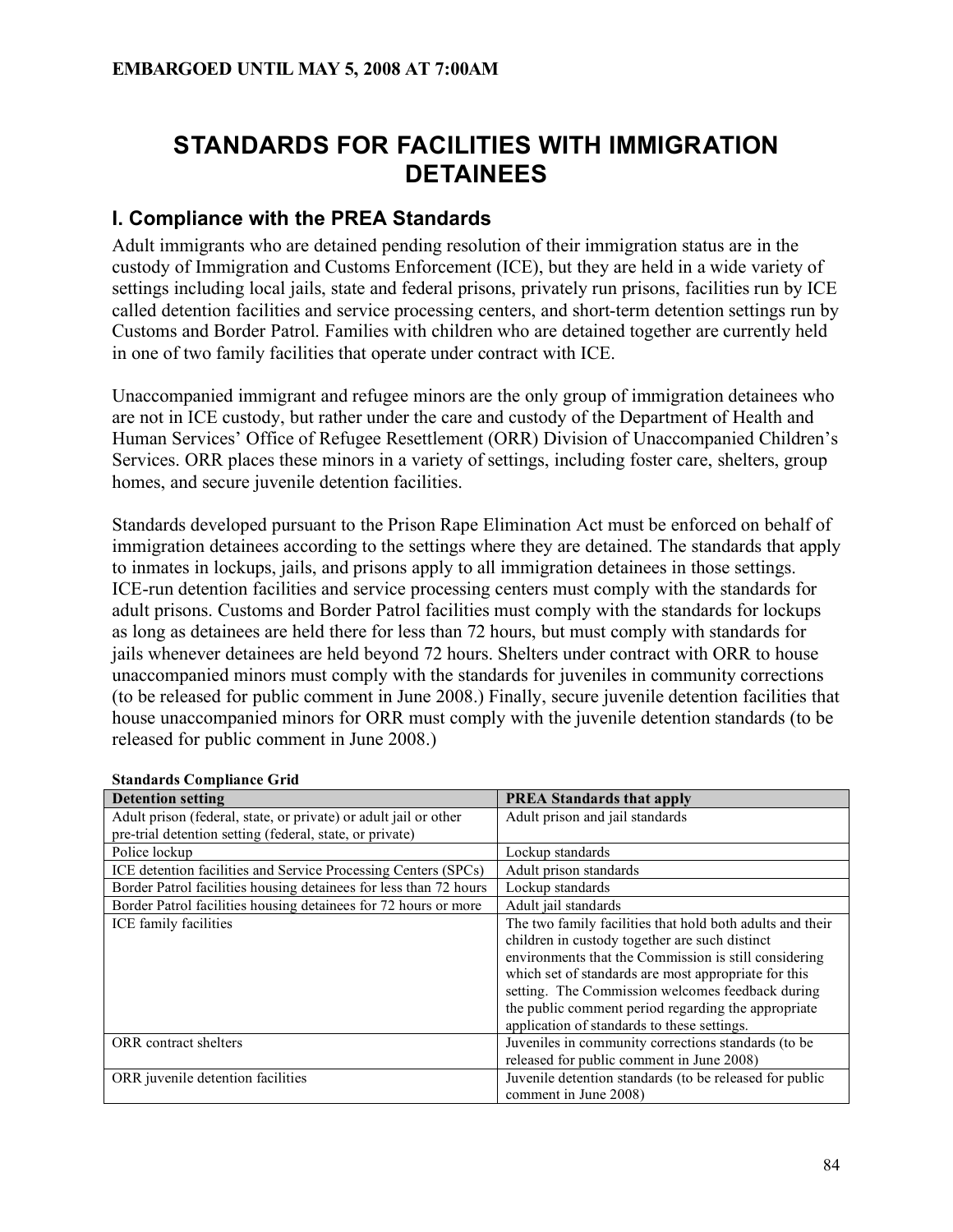# **II. Supplemental PREA Standards**

While immigrants are detained in many different settings, preventing and responding to sexual abuse of immigration detainees in confinement requires special attention to the particular vulnerabilities of this population. In addition to meeting the appropriate standards in a given confinement setting, facilities that house immigration detainees must meet the following supplemental standards.

#### **ID-1: Compliance with Immigration and Customs Enforcement detention standards**

Every facility that houses immigration detainees complies with all of the ICE (formerly INS) Detention Standards that address the safety and security of detainees, as well as their access to legal material and advice and contact with family, volunteers, and advocates.

#### **Discussion**

The INS, now ICE, set standards that apply to its Service Processing Centers (SPCs), Contract Detention Facilities (CDFs), and all state or local government facilities used by ICE through Intergovernmental Service Agreements (IGSAs) to hold detainees for more than 72 hours. However, these standards are not mandatory and not every facility that houses immigration detainees meets these standards. The safety and security of immigration detainees from sexual abuse is jeopardized by the failure to meet some of these standards. In particular, standards that ensure access to medical care, provide for proper screening and classification, protect detainees during transportation, reduce the isolation of immigration detainees, give them greater access to legal advocates, and greater knowledge of their rights, all can help to protect them from becoming victims of sexual abuse while detained and increase the likelihood that they will feel safe to report sexual abuse when it does occur. Every facility that houses immigration detainees, regardless the length of detention, must comply with the ICE Detention Standards listed in Compliance Checklist 1.

| <b>YES</b>            | NO                 |                                                                                       | Initial | Date |
|-----------------------|--------------------|---------------------------------------------------------------------------------------|---------|------|
|                       |                    | Is the facility in full compliance with the following ICE Detention Standards?<br>(a) |         |      |
|                       |                    | Access to Legal Materials                                                             |         |      |
|                       |                    | Admission and Release<br>٠                                                            |         |      |
|                       |                    | Correspondence and Other Mail<br>٠                                                    |         |      |
|                       |                    | Detainee Classification System<br>٠                                                   |         |      |
|                       |                    | Detainee Grievance Procedures<br>٠                                                    |         |      |
|                       |                    | Group Presentation on Legal Rights                                                    |         |      |
|                       |                    | <b>Medical Care</b>                                                                   |         |      |
|                       |                    | Suicide Prevention and Intervention                                                   |         |      |
|                       |                    | Telephone Access                                                                      |         |      |
|                       |                    | Transportation (Land Transportation)<br>٠                                             |         |      |
|                       |                    | Visitation                                                                            |         |      |
|                       |                    | Additional comments                                                                   |         |      |
| and/or explanation of |                    |                                                                                       |         |      |
| steps taken toward    |                    |                                                                                       |         |      |
|                       |                    | compliance, or reasons                                                                |         |      |
|                       | for noncompliance: |                                                                                       |         |      |

**Compliance Checklist 1: Compliance with ICE detention standards (ID-1)**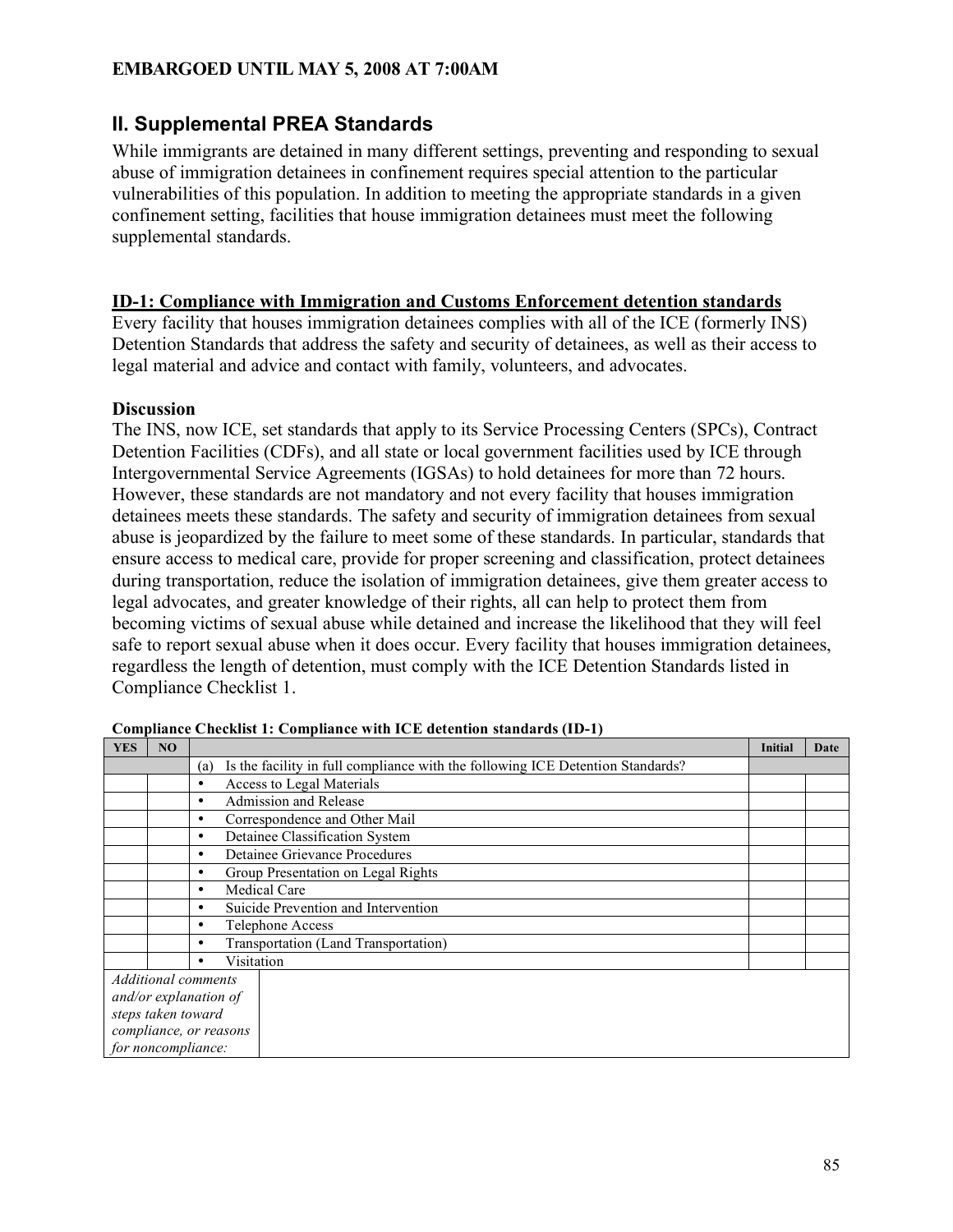#### **ID-2: Supplement to PP-2: Heightened protection for vulnerable inmates**

Any facility that houses both inmates and immigration detainees houses all immigration detainees separately from other inmates in the facility.

#### **Discussion**

Immigration detainees are particularly vulnerable and should not be housed with inmates in general population. Many immigration detainees have no criminal history, some are refugees who are seeking asylum from war or persecution, and even those with criminal histories may be vulnerable due to cultural and linguistic isolation within the correctional setting. Furthermore, fear of removal and the uncertainty of their immigration status can make many immigration detainees, with or without criminal histories, reluctant to speak out about any abuse they experience in custody. ICE currently classifies immigration detainees into three security categories and does not house the highest security detainees, those with significant criminal histories, with the lowest security detainees. While it is appropriate to make security distinctions among immigration detainees, it is not appropriate to house any immigration detainees with general population inmates. As with any vulnerable population within the facility, it is important that separate housing for immigration detainees does not lead to isolation or a lack of access to the privileges that would be available to them in general population.

|                        |                | <u>Cheening at Swippiechene eo i i al iielgileeneu profeeddii ior aminezhole ining</u>            |         |      |
|------------------------|----------------|---------------------------------------------------------------------------------------------------|---------|------|
| <b>YES</b>             | N <sub>O</sub> |                                                                                                   | Initial | Date |
|                        |                | Does the facility identify all immigration detainees upon admission and house them<br>(a)         |         |      |
|                        |                | separately from general population inmates?                                                       |         |      |
|                        |                | (b) Does the facility provide heightened protection for immigration detainees identified as       |         |      |
|                        |                | particularly vulnerable to sexual abuse by other detainees and staff?                             |         |      |
|                        |                | Do immigration detainees have full access to the opportunities and privileges available to<br>(c) |         |      |
|                        |                | inmates in general population?                                                                    |         |      |
|                        |                | Additional comments                                                                               |         |      |
|                        |                | and/or explanation of                                                                             |         |      |
| steps taken toward     |                |                                                                                                   |         |      |
| compliance, or reasons |                |                                                                                                   |         |      |
|                        |                | for noncompliance:                                                                                |         |      |

**Compliance Checklist 2: Supplement to PP-2: Heightened protection for vulnerable inmates (ID-2)**

#### **ID-3: Supplement to RP-5: Agreements with outside agencies**

Any facility that houses immigration detainees maintains memoranda of understanding (MOUs) or other agreements with one or more local or, if not available, national organizations that provide advocacy and/or confidential emotional support services for immigrant victims of crime (*RE-1, RE-2, MM-4*).

#### **Discussion**

Immigration detainees face a unique set of challenges when they are victims of a crime in custody. They do not have access to legal representation, they very often have been cut off from family support, and they are being prosecuted for removal from the country by ICE, which is also responsible for their care in custody. Furthermore, they may be linguistically and culturally isolated in the detention setting. While special training requirements for staff who interact with immigration detainees, including medical and mental health staff, are intended to ensure that staff have some understanding about the attitudes and perceptions that people from different cultures have toward sexual abuse, it is still very likely that detainees who are victims of crime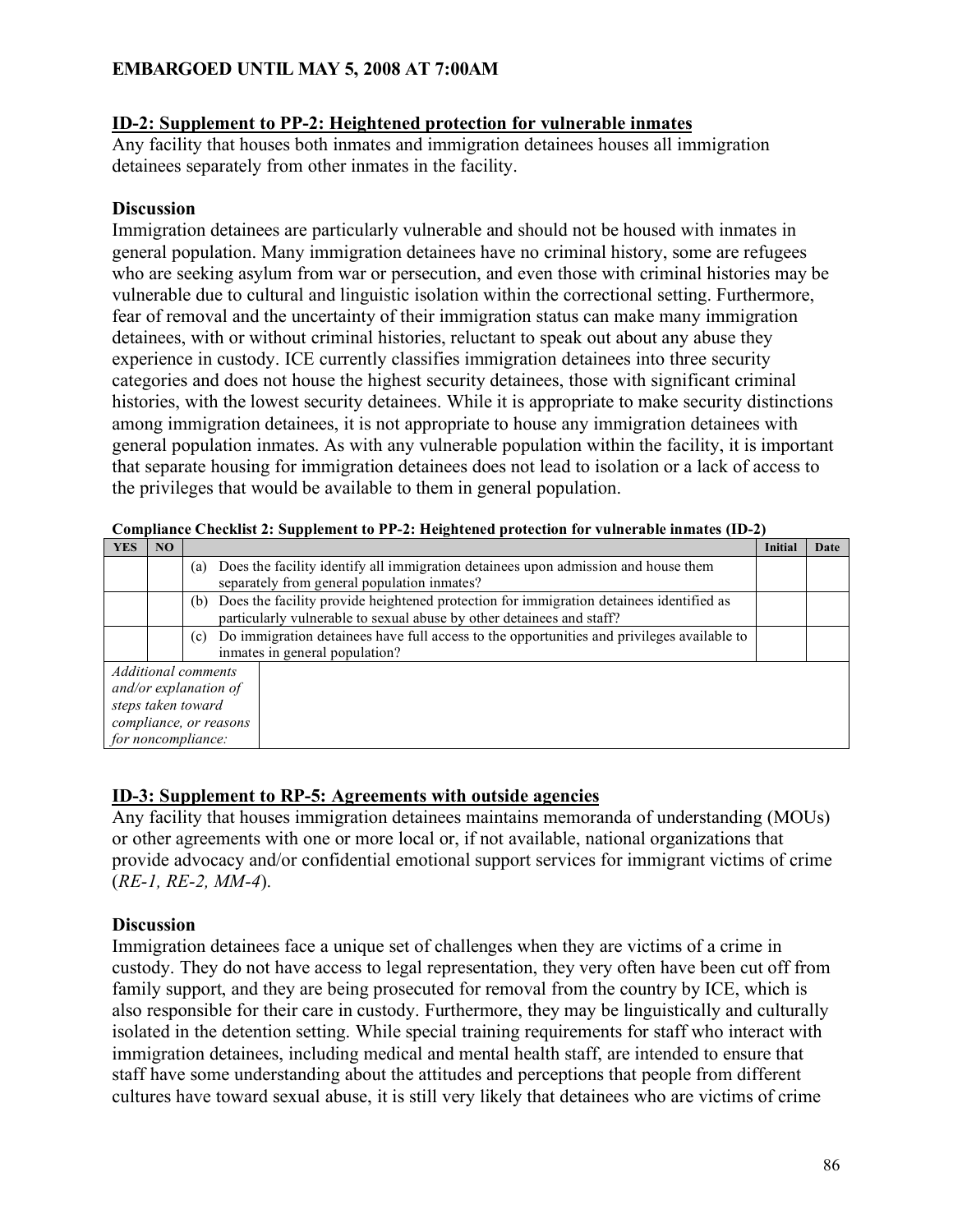will not feel comfortable talking about abuse to anyone inside the facility. Providing interpretive services can overcome language barriers, but mental health practitioners in the facility will not be able to communicate adequately with detainees if they must rely on an interpreter and if they do not share similar cultural understandings about sex and sexual abuse. It is also likely that prisoner advocacy groups in the community do not have the cultural competency to adequately assist and counsel immigration detainees. For these reasons, it is essential that any facility housing immigration detainees have an existing agreement with an organization that has experience providing advocacy and support for immigration detainees or immigrants who are victims of crime.

| <b>YES</b> | NO                     |     |                                                                                         | <b>Initial</b> | Date |
|------------|------------------------|-----|-----------------------------------------------------------------------------------------|----------------|------|
|            |                        | (a) | Does the facility maintain at least one MOU or other agreement with a local or          |                |      |
|            |                        |     | national organization that provides advocacy and/or confidential emotional support      |                |      |
|            |                        |     | services for immigration detainees or immigrant victims of crime?                       |                |      |
|            |                        | (b) | Do all agreements specify the purpose of the agreement? (e.g., outside reporting,       |                |      |
|            |                        |     | confidential support services, discharge planning services)                             |                |      |
|            |                        | (c) | Do all agreements specify the respective roles and responsibilities of the correctional |                |      |
|            |                        |     | agency and outside agency?                                                              |                |      |
|            |                        | (d) | Do all agreements specify procedures for how and when community service providers       |                |      |
|            |                        |     | are able to gain entry into a facility?                                                 |                |      |
|            |                        | (e) | Do all agreements specify any laws, rules, and/or regulations relevant to the service   |                |      |
|            |                        |     | being provided, including laws granting privilege and facility rules governing          |                |      |
|            |                        |     | confidentiality for disclosures about sexual abuse made to community service            |                |      |
|            |                        |     | providers?                                                                              |                |      |
|            | Additional comments    |     |                                                                                         |                |      |
|            | and/or explanation of  |     |                                                                                         |                |      |
|            | steps taken toward     |     |                                                                                         |                |      |
|            | compliance, or reasons |     |                                                                                         |                |      |
|            | for noncompliance:     |     |                                                                                         |                |      |

**Compliance Checklist 3: Supplement to RP-5: Agreements with outside agencies (ID-3)**

## **ID-4: Supplement to TR-1 through TR-5: Training section of adult prison and jail standards**

Any facility that holds immigration detainees provides special additional training to staff and volunteers, including medical and mental health practitioners, classification staff, and investigators. The facility must also provide educational programming or materials tailored to immigration detainees.

#### **Discussion**

While language is a significant barrier to communication with many immigration detainees, it can be easier to overcome than the cultural differences in perceptions about sexual abuse, understandings about what kinds of behavior are acceptable or unacceptable, and even the terminology and concepts that are used to describe different kinds of sexual behavior. In addition, many immigrants in detention have fled war or persecution or have suffered some kind of trauma in their travels to this country. The combination of cultural isolation with the impact of previous traumas can make it extremely unlikely that immigrant detainees will feel comfortable reporting or discussing sexual abuse that happens to them in custody. Staff and volunteers who interact with immigration detainees must receive training that is developed by someone who has experience working with people from the cultures represented among detainees. The training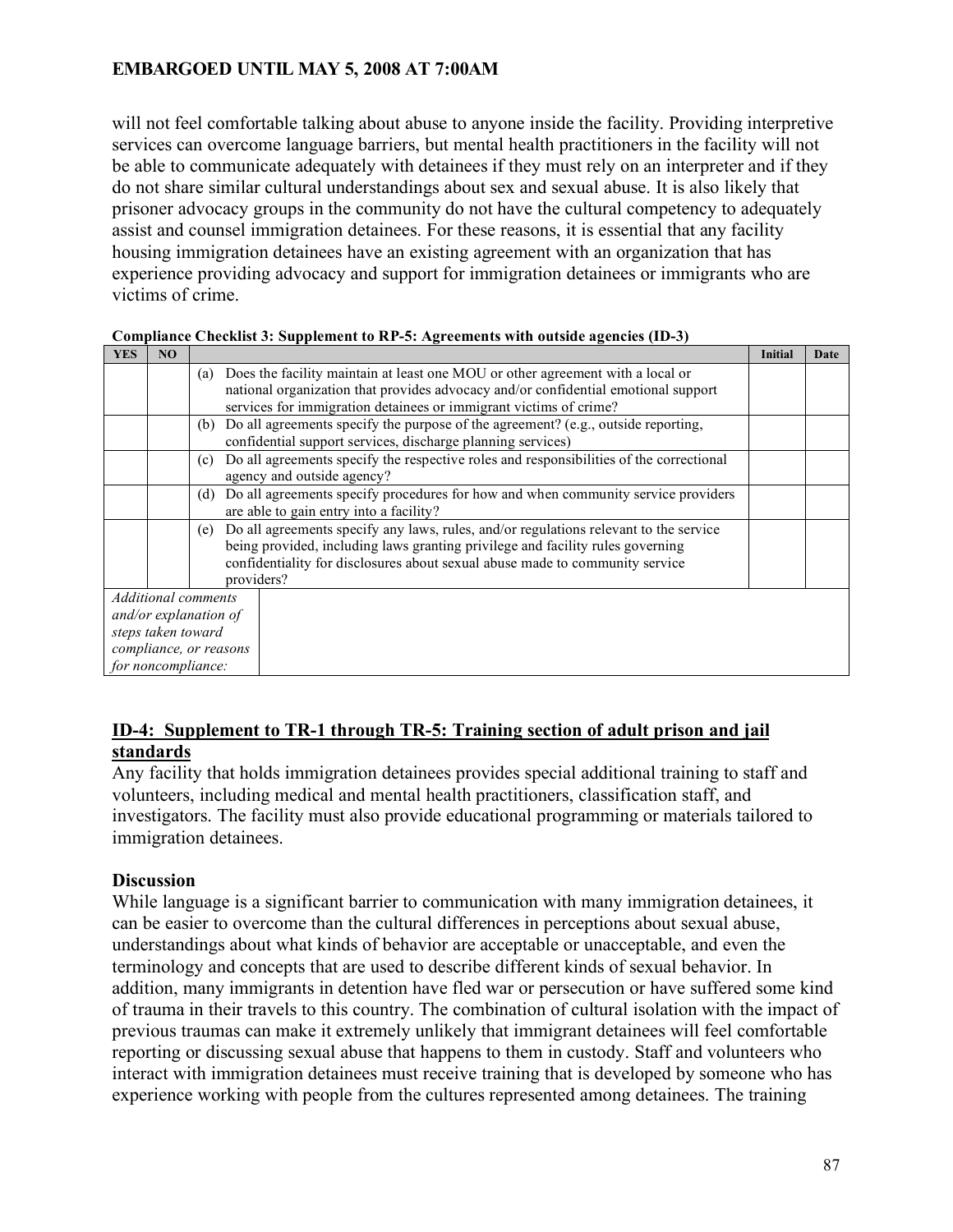should provide explicit guidance about the appropriate terms and concepts to use and ways of communicating when discussing sex and sexual abuse with immigration detainees. It is particularly important that medical and mental health practitioners, classification staff, and investigators who interact with immigration detainees receive this special training since communication is essential to their ability to do their jobs. Staff who are culturally competent and have access to appropriate interpretive or language translation services will be better equipped to protect the safety of immigration detainees.

The education that is provided to immigration detainees must likewise be tailored to this population, not only through interpretation of the languages spoken by detainees but through adaptation to appropriate terminology and concepts that address cultural differences in understanding about sex and sexual abuse. Immigration detainees must be informed of the support services that are available to them in the event they become victims of a crime in custody and given explicit instructions on how to access those services. The facility must be very clear about its zero-tolerance policy toward sexual abuse. Many immigration detainees are disoriented when they first enter custody and focused on learning about their immigration status, and so it is important that notification about the zero-tolerance policy and more detailed education about sexual abuse be provided at times and in a manner that they can absorb and appreciate.

| <b>YES</b>             | N <sub>O</sub>             |           |                                                                                                      | Initial | Date |
|------------------------|----------------------------|-----------|------------------------------------------------------------------------------------------------------|---------|------|
|                        |                            |           | (a) Does staff and volunteer training, as well as specialized training for medical and mental        |         |      |
|                        |                            |           | health practitioners, classification staff, and investigators, include a component that              |         |      |
|                        |                            |           | addresses the following topics (see TR-1)?                                                           |         |      |
|                        |                            | $\bullet$ | Cultural sensitivity toward diverse understandings of acceptable and unacceptable sexual<br>behavior |         |      |
|                        |                            | $\bullet$ | Appropriate terms and concepts to use when discussing sex and sexual abuse with a                    |         |      |
|                        |                            |           | culturally diverse population                                                                        |         |      |
|                        |                            | $\bullet$ | Sensitivity and awareness regarding past traumas that may have been experienced by                   |         |      |
|                        |                            |           | immigration detainees                                                                                |         |      |
|                        |                            | $\bullet$ | Knowledge of all existing resources for immigration detainees both inside and outside the            |         |      |
|                        |                            |           | facility that provide treatment and counseling for trauma, and legal advocacy for victims            |         |      |
|                        |                            | (b)       | Are immigration detainees notified of the agency's zero-tolerance policy during intake in            |         |      |
|                        |                            |           | their own language and using terms that are culturally appropriate?                                  |         |      |
|                        |                            | (c)       | Are immigration detainees educated on the topics listed in the compliance checklist for              |         |      |
|                        |                            |           | TR-1 in their own language and using terms that are culturally appropriate?                          |         |      |
|                        |                            | (d)       | Does the agency provide sexual abuse education for immigration detainees at a time and               |         |      |
|                        |                            |           | in a manner that is separate from information it provides about their immigration cases?             |         |      |
|                        |                            | (e)       | Does the agency inform immigration detainees of how to access the following                          |         |      |
|                        |                            |           | community resources?                                                                                 |         |      |
|                        |                            | $\bullet$ | Sexual abuse counseling                                                                              |         |      |
|                        |                            | $\bullet$ | Legal advocacy for immigrant victims of sexual abuse                                                 |         |      |
|                        |                            | (f)       | Is the sexual abuse education component for immigration detainees developed and                      |         |      |
|                        |                            |           | conducted by a qualified individual with experience communicating about these issues                 |         |      |
|                        |                            |           | with a diverse immigrant population?                                                                 |         |      |
|                        | <b>Additional comments</b> |           |                                                                                                      |         |      |
|                        |                            |           | and/or explanation of                                                                                |         |      |
|                        | steps taken toward         |           |                                                                                                      |         |      |
| compliance, or reasons |                            |           |                                                                                                      |         |      |
|                        | for noncompliance:         |           |                                                                                                      |         |      |

**Compliance Checklist 4: Supplement to TR-1 through TR-5: Training section of adult prison and jail standards (ID-4)**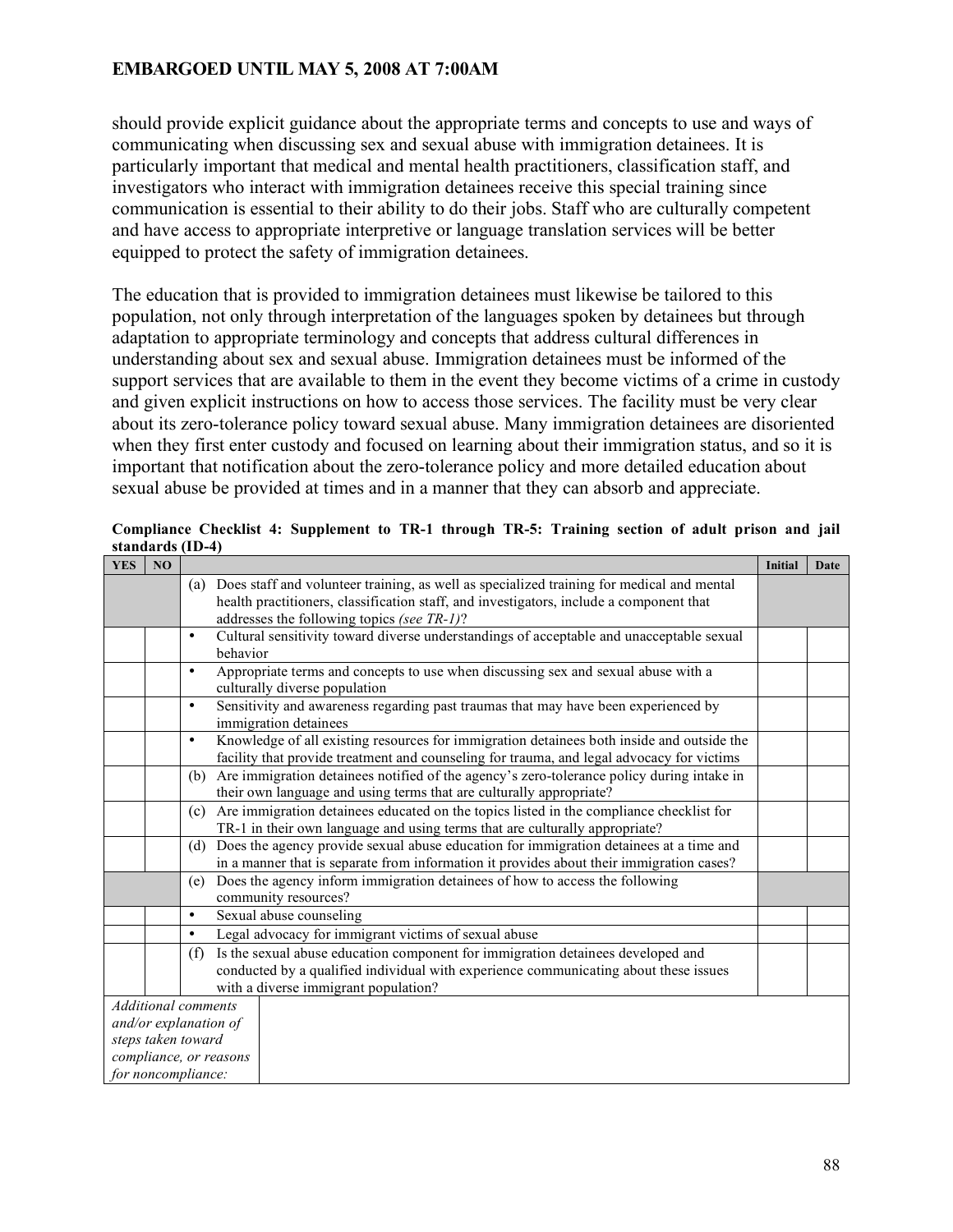## **ID-5: Supplement to CL-1, CL2, and CL-3: Classification section of adult prison and jail standards**

The facility makes every reasonable effort to obtain institutional and criminal records of detainees in its custody prior to making a classification assessment. Classification assessments of immigration detainees are conducted by culturally competent staff members.

## **Discussion**

ID-2 requires that all immigration detainees be housed separately from the general inmate population. This separation should happen at intake, and the classification assessment should be used to make more specific housing assignments within the area of the facility where immigration detainees are held. Often there are little or no records of an immigration detainee's history, including criminal history, available to the facility or agency. Immigration detainees can have extremely different backgrounds and experiences, none of which may be immediately obvious to classification staff. For instance, asylum seekers likely have no criminal history and may have suffered terrible violence or other trauma in their countries of origin. Other immigration detainees who have been in this country for a period of time may have significant criminal histories and spent time in prison or jail. ICE separates immigration detainees based on its own security classification. However, it is important that classification staff at the facility that receives immigration detainees conduct its own thorough assessment of the likelihood that a particular detainee is vulnerable to sexual abuse or likely to engage in sexually abusive behavior. Those detainees who are the lowest security risk should not be placed in settings with the least surveillance or supervision, which may put them at greater risk for abuse. When staff members identify vulnerable detainees, they place them in settings with intense sight and sound supervision (*PP-2*).

Facilities that house immigration detainees must make every effort to gather information about detainees' histories by requesting records from any institutions where they are known to have been previously detained or incarcerated. There are not currently validated criteria to determine vulnerability to sexual abuse or likelihood of engaging in sexually abusive behavior that are specific to immigration detainees, and so classification staff must base their determinations on generally established criteria. However, it is important that classification staff be educated about cultural differences in the ways that people perceive and express their experiences and learn how to communicate effectively with a culturally diverse population. Classification staff must know how to ask immigration detainees about experiences with past sexual abuse in a manner that is culturally appropriate and with an understanding of the types of abuse that are more commonly experienced by immigrants who may have fled war, persecution, or have been trafficked for sex work.

**Compliance Checklist 5: Supplement to CL-1, CL-2, and CL-3: Classification section of adult prison and jail standards (ID-5)**

| YES | NO. |                                                                                                   | Initial | Date |
|-----|-----|---------------------------------------------------------------------------------------------------|---------|------|
|     |     | Has the facility or agency made every reasonable effort to obtain institutional or<br>(a)         |         |      |
|     |     | criminal records of all immigration detainees in its custody?                                     |         |      |
|     |     | Are the classification assessments of immigration detainees conducted by a culturally<br>(b)      |         |      |
|     |     | competent staff member?                                                                           |         |      |
|     |     | If no records or criminal history is available, does the classification assessment include<br>(c) |         |      |
|     |     | questions about the detainee's institutional and criminal history?                                |         |      |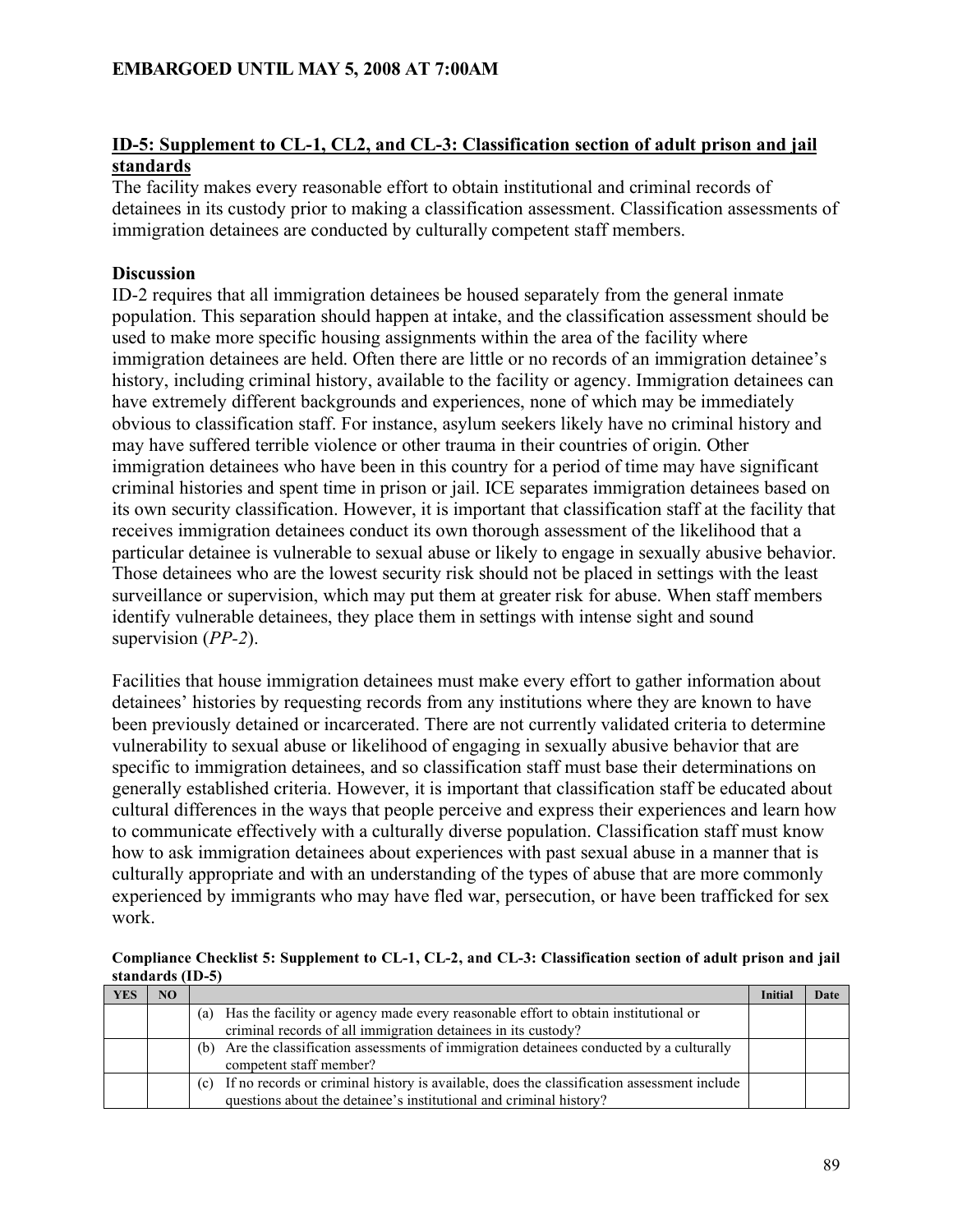|                                                                                                                    | (d) | Does the facility update immigrant detainees' classification assessments whenever<br>new information or records become available? |  |
|--------------------------------------------------------------------------------------------------------------------|-----|-----------------------------------------------------------------------------------------------------------------------------------|--|
| Additional comments<br>and/or explanation of<br>steps taken toward<br>compliance, or reasons<br>for noncompliance: |     |                                                                                                                                   |  |

## **ID-6: Supplement to RE-1: Inmate reporting**

The Department of Homeland Security's Office of Inspector General (OIG) is prepared to receive reports of sexual abuse by immigration detainees in custody and investigate all such reports. The agency must provide immigration detainees with access to telephones with free, preprogrammed numbers to the OIG's office designated to receive and investigate reports of sexual abuse.

#### **Discussion**

Immigration detainees must be able to report sexual abuse directly to the Office of the Inspector General (OIG) of the Department of Homeland Security (DHS). While immigration detainees are held by a wide variety of facilities all over the country, the OIG has centralized authority to investigate all manners of abuse in the operations of DHS. This does not preclude immigration detainees from reporting sexual abuse through any of the internal avenues provided for by the adult prison and jail standards. However, the standards require that every facility give inmates the ability to report sexual abuse to an independent governmental agency, and the OIG for DHS is the appropriate governmental office to receive and respond to reports by immigration detainees. Providing immigration detainees with a direct telephone line to the OIG's office will ensure that when they do not feel safe using other reporting mechanisms within the facility, they will have the ability to report directly to a centralized governmental office with direct authority to investigate the report. In order for this reporting mechanism to be effective, the OIG's office must be prepared to receive such reports and initiate investigations immediately upon receiving them.

**Compliance Checklist 6: Supplement to RE-1: Inmate reporting (ID-6)**

| YES                   | NO.                |                                                                                             | Initial | Date |  |  |
|-----------------------|--------------------|---------------------------------------------------------------------------------------------|---------|------|--|--|
|                       |                    | Does the facility or agency provide all immigration detainees with access to a free,<br>(a) |         |      |  |  |
|                       |                    | pre-programmed telephone line to the OIG's office that is prepared to receive and           |         |      |  |  |
|                       |                    | investigate reports of sexual abuse in custody?                                             |         |      |  |  |
| Additional comments   |                    |                                                                                             |         |      |  |  |
| and/or explanation of |                    |                                                                                             |         |      |  |  |
| steps taken toward    |                    |                                                                                             |         |      |  |  |
|                       |                    | compliance, or reasons                                                                      |         |      |  |  |
|                       | for noncompliance: |                                                                                             |         |      |  |  |

#### **ID-7: Supplement to RE-2: External confidential support services for inmates**

All immigration detainees have access to outside victim advocates and/or mental health professionals who have experience working with immigration detainees or immigrant victims of crime for confidential emotional support services related to sexual abuse, whether or not they report the abuse, unless state or local laws preclude privileged communications between the specific service provider and sexual abuse victims.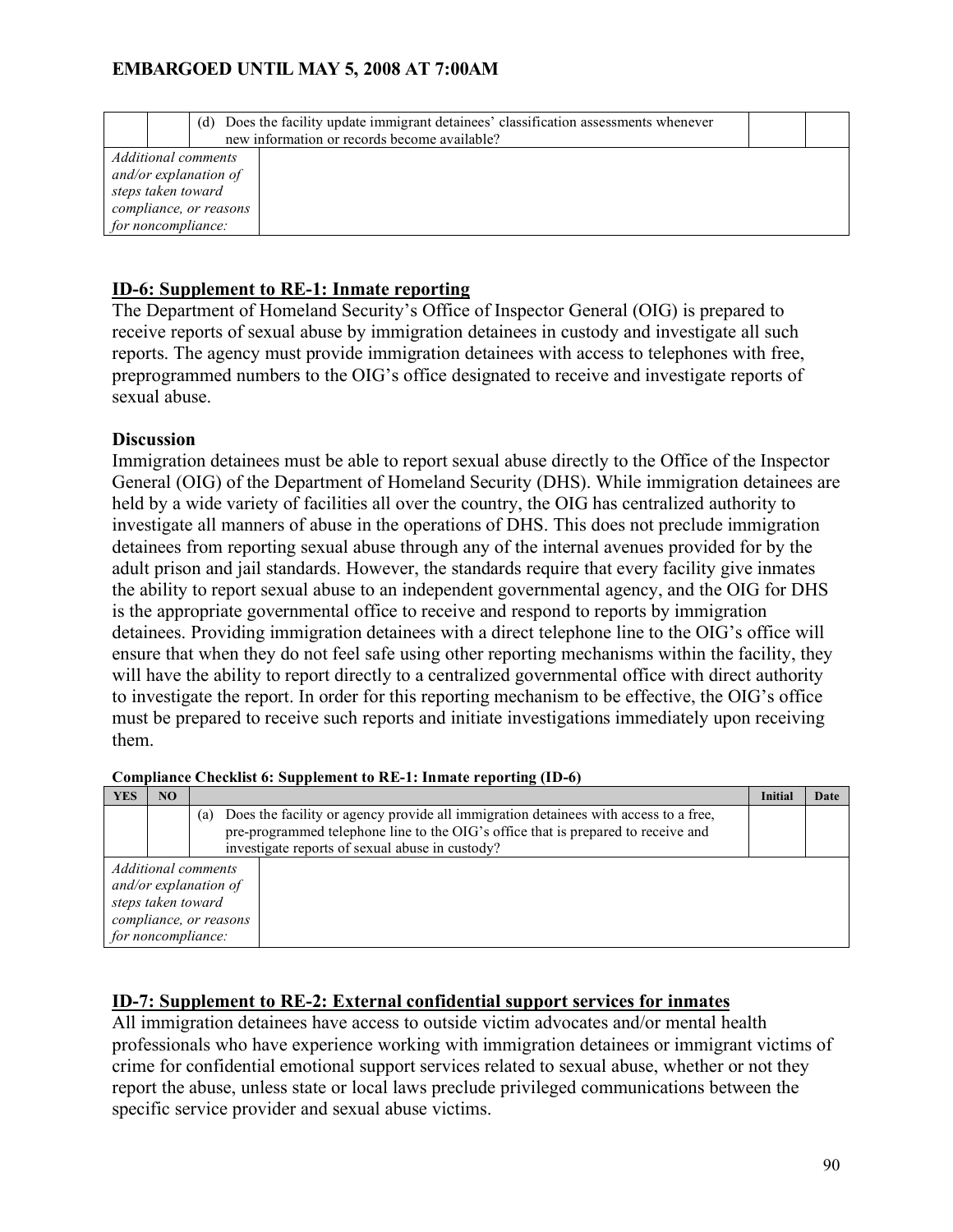#### **Discussion**

Immigration detainees should have access to the same outside advocacy and mental health professionals for confidential emotional support that is available to inmates, and in order for this to be meaningful the facility must identify community advocates or mental health professionals who have experience working with immigration detainees or immigrant victims of crime. Once the facility has identified appropriate advocates and/or mental health professionals to work with immigration detainees, it should provide access to those service providers according to the requirements listed in Compliance Checklist 29 for RE-2 in the adult prison and jail standards.

#### **ID-8: Protection of detainee victims and witnesses**

Immigration detainees who report sexual abuse shall not be transferred to another facility or removed from the country before the investigation of that abuse is completed, except at the detainee victim's own request. ICE shall consider releasing detainees who are victims of or witnesses to abuse and monitoring them in the community in order to protect them from retaliation or further abuse during the course of the investigation.

#### **Discussion**

Immigration detainees are often in detention for short periods of time before they are removed from the country, and during that time they are often transferred from one facility to another. Investigators need to be able to speak in person with victims and witnesses in order to complete a thorough investigation into the alleged sexual abuse. Furthermore, while transfer may seem necessary to protect a detainee victim, immigration detainees generally cannot defend their immigration case if they are moved at a distance from their lawyers. Removal proceedings against detainees who report sexual abuse should be halted at least until the investigation has been completed and a finding has been made. Immigrants who are victims of certain sex crimes may be eligible for a special visa that allows them to remain in the country, and so it is important that an investigative finding be made while the victim still has an opportunity to apply for such a visa.

It may be very difficult for ICE officials to ensure the safety of detainee victims or witnesses of sexual abuse in custody, particularly since the majority of detainees are held in local jails and private contract facilities and are not under the direct control of ICE. ICE should make a case-bycase determination about whether to release victims and witnesses by balancing the danger the detainee may face in custody, the ability of the facility to protect that detainee without transferring or isolating him or her, the potential threat the detainee poses to the community, and the burden of monitoring the individual in the community as an alternative. In many cases it may be safer and less burdensome to the facility to release the detainee who has been a victim of or witnessed sexual abuse in custody and for ICE to monitor him or her in the community. ICE has the capacity to make such determinations on a case-by-case basis, and the merits of the detainee's immigration case should not be taken into consideration when doing so.

#### **Compliance Checklist 7: Protection of detainee victims and witnesses (ID-8)**

| YES |                                                                                           | <b>Initia</b> | Dat |
|-----|-------------------------------------------------------------------------------------------|---------------|-----|
|     | Does the facility have a plan for ensuring immigration detainees who report sexual        |               |     |
|     | abuse are never transferred to other facilities or deported before the investigation into |               |     |